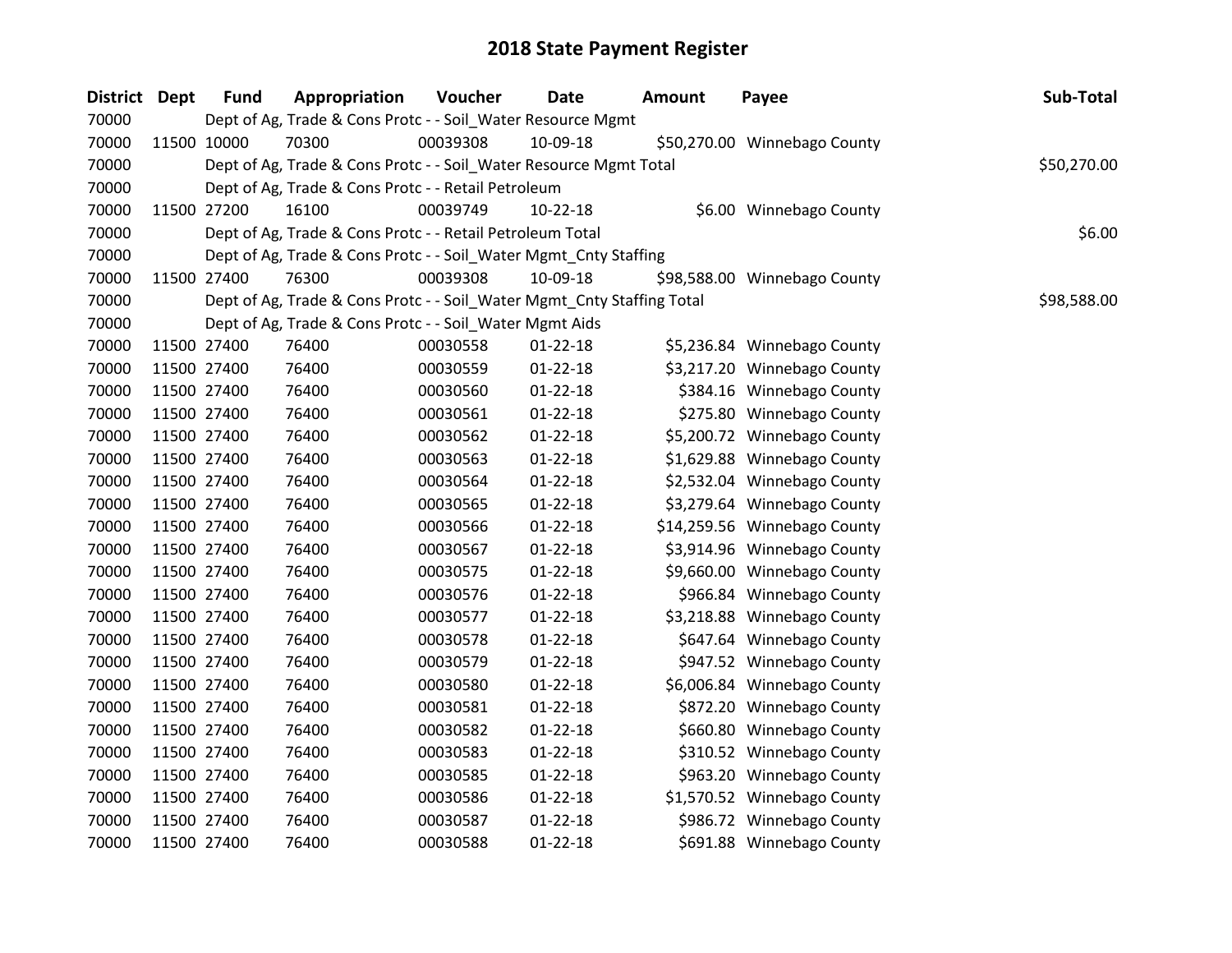| <b>District Dept</b> | <b>Fund</b> | Appropriation                                                       | Voucher  | <b>Date</b>    | <b>Amount</b> | Payee                        | Sub-Total   |
|----------------------|-------------|---------------------------------------------------------------------|----------|----------------|---------------|------------------------------|-------------|
| 70000                | 11500 27400 | 76400                                                               | 00030589 | $01 - 22 - 18$ |               | \$4,445.56 Winnebago County  |             |
| 70000                | 11500 27400 | 76400                                                               | 00030590 | $01 - 22 - 18$ |               | \$1,888.60 Winnebago County  |             |
| 70000                | 11500 27400 | 76400                                                               | 00030591 | $01 - 22 - 18$ |               | \$5,707.24 Winnebago County  |             |
| 70000                | 11500 27400 | 76400                                                               | 00030592 | $01 - 22 - 18$ |               | \$420.00 Winnebago County    |             |
| 70000                | 11500 27400 | 76400                                                               | 00030593 | $01 - 22 - 18$ |               | \$1,036.56 Winnebago County  |             |
| 70000                | 11500 27400 | 76400                                                               | 00030594 | $01 - 22 - 18$ |               | \$975.52 Winnebago County    |             |
| 70000                | 11500 27400 | 76400                                                               | 00030595 | $01 - 22 - 18$ |               | \$1,393.00 Winnebago County  |             |
| 70000                | 11500 27400 | 76400                                                               | 00030596 | $01 - 22 - 18$ |               | \$1,768.20 Winnebago County  |             |
| 70000                | 11500 27400 | 76400                                                               | 00030597 | $01 - 22 - 18$ |               | \$1,399.72 Winnebago County  |             |
| 70000                | 11500 27400 | 76400                                                               | 00030598 | $01 - 22 - 18$ |               | \$1,834.00 Winnebago County  |             |
| 70000                | 11500 27400 | 76400                                                               | 00030599 | $01 - 22 - 18$ |               | \$91.28 Winnebago County     |             |
| 70000                | 11500 27400 | 76400                                                               | 00030600 | $01 - 22 - 18$ |               | \$1,676.08 Winnebago County  |             |
| 70000                | 11500 27400 | 76400                                                               | 00030601 | $01 - 22 - 18$ |               | \$1,543.36 Winnebago County  |             |
| 70000                | 11500 27400 | 76400                                                               | 00030603 | $01 - 22 - 18$ |               | \$1,157.52 Winnebago County  |             |
| 70000                | 11500 27400 | 76400                                                               | 00030604 | $01 - 22 - 18$ |               | \$1,272.04 Winnebago County  |             |
| 70000                |             | Dept of Ag, Trade & Cons Protc - - Soil_Water Mgmt Aids Total       |          |                |               |                              | \$94,043.04 |
| 70000                |             | Dept of Ag, Trade & Cons Protc - - Agriculture-Soil & Water         |          |                |               |                              |             |
| 70000                | 11500 36300 | <b>WE100</b>                                                        | 00030554 | $01 - 22 - 18$ |               | \$14,865.98 Winnebago County |             |
| 70000                | 11500 36300 | <b>WE100</b>                                                        | 00030555 | $01 - 22 - 18$ |               | \$1,337.00 Winnebago County  |             |
| 70000                | 11500 36300 | <b>WE100</b>                                                        | 00030556 | $01 - 22 - 18$ |               | \$14,669.67 Winnebago County |             |
| 70000                | 11500 36300 | <b>WE100</b>                                                        | 00030557 | $01 - 22 - 18$ |               | \$6,623.00 Winnebago County  |             |
| 70000                |             | Dept of Ag, Trade & Cons Protc - - Agriculture-Soil & Water Total   |          |                |               |                              | \$37,495.65 |
| 70000                |             | Dept of Safety & Prof Services - - General Program Operations       |          |                |               |                              |             |
| 70000                | 16500 10000 | 12100                                                               | 00017201 | 05-31-18       |               | \$10.00 Winnebago County     |             |
| 70000                | 16500 10000 | 12100                                                               | 00027483 | 12-18-18       |               | \$5.00 Winnebago County      |             |
| 70000                |             | Dept of Safety & Prof Services - - General Program Operations Total |          |                |               |                              | \$15.00     |
| 70000                |             | Dept of Natural Resources - - Gpo-State Funds                       |          |                |               |                              |             |
| 70000                | 37000 10000 | 40100                                                               | 00277564 | 11-06-18       |               | \$119.84 Winnebago County    |             |
| 70000                |             | Dept of Natural Resources - - Gpo-State Funds Total                 |          |                |               |                              | \$119.84    |
| 70000                |             | Dept of Natural Resources - - Air Management -- Stationary S        |          |                |               |                              |             |
| 70000                | 37000 10000 | 43700                                                               | 00277564 | 11-06-18       |               | \$54.46 Winnebago County     |             |
| 70000                |             | Dept of Natural Resources - - Air Management -- Stationary S Total  |          | \$54.46        |               |                              |             |
| 70000                |             | Dept of Natural Resources - - Gpo - State Funds                     |          |                |               |                              |             |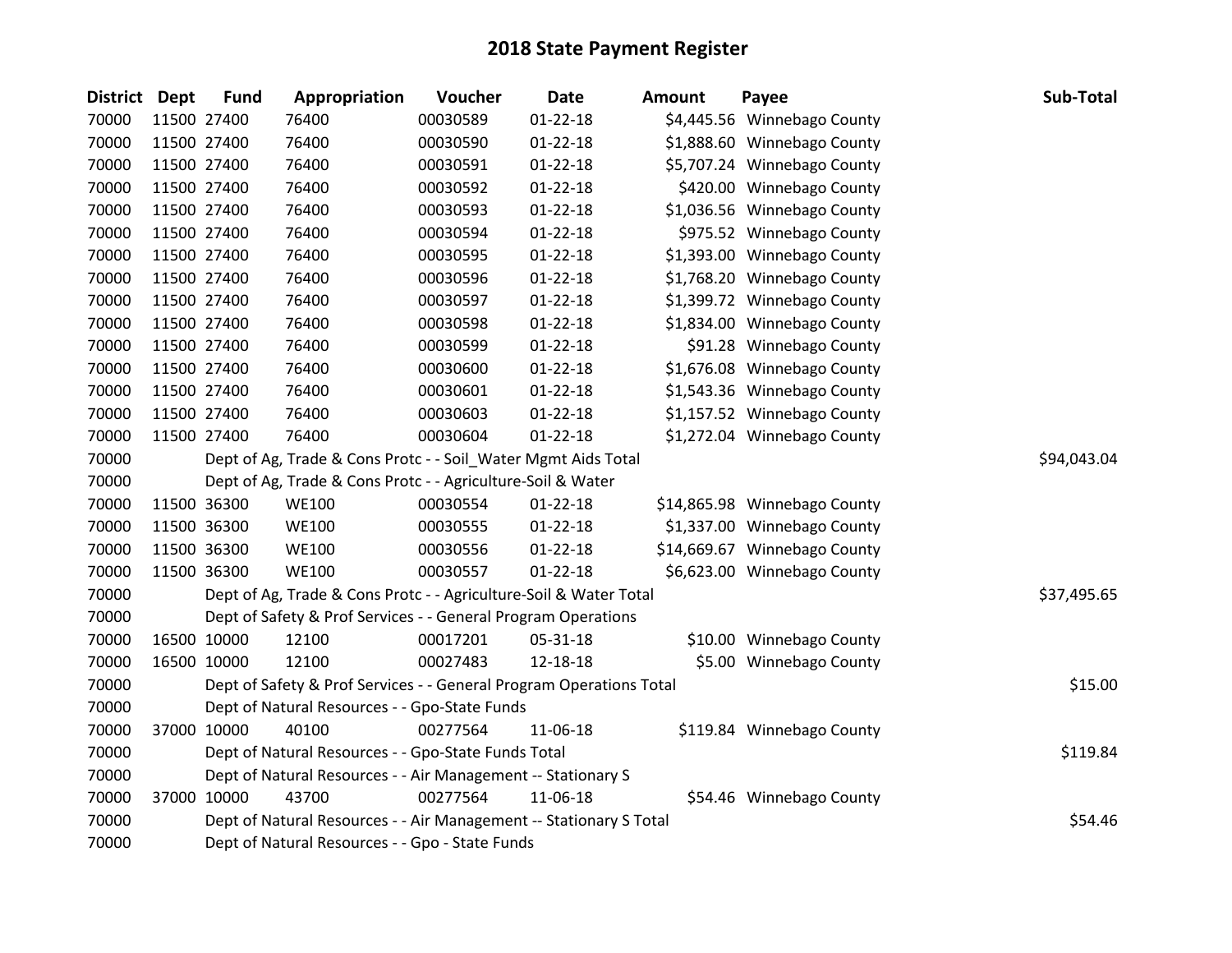| District Dept | <b>Fund</b> | Appropriation                                                      | Voucher  | <b>Date</b>    | <b>Amount</b> | Payee                     | Sub-Total |
|---------------|-------------|--------------------------------------------------------------------|----------|----------------|---------------|---------------------------|-----------|
| 70000         | 37000 10000 | 90100                                                              | 00277564 | 11-06-18       |               | \$98.03 Winnebago County  |           |
| 70000         |             | Dept of Natural Resources - - Gpo - State Funds Total              |          |                |               |                           | \$98.03   |
| 70000         |             | Dept of Natural Resources - - Gen Program Ops-State Funds          |          |                |               |                           |           |
| 70000         | 37000 21200 | 16100                                                              | 00208333 | 01-30-18       |               | \$15.00 Winnebago County  |           |
| 70000         | 37000 21200 | 16100                                                              | 00225962 | 05-02-18       |               | \$110.00 Winnebago County |           |
| 70000         | 37000 21200 | 16100                                                              | 00240810 | 06-22-18       |               | \$22.80 Winnebago County  |           |
| 70000         | 37000 21200 | 16100                                                              | 00246637 | 06-29-18       |               | \$20.00 Winnebago County  |           |
| 70000         | 37000 21200 | 16100                                                              | 00253516 | 07-30-18       |               | \$20.00 Winnebago County  |           |
| 70000         | 37000 21200 | 16100                                                              | 00255193 | $08-17-18$     |               | \$15.00 Winnebago County  |           |
| 70000         | 37000 21200 | 16100                                                              | 00262905 | 09-20-18       |               | \$15.00 Winnebago County  |           |
| 70000         | 37000 21200 | 16100                                                              | 00267534 | 09-28-18       |               | \$15.00 Winnebago County  |           |
| 70000         | 37000 21200 | 16100                                                              | 00277435 | 11-28-18       |               | \$15.00 Winnebago County  |           |
| 70000         | 37000 21200 | 16100                                                              | 00277564 | 11-06-18       |               | \$98.03 Winnebago County  |           |
| 70000         | 37000 21200 | 16100                                                              | 00278467 | 11-30-18       |               | \$15.00 Winnebago County  |           |
| 70000         | 37000 21200 | 16100                                                              | 00280271 | 12-07-18       |               | \$30.96 Winnebago County  |           |
| 70000         | 37000 21200 | 16100                                                              | 00280275 | 11-30-18       |               | \$15.00 Winnebago County  |           |
| 70000         | 37000 21200 | 16100                                                              | 00281158 | 12-13-18       |               | \$15.00 Winnebago County  |           |
| 70000         | 37000 21200 | 16100                                                              | 00282948 | 12-20-18       |               | \$5.00 Winnebago County   |           |
| 70000         |             | Dept of Natural Resources - - Gen Program Ops-State Funds Total    |          |                |               |                           | \$426.79  |
| 70000         |             | Dept of Natural Resources - - Gen Program Ops-State Funds-Fr       |          |                |               |                           |           |
| 70000         | 37000 21200 | 16600                                                              | 00207935 | $01 - 18 - 18$ |               | \$120.00 Winnebago County |           |
| 70000         |             | Dept of Natural Resources - - Gen Program Ops-State Funds-Fr Total |          |                |               |                           | \$120.00  |
| 70000         |             | Dept of Natural Resources - - Taxes & Assessmts-Conserv Fund       |          |                |               |                           |           |
| 70000         | 37000 21200 | 16900                                                              | 00216702 | $02 - 26 - 18$ |               | \$20.20 Winnebago County  |           |
| 70000         |             | Dept of Natural Resources - - Taxes & Assessmts-Conserv Fund Total |          |                |               |                           | \$20.20   |
| 70000         |             | Dept of Natural Resources - - General Program Operations --        |          |                |               |                           |           |
| 70000         | 37000 21200 | 25400                                                              | 00240845 | 06-05-18       |               | \$464.51 Winnebago County |           |
| 70000         | 37000 21200 | 25400                                                              | 00277564 | 11-06-18       |               | \$76.24 Winnebago County  |           |
| 70000         | 37000 21200 | 25400                                                              | 00282677 | 11-30-18       |               | \$60.00 Winnebago County  |           |
| 70000         | 37000 21200 | 25400                                                              | 00286674 | 12-27-18       |               | \$120.00 Winnebago County |           |
| 70000         |             | Dept of Natural Resources - - General Program Operations -- Total  |          |                |               |                           | \$720.75  |
| 70000         |             | Dept of Natural Resources - - Gpo--State Funds                     |          |                |               |                           |           |
| 70000         | 37000 21200 | 36100                                                              | 00213352 | 03-07-18       |               | \$34.00 Winnebago County  |           |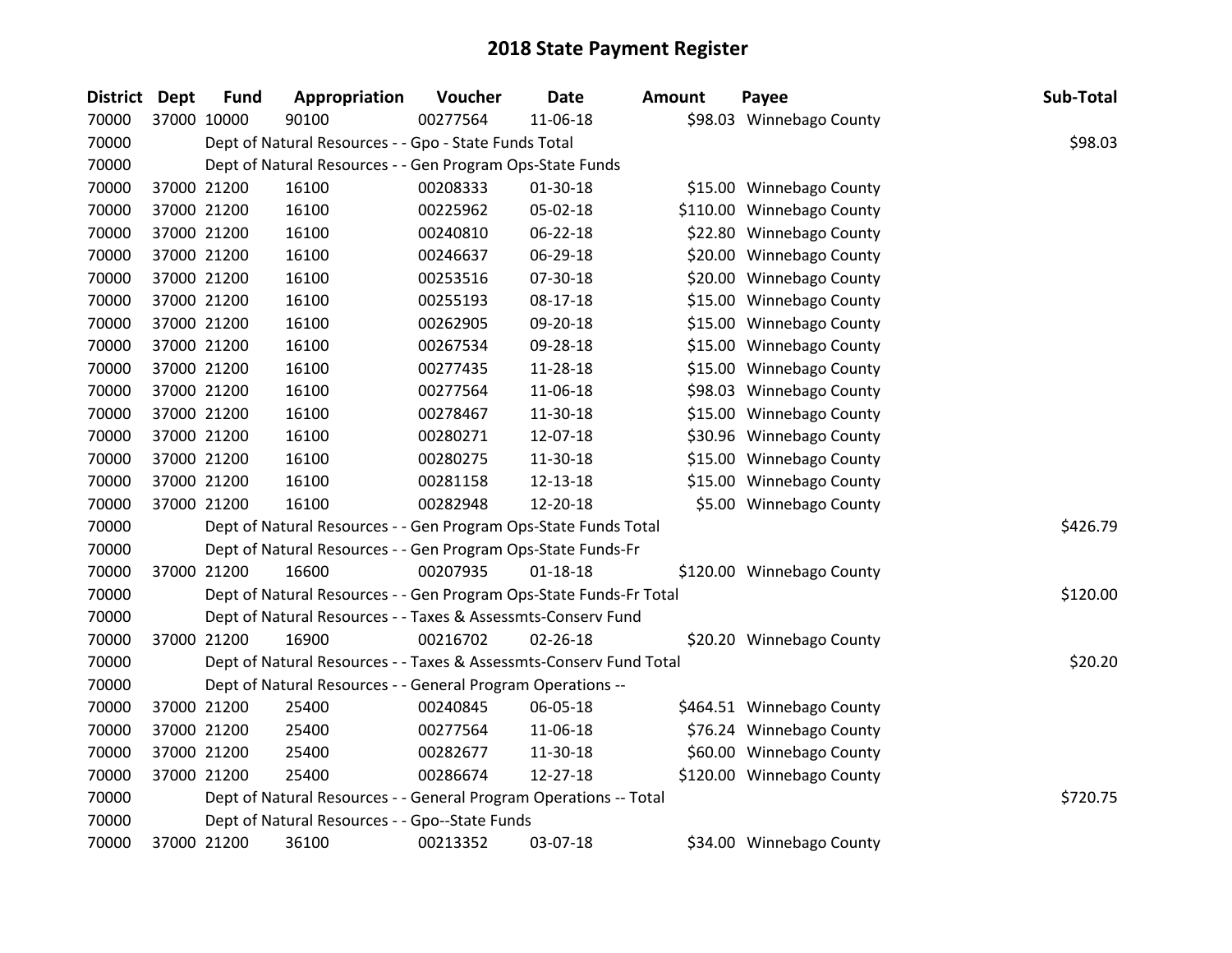| <b>District</b> | <b>Dept</b> | <b>Fund</b> | Appropriation                                                      | Voucher  | <b>Date</b>    | <b>Amount</b> | Payee                        | Sub-Total   |
|-----------------|-------------|-------------|--------------------------------------------------------------------|----------|----------------|---------------|------------------------------|-------------|
| 70000           |             | 37000 21200 | 36100                                                              | 00277564 | 11-06-18       |               | \$54.46 Winnebago County     |             |
| 70000           |             |             | Dept of Natural Resources - - Gpo--State Funds Total               |          |                |               |                              | \$88.46     |
| 70000           |             |             | Dept of Natural Resources - - Gpo -Federal Funds                   |          |                |               |                              |             |
| 70000           |             | 37000 21200 | 38100                                                              | 00222279 | 03-23-18       |               | \$17,062.43 Winnebago County |             |
| 70000           |             |             | Dept of Natural Resources - - Gpo -Federal Funds Total             |          |                |               |                              | \$17,062.43 |
| 70000           |             |             | Dept of Natural Resources - - Gpo-State Funds                      |          |                |               |                              |             |
| 70000           |             | 37000 21200 | 45900                                                              | 00210155 | 01-29-18       |               | \$13.00 Winnebago County     |             |
| 70000           |             |             | Dept of Natural Resources - - Gpo-State Funds Total                |          |                |               |                              | \$13.00     |
| 70000           |             |             | Dept of Natural Resources - - Venison Processing                   |          |                |               |                              |             |
| 70000           |             | 37000 21200 | 54900                                                              | 00222315 | 04-04-18       |               | \$515.00 Winnebago County    |             |
| 70000           |             |             | Dept of Natural Resources - - Venison Processing Total             |          |                |               |                              | \$515.00    |
| 70000           |             |             | Dept of Natural Resources - - Enf A - Boating Enforcement          |          |                |               |                              |             |
| 70000           |             | 37000 21200 | 55000                                                              | 00222279 | 03-23-18       |               | \$37,436.34 Winnebago County |             |
| 70000           |             |             | Dept of Natural Resources - - Enf A - Boating Enforcement Total    |          |                |               |                              | \$37,436.34 |
| 70000           |             |             | Dept of Natural Resources - - Enf A - Atv & Utv Enforcement        |          |                |               |                              |             |
| 70000           |             | 37000 21200 | 55100                                                              | 00268568 | 09-27-18       |               | \$5,169.88 Winnebago County  |             |
| 70000           |             |             | Dept of Natural Resources - - Enf A - Atv & Utv Enforcement Total  |          |                |               |                              | \$5,169.88  |
| 70000           |             |             | Dept of Natural Resources - - Wildlife Damage Claims & Abat        |          |                |               |                              |             |
| 70000           |             | 37000 21200 | 55300                                                              | 00222315 | 04-04-18       |               | \$12,855.51 Winnebago County |             |
| 70000           |             |             | Dept of Natural Resources - - Wildlife Damage Claims & Abat Total  |          |                |               |                              | \$12,855.51 |
| 70000           |             |             | Dept of Natural Resources - - Ra- Cnty Snow Trail & Area Aid       |          |                |               |                              |             |
| 70000           |             | 37000 21200 | 57400                                                              | 00204951 | $01 - 04 - 18$ |               | \$31,418.36 Winnebago County |             |
| 70000           |             |             | Dept of Natural Resources - - Ra- Cnty Snow Trail & Area Aid Total |          |                |               |                              | \$31,418.36 |
| 70000           |             |             | Dept of Natural Resources - - Gpo--State Funds                     |          |                |               |                              |             |
| 70000           |             | 37000 21200 | 86100                                                              | 00204763 | $01 - 03 - 18$ |               | \$1,457.50 Winnebago County  |             |
| 70000           |             | 37000 21200 | 86100                                                              | 00211378 | $02 - 01 - 18$ |               | \$1,457.50 Winnebago County  |             |
| 70000           |             | 37000 21200 | 86100                                                              | 00217284 | 03-01-18       |               | \$1,457.50 Winnebago County  |             |
| 70000           |             | 37000 21200 | 86100                                                              | 00219407 | $03 - 14 - 18$ |               | \$259.41 Winnebago County    |             |
| 70000           |             | 37000 21200 | 86100                                                              | 00223127 | 03-29-18       |               | \$1,457.50 Winnebago County  |             |
| 70000           |             | 37000 21200 | 86100                                                              | 00223531 | 04-02-18       |               | \$237.61 Winnebago County    |             |
| 70000           |             | 37000 21200 | 86100                                                              | 00232740 | 05-01-18       |               | \$1,457.50 Winnebago County  |             |
| 70000           |             | 37000 21200 | 86100                                                              | 00233250 | 05-08-18       |               | \$348.31 Winnebago County    |             |
| 70000           |             | 37000 21200 | 86100                                                              | 00240603 | 06-01-18       |               | \$1,457.50 Winnebago County  |             |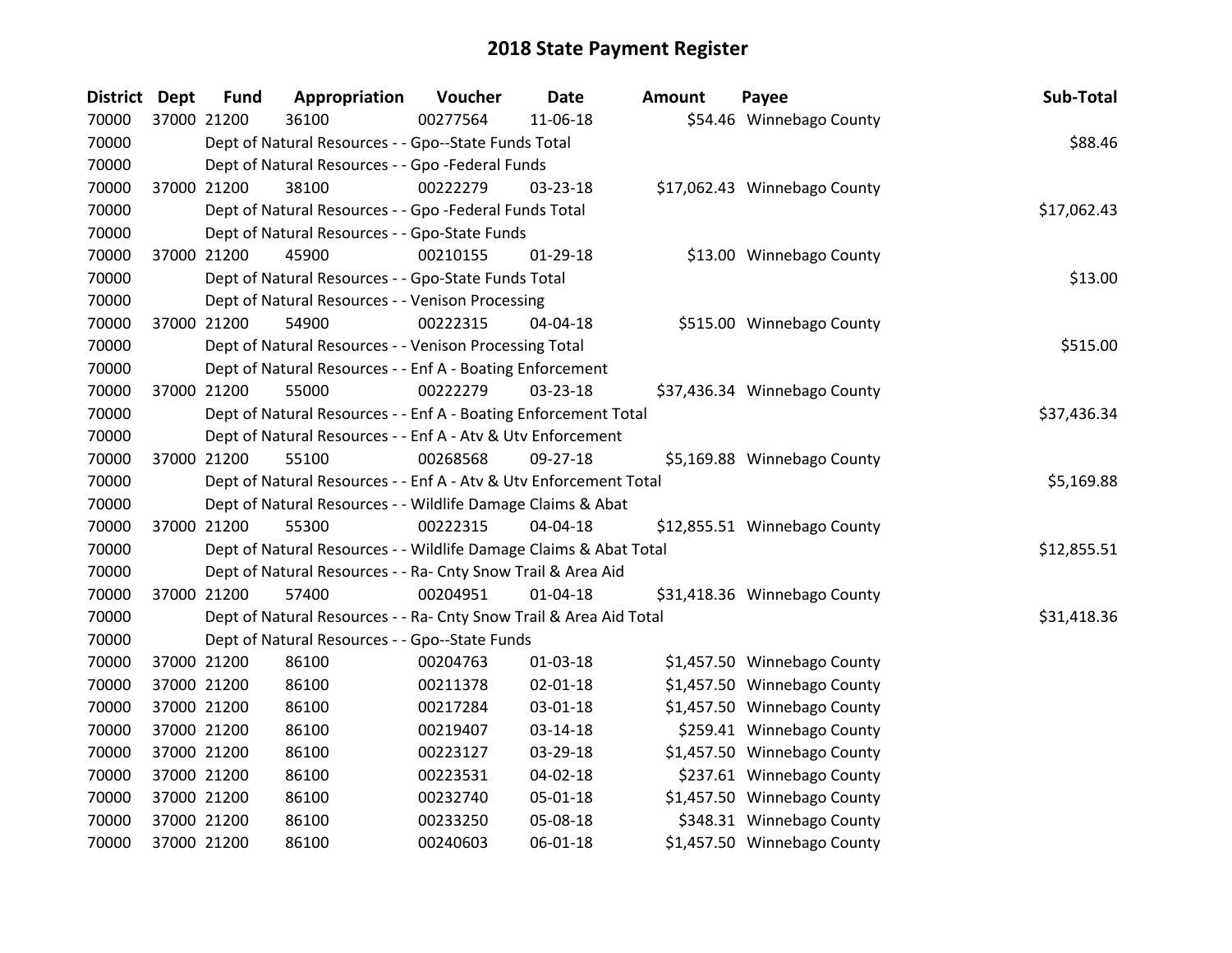| District Dept | <b>Fund</b> | Appropriation                                               | Voucher  | <b>Date</b>    | <b>Amount</b> | Payee                       | Sub-Total   |
|---------------|-------------|-------------------------------------------------------------|----------|----------------|---------------|-----------------------------|-------------|
| 70000         | 37000 21200 | 86100                                                       | 00246675 | 07-05-18       |               | \$698.48 Winnebago County   |             |
| 70000         | 37000 21200 | 86100                                                       | 00249265 | 07-03-18       |               | \$1,457.50 Winnebago County |             |
| 70000         | 37000 21200 | 86100                                                       | 00255202 | 07-30-18       |               | \$203.75 Winnebago County   |             |
| 70000         | 37000 21200 | 86100                                                       | 00256332 | 08-01-18       |               | \$1,457.50 Winnebago County |             |
| 70000         | 37000 21200 | 86100                                                       | 00262755 | 08-30-18       |               | \$154.24 Winnebago County   |             |
| 70000         | 37000 21200 | 86100                                                       | 00264311 | 09-04-18       |               | \$1,457.50 Winnebago County |             |
| 70000         | 37000 21200 | 86100                                                       | 00270339 | $10-01-18$     |               | \$1,457.50 Winnebago County |             |
| 70000         | 37000 21200 | 86100                                                       | 00275509 | 11-01-18       |               | \$2,695.00 Winnebago County |             |
| 70000         | 37000 21200 | 86100                                                       | 00277059 | $11 - 01 - 18$ |               | \$1,457.50 Winnebago County |             |
| 70000         | 37000 21200 | 86100                                                       | 00277564 | 11-06-18       |               | \$32.67 Winnebago County    |             |
| 70000         | 37000 21200 | 86100                                                       | 00280788 | 11-30-18       |               | \$188.01 Winnebago County   |             |
| 70000         | 37000 21200 | 86100                                                       | 00282835 | 12-03-18       |               | \$1,457.50 Winnebago County |             |
| 70000         | 37000 21200 | 86100                                                       | 00287734 | 12-28-18       |               | \$1,457.50 Winnebago County |             |
| 70000         |             | Dept of Natural Resources - - Gpo--State Funds Total        |          |                |               |                             | \$23,764.98 |
| 70000         |             | Dept of Natural Resources - - Gifts And Donations           |          |                |               |                             |             |
| 70000         | 37000 21200 | 89000                                                       | 00231420 | 04-26-18       |               | \$784.08 Winnebago County   |             |
| 70000         |             | Dept of Natural Resources - - Gifts And Donations Total     |          |                |               |                             | \$784.08    |
| 70000         |             | Dept of Natural Resources - - Gpo - State Funds             |          |                |               |                             |             |
| 70000         | 37000 21200 | 96100                                                       | 00204674 | $01 - 02 - 18$ |               | \$250.82 Winnebago County   |             |
| 70000         | 37000 21200 | 96100                                                       | 00210205 | $01-30-18$     |               | \$187.47 Winnebago County   |             |
| 70000         | 37000 21200 | 96100                                                       | 00210241 | 02-08-18       |               | \$2,616.00 Winnebago County |             |
| 70000         | 37000 21200 | 96100                                                       | 00277564 | 11-06-18       |               | \$32.68 Winnebago County    |             |
| 70000         |             | Dept of Natural Resources - - Gpo - State Funds Total       |          |                |               |                             | \$3,086.97  |
| 70000         |             | Dept of Natural Resources - - Gpo-Environmental Fund        |          |                |               |                             |             |
| 70000         | 37000 27400 | 46100                                                       | 00277564 | 11-06-18       |               | \$65.35 Winnebago County    |             |
| 70000         |             | Dept of Natural Resources - - Gpo-Environmental Fund Total  |          |                |               |                             | \$65.35     |
| 70000         |             | Dept of Natural Resources - - Land Acquisition              |          |                |               |                             |             |
| 70000         | 37000 36300 | <b>TA100</b>                                                | 00222047 | 03-27-18       |               | \$30.00 Winnebago County    |             |
| 70000         |             | Dept of Natural Resources - - Land Acquisition Total        |          |                |               |                             | \$30.00     |
| 70000         |             | Dept of Natural Resources - - Gpo - Sd Water Loan Prog, Fed |          |                |               |                             |             |
| 70000         | 37000 57300 | 48200                                                       | 00214906 | $02 - 21 - 18$ |               | \$8,638.00 Winnebago County |             |
| 70000         | 37000 57300 | 48200                                                       | 00222073 | 04-19-18       |               | \$4,879.50 Winnebago County |             |
| 70000         | 37000 57300 | 48200                                                       | 00244160 | 06-18-18       |               | \$4,879.50 Winnebago County |             |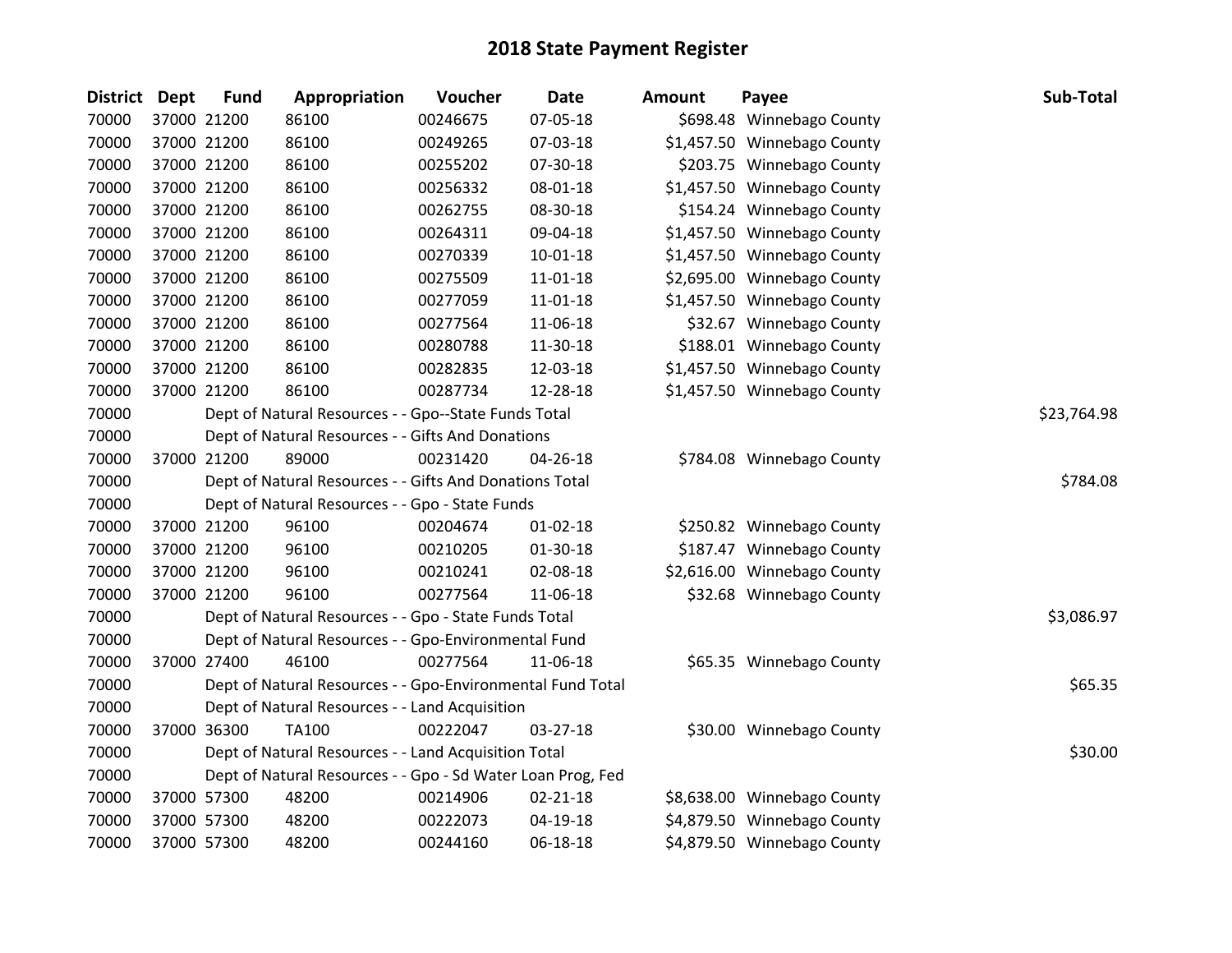| District Dept | <b>Fund</b> | Appropriation                                                     | Voucher  | <b>Date</b>    | <b>Amount</b> | Payee                           | Sub-Total      |
|---------------|-------------|-------------------------------------------------------------------|----------|----------------|---------------|---------------------------------|----------------|
| 70000         | 37000 57300 | 48200                                                             | 00270608 | $10-10-18$     |               | \$4,879.50 Winnebago County     |                |
| 70000         |             | Dept of Natural Resources - - Gpo - Sd Water Loan Prog, Fed Total |          |                |               |                                 | \$23,276.50    |
| 70000         |             | WI Dept of Transportation - - Eldly&Disa Co/Aid Sf                |          |                |               |                                 |                |
| 70000         | 39500 21100 | 16800                                                             | 00229683 | 03-14-18       |               | \$380,912.00 Winnebago County   |                |
| 70000         |             | WI Dept of Transportation - - Eldly&Disa Co/Aid Sf Total          |          |                |               |                                 | \$380,912.00   |
| 70000         |             | WI Dept of Transportation - - Hwy Sfty Loc Aid Ffd                |          |                |               |                                 |                |
| 70000         | 39500 21100 | 18500                                                             | 00215497 | $01 - 26 - 18$ |               | \$12,948.48 Winnebago County    |                |
| 70000         | 39500 21100 | 18500                                                             | 00244041 | $04 - 27 - 18$ |               | \$6,253.00 Winnebago County     |                |
| 70000         | 39500 21100 | 18500                                                             | 00247494 | $04 - 27 - 18$ |               | \$9,134.42 Winnebago County     |                |
| 70000         | 39500 21100 | 18500                                                             | 00247498 | $04 - 27 - 18$ |               | \$8,694.07 Winnebago County     |                |
| 70000         | 39500 21100 | 18500                                                             | 00247516 | $04 - 27 - 18$ |               | \$17,045.29 Winnebago County    |                |
| 70000         | 39500 21100 | 18500                                                             | 00256392 | 06-06-18       |               | \$15,225.74 Winnebago County    |                |
| 70000         | 39500 21100 | 18500                                                             | 00264606 | 06-25-18       |               | \$16,466.38 Winnebago County    |                |
| 70000         | 39500 21100 | 18500                                                             | 00278160 | 08-01-18       |               | \$10,181.09 Winnebago County    |                |
| 70000         | 39500 21100 | 18500                                                             | 00291923 | 09-12-18       |               | \$4,123.50 Winnebago County     |                |
| 70000         | 39500 21100 | 18500                                                             | 00299112 | 09-24-18       |               | \$8,520.93 Winnebago County     |                |
| 70000         | 39500 21100 | 18500                                                             | 00310477 | $10 - 18 - 18$ |               | \$4,577.15 Winnebago County     |                |
| 70000         | 39500 21100 | 18500                                                             | 00333465 | 12-19-18       |               | \$11,233.03 Winnebago County    |                |
| 70000         |             | WI Dept of Transportation - - Hwy Sfty Loc Aid Ffd Total          |          |                |               |                                 | \$124,403.08   |
| 70000         |             | WI Dept of Transportation - - Trans Aids To Co.-Sf                |          |                |               |                                 |                |
| 70000         | 39500 21100 | 19000                                                             | 00203682 | $01 - 02 - 18$ |               | \$529,040.14 Winnebago County   |                |
| 70000         | 39500 21100 | 19000                                                             | 00267890 | 07-02-18       |               | \$1,058,080.28 Winnebago County |                |
| 70000         | 39500 21100 | 19000                                                             | 00301942 | $10 - 01 - 18$ |               | \$529,040.16 Winnebago County   |                |
| 70000         |             | WI Dept of Transportation - - Trans Aids To Co.-Sf Total          |          |                |               |                                 | \$2,116,160.58 |
| 70000         |             | WI Dept of Transportation - - Local Rds, Grants Sf                |          |                |               |                                 |                |
| 70000         | 39500 21100 | 27000                                                             | 00260078 | 06-06-18       |               | \$223,342.17 Winnebago County   |                |
| 70000         |             | WI Dept of Transportation - - Local Rds, Grants Sf Total          |          |                |               |                                 | \$223,342.17   |
| 70000         |             | WI Dept of Transportation - - Loc Rd Imp Prg St Fd                |          |                |               |                                 |                |
| 70000         | 39500 21100 | 27800                                                             | 00258715 | 06-01-18       |               | \$153,495.66 Winnebago County   |                |
| 70000         | 39500 21100 | 27800                                                             | 00258718 | 06-01-18       |               | \$17,070.14 Winnebago County    |                |
| 70000         | 39500 21100 | 27800                                                             | 00258721 | 06-01-18       |               | \$4,108.74 Winnebago County     |                |
| 70000         | 39500 21100 | 27800                                                             | 00278880 | $07 - 25 - 18$ |               | \$5,195.70 Winnebago County     |                |
| 70000         | 39500 21100 | 27800                                                             | 00333457 | 12-19-18       |               | \$333,292.88 Winnebago County   |                |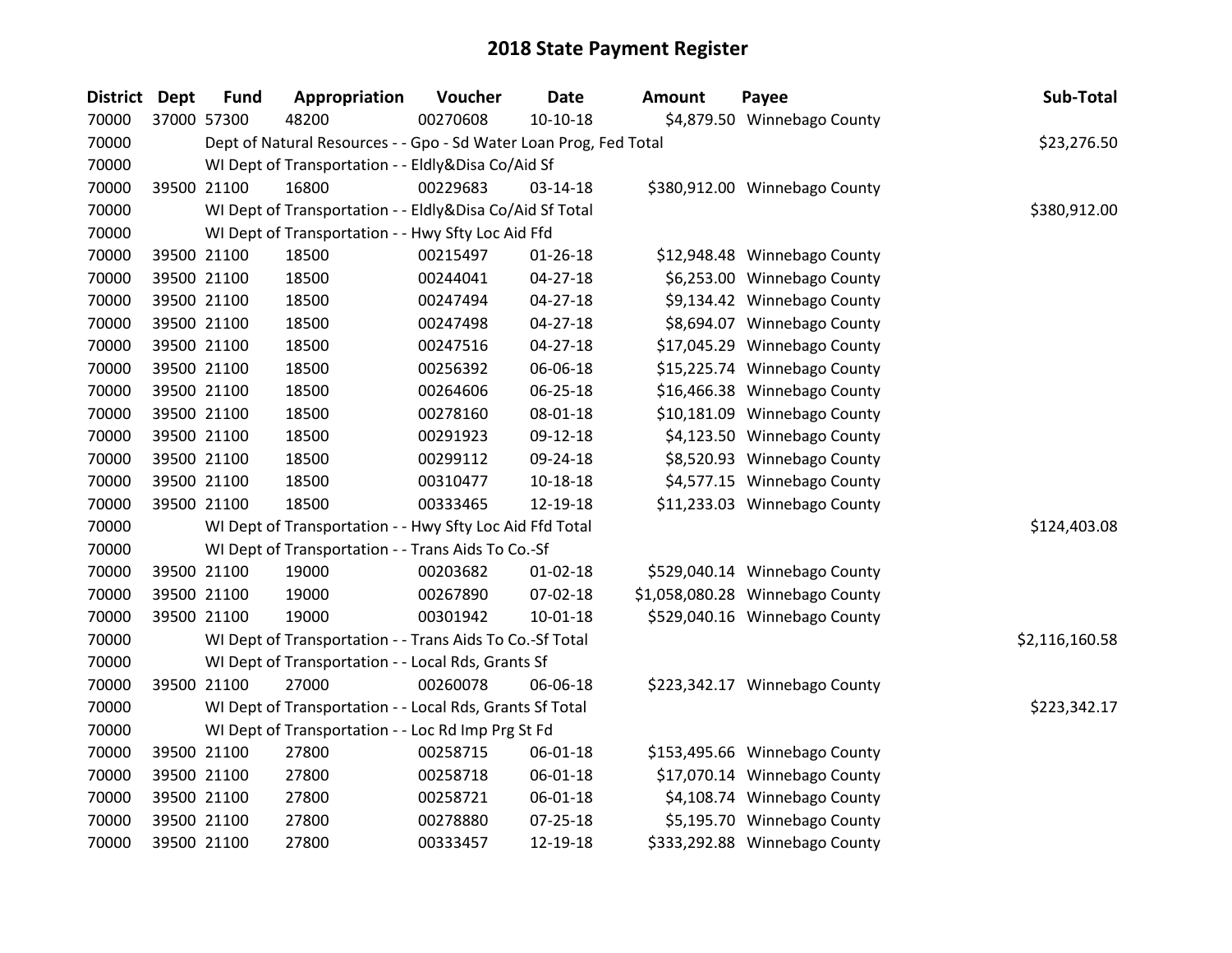| District Dept | <b>Fund</b> | Appropriation                                            | Voucher  | <b>Date</b> | <b>Amount</b> | Payee                         | Sub-Total    |
|---------------|-------------|----------------------------------------------------------|----------|-------------|---------------|-------------------------------|--------------|
| 70000         | 39500 21100 | 27800                                                    | 00334846 | 12-21-18    |               | \$153,181.27 Winnebago County |              |
| 70000         | 39500 21100 | 27800                                                    | 00335150 | 12-27-18    |               | \$153,182.00 Winnebago County |              |
| 70000         |             | WI Dept of Transportation - - Loc Rd Imp Prg St Fd Total |          |             |               |                               | \$819,526.39 |
| 70000         |             | WI Dept of Transportation - - Maj Hwy Dev St Fd          |          |             |               |                               |              |
| 70000         | 39500 21100 | 36200                                                    | 00313339 | 10-22-18    |               | \$10,602.80 Winnebago County  |              |
| 70000         |             | WI Dept of Transportation - - Maj Hwy Dev St Fd Total    |          |             |               |                               | \$10,602.80  |
| 70000         |             | WI Dept of Transportation - - St Hwy Rehab, Sf           |          |             |               |                               |              |
| 70000         | 39500 21100 | 36300                                                    | 00230780 | 03-30-18    |               | \$25.00 Winnebago County      |              |
| 70000         | 39500 21100 | 36300                                                    | 00238968 | 04-05-18    |               | \$3,037.48 Winnebago County   |              |
| 70000         | 39500 21100 | 36300                                                    | 00238973 | 04-05-18    |               | \$98.60 Winnebago County      |              |
| 70000         | 39500 21100 | 36300                                                    | 00241483 | 04-13-18    |               | \$418.33 Winnebago County     |              |
| 70000         | 39500 21100 | 36300                                                    | 00299651 | 09-28-18    |               | \$210.00 Winnebago County     |              |
| 70000         | 39500 21100 | 36300                                                    | 00312313 | 10-30-18    |               | \$330.00 Winnebago County     |              |
| 70000         | 39500 21100 | 36300                                                    | 00323870 | 11-30-18    |               | \$140.00 Winnebago County     |              |
| 70000         | 39500 21100 | 36300                                                    | 00332475 | 12-28-18    |               | \$25.00 Winnebago County      |              |
| 70000         |             | WI Dept of Transportation - - St Hwy Rehab, Sf Total     |          |             |               |                               | \$4,284.41   |
| 70000         |             | WI Dept of Transportation - - Hwy Mgmt & Opers Sf        |          |             |               |                               |              |
| 70000         | 39500 21100 | 36500                                                    | 00218139 | 02-05-18    |               | \$6,395.49 Winnebago County   |              |
| 70000         | 39500 21100 | 36500                                                    | 00232767 | 03-23-18    |               | \$19,673.95 Winnebago County  |              |
| 70000         | 39500 21100 | 36500                                                    | 00238629 | 04-04-18    |               | \$39,274.50 Winnebago County  |              |
| 70000         | 39500 21100 | 36500                                                    | 00238968 | 04-05-18    |               | \$2,307.66 Winnebago County   |              |
| 70000         | 39500 21100 | 36500                                                    | 00238973 | 04-05-18    |               | \$31,764.29 Winnebago County  |              |
| 70000         | 39500 21100 | 36500                                                    | 00241483 | 04-13-18    |               | \$38,262.97 Winnebago County  |              |
| 70000         | 39500 21100 | 36500                                                    | 00251871 | 05-10-18    |               | \$15,175.98 Winnebago County  |              |
| 70000         | 39500 21100 | 36500                                                    | 00269914 | 06-28-18    |               | \$4,501.93 Winnebago County   |              |
| 70000         | 39500 21100 | 36500                                                    | 00286879 | 08-15-18    |               | \$9,394.44 Winnebago County   |              |
| 70000         | 39500 21100 | 36500                                                    | 00294781 | 09-10-18    |               | \$165,269.08 Winnebago County |              |
| 70000         | 39500 21100 | 36500                                                    | 00294929 | 09-11-18    |               | \$95,593.42 Winnebago County  |              |
| 70000         | 39500 21100 | 36500                                                    | 00308103 | 10-09-18    |               | \$62,959.77 Winnebago County  |              |
| 70000         | 39500 21100 | 36500                                                    | 00319531 | 11-07-18    |               | \$41,478.52 Winnebago County  |              |
| 70000         | 39500 21100 | 36500                                                    | 00329970 | 12-07-18    |               | \$49,784.27 Winnebago County  |              |
| 70000         |             | WI Dept of Transportation - - Hwy Mgmt & Opers Sf Total  |          |             |               |                               | \$581,836.27 |
| 70000         |             | WI Dept of Transportation - - Wi Lift Brdg Op/M Sf       |          |             |               |                               |              |

| Sub-Total    | Payee                   |          |
|--------------|-------------------------|----------|
|              | 1.27 Winnebago County   |          |
|              | 2.00 Winnebago County   |          |
| \$819,526.39 |                         |          |
|              |                         |          |
|              | 2.80 Winnebago County   |          |
| \$10,602.80  |                         |          |
|              | 5.00 Winnebago County   |          |
|              | <b>Winnebago County</b> | 7.48     |
|              | Winnebago County        | 8.60     |
|              | <b>Winnebago County</b> | 8.33     |
|              | <b>Winnebago County</b> | $0.00\,$ |
|              | Winnebago County        | 0.00     |
|              | <b>Winnebago County</b> | 0.00     |
|              | Winnebago County        | 5.00     |
| \$4,284.41   |                         |          |
|              |                         |          |
|              | <b>Winnebago County</b> | 5.49     |
|              | 3.95 Winnebago County   |          |
|              | <b>Winnebago County</b> | 4.50     |
|              | Winnebago County        | 7.66     |
|              | <b>Winnebago County</b> | 4.29     |
|              | <b>Winnebago County</b> | 2.97     |
|              | Winnebago County        | 5.98     |
|              | Winnebago County        | 1.93     |
|              | Winnebago County        | 4.44     |
|              | Winnebago County        | 9.08     |
|              | Winnebago County        | 3.42     |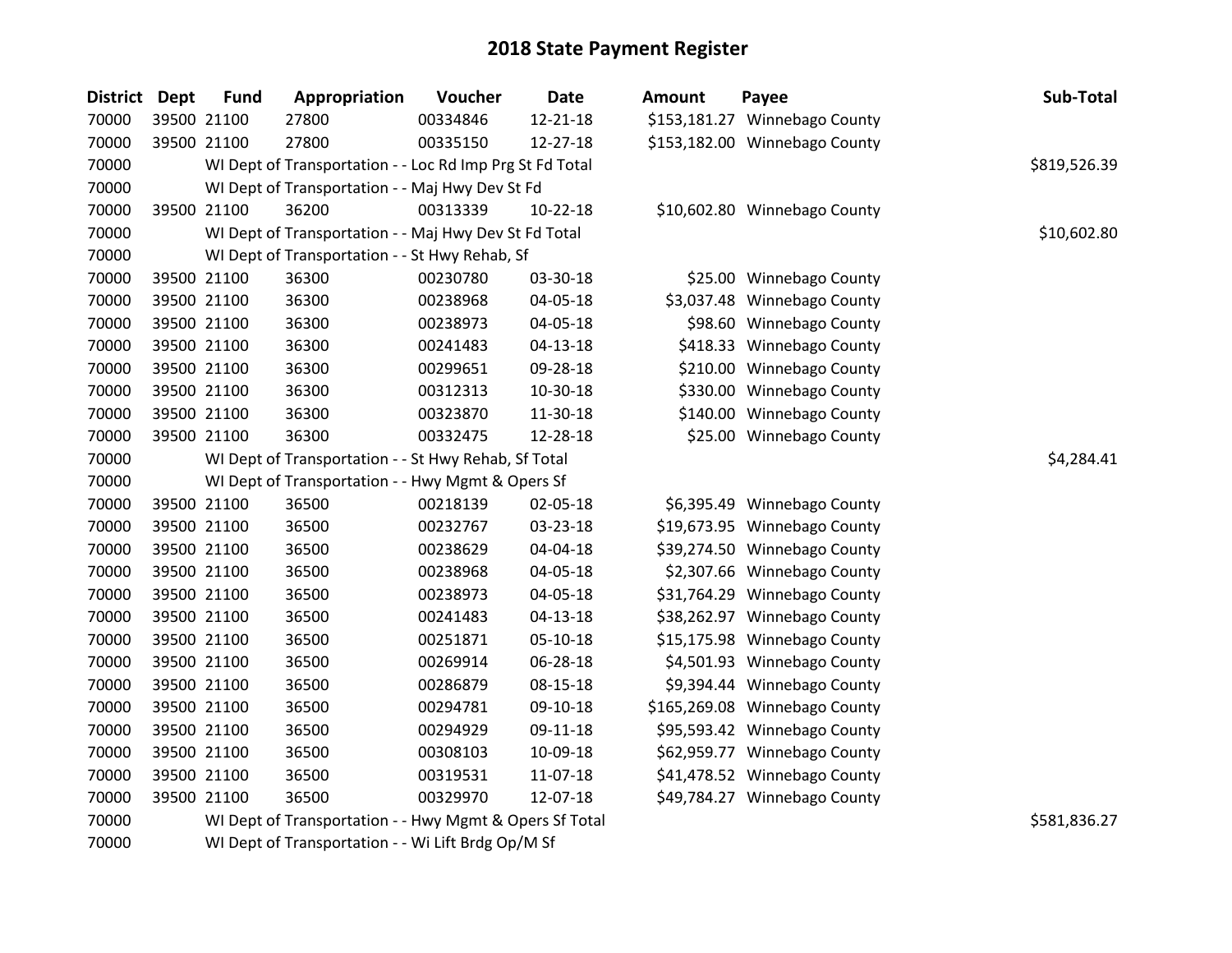| District Dept | <b>Fund</b> | Appropriation                                            | Voucher  | <b>Date</b>    | <b>Amount</b> | Payee                         | Sub-Total    |
|---------------|-------------|----------------------------------------------------------|----------|----------------|---------------|-------------------------------|--------------|
| 70000         | 39500 21100 | 36600                                                    | 00294781 | 09-10-18       |               | \$126,637.31 Winnebago County |              |
| 70000         | 39500 21100 | 36600                                                    | 00294929 | 09-11-18       |               | \$118,136.59 Winnebago County |              |
| 70000         | 39500 21100 | 36600                                                    | 00308103 | 10-09-18       |               | \$99,971.38 Winnebago County  |              |
| 70000         | 39500 21100 | 36600                                                    | 00319531 | 11-07-18       |               | \$104,495.55 Winnebago County |              |
| 70000         | 39500 21100 | 36600                                                    | 00329970 | 12-07-18       |               | \$69,340.78 Winnebago County  |              |
| 70000         |             | WI Dept of Transportation - - Wi Lift Brdg Op/M Sf Total |          |                |               |                               | \$518,581.61 |
| 70000         |             | WI Dept of Transportation - - Routine Maint Sf           |          |                |               |                               |              |
| 70000         | 39500 21100 | 36800                                                    | 00200605 | 01-05-18       |               | \$938.00 Winnebago County     |              |
| 70000         | 39500 21100 | 36800                                                    | 00211407 | $01 - 30 - 18$ |               | \$420.00 Winnebago County     |              |
| 70000         | 39500 21100 | 36800                                                    | 00218139 | 02-05-18       |               | \$333,088.89 Winnebago County |              |
| 70000         | 39500 21100 | 36800                                                    | 00222422 | 03-02-18       |               | \$420.00 Winnebago County     |              |
| 70000         | 39500 21100 | 36800                                                    | 00229493 | 03-30-18       |               | \$420.00 Winnebago County     |              |
| 70000         | 39500 21100 | 36800                                                    | 00232767 | 03-23-18       |               | \$8,409.21 Winnebago County   |              |
| 70000         | 39500 21100 | 36800                                                    | 00238629 | 04-04-18       |               | \$333,687.98 Winnebago County |              |
| 70000         | 39500 21100 | 36800                                                    | 00238968 | 04-05-18       |               | \$187,981.44 Winnebago County |              |
| 70000         | 39500 21100 | 36800                                                    | 00238973 | 04-05-18       |               | \$449,483.65 Winnebago County |              |
| 70000         | 39500 21100 | 36800                                                    | 00241483 | $04 - 13 - 18$ |               | \$376,667.03 Winnebago County |              |
| 70000         | 39500 21100 | 36800                                                    | 00243505 | 04-30-18       |               | \$420.00 Winnebago County     |              |
| 70000         | 39500 21100 | 36800                                                    | 00251011 | 05-07-18       |               | \$57,449.71 Winnebago County  |              |
| 70000         | 39500 21100 | 36800                                                    | 00251871 | 05-10-18       |               | \$242,693.54 Winnebago County |              |
| 70000         | 39500 21100 | 36800                                                    | 00262941 | $06 - 14 - 18$ |               | \$420.00 Winnebago County     |              |
| 70000         | 39500 21100 | 36800                                                    | 00262942 | 07-06-18       |               | \$420.00 Winnebago County     |              |
| 70000         | 39500 21100 | 36800                                                    | 00269914 | 06-28-18       |               | \$536,087.22 Winnebago County |              |
| 70000         | 39500 21100 | 36800                                                    | 00274740 | 08-09-18       |               | \$420.00 Winnebago County     |              |
| 70000         | 39500 21100 | 36800                                                    | 00285479 | 09-05-18       |               | \$420.00 Winnebago County     |              |
| 70000         | 39500 21100 | 36800                                                    | 00286879 | 08-15-18       |               | \$342,891.41 Winnebago County |              |
| 70000         | 39500 21100 | 36800                                                    | 00294781 | 09-10-18       |               | \$203,948.68 Winnebago County |              |
| 70000         | 39500 21100 | 36800                                                    | 00294929 | 09-11-18       |               | \$112,329.27 Winnebago County |              |
| 70000         | 39500 21100 | 36800                                                    | 00298292 | 10-05-18       |               | \$420.00 Winnebago County     |              |
| 70000         | 39500 21100 | 36800                                                    | 00308103 | 10-09-18       |               | \$42,535.49 Winnebago County  |              |
| 70000         | 39500 21100 | 36800                                                    | 00309086 | 10-26-18       |               | \$420.00 Winnebago County     |              |
| 70000         | 39500 21100 | 36800                                                    | 00319531 | 11-07-18       |               | \$43,501.15 Winnebago County  |              |
| 70000         | 39500 21100 | 36800                                                    | 00319558 | 11-05-18       |               | \$358,171.19 Winnebago County |              |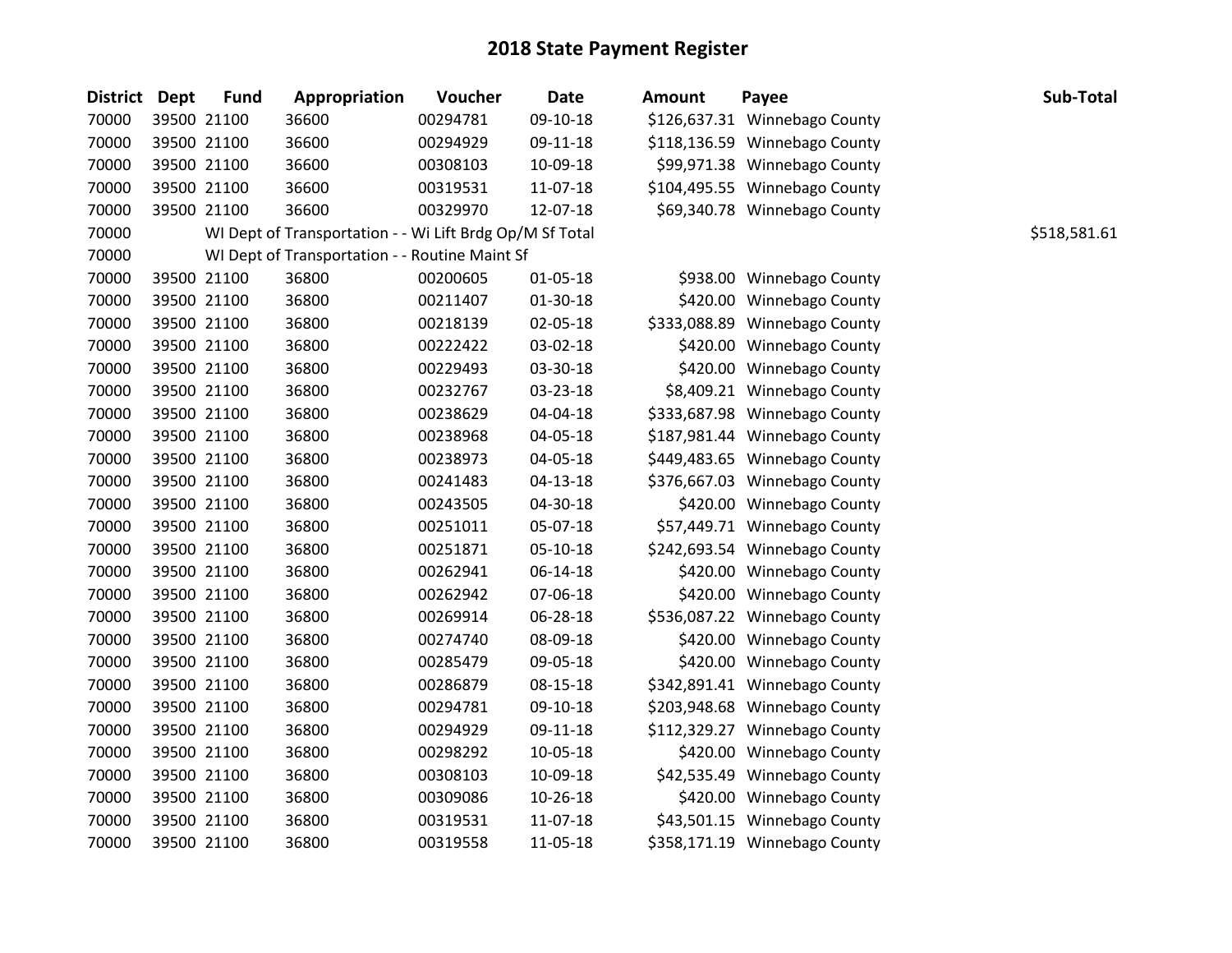| <b>District</b> | <b>Dept</b> | <b>Fund</b> | Appropriation                                                      | Voucher  | Date           | <b>Amount</b> | Payee                        | Sub-Total      |
|-----------------|-------------|-------------|--------------------------------------------------------------------|----------|----------------|---------------|------------------------------|----------------|
| 70000           |             | 39500 21100 | 36800                                                              | 00322650 | $11 - 13 - 18$ |               | \$4,533.81 Winnebago County  |                |
| 70000           |             | 39500 21100 | 36800                                                              | 00323884 | 11-23-18       |               | \$420.00 Winnebago County    |                |
| 70000           |             | 39500 21100 | 36800                                                              | 00329970 | 12-07-18       |               | \$82,817.83 Winnebago County |                |
| 70000           |             | 39500 21100 | 36800                                                              | 00331416 | 12-28-18       |               | \$420.00 Winnebago County    |                |
| 70000           |             |             | WI Dept of Transportation - - Routine Maint Sf Total               |          |                |               |                              | \$3,722,255.50 |
| 70000           |             |             | WI Dept of Transportation - - St Hwy Rehab, Lf                     |          |                |               |                              |                |
| 70000           |             | 39500 21100 | 37300                                                              | 00241483 | $04 - 13 - 18$ |               | \$5.65 Winnebago County      |                |
| 70000           |             |             | WI Dept of Transportation - - St Hwy Rehab, Lf Total               |          |                |               |                              | \$5.65         |
| 70000           |             |             | WI Dept of Transportation - - Hwy Mgmt & Opers Lf                  |          |                |               |                              |                |
| 70000           |             | 39500 21100 | 37500                                                              | 00238629 | 04-04-18       |               | \$200.74 Winnebago County    |                |
| 70000           |             |             | WI Dept of Transportation - - Hwy Mgmt & Opers Lf Total            |          |                |               |                              | \$200.74       |
| 70000           |             |             | WI Dept of Transportation - - Major Hwy Dev Fed Fd                 |          |                |               |                              |                |
| 70000           |             | 39500 21100 | 38200                                                              | 00319531 | 11-07-18       |               | \$67.39 Winnebago County     |                |
| 70000           |             | 39500 21100 | 38200                                                              | 00329970 | 12-07-18       |               | \$799.90 Winnebago County    |                |
| 70000           |             |             | WI Dept of Transportation - - Major Hwy Dev Fed Fd Total           |          |                |               |                              | \$867.29       |
| 70000           |             |             | WI Dept of Transportation - - St Hwy Rehab Fed Fd                  |          |                |               |                              |                |
| 70000           |             | 39500 21100 | 38300                                                              | 00241483 | $04 - 13 - 18$ |               | \$1,676.70 Winnebago County  |                |
| 70000           |             |             | WI Dept of Transportation - - St Hwy Rehab Fed Fd Total            |          |                |               |                              | \$1,676.70     |
| 70000           |             |             | WI Dept of Transportation - - Hwy Mgmt & Opers Ff                  |          |                |               |                              |                |
| 70000           |             | 39500 21100 | 38500                                                              | 00218139 | 02-05-18       |               | \$411.67 Winnebago County    |                |
| 70000           |             | 39500 21100 | 38500                                                              | 00238968 | 04-05-18       |               | \$176.62 Winnebago County    |                |
| 70000           |             | 39500 21100 | 38500                                                              | 00238973 | 04-05-18       |               | \$1,510.50 Winnebago County  |                |
| 70000           |             |             | WI Dept of Transportation - - Hwy Mgmt & Opers Ff Total            |          |                |               |                              | \$2,098.79     |
| 70000           |             |             | WI Dept of Transportation - - Majors Contingent Bond (Tfund)       |          |                |               |                              |                |
| 70000           |             | 39500 21100 | 93800                                                              | 00329970 | 12-07-18       |               | \$228.98 Winnebago County    |                |
| 70000           |             |             | WI Dept of Transportation - - Majors Contingent Bond (Tfund) Total |          |                |               |                              | \$228.98       |
| 70000           |             |             | WI Dept of Transportation - - Maj Hwy Dev Bond Fnd                 |          |                |               |                              |                |
| 70000           |             | 39500 36500 | 39200                                                              | 00319531 | 11-07-18       |               | \$157.24 Winnebago County    |                |
| 70000           |             | 39500 36500 | 39200                                                              | 00329970 | 12-07-18       |               | \$4,866.10 Winnebago County  |                |
| 70000           |             |             | WI Dept of Transportation - - Maj Hwy Dev Bond Fnd Total           |          |                |               |                              | \$5,023.34     |
| 70000           |             |             | Department of Corrections - - Services For Drunken Driving O       |          |                |               |                              |                |
| 70000           |             | 41000 10000 | 10300                                                              | 00198344 | 03-29-18       |               | \$250.00 Winnebago County    |                |
| 70000           | 41000 10000 |             | 10300                                                              | 00219547 | 07-05-18       |               | \$250.00 Winnebago County    |                |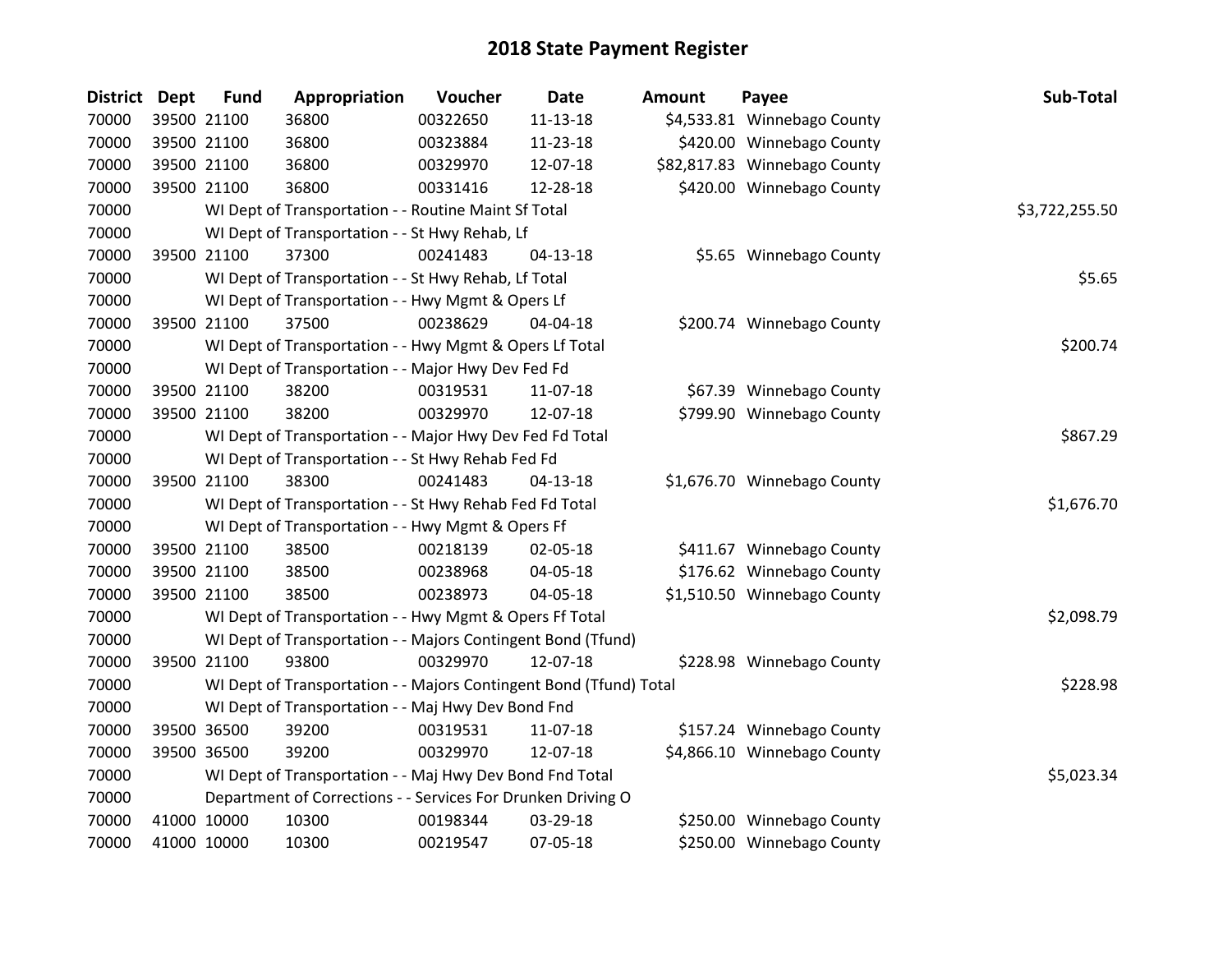| <b>District Dept</b> | <b>Fund</b> | Appropriation                                                      | Voucher  | Date           | <b>Amount</b> | Payee                                                                                                         | Sub-Total    |
|----------------------|-------------|--------------------------------------------------------------------|----------|----------------|---------------|---------------------------------------------------------------------------------------------------------------|--------------|
| 70000                | 41000 10000 | 10300                                                              | 00238882 | $10-01-18$     |               | \$250.00 Winnebago County                                                                                     |              |
| 70000                |             | Department of Corrections - - Services For Drunken Driving O Total |          |                |               |                                                                                                               | \$750.00     |
| 70000                |             | Department of Corrections - - Corrections Contracts And Agre       |          |                |               |                                                                                                               |              |
| 70000                | 41000 10000 | 11400                                                              | 00182606 | $01 - 18 - 18$ |               | \$31,153.90 Winnebago County                                                                                  |              |
| 70000                | 41000 10000 | 11400                                                              | 00184049 | $01 - 23 - 18$ |               | \$1,595.26 Winnebago County                                                                                   |              |
| 70000                | 41000 10000 | 11400                                                              | 00191314 | 03-09-18       |               | \$28,682.74 Winnebago County                                                                                  |              |
| 70000                | 41000 10000 | 11400                                                              | 00192309 | 03-01-18       |               | \$51.46 Winnebago County                                                                                      |              |
| 70000                | 41000 10000 | 11400                                                              | 00195748 | 03-16-18       |               | \$28,038.14 Winnebago County                                                                                  |              |
| 70000                | 41000 10000 | 11400                                                              | 00204003 | $04 - 24 - 18$ |               | \$36,200.22 Winnebago County                                                                                  |              |
| 70000                | 41000 10000 | 11400                                                              | 00209788 | 05-22-18       |               | \$29,867.94 Winnebago County                                                                                  |              |
| 70000                | 41000 10000 | 11400                                                              | 00214789 | $06 - 12 - 18$ |               | \$25,644.44 Winnebago County                                                                                  |              |
| 70000                | 41000 10000 | 11400                                                              | 00216101 | 06-18-18       |               | \$1,080.66 Winnebago County                                                                                   |              |
| 70000                | 41000 10000 | 11400                                                              | 00221098 | $07 - 11 - 18$ |               | \$26,438.02 Winnebago County                                                                                  |              |
| 70000                | 41000 10000 | 11400                                                              | 00230927 | 08-24-18       |               | \$25,763.10 Winnebago County                                                                                  |              |
| 70000                | 41000 10000 | 11400                                                              | 00238415 | $10 - 01 - 18$ |               | \$26,391.42 Winnebago County                                                                                  |              |
| 70000                | 41000 10000 | 11400                                                              | 00243118 | 10-19-18       |               | \$19,527.18 Winnebago County                                                                                  |              |
| 70000                | 41000 10000 | 11400                                                              | 00249140 | $11 - 16 - 18$ |               | \$19,078.70 Winnebago County                                                                                  |              |
| 70000                | 41000 10000 | 11400                                                              | 00254849 | 12-14-18       |               | \$24,229.02 Winnebago County                                                                                  |              |
| 70000                |             | Department of Corrections - - Corrections Contracts And Agre Total |          |                |               |                                                                                                               | \$323,742.20 |
| 70000                |             |                                                                    |          |                |               | Department of Corrections - - Reimbursing Counties For Probation, Extended Supervision And Parole Holds       |              |
| 70000                | 41000 10000 | 11600                                                              | 00246088 | $11-02-18$     |               | \$132,580.80 Winnebago County                                                                                 |              |
| 70000                |             |                                                                    |          |                |               | Department of Corrections - - Reimbursing Counties For Probation, Extended Supervision And Parole Holds Total | \$132,580.80 |
| 70000                |             | Department of Corrections - - Correctional Institution Enter       |          |                |               |                                                                                                               |              |
| 70000                | 41000 10000 | 16600                                                              | 00212460 | 06-01-18       |               | \$544.00 Winnebago County                                                                                     |              |
| 70000                |             | Department of Corrections - - Correctional Institution Enter Total |          |                |               |                                                                                                               | \$544.00     |
| 70000                |             | Department of Corrections - - General Operations                   |          |                |               |                                                                                                               |              |
| 70000                | 41000 10000 | 18500                                                              | 00196370 | 03-20-18       |               | \$22.36 Winnebago County                                                                                      |              |
| 70000                |             | Department of Corrections - - General Operations Total             |          |                |               |                                                                                                               | \$22.36      |
| 70000                |             | Department of Corrections - - Probation, Parole And Extended       |          |                |               |                                                                                                               |              |
| 70000                | 41000 10000 | 18700                                                              | 00182226 | $01-17-18$     |               | \$73.75 Winnebago County                                                                                      |              |
| 70000                | 41000 10000 | 18700                                                              | 00190126 | $02 - 21 - 18$ |               | \$128.75 Winnebago County                                                                                     |              |
| 70000                | 41000 10000 | 18700                                                              | 00194737 | 03-15-18       |               | \$195.00 Winnebago County                                                                                     |              |
| 70000                | 41000 10000 | 18700                                                              | 00200749 | $04 - 10 - 18$ |               | \$87.50 Winnebago County                                                                                      |              |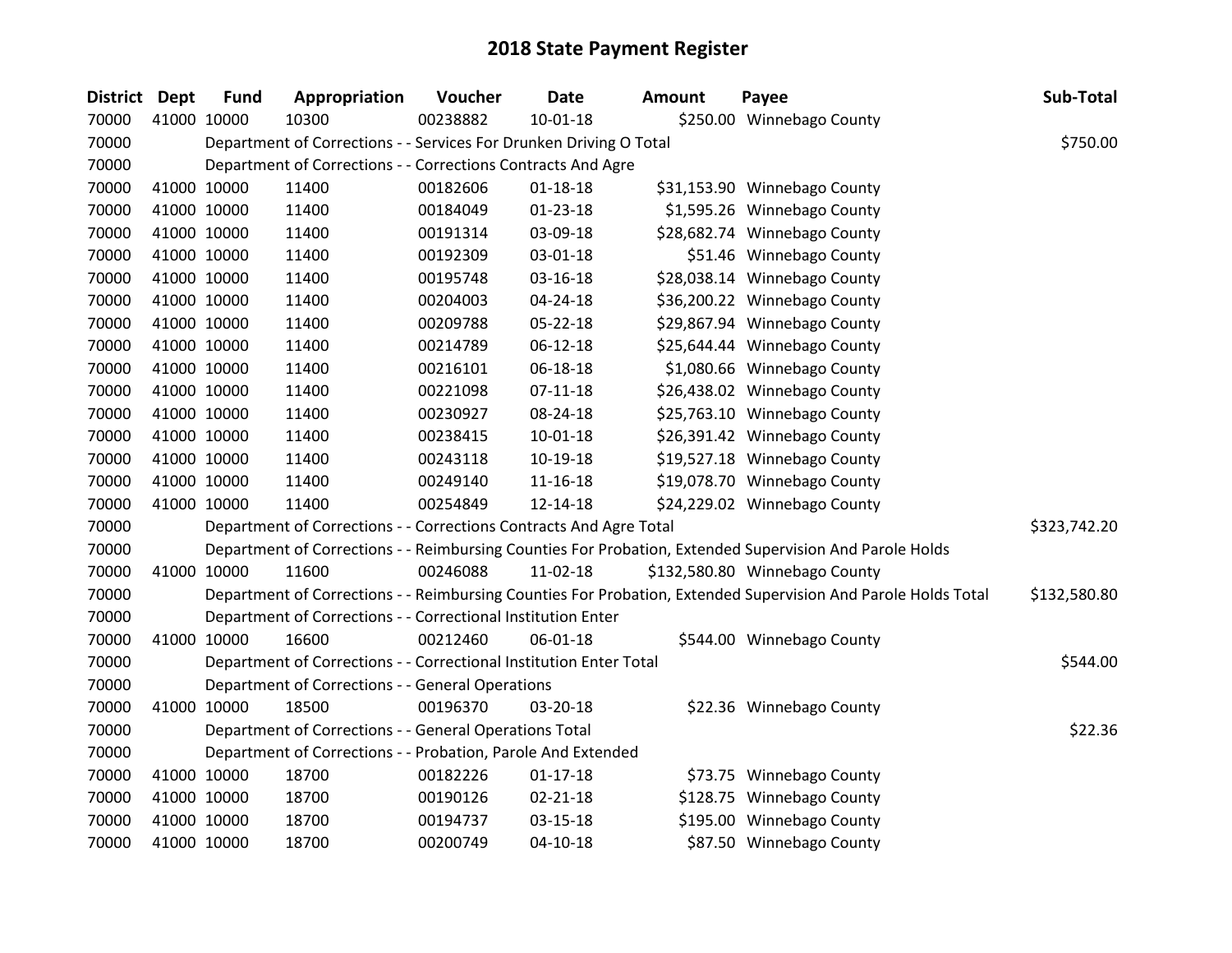| <b>District</b> | Dept        | <b>Fund</b> | Appropriation                                                      | Voucher  | <b>Date</b>    | <b>Amount</b> | Payee                           | Sub-Total      |
|-----------------|-------------|-------------|--------------------------------------------------------------------|----------|----------------|---------------|---------------------------------|----------------|
| 70000           |             | 41000 10000 | 18700                                                              | 00207263 | 05-08-18       |               | \$20.00 Winnebago County        |                |
| 70000           | 41000 10000 |             | 18700                                                              | 00213782 | 06-08-18       |               | \$28.75 Winnebago County        |                |
| 70000           | 41000 10000 |             | 18700                                                              | 00220672 | 07-09-18       |               | \$6.25 Winnebago County         |                |
| 70000           | 41000 10000 |             | 18700                                                              | 00230065 | 08-21-18       |               | \$70.00 Winnebago County        |                |
| 70000           | 41000 10000 |             | 18700                                                              | 00233756 | 09-11-18       |               | \$88.75 Winnebago County        |                |
| 70000           | 41000 10000 |             | 18700                                                              | 00240414 | 10-09-18       |               | \$212.50 Winnebago County       |                |
| 70000           |             | 41000 10000 | 18700                                                              | 00246088 | 11-02-18       |               | \$9,979.20 Winnebago County     |                |
| 70000           |             | 41000 10000 | 18700                                                              | 00246976 | 11-08-18       |               | \$96.25 Winnebago County        |                |
| 70000           |             |             | Department of Corrections - - Probation, Parole And Extended Total |          |                |               |                                 | \$10,986.70    |
| 70000           |             |             | Child Abuse & Neglect Prev Bd - - Federal Project Operations       |          |                |               |                                 |                |
| 70000           | 43300 10000 |             | 19800                                                              | 00001140 | 01-30-18       |               | \$692.56 Winnebago County       |                |
| 70000           | 43300 10000 |             | 19800                                                              | 00001262 | $05 - 11 - 18$ |               | \$1,018.46 Winnebago County     |                |
| 70000           | 43300 10000 |             | 19800                                                              | 00001428 | 08-02-18       |               | \$3,718.70 Winnebago County     |                |
| 70000           |             |             | Child Abuse & Neglect Prev Bd - - Federal Project Operations Total |          |                |               |                                 | \$5,429.72     |
| 70000           |             |             | Department of Health Services - - State/Federal Aids               |          |                |               |                                 |                |
| 70000           |             | 43500 10000 | 00000                                                              | 90808    | $01 - 02 - 18$ |               | \$266,527.00 Winnebago County   |                |
| 70000           |             | 43500 10000 | 00000                                                              | 90809    | 02-01-18       |               | \$1,028,832.00 Winnebago County |                |
| 70000           | 43500 10000 |             | 00000                                                              | 90810    | 03-01-18       |               | \$361,721.00 Winnebago County   |                |
| 70000           | 43500 10000 |             | 00000                                                              | 90812    | 04-02-18       |               | \$714,064.00 Winnebago County   |                |
| 70000           | 43500 10000 |             | 00000                                                              | 90813    | 05-01-18       |               | \$662,957.00 Winnebago County   |                |
| 70000           |             | 43500 10000 | 00000                                                              | 90814    | 06-01-18       |               | \$333,668.00 Winnebago County   |                |
| 70000           |             | 43500 10000 | 00000                                                              | 90815    | $06 - 12 - 18$ |               | \$396,447.00 Winnebago County   |                |
| 70000           | 43500 10000 |             | 00000                                                              | 90900    | 07-02-18       |               | \$1,714,673.00 Winnebago County |                |
| 70000           |             | 43500 10000 | 00000                                                              | 90901    | 08-01-18       |               | \$879,204.00 Winnebago County   |                |
| 70000           |             | 43500 10000 | 00000                                                              | 90902    | 09-04-18       |               | \$912,388.00 Winnebago County   |                |
| 70000           |             | 43500 10000 | 00000                                                              | 90903    | 10-01-18       |               | \$931,692.00 Winnebago County   |                |
| 70000           |             | 43500 10000 | 00000                                                              | 90904    | 11-01-18       |               | \$481,025.00 Winnebago County   |                |
| 70000           |             | 43500 10000 | 00000                                                              | 90905    | 12-03-18       |               | \$229,878.00 Winnebago County   |                |
| 70000           |             |             | Department of Health Services - - State/Federal Aids Total         |          |                |               |                                 | \$8,913,076.00 |
| 70000           |             |             | Department of Health Services - - Public Health Dispensaries And   |          |                |               |                                 |                |
| 70000           |             | 43500 10000 | 10700                                                              | 00185345 | $02 - 22 - 18$ |               | \$85.33 Winnebago County        |                |
| 70000           |             | 43500 10000 | 10700                                                              | 00197087 | 04-18-18       |               | \$151.13 Winnebago County       |                |
| 70000           | 43500 10000 |             | 10700                                                              | 00202364 | 05-11-18       |               | \$85.25 Winnebago County        |                |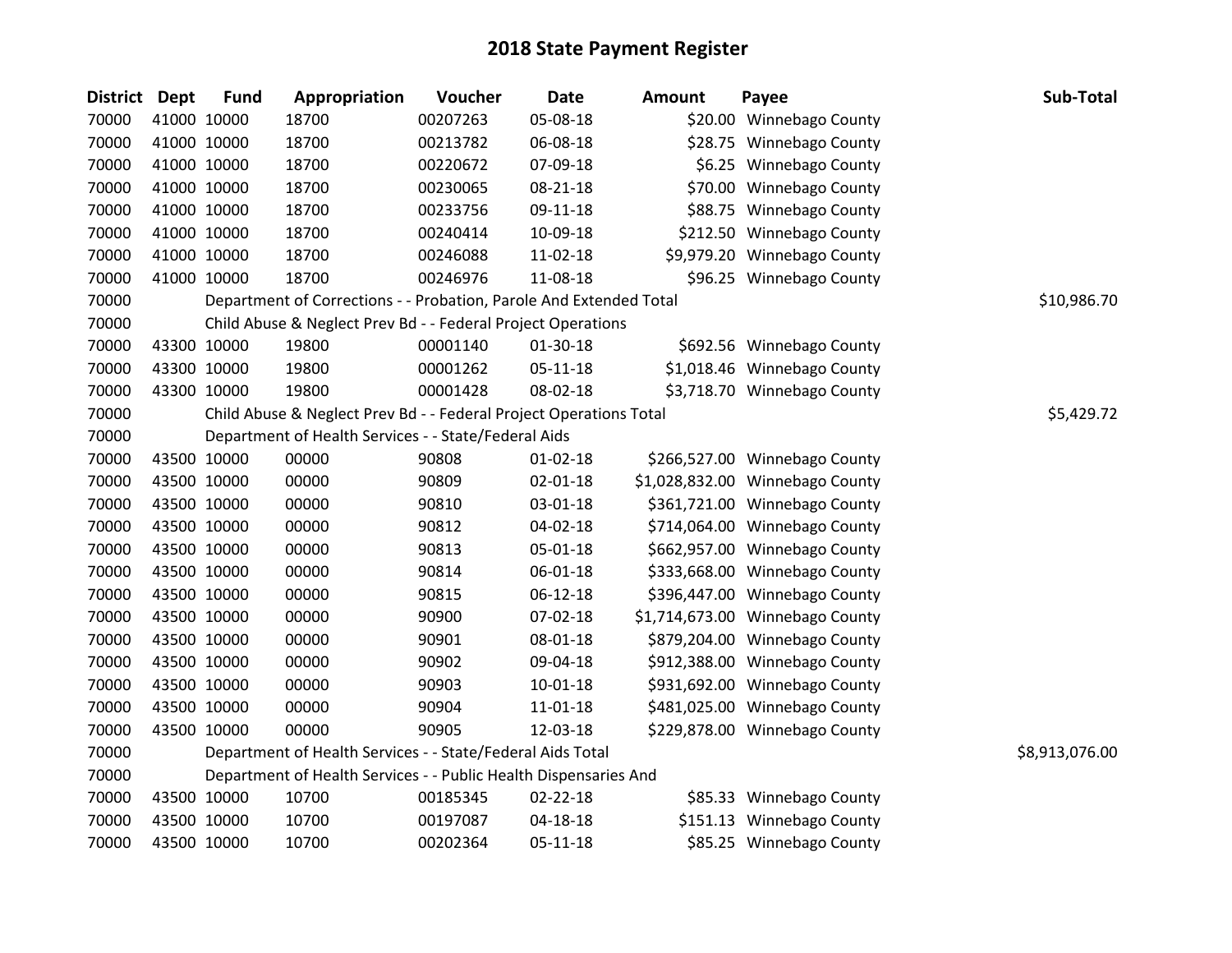| District Dept | <b>Fund</b> | Appropriation                                                          | Voucher  | <b>Date</b>    | <b>Amount</b> | Payee                         | Sub-Total  |
|---------------|-------------|------------------------------------------------------------------------|----------|----------------|---------------|-------------------------------|------------|
| 70000         | 43500 10000 | 10700                                                                  | 00210360 | $06 - 14 - 18$ |               | \$18.80 Winnebago County      |            |
| 70000         | 43500 10000 | 10700                                                                  | 00220626 | 08-16-18       |               | \$28.20 Winnebago County      |            |
| 70000         | 43500 10000 | 10700                                                                  | 00220627 | 07-23-18       |               | \$47.08 Winnebago County      |            |
| 70000         | 43500 10000 | 10700                                                                  | 00230562 | 09-27-18       |               | \$112.97 Winnebago County     |            |
| 70000         | 43500 10000 | 10700                                                                  | 00235217 | 10-19-18       |               | \$56.56 Winnebago County      |            |
| 70000         | 43500 10000 | 10700                                                                  | 00242881 | $11 - 16 - 18$ |               | \$47.17 Winnebago County      |            |
| 70000         | 43500 10000 | 10700                                                                  | 00248436 | 12-14-18       |               | \$65.97 Winnebago County      |            |
| 70000         |             | Department of Health Services - - Public Health Dispensaries And Total |          |                |               |                               | \$698.46   |
| 70000         |             | Department of Health Services - - Services, Reimbursement & Paym       |          |                |               |                               |            |
| 70000         | 43500 10000 | 10900                                                                  | 00179196 | $01 - 12 - 18$ |               | \$225.00 Winnebago County     |            |
| 70000         | 43500 10000 | 10900                                                                  | 00185344 | 02-09-18       |               | \$135.00 Winnebago County     |            |
| 70000         | 43500 10000 | 10900                                                                  | 00190972 | 03-16-18       |               | \$60.00 Winnebago County      |            |
| 70000         | 43500 10000 | 10900                                                                  | 00212973 | 06-29-18       |               | \$540.00 Winnebago County     |            |
| 70000         | 43500 10000 | 10900                                                                  | 00224230 | 08-08-18       |               | \$120.00 Winnebago County     |            |
| 70000         | 43500 10000 | 10900                                                                  | 00252389 | 12-21-18       |               | \$330.00 Winnebago County     |            |
| 70000         |             | Department of Health Services - - Services, Reimbursement & Paym Total |          |                |               |                               | \$1,410.00 |
| 70000         |             | Department of Health Services - - Federal Projects Operations          |          |                |               |                               |            |
| 70000         | 43500 10000 | 14900                                                                  | 00187933 | 03-01-18       |               | \$1,600.00 Winnebago County   |            |
| 70000         | 43500 10000 | 14900                                                                  | 00232124 | 09-17-18       |               | \$1,400.00 Winnebago County   |            |
| 70000         |             | Department of Health Services - - Federal Projects Operations Total    |          |                |               |                               | \$3,000.00 |
| 70000         |             | Department of Health Services - - Federal Project Aids                 |          |                |               |                               |            |
| 70000         | 43500 10000 | 15000                                                                  | 00177733 | $01 - 18 - 18$ |               | \$5,656.28 Winnebago County   |            |
| 70000         | 43500 10000 | 15000                                                                  | 00183975 | 02-22-18       |               | \$13,065.91 Winnebago County  |            |
| 70000         | 43500 10000 | 15000                                                                  | 00190988 | 03-29-18       |               | \$5,936.18 Winnebago County   |            |
| 70000         | 43500 10000 | 15000                                                                  | 00196048 | 04-19-18       |               | \$5,258.56 Winnebago County   |            |
| 70000         | 43500 10000 | 15000                                                                  | 00204045 | 05-24-18       |               | \$15,972.24 Winnebago County  |            |
| 70000         | 43500 10000 | 15000                                                                  | 00211852 | 06-22-18       |               | \$15,274.86 Winnebago County  |            |
| 70000         | 43500 10000 | 15000                                                                  | 00222785 | 08-01-18       |               | \$13,470.62 Winnebago County  |            |
| 70000         | 43500 10000 | 15000                                                                  | 00225812 | 09-07-18       |               | \$113,121.47 Winnebago County |            |
| 70000         | 43500 10000 | 15000                                                                  | 00228852 | 09-21-18       |               | \$2,000.00 Winnebago County   |            |
| 70000         | 43500 10000 | 15000                                                                  | 00230840 | 09-28-18       |               | \$3,499.00 Winnebago County   |            |
| 70000         | 43500 10000 | 15000                                                                  | 00244077 | 11-29-18       |               | \$14,299.03 Winnebago County  |            |
| 70000         | 43500 10000 | 15000                                                                  | 00251926 | 12-27-18       |               | \$16,947.65 Winnebago County  |            |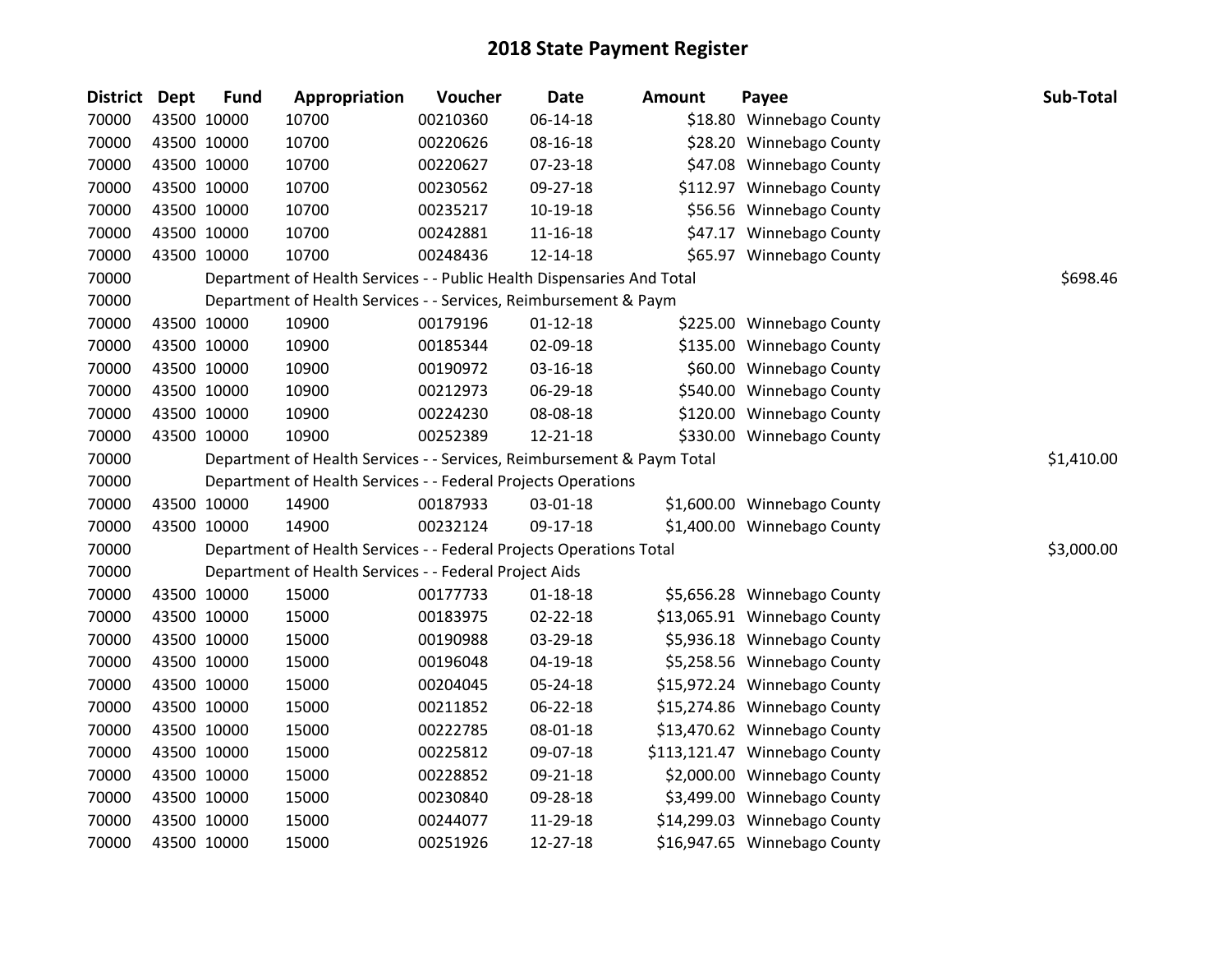| District Dept | <b>Fund</b> | Appropriation                                                      | Voucher  | <b>Date</b>    | <b>Amount</b> | Payee                    | Sub-Total    |
|---------------|-------------|--------------------------------------------------------------------|----------|----------------|---------------|--------------------------|--------------|
| 70000         |             | Department of Health Services - - Federal Project Aids Total       |          |                |               |                          | \$224,501.80 |
| 70000         |             | Department of Health Services - - General Program Operations       |          |                |               |                          |              |
| 70000         | 43500 10000 | 40100                                                              | 00178538 | $01 - 04 - 18$ |               | \$1.50 Winnebago County  |              |
| 70000         | 43500 10000 | 40100                                                              | 00182061 | $01 - 24 - 18$ |               | \$1.00 Winnebago County  |              |
| 70000         | 43500 10000 | 40100                                                              | 00182062 | 01-24-18       |               | \$15.00 Winnebago County |              |
| 70000         | 43500 10000 | 40100                                                              | 00187957 | $02 - 21 - 18$ |               | \$1.00 Winnebago County  |              |
| 70000         | 43500 10000 | 40100                                                              | 00187958 | $02 - 21 - 18$ |               | \$15.00 Winnebago County |              |
| 70000         | 43500 10000 | 40100                                                              | 00191150 | 03-07-18       |               | \$1.50 Winnebago County  |              |
| 70000         | 43500 10000 | 40100                                                              | 00192717 | 03-14-18       |               | \$1.50 Winnebago County  |              |
| 70000         | 43500 10000 | 40100                                                              | 00200383 | $04 - 18 - 18$ |               | \$1.50 Winnebago County  |              |
| 70000         | 43500 10000 | 40100                                                              | 00203417 | 05-02-18       |               | \$1.00 Winnebago County  |              |
| 70000         | 43500 10000 | 40100                                                              | 00204811 | 05-09-18       |               | \$1.50 Winnebago County  |              |
| 70000         | 43500 10000 | 40100                                                              | 00210334 | 06-07-18       |               | \$1.50 Winnebago County  |              |
| 70000         | 43500 10000 | 40100                                                              | 00227996 | 08-23-18       |               | \$1.00 Winnebago County  |              |
| 70000         | 43500 10000 | 40100                                                              | 00233564 | 09-19-18       |               | \$1.50 Winnebago County  |              |
| 70000         | 43500 10000 | 40100                                                              | 00240828 | $10-24-18$     |               | \$1.00 Winnebago County  |              |
| 70000         | 43500 10000 | 40100                                                              | 00240829 | $10-24-18$     |               | \$15.00 Winnebago County |              |
| 70000         | 43500 10000 | 40100                                                              | 00252254 | 12-20-18       |               | \$1.50 Winnebago County  |              |
| 70000         |             | Department of Health Services - - General Program Operations Total |          |                |               |                          | \$62.00      |
| 70000         |             | Department of Health Services - - Medical Assistance State Admin   |          |                |               |                          |              |
| 70000         | 43500 10000 | 44000                                                              | 00178538 | $01 - 04 - 18$ |               | \$1.50 Winnebago County  |              |
| 70000         | 43500 10000 | 44000                                                              | 00182061 | $01 - 24 - 18$ |               | \$1.00 Winnebago County  |              |
| 70000         | 43500 10000 | 44000                                                              | 00182062 | 01-24-18       |               | \$15.00 Winnebago County |              |
| 70000         | 43500 10000 | 44000                                                              | 00187957 | 02-21-18       |               | \$1.00 Winnebago County  |              |
| 70000         | 43500 10000 | 44000                                                              | 00187958 | $02 - 21 - 18$ |               | \$15.00 Winnebago County |              |
| 70000         | 43500 10000 | 44000                                                              | 00191150 | 03-07-18       |               | \$1.50 Winnebago County  |              |
| 70000         | 43500 10000 | 44000                                                              | 00192717 | $03 - 14 - 18$ |               | \$1.50 Winnebago County  |              |
| 70000         | 43500 10000 | 44000                                                              | 00200383 | $04 - 18 - 18$ |               | \$1.50 Winnebago County  |              |
| 70000         | 43500 10000 | 44000                                                              | 00203417 | 05-02-18       |               | \$1.00 Winnebago County  |              |
| 70000         | 43500 10000 | 44000                                                              | 00204811 | 05-09-18       |               | \$1.50 Winnebago County  |              |
| 70000         | 43500 10000 | 44000                                                              | 00210334 | 06-07-18       |               | \$1.50 Winnebago County  |              |
| 70000         | 43500 10000 | 44000                                                              | 00221600 | 07-25-18       |               | \$3.00 Winnebago County  |              |
| 70000         | 43500 10000 | 44000                                                              | 00227996 | 08-23-18       |               | \$1.00 Winnebago County  |              |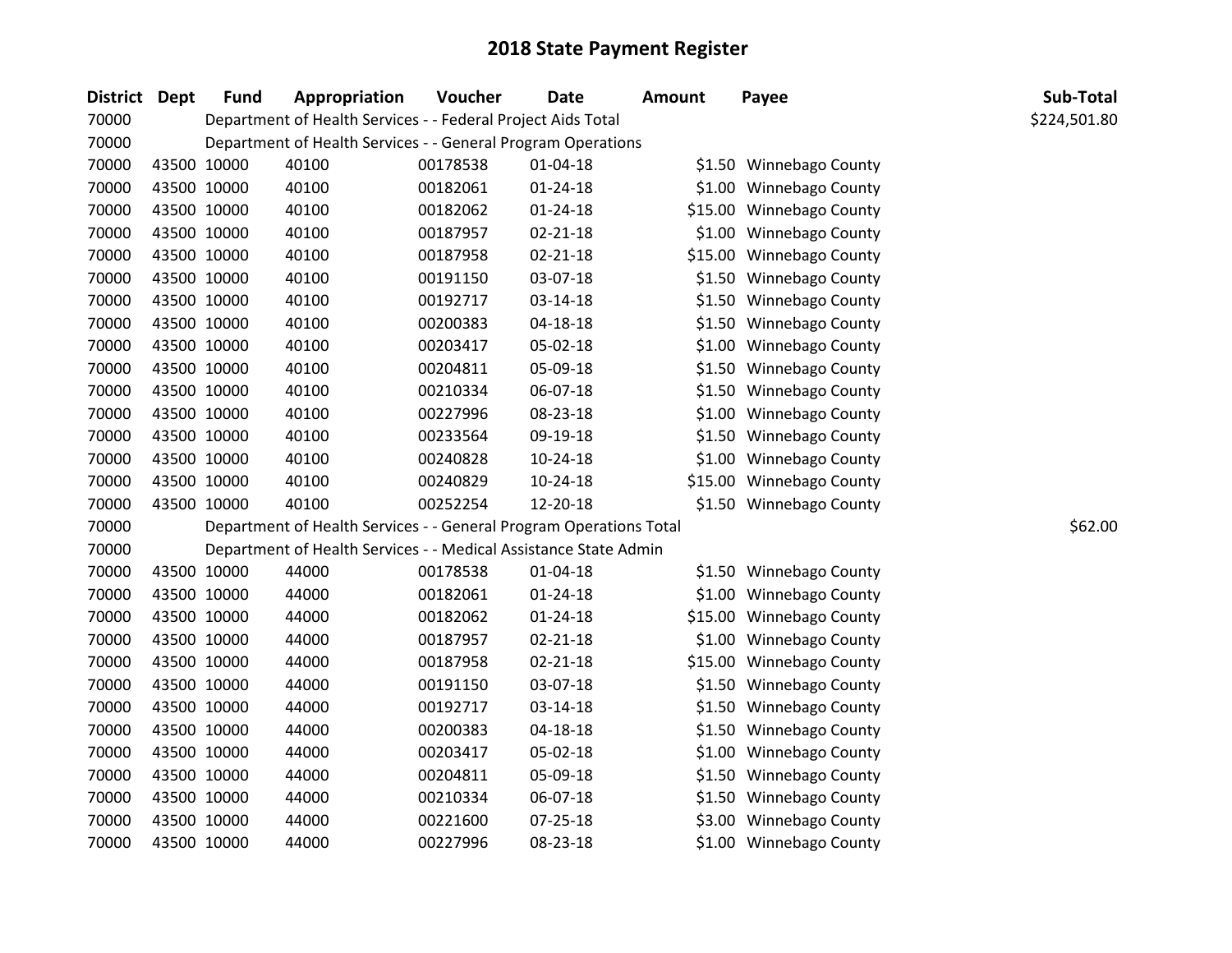| District Dept |             | <b>Fund</b> | Appropriation                                                          | Voucher  | <b>Date</b>    | Amount | Payee                        | Sub-Total   |
|---------------|-------------|-------------|------------------------------------------------------------------------|----------|----------------|--------|------------------------------|-------------|
| 70000         | 43500 10000 |             | 44000                                                                  | 00233564 | 09-19-18       |        | \$1.50 Winnebago County      |             |
| 70000         |             | 43500 10000 | 44000                                                                  | 00240828 | $10-24-18$     |        | \$1.00 Winnebago County      |             |
| 70000         | 43500 10000 |             | 44000                                                                  | 00240829 | 10-24-18       |        | \$15.00 Winnebago County     |             |
| 70000         | 43500 10000 |             | 44000                                                                  | 00252254 | 12-20-18       |        | \$1.50 Winnebago County      |             |
| 70000         |             |             | Department of Health Services - - Medical Assistance State Admin Total |          |                |        |                              | \$65.00     |
| 70000         |             |             | Department of Health Services - - Reimbursements To Local Units        |          |                |        |                              |             |
| 70000         | 43500 10000 |             | 57400                                                                  | 00227712 | 08-21-18       |        | \$51,551.90 Winnebago County |             |
| 70000         |             |             | Department of Health Services - - Reimbursements To Local Units Total  |          |                |        |                              | \$51,551.90 |
| 70000         |             |             | Department of Health Services - - Nursing Facility Resident Prot       |          |                |        |                              |             |
| 70000         | 43500 10000 |             | 62100                                                                  | 00195440 | 03-28-18       |        | \$7,500.00 Winnebago County  |             |
| 70000         |             |             | Department of Health Services - - Nursing Facility Resident Prot Total |          |                |        |                              | \$7,500.00  |
| 70000         |             |             | Department of Health Services - - General Aids                         |          |                |        |                              |             |
| 70000         | 43500 10000 |             | 97500                                                                  | 00221680 | 08-10-18       |        | \$90.78 Winnebago County     |             |
| 70000         |             |             | Department of Health Services - - General Aids Total                   |          |                |        |                              | \$90.78     |
| 70000         |             |             | Department of Health Services - - General Program Operations           |          |                |        |                              |             |
| 70000         |             | 43500 14200 | 20100                                                                  | 00185990 | 03-02-18       |        | \$12.60 Winnebago County     |             |
| 70000         | 43500 14200 |             | 20100                                                                  | 00192467 | 03-30-18       |        | \$44.10 Winnebago County     |             |
| 70000         | 43500 14200 |             | 20100                                                                  | 00201650 | 04-30-18       |        | \$65.63 Winnebago County     |             |
| 70000         | 43500 14200 |             | 20100                                                                  | 00208377 | 05-30-18       |        | \$19.64 Winnebago County     |             |
| 70000         | 43500 14200 |             | 20100                                                                  | 00212664 | 06-22-18       |        | \$79.80 Winnebago County     |             |
| 70000         |             | 43500 14200 | 20100                                                                  | 00215214 | 06-29-18       |        | \$6.30 Winnebago County      |             |
| 70000         | 43500 14200 |             | 20100                                                                  | 00221184 | 07-30-18       |        | \$43.39 Winnebago County     |             |
| 70000         | 43500 14200 |             | 20100                                                                  | 00226110 | 08-30-18       |        | \$24.04 Winnebago County     |             |
| 70000         | 43500 14200 |             | 20100                                                                  | 00234660 | 09-28-18       |        | \$21.85 Winnebago County     |             |
| 70000         |             | 43500 14200 | 20100                                                                  | 00240877 | 10-30-18       |        | \$31.92 Winnebago County     |             |
| 70000         |             | 43500 14200 | 20100                                                                  | 00246284 | 11-30-18       |        | \$7.13 Winnebago County      |             |
| 70000         |             |             | Department of Health Services - - General Program Operations Total     |          |                |        |                              | \$356.40    |
| 70000         |             |             | Department of Health Services - - Institutional Repair And Maint       |          |                |        |                              |             |
| 70000         | 43500 14200 |             | 21000                                                                  | 00177900 | $01 - 12 - 18$ |        | \$474.80 Winnebago County    |             |
| 70000         | 43500 14200 |             | 21000                                                                  | 00183958 | $02 - 16 - 18$ |        | \$2,066.89 Winnebago County  |             |
| 70000         |             | 43500 14200 | 21000                                                                  | 00227907 | 08-22-18       |        | \$199.80 Winnebago County    |             |
| 70000         |             |             | Department of Health Services - - Institutional Repair And Maint Total |          |                |        |                              | \$2,741.49  |
| 70000         |             |             | Department of Health Services - - Institutional Repair And Maint       |          |                |        |                              |             |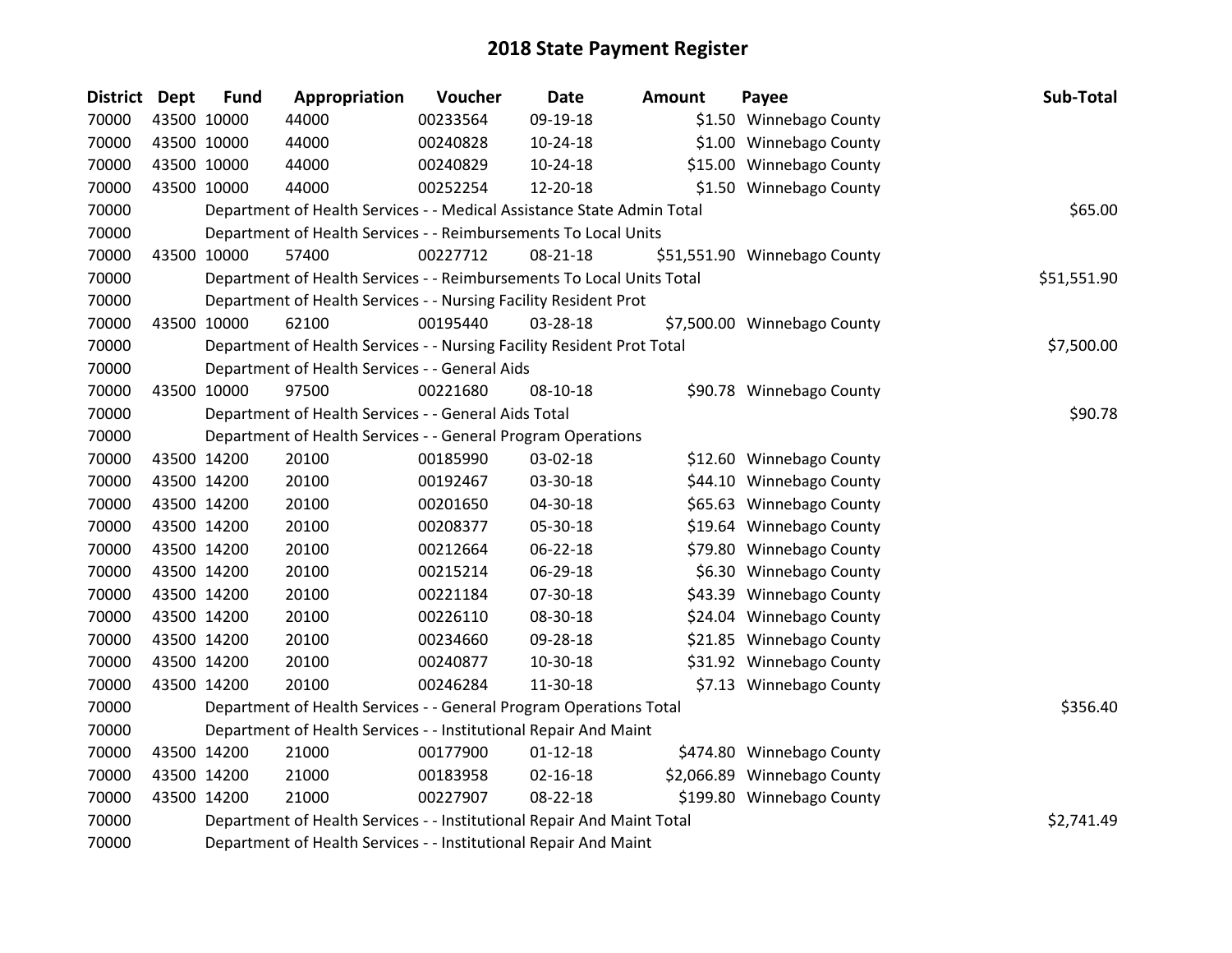| District Dept | <b>Fund</b> | Appropriation                                                          | Voucher  | <b>Date</b>    | <b>Amount</b> | Payee                       | Sub-Total  |
|---------------|-------------|------------------------------------------------------------------------|----------|----------------|---------------|-----------------------------|------------|
| 70000         | 43500 14200 | 22700                                                                  | 00177900 | $01 - 12 - 18$ |               | \$58.68 Winnebago County    |            |
| 70000         | 43500 14200 | 22700                                                                  | 00183958 | $02 - 16 - 18$ |               | \$255.46 Winnebago County   |            |
| 70000         | 43500 14200 | 22700                                                                  | 00227907 | 08-22-18       |               | \$325.99 Winnebago County   |            |
| 70000         |             | Department of Health Services - - Institutional Repair And Maint Total |          |                |               |                             | \$640.13   |
| 70000         |             | Department of Health Services - - Institute Operations                 |          |                |               |                             |            |
| 70000         | 43500 14200 | 22900                                                                  | 00185990 | 03-02-18       |               | \$17.40 Winnebago County    |            |
| 70000         | 43500 14200 | 22900                                                                  | 00192467 | 03-30-18       |               | \$60.90 Winnebago County    |            |
| 70000         | 43500 14200 | 22900                                                                  | 00201650 | 04-30-18       |               | \$90.62 Winnebago County    |            |
| 70000         | 43500 14200 | 22900                                                                  | 00208377 | 05-30-18       |               | \$27.11 Winnebago County    |            |
| 70000         | 43500 14200 | 22900                                                                  | 00212664 | 06-22-18       |               | \$110.20 Winnebago County   |            |
| 70000         | 43500 14200 | 22900                                                                  | 00215214 | 06-29-18       |               | \$8.70 Winnebago County     |            |
| 70000         | 43500 14200 | 22900                                                                  | 00221184 | 07-30-18       |               | \$59.91 Winnebago County    |            |
| 70000         | 43500 14200 | 22900                                                                  | 00226110 | 08-30-18       |               | \$39.21 Winnebago County    |            |
| 70000         | 43500 14200 | 22900                                                                  | 00234660 | 09-28-18       |               | \$35.65 Winnebago County    |            |
| 70000         | 43500 14200 | 22900                                                                  | 00240877 | 10-30-18       |               | \$52.08 Winnebago County    |            |
| 70000         | 43500 14200 | 22900                                                                  | 00246284 | 11-30-18       |               | \$11.62 Winnebago County    |            |
| 70000         |             | Department of Health Services - - Institute Operations Total           |          |                |               |                             | \$513.40   |
| 70000         |             | Department of Health Services - - Activity Therapy                     |          |                |               |                             |            |
| 70000         | 43500 14200 | 23200                                                                  | 00237605 | 10-09-18       |               | \$839.84 Winnebago County   |            |
| 70000         | 43500 14200 | 23200                                                                  | 00249477 | 12-06-18       |               | \$1,668.73 Winnebago County |            |
| 70000         |             | Department of Health Services - - Activity Therapy Total               |          |                |               |                             | \$2,508.57 |
| 70000         |             | Dept of Children and Families - - Milw Child Welfare Svc Collect       |          |                |               |                             |            |
| 70000         | 43700 10000 | 12200                                                                  | 00036692 | $04 - 11 - 18$ |               | \$35.00 Winnebago County    |            |
| 70000         | 43700 10000 | 12200                                                                  | 00036693 | $04 - 11 - 18$ |               | \$16.25 Winnebago County    |            |
| 70000         | 43700 10000 | 12200                                                                  | 00044846 | $10-12-18$     |               | \$75.00 Winnebago County    |            |
| 70000         |             | Dept of Children and Families - - Milw Child Welfare Svc Collect Total |          |                |               |                             | \$126.25   |
| 70000         |             | Dept of Children and Families - - Fees For Administrative Servic       |          |                |               |                             |            |
| 70000         | 43700 10000 | 23100                                                                  | 00033835 | $01 - 19 - 18$ |               | \$150.00 Winnebago County   |            |
| 70000         | 43700 10000 | 23100                                                                  | 00038294 | 04-18-18       |               | \$145.00 Winnebago County   |            |
| 70000         | 43700 10000 | 23100                                                                  | 00042355 | $07-17-18$     |               | \$155.00 Winnebago County   |            |
| 70000         | 43700 10000 | 23100                                                                  | 00045823 | 10-18-18       |               | \$115.00 Winnebago County   |            |
| 70000         |             | Dept of Children and Families - - Fees For Administrative Servic Total |          |                |               |                             | \$565.00   |
| 70000         |             | Dept of Children and Families - - General Aids                         |          |                |               |                             |            |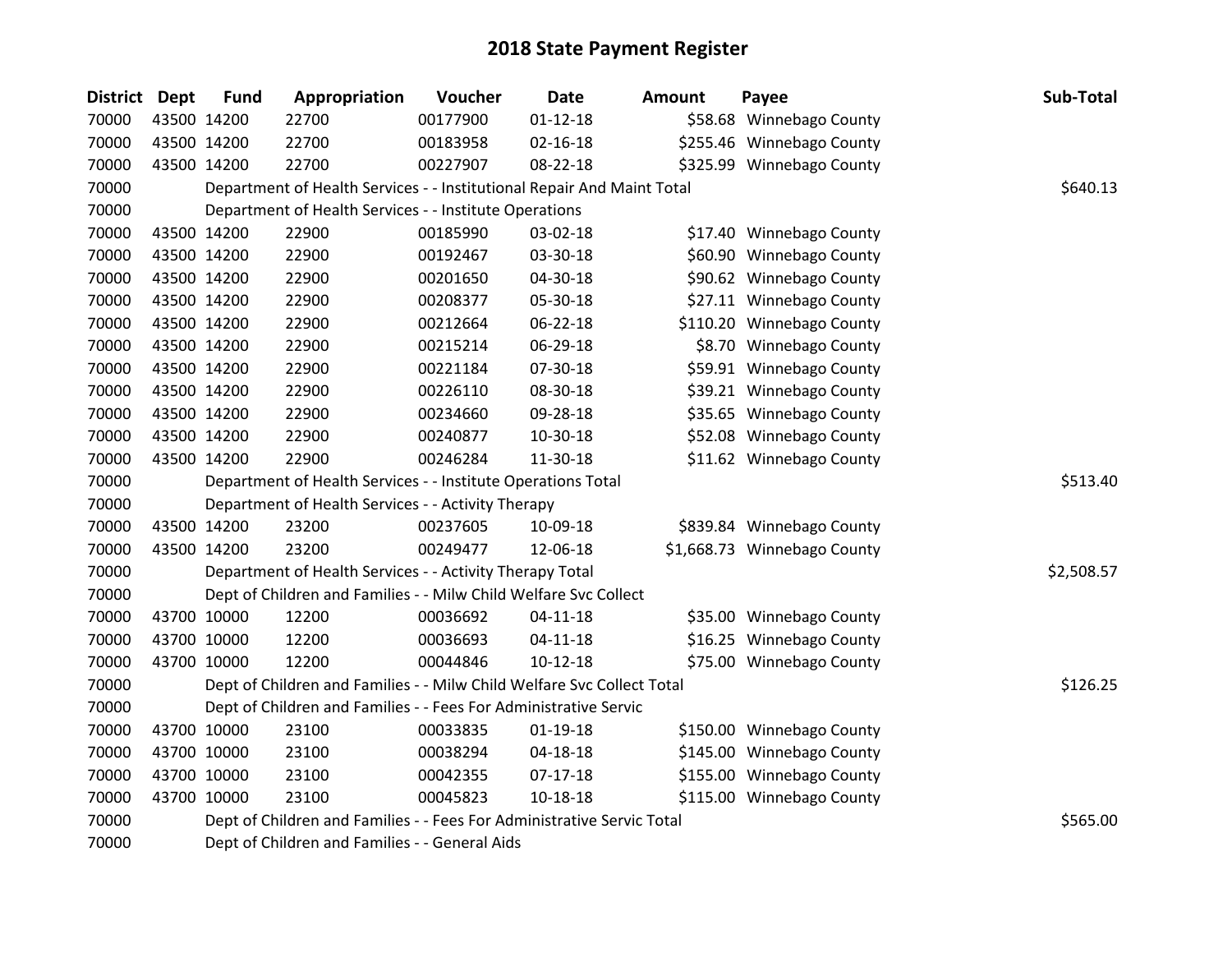| District Dept |             | <b>Fund</b> | Appropriation | Voucher  | <b>Date</b>    | <b>Amount</b> | Payee                           | Sub-Total |
|---------------|-------------|-------------|---------------|----------|----------------|---------------|---------------------------------|-----------|
| 70000         | 43700 10000 |             | 99000         | 00033229 | $01 - 05 - 18$ |               | \$81,790.25 Winnebago County    |           |
| 70000         | 43700 10000 |             | 99000         | 00034032 | $01 - 25 - 18$ |               | \$321.00 Winnebago County       |           |
| 70000         | 43700 10000 |             | 99000         | 00034151 | 01-30-18       |               | \$294,599.06 Winnebago County   |           |
| 70000         | 43700 10000 |             | 99000         | 00034340 | 02-05-18       |               | \$23,096.00 Winnebago County    |           |
| 70000         | 43700 10000 |             | 99000         | 00034382 | 02-05-18       |               | \$26,303.00 Winnebago County    |           |
| 70000         | 43700 10000 |             | 99000         | 00034639 | $02 - 12 - 18$ |               | \$72,334.32 Winnebago County    |           |
| 70000         | 43700 10000 |             | 99000         | 00034891 | $02 - 21 - 18$ |               | \$564.67 Winnebago County       |           |
| 70000         | 43700 10000 |             | 99000         | 00035044 | $02 - 21 - 18$ |               | \$630.83 Winnebago County       |           |
| 70000         | 43700 10000 |             | 99000         | 00035147 | $02 - 21 - 18$ |               | \$1,385.39 Winnebago County     |           |
| 70000         | 43700 10000 |             | 99000         | 00035277 | $02 - 22 - 18$ |               | \$809.28 Winnebago County       |           |
| 70000         | 43700 10000 |             | 99000         | 00035677 | 03-05-18       |               | \$772,016.98 Winnebago County   |           |
| 70000         | 43700 10000 |             | 99000         | 00036866 | 03-27-18       |               | \$2,748.80 Winnebago County     |           |
| 70000         | 43700 10000 |             | 99000         | 00037603 | 04-05-18       |               | \$591,647.08 Winnebago County   |           |
| 70000         | 43700 10000 |             | 99000         | 00038715 | 04-30-18       |               | \$1,605.00 Winnebago County     |           |
| 70000         | 43700 10000 |             | 99000         | 00038842 | 04-30-18       |               | \$570,985.80 Winnebago County   |           |
| 70000         | 43700 10000 |             | 99000         | 00039219 | 05-07-18       |               | \$457,805.49 Winnebago County   |           |
| 70000         | 43700 10000 |             | 99000         | 00039984 | 05-24-18       |               | \$642.00 Winnebago County       |           |
| 70000         | 43700 10000 |             | 99000         | 00040639 | 06-05-18       |               | \$103,534.80 Winnebago County   |           |
| 70000         | 43700 10000 |             | 99000         | 00041568 | $06 - 27 - 18$ |               | \$14,672.00 Winnebago County    |           |
| 70000         | 43700 10000 |             | 99000         | 00041649 | 06-29-18       |               | \$15,729.00 Winnebago County    |           |
| 70000         | 43700 10000 |             | 99000         | 00041820 | 07-05-18       |               | \$97,477.04 Winnebago County    |           |
| 70000         | 43700 10000 |             | 99000         | 00042693 | 07-25-18       |               | \$5,457.00 Winnebago County     |           |
| 70000         | 43700 10000 |             | 99000         | 00042834 | 07-31-18       |               | \$360,270.90 Winnebago County   |           |
| 70000         | 43700 10000 |             | 99000         | 00043040 | 08-03-18       |               | \$13,085.00 Winnebago County    |           |
| 70000         | 43700 10000 |             | 99000         | 00043130 | 08-06-18       |               | \$106,389.15 Winnebago County   |           |
| 70000         | 43700 10000 |             | 99000         | 00043570 | 08-17-18       |               | \$14,488.00 Winnebago County    |           |
| 70000         | 43700 10000 |             | 99000         | 00044008 | 08-29-18       |               | \$2,517,636.00 Winnebago County |           |
| 70000         | 43700 10000 |             | 99000         | 00044093 | 08-30-18       |               | \$110,181.00 Winnebago County   |           |
| 70000         | 43700 10000 |             | 99000         | 00044200 | 09-05-18       |               | \$260,211.99 Winnebago County   |           |
| 70000         | 43700 10000 |             | 99000         | 00044448 | 09-11-18       |               | \$11,525.00 Winnebago County    |           |
| 70000         | 43700 10000 |             | 99000         | 00045410 | 10-05-18       |               | \$118,594.22 Winnebago County   |           |
| 70000         | 43700 10000 |             | 99000         | 00046071 | $10 - 31 - 18$ |               | \$2,247.00 Winnebago County     |           |
| 70000         | 43700 10000 |             | 99000         | 00046231 | 10-30-18       |               | \$337,905.34 Winnebago County   |           |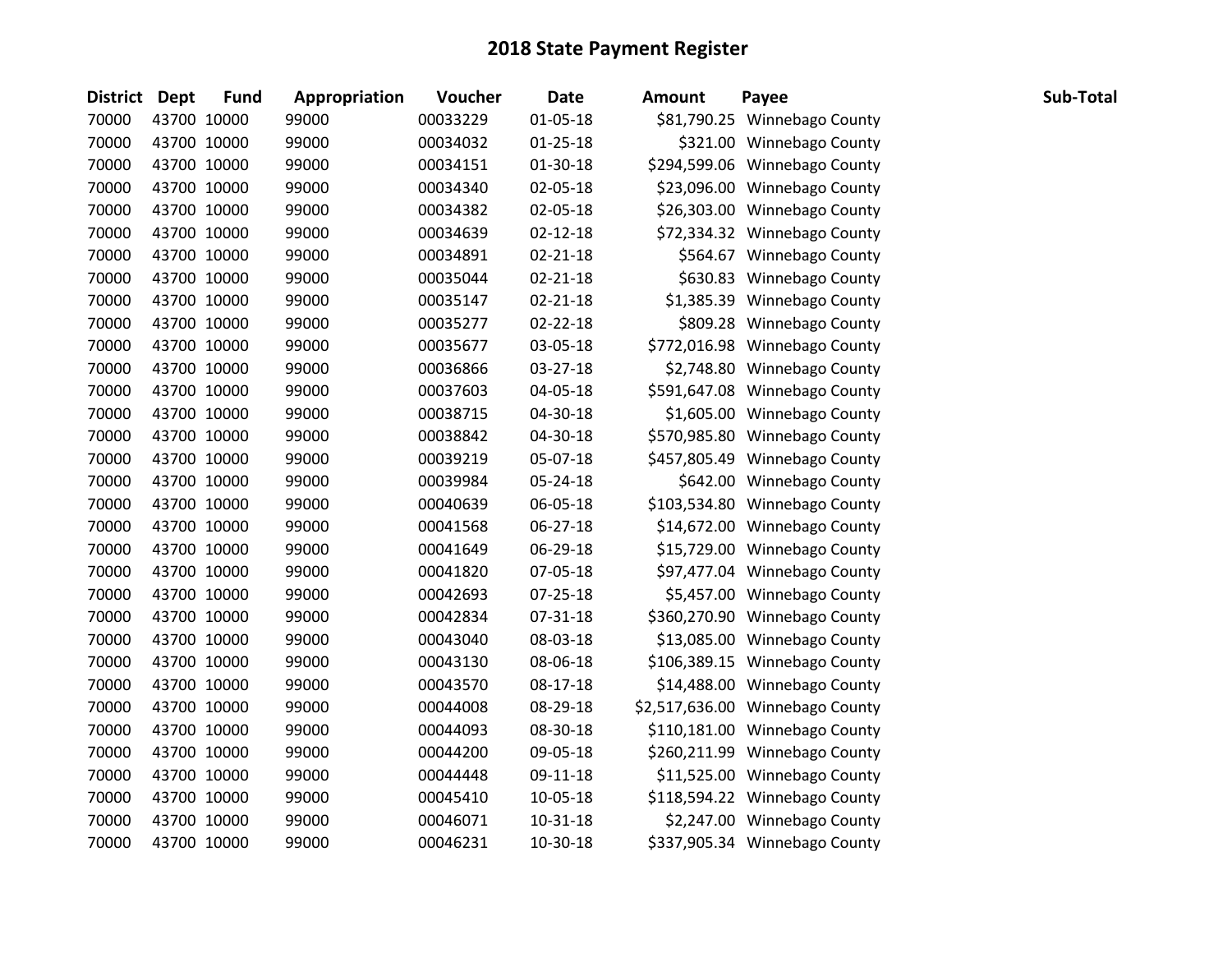| <b>District</b> | Dept | <b>Fund</b> | Appropriation                                                   | Voucher  | <b>Date</b>    | <b>Amount</b> | Payee                         | Sub-Total      |
|-----------------|------|-------------|-----------------------------------------------------------------|----------|----------------|---------------|-------------------------------|----------------|
| 70000           |      | 43700 10000 | 99000                                                           | 00046545 | 11-05-18       |               | \$6,777.67 Winnebago County   |                |
| 70000           |      | 43700 10000 | 99000                                                           | 00046582 | 11-05-18       |               | \$13,404.00 Winnebago County  |                |
| 70000           |      | 43700 10000 | 99000                                                           | 00047490 | 12-03-18       |               | \$107,674.22 Winnebago County |                |
| 70000           |      | 43700 10000 | 99000                                                           | 00047602 | 12-05-18       |               | \$142,542.32 Winnebago County |                |
| 70000           |      | 43700 10000 | 99000                                                           | 00048048 | 12-21-18       |               | \$18,997.00 Winnebago County  |                |
| 70000           |      | 43700 10000 | 99000                                                           | 00048204 | $12 - 27 - 18$ |               | \$464.44 Winnebago County     |                |
| 70000           |      |             | Dept of Children and Families - - General Aids Total            |          |                |               |                               | \$7,278,548.04 |
| 70000           |      |             | Dept of Workforce Development - - Ui Admin Fed                  |          |                |               |                               |                |
| 70000           |      | 44500 10000 | 15100                                                           | 00142173 | $01-03-18$     |               | \$165.00 Winnebago County     |                |
| 70000           |      | 44500 10000 | 15100                                                           | 00146854 | 02-02-18       |               | \$175.00 Winnebago County     |                |
| 70000           |      | 44500 10000 | 15100                                                           | 00152439 | 03-02-18       |               | \$180.00 Winnebago County     |                |
| 70000           |      | 44500 10000 | 15100                                                           | 00157750 | 04-03-18       |               | \$295.00 Winnebago County     |                |
| 70000           |      | 44500 10000 | 15100                                                           | 00163069 | 05-02-18       |               | \$165.00 Winnebago County     |                |
| 70000           |      | 44500 10000 | 15100                                                           | 00168145 | 06-04-18       |               | \$190.00 Winnebago County     |                |
| 70000           |      | 44500 10000 | 15100                                                           | 00173147 | 07-03-18       |               | \$175.00 Winnebago County     |                |
| 70000           |      | 44500 10000 | 15100                                                           | 00178393 | 08-02-18       |               | \$145.00 Winnebago County     |                |
| 70000           |      | 44500 10000 | 15100                                                           | 00183450 | 09-05-18       |               | \$120.00 Winnebago County     |                |
| 70000           |      | 44500 10000 | 15100                                                           | 00188597 | 10-02-18       |               | \$125.00 Winnebago County     |                |
| 70000           |      | 44500 10000 | 15100                                                           | 00194659 | 11-02-18       |               | \$205.00 Winnebago County     |                |
| 70000           |      | 44500 10000 | 15100                                                           | 00197927 | $11 - 23 - 18$ |               | \$75.00 Winnebago County      |                |
| 70000           |      | 44500 10000 | 15100                                                           | 00199639 | 12-04-18       |               | \$185.00 Winnebago County     |                |
| 70000           |      |             | Dept of Workforce Development - - Ui Admin Fed Total            |          |                |               |                               | \$2,200.00     |
| 70000           |      |             | Dept of Workforce Development - - Title Ib Aids State Gpr       |          |                |               |                               |                |
| 70000           |      | 44500 10000 | 50900                                                           | 00185141 | 09-14-18       |               | \$0.59 Winnebago County       |                |
| 70000           |      | 44500 10000 | 50900                                                           | 00185142 | 09-14-18       |               | \$1.95 Winnebago County       |                |
| 70000           |      | 44500 10000 | 50900                                                           | 00185143 | 09-14-18       |               | \$1.71 Winnebago County       |                |
| 70000           |      | 44500 10000 | 50900                                                           | 00191791 | $10-17-18$     |               | \$0.16 Winnebago County       |                |
| 70000           |      | 44500 10000 | 50900                                                           | 00191792 | $10-17-18$     |               | \$0.48 Winnebago County       |                |
| 70000           |      | 44500 10000 | 50900                                                           | 00191793 | $10-17-18$     |               | \$0.69 Winnebago County       |                |
| 70000           |      | 44500 10000 | 50900                                                           | 00195438 | 11-07-18       |               | \$2.01 Winnebago County       |                |
| 70000           |      | 44500 10000 | 50900                                                           | 00195439 | 11-07-18       |               | \$2.96 Winnebago County       |                |
| 70000           |      |             | Dept of Workforce Development - - Title Ib Aids State Gpr Total |          |                |               |                               | \$10.55        |
| 70000           |      |             | Dept of Workforce Development - - Title Ib Aids Federal Prf     |          |                |               |                               |                |

| ount     | Payee                      |       |
|----------|----------------------------|-------|
|          | 6,777.67 Winnebago County  |       |
|          | 3,404.00 Winnebago County  |       |
|          | 17,674.22 Winnebago County |       |
|          | 2,542.32 Winnebago County  |       |
| 8,997.00 | <b>Winnebago County</b>    |       |
|          | \$464.44 Winnebago County  |       |
|          |                            | \$7,: |
|          |                            |       |
|          | \$165.00 Winnebago County  |       |
|          | \$175.00 Winnebago County  |       |
|          | \$180.00 Winnebago County  |       |
| \$295.00 | <b>Winnebago County</b>    |       |
| \$165.00 | Winnebago County           |       |
| \$190.00 | Winnebago County           |       |
| \$175.00 | <b>Winnebago County</b>    |       |
| \$145.00 | <b>Winnebago County</b>    |       |
|          | \$120.00 Winnebago County  |       |
| \$125.00 | <b>Winnebago County</b>    |       |
| \$205.00 | Winnebago County           |       |
| \$75.00  | Winnebago County           |       |
| \$185.00 | <b>Winnebago County</b>    |       |
|          |                            |       |
|          |                            |       |
|          | \$0.59 Winnebago County    |       |
|          | \$1.95 Winnebago County    |       |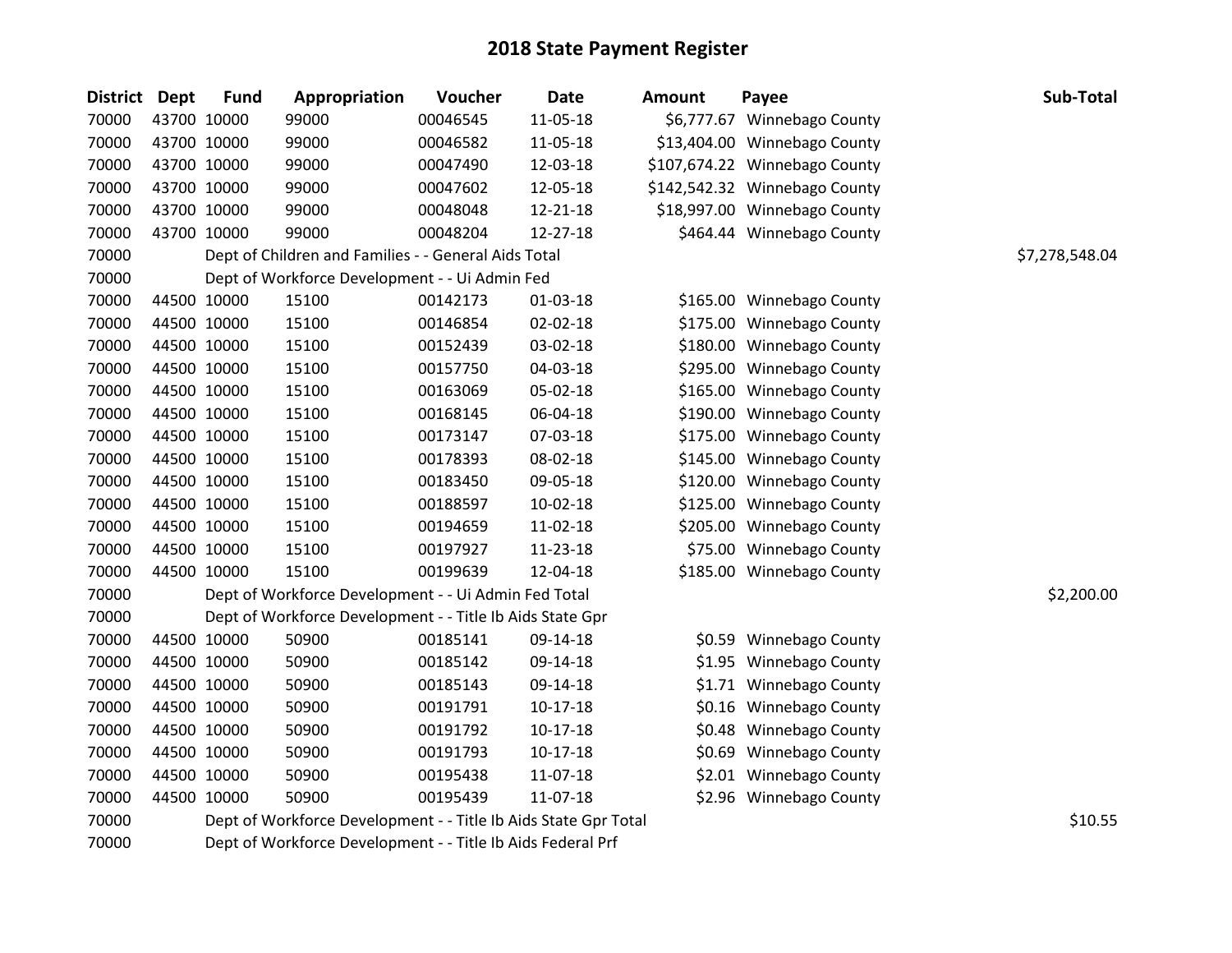| District Dept | <b>Fund</b> | Appropriation                                                         | Voucher  | <b>Date</b>    | <b>Amount</b> | Payee                        | Sub-Total   |
|---------------|-------------|-----------------------------------------------------------------------|----------|----------------|---------------|------------------------------|-------------|
| 70000         | 44500 10000 | 54400                                                                 | 00185141 | 09-14-18       |               | \$2.16 Winnebago County      |             |
| 70000         | 44500 10000 | 54400                                                                 | 00185142 | 09-14-18       |               | \$7.20 Winnebago County      |             |
| 70000         | 44500 10000 | 54400                                                                 | 00185143 | 09-14-18       |               | \$6.34 Winnebago County      |             |
| 70000         | 44500 10000 | 54400                                                                 | 00191791 | $10-17-18$     |               | \$0.59 Winnebago County      |             |
| 70000         | 44500 10000 | 54400                                                                 | 00191792 | $10-17-18$     |               | \$1.77 Winnebago County      |             |
| 70000         | 44500 10000 | 54400                                                                 | 00191793 | $10-17-18$     |               | \$2.56 Winnebago County      |             |
| 70000         | 44500 10000 | 54400                                                                 | 00195438 | 11-07-18       |               | \$7.44 Winnebago County      |             |
| 70000         | 44500 10000 | 54400                                                                 | 00195439 | 11-07-18       |               | \$10.94 Winnebago County     |             |
| 70000         |             | Dept of Workforce Development - - Title Ib Aids Federal Prf Total     |          |                |               |                              | \$39.00     |
| 70000         |             | Dept of Workforce Development - - Wc Ops Uninsured Emplyr Admin       |          |                |               |                              |             |
| 70000         | 44500 22700 | 17700                                                                 | 00171750 | 06-26-18       |               | \$60.00 Winnebago County     |             |
| 70000         | 44500 22700 | 17700                                                                 | 00171751 | 06-26-18       |               | \$75.00 Winnebago County     |             |
| 70000         |             | Dept of Workforce Development - - Wc Ops Uninsured Emplyr Admin Total |          |                |               |                              | \$135.00    |
| 70000         |             | Department of Justice - - Crime Laboratories, Dna                     |          |                |               |                              |             |
| 70000         | 45500 10000 | 22100                                                                 | 00049046 | 07-19-18       |               | \$11,410.00 Winnebago County |             |
| 70000         |             | Department of Justice - - Crime Laboratories, Dna Total               |          |                |               |                              | \$11,410.00 |
| 70000         |             | Department of Justice - - Law Enforcement Train, Local                |          |                |               |                              |             |
| 70000         | 45500 10000 | 23100                                                                 | 00047119 | 06-18-18       |               | \$320.00 Winnebago County    |             |
| 70000         | 45500 10000 | 23100                                                                 | 00053839 | $10 - 25 - 18$ |               | \$22,400.00 Winnebago County |             |
| 70000         |             | Department of Justice - - Law Enforcement Train, Local Total          |          |                |               |                              | \$22,720.00 |
| 70000         |             | Department of Justice - - Inter And Intra-Agency Assist               |          |                |               |                              |             |
| 70000         | 45500 10000 | 23300                                                                 | 00046211 | 05-30-18       |               | \$4,682.87 Winnebago County  |             |
| 70000         | 45500 10000 | 23300                                                                 | 00049691 | 08-02-18       |               | \$5,793.42 Winnebago County  |             |
| 70000         | 45500 10000 | 23300                                                                 | 00052116 | 09-25-18       |               | \$14,464.83 Winnebago County |             |
| 70000         |             | Department of Justice - - Inter And Intra-Agency Assist Total         |          |                |               |                              | \$24,941.12 |
| 70000         |             | Department of Justice - - Federal Aid, State Operations               |          |                |               |                              |             |
| 70000         | 45500 10000 | 24100                                                                 | 00052689 | $10-02-18$     |               | \$121.65 Winnebago County    |             |
| 70000         |             | Department of Justice - - Federal Aid, State Operations Total         |          |                |               |                              | \$121.65    |
| 70000         |             | Department of Justice - - Federal Aid, Local Assistance               |          |                |               |                              |             |
| 70000         | 45500 10000 | 25100                                                                 | 00040322 | 01-09-18       |               | \$2,136.33 Winnebago County  |             |
| 70000         | 45500 10000 | 25100                                                                 | 00040519 | $01 - 18 - 18$ |               | \$7,299.84 Winnebago County  |             |
| 70000         | 45500 10000 | 25100                                                                 | 00041315 | $02 - 01 - 18$ |               | \$418.05 Winnebago County    |             |
| 70000         | 45500 10000 | 25100                                                                 | 00041910 | $02 - 12 - 18$ |               | \$19,723.21 Winnebago County |             |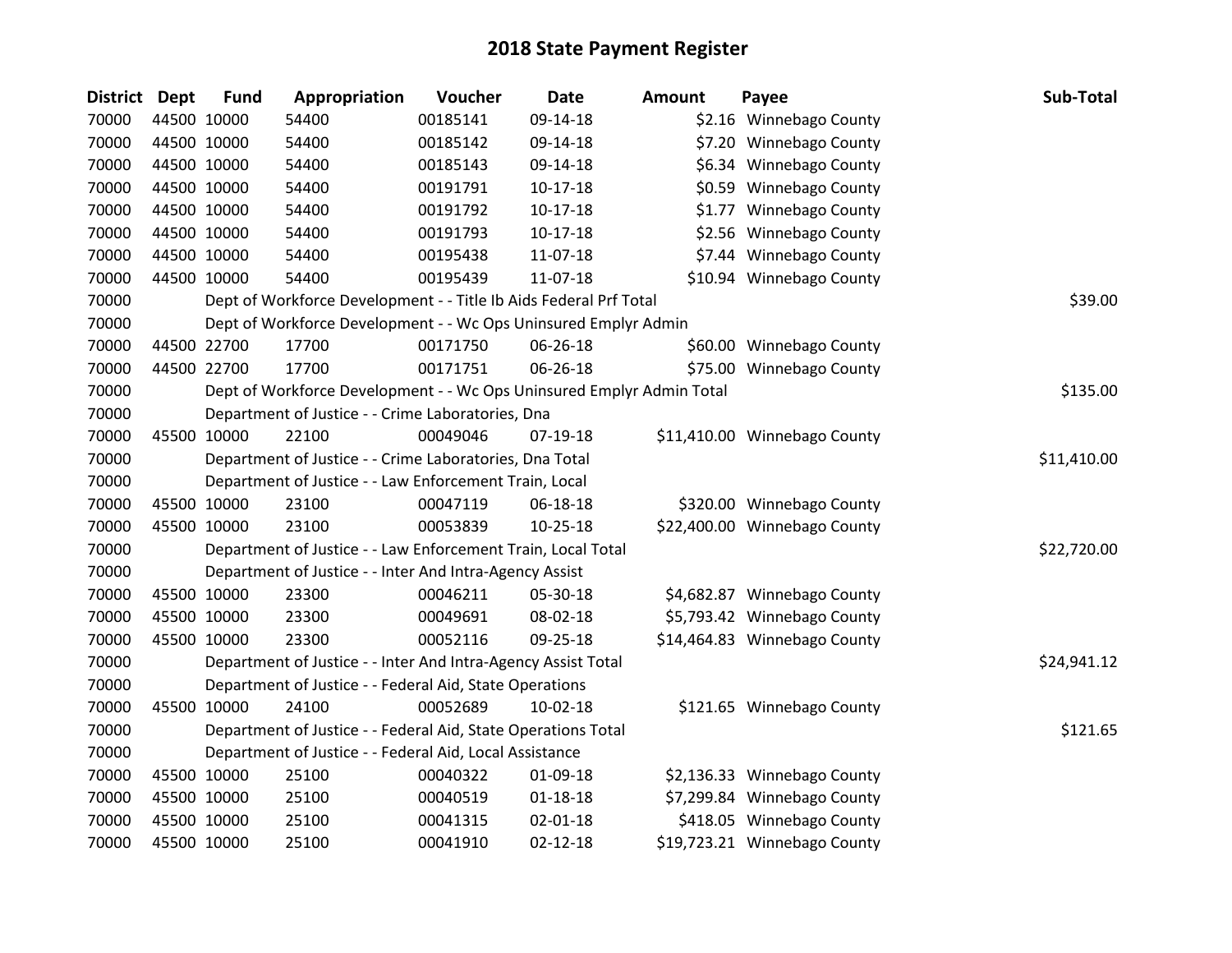| District Dept | <b>Fund</b> | Appropriation                                                         | Voucher      | <b>Date</b>    | <b>Amount</b> | Payee                        | Sub-Total   |
|---------------|-------------|-----------------------------------------------------------------------|--------------|----------------|---------------|------------------------------|-------------|
| 70000         | 45500 10000 | 25100                                                                 | 00042977     | 03-08-18       |               | \$14,064.93 Winnebago County |             |
| 70000         | 45500 10000 | 25100                                                                 | 00044273     | 04-06-18       |               | \$17,535.35 Winnebago County |             |
| 70000         | 45500 10000 | 25100                                                                 | 00047530     | 06-25-18       |               | \$11,048.62 Winnebago County |             |
| 70000         | 45500 10000 | 25100                                                                 | 00047928     | 07-05-18       |               | \$23,601.62 Winnebago County |             |
| 70000         | 45500 10000 | 25100                                                                 | 00048437     | 07-09-18       |               | \$26,448.38 Winnebago County |             |
| 70000         | 45500 10000 | 25100                                                                 | 00049648     | 08-02-18       |               | \$20,045.15 Winnebago County |             |
| 70000         | 45500 10000 | 25100                                                                 | 00049711     | 08-02-18       |               | \$10,309.79 Winnebago County |             |
| 70000         | 45500 10000 | 25100                                                                 | 00051977     | 09-25-18       |               | \$7,873.80 Winnebago County  |             |
| 70000         | 45500 10000 | 25100                                                                 | 00052143     | 09-25-18       |               | \$19,195.17 Winnebago County |             |
| 70000         | 45500 10000 | 25100                                                                 | 00053064     | $10 - 11 - 18$ |               | \$3,207.75 Winnebago County  |             |
| 70000         | 45500 10000 | 25100                                                                 | 00055076     | 11-13-18       |               | \$50,299.54 Winnebago County |             |
| 70000         | 45500 10000 | 25100                                                                 | 00055789     | 11-26-18       |               | \$1,998.31 Winnebago County  |             |
| 70000         | 45500 10000 | 25100                                                                 | 00056073     | 11-30-18       |               | \$7,543.71 Winnebago County  |             |
| 70000         | 45500 10000 | 25100                                                                 | 00057578     | 12-27-18       |               | \$8,714.69 Winnebago County  |             |
| 70000         |             | Department of Justice - - Federal Aid, Local Assistance Total         | \$251,464.24 |                |               |                              |             |
| 70000         |             | Department of Justice - - Alternatives To Prosecution                 |              |                |               |                              |             |
| 70000         | 45500 10000 | 28500                                                                 | 00045436     | 05-04-18       |               | \$49,962.13 Winnebago County |             |
| 70000         |             | Department of Justice - - Alternatives To Prosecution Total           |              |                |               |                              | \$49,962.13 |
| 70000         |             | Department of Justice - - Crime Victim Witness Assist                 |              |                |               |                              |             |
| 70000         | 45500 10000 | 53200                                                                 | 00043091     | 03-06-18       |               | \$40,800.51 Winnebago County |             |
| 70000         | 45500 10000 | 53200                                                                 | 00049150     | 07-19-18       |               | \$45,858.84 Winnebago County |             |
| 70000         |             | Department of Justice - - Crime Victim Witness Assist Total           |              |                |               |                              | \$86,659.35 |
| 70000         |             | Department of Military Affairs - - Wing Gifts And Grants              |              |                |               |                              |             |
| 70000         | 46500 10000 | 13300                                                                 | 00042841     | $05 - 11 - 18$ |               | \$7,314.00 Winnebago County  |             |
| 70000         |             | Department of Military Affairs - - Wing Gifts And Grants Total        |              |                |               |                              | \$7,314.00  |
| 70000         |             | Department of Military Affairs - - Emergency Response Equipment       |              |                |               |                              |             |
| 70000         | 46500 10000 | 30800                                                                 | 00039084     | $02 - 13 - 18$ |               | \$895.32 Winnebago County    |             |
| 70000         |             | Department of Military Affairs - - Emergency Response Equipment Total |              |                |               |                              | \$895.32    |
| 70000         |             | Department of Military Affairs - - Local Emer Planning Grants         |              |                |               |                              |             |
| 70000         | 46500 10000 | 33700                                                                 | 00038443     | 01-30-18       |               | \$23,142.88 Winnebago County |             |
| 70000         | 46500 10000 | 33700                                                                 | 00045756     | $07 - 02 - 18$ |               | \$22,712.84 Winnebago County |             |
| 70000         |             | Department of Military Affairs - - Local Emer Planning Grants Total   |              |                |               |                              | \$45,855.72 |
| 70000         |             | Department of Military Affairs - - Federal Aid, Local Assistance      |              |                |               |                              |             |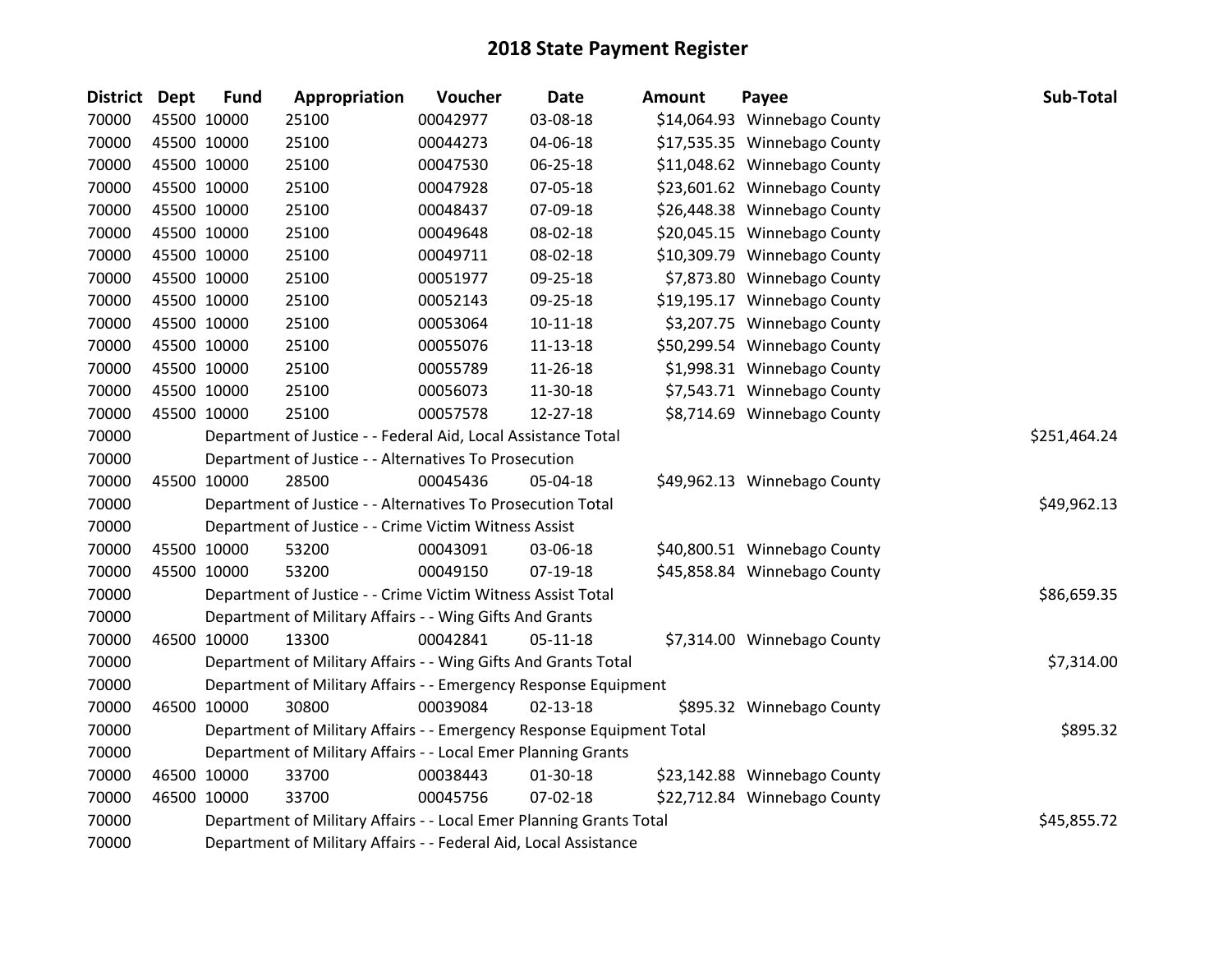| <b>District</b> | <b>Dept</b> | <b>Fund</b> | Appropriation                                                           | Voucher  | Date           | <b>Amount</b> | Payee                        | Sub-Total   |
|-----------------|-------------|-------------|-------------------------------------------------------------------------|----------|----------------|---------------|------------------------------|-------------|
| 70000           | 46500 10000 |             | 34200                                                                   | 00038120 | 01-30-18       |               | \$44,945.24 Winnebago County |             |
| 70000           | 46500 10000 |             | 34200                                                                   | 00048232 | 08-29-18       |               | \$44,758.60 Winnebago County |             |
| 70000           |             |             | Department of Military Affairs - - Federal Aid, Local Assistance Total  |          |                |               |                              | \$89,703.84 |
| 70000           |             |             | Department of Military Affairs - - Federal Aid, Homeland Security       |          |                |               |                              |             |
| 70000           | 46500 10000 |             | 35000                                                                   | 00043657 | 05-31-18       |               | \$3,343.50 Winnebago County  |             |
| 70000           | 46500 10000 |             | 35000                                                                   | 00043820 | 06-04-18       |               | \$6,805.84 Winnebago County  |             |
| 70000           | 46500 10000 |             | 35000                                                                   | 00044640 | 06-18-18       |               | \$4,000.00 Winnebago County  |             |
| 70000           | 46500 10000 |             | 35000                                                                   | 00047626 | $08 - 14 - 18$ |               | \$3,500.00 Winnebago County  |             |
| 70000           |             |             | Department of Military Affairs - - Federal Aid, Homeland Security Total |          |                |               |                              | \$17,649.34 |
| 70000           |             |             | Department of Veterans Affairs - - Grants To Counties                   |          |                |               |                              |             |
| 70000           | 48500 15200 |             | 12700                                                                   | 00043079 | $02 - 16 - 18$ |               | \$1,300.00 Winnebago County  |             |
| 70000           |             |             | Department of Veterans Affairs - - Grants To Counties Total             |          |                |               |                              | \$1,300.00  |
| 70000           |             |             | Department of Veterans Affairs - - County Grants                        |          |                |               |                              |             |
| 70000           | 48500 58200 |             | 26700                                                                   | 00043079 | $02 - 16 - 18$ |               | \$5,850.00 Winnebago County  |             |
| 70000           |             |             | Department of Veterans Affairs - - County Grants Total                  |          |                |               |                              | \$5,850.00  |
| 70000           |             |             | Department of Veterans Affairs - - Veterans Transportation Grant        |          |                |               |                              |             |
| 70000           | 48500 58200 |             | 28000                                                                   | 00056427 | $11 - 16 - 18$ |               | \$519.17 Winnebago County    |             |
| 70000           |             |             | Department of Veterans Affairs - - Veterans Transportation Grant Total  |          |                |               |                              | \$519.17    |
| 70000           |             |             | Department of Veterans Affairs - - County Grants                        |          |                |               |                              |             |
| 70000           | 48500 58300 |             | 37000                                                                   | 00043079 | $02 - 16 - 18$ |               | \$5,850.00 Winnebago County  |             |
| 70000           |             |             | Department of Veterans Affairs - - County Grants Total                  |          |                |               |                              | \$5,850.00  |
| 70000           |             |             | Department of Administration - - Gifts, Grants And Bequests             |          |                |               |                              |             |
| 70000           | 50500 10000 |             | 13100                                                                   | 00076000 | 04-19-18       |               | \$2,505.00 Winnebago County  |             |
| 70000           | 50500 10000 |             | 13100                                                                   | 00084952 | $07-12-18$     |               | \$1,796.25 Winnebago County  |             |
| 70000           | 50500 10000 |             | 13100                                                                   | 00084959 | $07 - 12 - 18$ |               | \$82.00 Winnebago County     |             |
| 70000           | 50500 10000 |             | 13100                                                                   | 00084960 | $07-12-18$     |               | \$180.00 Winnebago County    |             |
| 70000           |             |             | Department of Administration - - Gifts, Grants And Bequests Total       |          |                |               |                              | \$4,563.25  |
| 70000           |             |             | Department of Administration - - Federal Aid, Local Assistance          |          |                |               |                              |             |
| 70000           | 50500 10000 |             | 15500                                                                   | 00071333 | $01 - 29 - 18$ |               | \$10,890.26 Winnebago County |             |
| 70000           | 50500 10000 |             | 15500                                                                   | 00072681 | $02 - 14 - 18$ |               | \$11,052.14 Winnebago County |             |
| 70000           | 50500 10000 |             | 15500                                                                   | 00073927 | 02-28-18       |               | \$13,675.13 Winnebago County |             |
| 70000           | 50500 10000 |             | 15500                                                                   | 00076283 | 03-28-18       |               | \$14,035.89 Winnebago County |             |
| 70000           | 50500 10000 |             | 15500                                                                   | 00080177 | 05-14-18       |               | \$18,473.28 Winnebago County |             |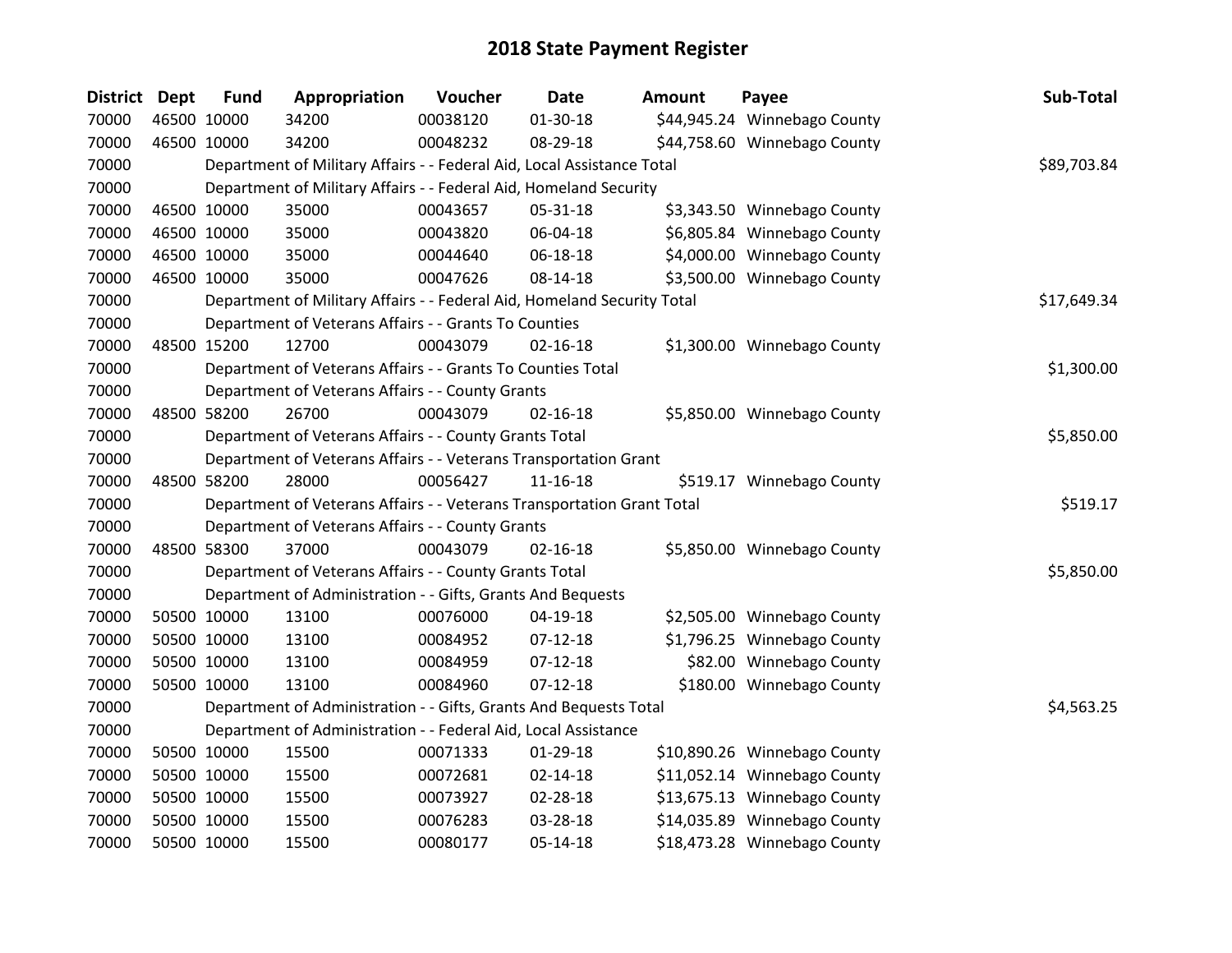| District Dept |             | <b>Fund</b> | Appropriation                                                        | Voucher  | <b>Date</b>    | <b>Amount</b> | Payee                        | Sub-Total    |
|---------------|-------------|-------------|----------------------------------------------------------------------|----------|----------------|---------------|------------------------------|--------------|
| 70000         |             | 50500 10000 | 15500                                                                | 00081334 | 05-29-18       |               | \$9,412.51 Winnebago County  |              |
| 70000         |             | 50500 10000 | 15500                                                                | 00083942 | 06-28-18       |               | \$15,145.49 Winnebago County |              |
| 70000         |             | 50500 10000 | 15500                                                                | 00085831 | 07-30-18       |               | \$12,456.36 Winnebago County |              |
| 70000         | 50500 10000 |             | 15500                                                                | 00087430 | 08-28-18       |               | \$23,341.42 Winnebago County |              |
| 70000         | 50500 10000 |             | 15500                                                                | 00089322 | 09-28-18       |               | \$27,617.45 Winnebago County |              |
| 70000         |             | 50500 10000 | 15500                                                                | 00090346 | $10 - 15 - 18$ |               | \$19,924.94 Winnebago County |              |
| 70000         |             | 50500 10000 | 15500                                                                | 00092902 | 11-28-18       |               | \$15,749.44 Winnebago County |              |
| 70000         |             |             | Department of Administration - - Federal Aid, Local Assistance Total |          |                |               |                              | \$191,774.31 |
| 70000         |             |             | Department of Administration - - Central Fuel Clearing               |          |                |               |                              |              |
| 70000         |             | 50500 10000 | 91300                                                                | 00070627 | $01 - 23 - 18$ |               | \$1,164.93 Winnebago County  |              |
| 70000         |             | 50500 10000 | 91300                                                                | 00073725 | 03-02-18       |               | \$1,966.80 Winnebago County  |              |
| 70000         |             | 50500 10000 | 91300                                                                | 00075524 | 03-23-18       |               | \$1,798.80 Winnebago County  |              |
| 70000         |             | 50500 10000 | 91300                                                                | 00078246 | 04-30-18       |               | \$673.60 Winnebago County    |              |
| 70000         |             | 50500 10000 | 91300                                                                | 00093539 | 12-21-18       |               | \$152.40 Winnebago County    |              |
| 70000         |             |             | Department of Administration - - Central Fuel Clearing Total         |          |                |               |                              | \$5,756.53   |
| 70000         |             |             | Department of Administration - - Low-Income Assistance Grants        |          |                |               |                              |              |
| 70000         |             | 50500 23500 | 37100                                                                | 00071333 | 01-29-18       |               | \$8,809.32 Winnebago County  |              |
| 70000         |             | 50500 23500 | 37100                                                                | 00072681 | $02 - 14 - 18$ |               | \$8,999.17 Winnebago County  |              |
| 70000         |             | 50500 23500 | 37100                                                                | 00073927 | 02-28-18       |               | \$12,431.50 Winnebago County |              |
| 70000         |             | 50500 23500 | 37100                                                                | 00076283 | 03-28-18       |               | \$15,815.17 Winnebago County |              |
| 70000         |             | 50500 23500 | 37100                                                                | 00080177 | $05 - 14 - 18$ |               | \$13,535.76 Winnebago County |              |
| 70000         |             | 50500 23500 | 37100                                                                | 00081334 | 05-29-18       |               | \$5,970.81 Winnebago County  |              |
| 70000         |             | 50500 23500 | 37100                                                                | 00083942 | 06-28-18       |               | \$3,386.41 Winnebago County  |              |
| 70000         |             | 50500 23500 | 37100                                                                | 00085831 | 07-30-18       |               | \$10,670.30 Winnebago County |              |
| 70000         |             | 50500 23500 | 37100                                                                | 00087430 | 08-28-18       |               | \$10,357.02 Winnebago County |              |
| 70000         |             | 50500 23500 | 37100                                                                | 00089322 | 09-28-18       |               | \$7,744.58 Winnebago County  |              |
| 70000         |             | 50500 23500 | 37100                                                                | 00090346 | $10 - 15 - 18$ |               | \$15,726.26 Winnebago County |              |
| 70000         |             | 50500 23500 | 37100                                                                | 00092902 | 11-28-18       |               | \$12,006.09 Winnebago County |              |
| 70000         |             |             | Department of Administration - - Low-Income Assistance Grants Total  |          |                |               |                              | \$125,452.39 |
| 70000         |             |             | Department of Administration - - Land Information Program; Loca      |          |                |               |                              |              |
| 70000         |             | 50500 26900 | 17300                                                                | 00073119 | $02 - 22 - 18$ |               | \$1,000.00 Winnebago County  |              |
| 70000         |             | 50500 26900 | 17300                                                                | 00080722 | 05-23-18       |               | \$25,000.00 Winnebago County |              |
| 70000         | 50500 26900 |             | 17300                                                                | 00093449 | 12-11-18       |               | \$25,000.00 Winnebago County |              |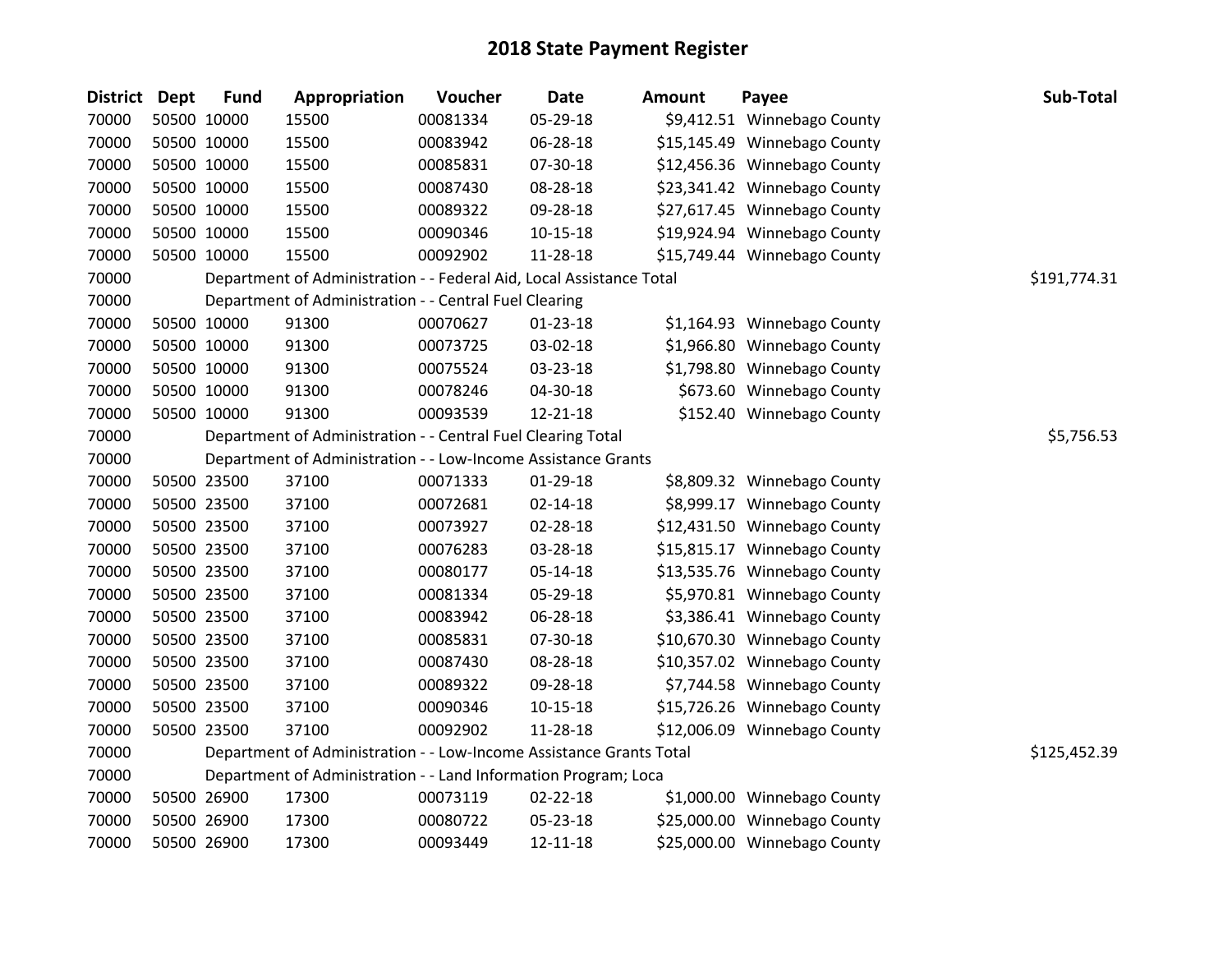| District Dept |             | <b>Fund</b> | Appropriation                                                         | Voucher  | <b>Date</b>    | <b>Amount</b> | Payee                       | Sub-Total   |
|---------------|-------------|-------------|-----------------------------------------------------------------------|----------|----------------|---------------|-----------------------------|-------------|
| 70000         |             |             | Department of Administration - - Land Information Program; Loca Total |          |                |               |                             | \$51,000.00 |
| 70000         |             |             | Public Defender Board - - Transcript, Discovery And Int               |          |                |               |                             |             |
| 70000         |             | 55000 10000 | 10600                                                                 | 00123507 | 01-09-18       |               | \$25.00 Winnebago County    |             |
| 70000         | 55000 10000 |             | 10600                                                                 | 00126262 | 01-30-18       |               | \$92.20 Winnebago County    |             |
| 70000         | 55000 10000 |             | 10600                                                                 | 00136743 | $04 - 11 - 18$ |               | \$4,348.20 Winnebago County |             |
| 70000         |             | 55000 10000 | 10600                                                                 | 00147484 | $06 - 15 - 18$ |               | \$80.00 Winnebago County    |             |
| 70000         | 55000 10000 |             | 10600                                                                 | 00147540 | 06-15-18       |               | \$150.60 Winnebago County   |             |
| 70000         |             | 55000 10000 | 10600                                                                 | 00148001 | 06-22-18       |               | \$7.95 Winnebago County     |             |
| 70000         |             | 55000 10000 | 10600                                                                 | 00155103 | 08-02-18       |               | \$45.00 Winnebago County    |             |
| 70000         |             | 55000 10000 | 10600                                                                 | 00155104 | 08-02-18       |               | \$28.20 Winnebago County    |             |
| 70000         |             | 55000 10000 | 10600                                                                 | 00159568 | 09-04-18       |               | \$4,322.00 Winnebago County |             |
| 70000         | 55000 10000 |             | 10600                                                                 | 00162887 | 09-26-18       |               | \$3,750.60 Winnebago County |             |
| 70000         | 55000 10000 |             | 10600                                                                 | 00164767 | $10 - 15 - 18$ |               | \$7.20 Winnebago County     |             |
| 70000         |             | 55000 10000 | 10600                                                                 | 00164768 | $10 - 15 - 18$ |               | \$4,088.80 Winnebago County |             |
| 70000         |             | 55000 10000 | 10600                                                                 | 00171589 | 12-06-18       |               | \$355.00 Winnebago County   |             |
| 70000         |             |             | Public Defender Board - - Transcript, Discovery And Int Total         |          |                |               |                             | \$17,300.75 |
| 70000         |             |             | Department of Revenue - - General Program Operations                  |          |                |               |                             |             |
| 70000         |             | 56600 10000 | 10100                                                                 | 00081797 | 01-09-18       |               | \$210.50 Winnebago County   |             |
| 70000         |             | 56600 10000 | 10100                                                                 | 00082426 | $01 - 17 - 18$ |               | \$210.50 Winnebago County   |             |
| 70000         |             | 56600 10000 | 10100                                                                 | 00082427 | $01 - 17 - 18$ |               | \$92.50 Winnebago County    |             |
| 70000         |             | 56600 10000 | 10100                                                                 | 00082838 | $01 - 22 - 18$ |               | \$92.50 Winnebago County    |             |
| 70000         |             | 56600 10000 | 10100                                                                 | 00084147 | $02 - 16 - 18$ |               | \$1,200.00 Winnebago County |             |
| 70000         |             | 56600 10000 | 10100                                                                 | 00086764 | $02 - 22 - 18$ |               | \$210.50 Winnebago County   |             |
| 70000         |             | 56600 10000 | 10100                                                                 | 00086774 | 02-22-18       |               | \$210.50 Winnebago County   |             |
| 70000         |             | 56600 10000 | 10100                                                                 | 00090071 | $03 - 13 - 18$ |               | \$92.50 Winnebago County    |             |
| 70000         |             | 56600 10000 | 10100                                                                 | 00093964 | 04-27-18       |               | \$210.50 Winnebago County   |             |
| 70000         |             | 56600 10000 | 10100                                                                 | 00094100 | $04 - 12 - 18$ |               | \$210.50 Winnebago County   |             |
| 70000         |             | 56600 10000 | 10100                                                                 | 00098900 | 05-23-18       |               | \$210.50 Winnebago County   |             |
| 70000         | 56600 10000 |             | 10100                                                                 | 00103489 | 06-28-18       |               | \$92.50 Winnebago County    |             |
| 70000         |             | 56600 10000 | 10100                                                                 | 00103960 | 07-03-18       |               | \$210.50 Winnebago County   |             |
| 70000         |             | 56600 10000 | 10100                                                                 | 00106556 | 08-15-18       |               | \$6.50 Winnebago County     |             |
| 70000         |             | 56600 10000 | 10100                                                                 | 00106654 | 08-17-18       |               | \$92.50 Winnebago County    |             |
| 70000         |             | 56600 10000 | 10100                                                                 | 00106658 | 08-16-18       |               | \$210.50 Winnebago County   |             |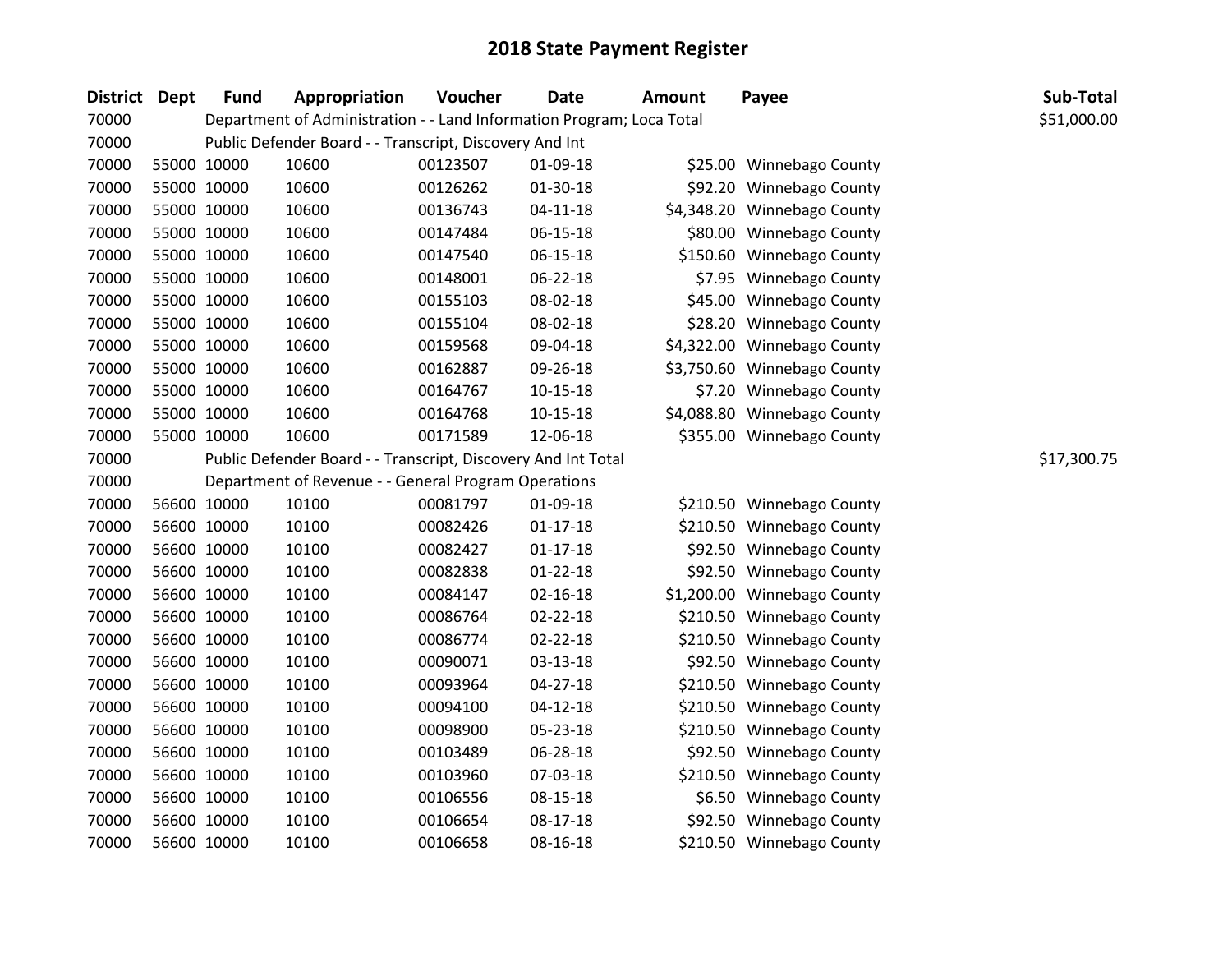| District Dept |             | <b>Fund</b> | Appropriation                                              | Voucher  | <b>Date</b>    | <b>Amount</b> | Payee                         | Sub-Total    |
|---------------|-------------|-------------|------------------------------------------------------------|----------|----------------|---------------|-------------------------------|--------------|
| 70000         |             | 56600 10000 | 10100                                                      | 00107158 | $08 - 10 - 18$ |               | \$1,615.00 Winnebago County   |              |
| 70000         | 56600 10000 |             | 10100                                                      | 00107280 | 08-24-18       |               | \$210.50 Winnebago County     |              |
| 70000         | 56600 10000 |             | 10100                                                      | 00108113 | 08-30-18       |               | \$210.50 Winnebago County     |              |
| 70000         | 56600 10000 |             | 10100                                                      | 00108573 | 09-06-18       |               | \$92.50 Winnebago County      |              |
| 70000         | 56600 10000 |             | 10100                                                      | 00112911 | $10-19-18$     |               | \$210.50 Winnebago County     |              |
| 70000         |             | 56600 10000 | 10100                                                      | 00113016 | $10-26-18$     |               | \$92.50 Winnebago County      |              |
| 70000         |             | 56600 10000 | 10100                                                      | 00114783 | 11-23-18       |               | \$210.50 Winnebago County     |              |
| 70000         |             | 56600 10000 | 10100                                                      | 00114784 | 11-23-18       |               | \$210.50 Winnebago County     |              |
| 70000         |             | 56600 10000 | 10100                                                      | 00115978 | 11-30-18       |               | \$92.50 Winnebago County      |              |
| 70000         | 56600 10000 |             | 10100                                                      | 00116680 | 12-27-18       |               | \$210.50 Winnebago County     |              |
| 70000         |             |             | Department of Revenue - - General Program Operations Total |          |                |               |                               | \$6,719.00   |
| 70000         |             |             | Circuit Courts - - Circuit Court Costs                     |          |                |               |                               |              |
| 70000         |             | 62500 10000 | 10500                                                      | 00000536 | $01-09-18$     |               | \$252,827.00 Winnebago County |              |
| 70000         | 62500 10000 |             | 10500                                                      | 00000596 | $02 - 01 - 18$ |               | \$609.56 Winnebago County     |              |
| 70000         | 62500 10000 |             | 10500                                                      | 00000727 | $04-10-18$     |               | \$1,003.70 Winnebago County   |              |
| 70000         | 62500 10000 |             | 10500                                                      | 00000728 | $04-10-18$     |               | \$585.68 Winnebago County     |              |
| 70000         | 62500 10000 |             | 10500                                                      | 00000743 | 04-26-18       |               | \$714.04 Winnebago County     |              |
| 70000         | 62500 10000 |             | 10500                                                      | 00001010 | 08-24-18       |               | \$394,733.87 Winnebago County |              |
| 70000         |             |             | Circuit Courts - - Circuit Court Costs Total               |          |                |               |                               | \$650,473.85 |
| 70000         |             |             | Circuit Courts - - Court Interpreters                      |          |                |               |                               |              |
| 70000         |             | 62500 10000 | 12100                                                      | 00000551 | $01 - 11 - 18$ |               | \$1,209.39 Winnebago County   |              |
| 70000         | 62500 10000 |             | 12100                                                      | 00001137 | 11-08-18       |               | \$776.34 Winnebago County     |              |
| 70000         | 62500 10000 |             | 12100                                                      | 00001138 | 11-08-18       |               | \$1,027.40 Winnebago County   |              |
| 70000         | 62500 10000 |             | 12100                                                      | 00001139 | 11-08-18       |               | \$1,371.16 Winnebago County   |              |
| 70000         |             |             | Circuit Courts - - Court Interpreters Total                |          |                |               |                               | \$4,384.29   |
| 70000         |             |             | Supreme Court - - General Program Operations               |          |                |               |                               |              |
| 70000         |             | 68000 10000 | 20100                                                      | 00000756 | $01 - 25 - 18$ |               | \$701.25 Winnebago County     |              |
| 70000         | 68000 10000 |             | 20100                                                      | 00001035 | $02 - 22 - 18$ |               | \$701.25 Winnebago County     |              |
| 70000         | 68000 10000 |             | 20100                                                      | 00001339 | 03-22-18       |               | \$701.25 Winnebago County     |              |
| 70000         | 68000 10000 |             | 20100                                                      | 00001735 | $04 - 24 - 18$ |               | \$701.25 Winnebago County     |              |
| 70000         |             | 68000 10000 | 20100                                                      | 00002240 | 05-29-18       |               | \$701.25 Winnebago County     |              |
| 70000         |             | 68000 10000 | 20100                                                      | 00002778 | $07 - 24 - 18$ |               | \$701.25 Winnebago County     |              |
| 70000         | 68000 10000 |             | 20100                                                      | 00003128 | 08-23-18       |               | \$701.25 Winnebago County     |              |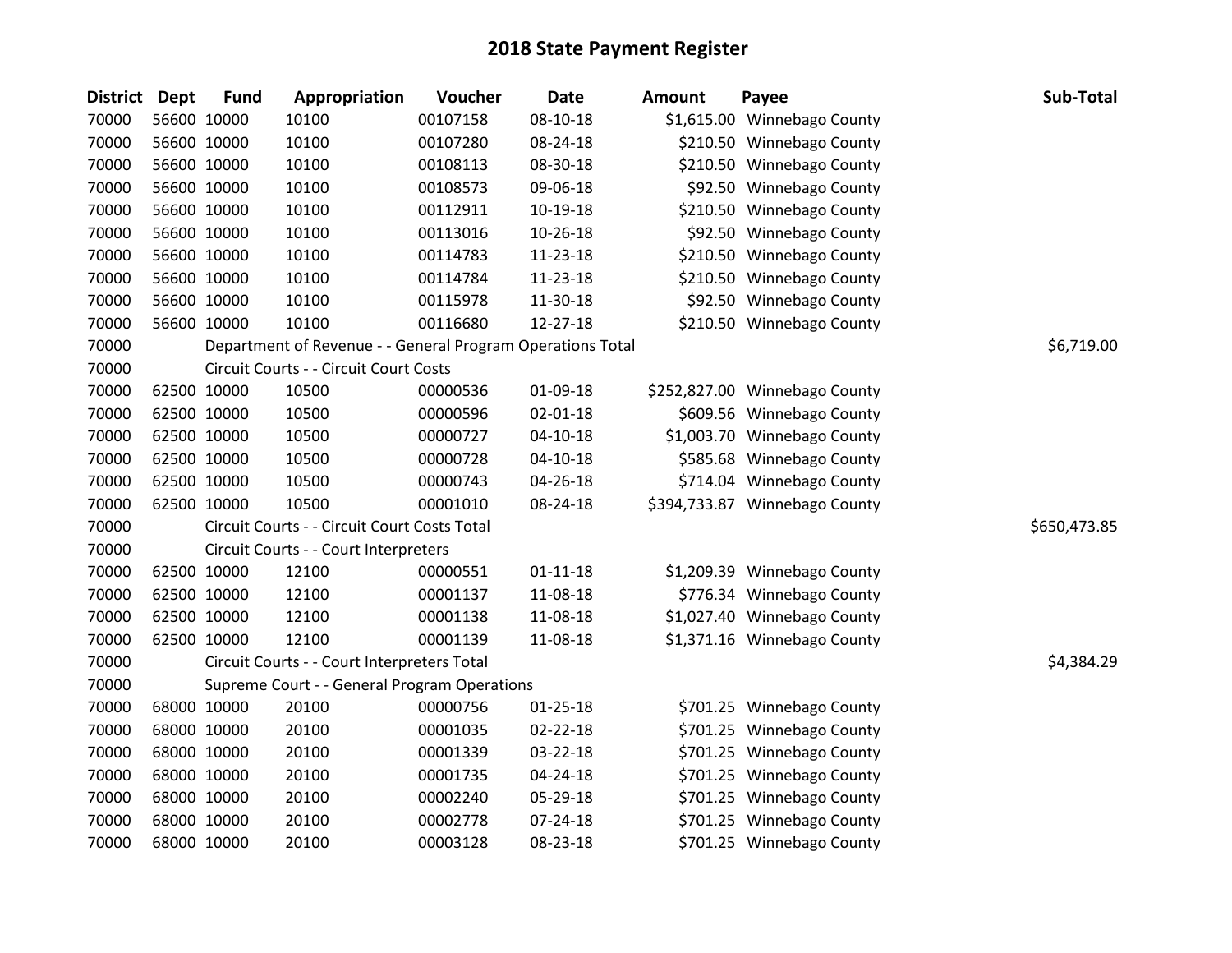| District           | <b>Dept</b> | <b>Fund</b> | Appropriation                                                         | Voucher  | <b>Date</b>    | <b>Amount</b> | Payee                           | Sub-Total       |
|--------------------|-------------|-------------|-----------------------------------------------------------------------|----------|----------------|---------------|---------------------------------|-----------------|
| 70000              |             | 68000 10000 | 20100                                                                 | 00003396 | 09-25-18       |               | \$701.25 Winnebago County       |                 |
| 70000              |             | 68000 10000 | 20100                                                                 | 00003702 | $10-25-18$     |               | \$701.25 Winnebago County       |                 |
| 70000              | 68000 10000 |             | 20100                                                                 | 00004116 | 11-23-18       |               | \$701.25 Winnebago County       |                 |
| 70000              |             | 68000 10000 | 20100                                                                 | 00004440 | 12-21-18       |               | \$701.25 Winnebago County       |                 |
| 70000              |             |             | Supreme Court - - General Program Operations Total                    |          |                |               |                                 | \$7,713.75      |
| 70000              |             |             | Supreme Court - - Office Of Lawyer Regulation                         |          |                |               |                                 |                 |
| 70000              |             | 68000 10000 | 33300                                                                 | 00001950 | 05-04-18       |               | \$10.00 Winnebago County        |                 |
| 70000              |             | 68000 10000 | 33300                                                                 | 00002338 | 06-05-18       |               | \$16.25 Winnebago County        |                 |
| 70000              |             |             | Supreme Court - - Office Of Lawyer Regulation Total                   |          |                |               |                                 | \$26.25         |
| 70000              |             |             | Shared Revenue and Tax Relief - - County And Municipal Aid            |          |                |               |                                 |                 |
| 70000              | 83500 10000 |             | 10500                                                                 | 00034487 | $07 - 23 - 18$ |               | \$327,149.29 Winnebago County   |                 |
| 70000              |             | 83500 10000 | 10500                                                                 | 00037375 | 11-19-18       |               | \$1,853,845.99 Winnebago County |                 |
| 70000              |             |             | Shared Revenue and Tax Relief - - County And Municipal Aid Total      |          | \$2,180,995.28 |               |                                 |                 |
| 70000              |             |             | Shared Revenue and Tax Relief - - Exempt Computer Aid                 |          |                |               |                                 |                 |
| 70000              |             | 83500 10000 | 10900                                                                 | 00029939 | 07-23-18       |               | \$626,428.09 Winnebago County   |                 |
| 70000              |             |             | Shared Revenue and Tax Relief - - Exempt Computer Aid Total           |          |                |               |                                 | \$626,428.09    |
| 70000              |             |             | Shared Revenue and Tax Relief - - Utility Aid                         |          |                |               |                                 |                 |
| 70000              |             | 83500 10000 | 11000                                                                 | 00034487 | 07-23-18       |               | \$110,670.73 Winnebago County   |                 |
| 70000              |             | 83500 10000 | 11000                                                                 | 00037375 | 11-19-18       |               | \$638,137.34 Winnebago County   |                 |
| 70000              |             |             | Shared Revenue and Tax Relief - - Utility Aid Total                   |          |                |               |                                 | \$748,808.07    |
| 70000              |             |             | Shared Revenue and Tax Relief - - School Lvy Tx/First Dollar Cr       |          |                |               |                                 |                 |
| 70000              |             | 83500 10000 | 30200                                                                 | 00029717 | 07-23-18       |               | \$1,149,682.39 Winnebago County |                 |
| 70000              | 83500 10000 |             | 30200                                                                 | 00029866 | 07-23-18       |               | \$7,266,185.30 Winnebago County |                 |
| 70000              |             |             | Shared Revenue and Tax Relief - - School Lvy Tx/First Dollar Cr Total |          |                |               |                                 | \$8,415,867.69  |
| 70000              |             |             | Shared Revenue and Tax Relief - - Lottery & Gaming Credit             |          |                |               |                                 |                 |
| 70000              | 83500 52100 |             | 36300                                                                 | 00027231 | 03-26-18       |               | \$1,483,962.77 Winnebago County |                 |
| 70000              |             |             | Shared Revenue and Tax Relief - - Lottery & Gaming Credit Total       |          |                |               |                                 | \$1,483,962.77  |
| <b>70000 Total</b> |             |             |                                                                       |          |                |               |                                 | \$41,057,388.62 |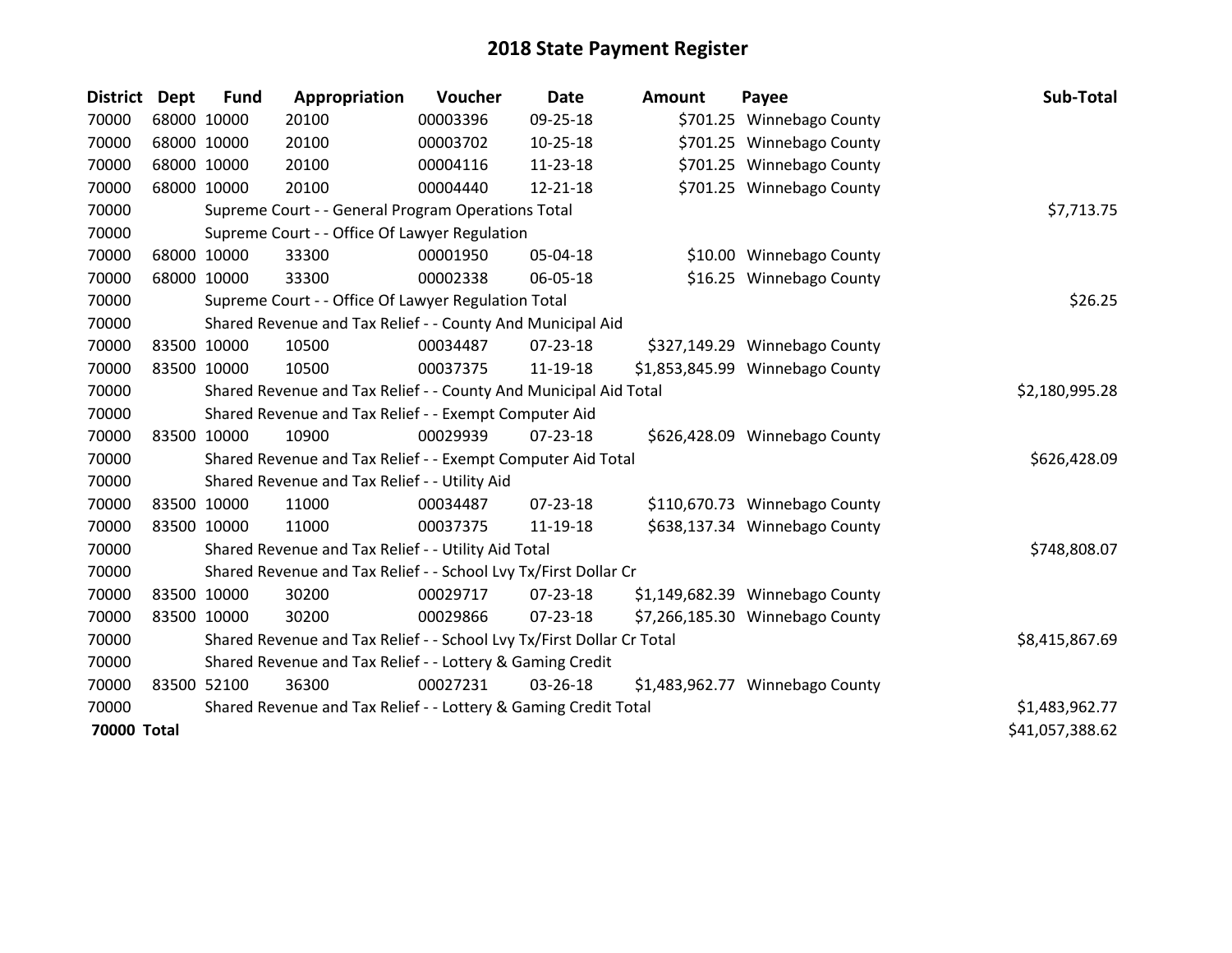| District Dept | <b>Fund</b> | Appropriation                                                      | Voucher  | Date           | <b>Amount</b> | Payee                      | Sub-Total    |
|---------------|-------------|--------------------------------------------------------------------|----------|----------------|---------------|----------------------------|--------------|
| 70002         |             | Dept of Safety & Prof Services - - Fire Dues Distribution          |          |                |               |                            |              |
| 70002         | 16500 10000 | 22500                                                              | 00022764 | $07 - 26 - 18$ |               | \$26,888.99 Town Of Algoma |              |
| 70002         |             | Dept of Safety & Prof Services - - Fire Dues Distribution Total    |          |                |               |                            | \$26,888.99  |
| 70002         |             | Dept of Natural Resources - - Resaids - Cnty Forst, CI & Mfl       |          |                |               |                            |              |
| 70002         | 37000 21200 | 57100                                                              | 00248369 | 06-28-18       |               | \$6.46 Town Of Algoma      |              |
| 70002         |             | Dept of Natural Resources - - Resaids - Cnty Forst, Cl & Mfl Total | \$6.46   |                |               |                            |              |
| 70002         |             | Dept of Natural Resources - - Fin Asst For Responsible Units       |          |                |               |                            |              |
| 70002         | 37000 27400 | 67000                                                              | 00235037 | $05-11-18$     |               | \$10,717.33 Town Of Algoma |              |
| 70002         |             | Dept of Natural Resources - - Fin Asst For Responsible Units Total |          |                |               |                            | \$10,717.33  |
| 70002         |             | WI Dept of Transportation - - Trns Aids To Mnc.-Sf                 |          |                |               |                            |              |
| 70002         | 39500 21100 | 19100                                                              | 00205482 | $01 - 02 - 18$ |               | \$24,349.88 Town Of Algoma |              |
| 70002         | 39500 21100 | 19100                                                              | 00235990 | $04 - 02 - 18$ |               | \$24,349.88 Town Of Algoma |              |
| 70002         | 39500 21100 | 19100                                                              | 00269689 | 07-02-18       |               | \$24,349.88 Town Of Algoma |              |
| 70002         | 39500 21100 | 19100                                                              | 00303741 | $10 - 01 - 18$ |               | \$24,349.89 Town Of Algoma |              |
| 70002         |             | WI Dept of Transportation - - Trns Aids To Mnc.-Sf Total           |          |                |               |                            | \$97,399.53  |
| 70002         |             | Shared Revenue and Tax Relief - - County And Municipal Aid         |          |                |               |                            |              |
| 70002         | 83500 10000 | 10500                                                              | 00034466 | $07 - 23 - 18$ |               | \$9,120.61 Town Of Algoma  |              |
| 70002         | 83500 10000 | 10500                                                              | 00037354 | 11-19-18       |               | \$51,683.44 Town Of Algoma |              |
| 70002         |             | Shared Revenue and Tax Relief - - County And Municipal Aid Total   |          |                |               |                            | \$60,804.05  |
| 70002         |             | Shared Revenue and Tax Relief - - Exempt Computer Aid              |          |                |               |                            |              |
| 70002         | 83500 10000 | 10900                                                              | 00031618 | $07 - 23 - 18$ |               | \$257.73 Town Of Algoma    |              |
| 70002         |             | Shared Revenue and Tax Relief - - Exempt Computer Aid Total        |          |                |               |                            | \$257.73     |
| 70002         |             | Shared Revenue and Tax Relief - - Utility Aid                      |          |                |               |                            |              |
| 70002         | 83500 10000 | 11000                                                              | 00034466 | $07 - 23 - 18$ |               | \$13.18 Town Of Algoma     |              |
| 70002         | 83500 10000 | 11000                                                              | 00037354 | 11-19-18       |               | \$72.98 Town Of Algoma     |              |
| 70002         |             | Shared Revenue and Tax Relief - - Utility Aid Total                |          |                |               |                            | \$86.16      |
| 70002 Total   |             |                                                                    |          |                |               |                            | \$196,160.25 |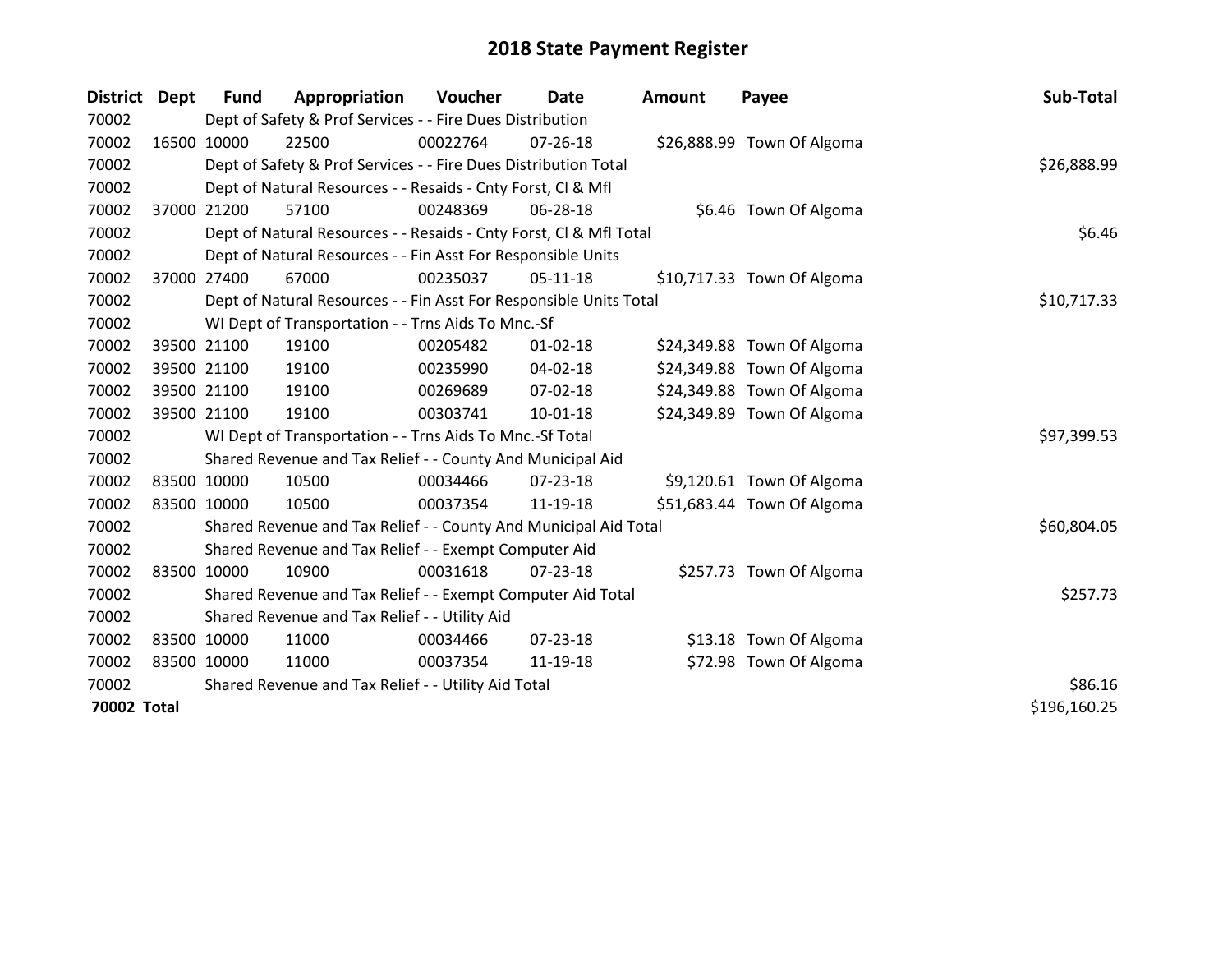| District Dept |             | <b>Fund</b> | Appropriation                                                      | Voucher  | Date           | Amount | Payee                          | Sub-Total    |
|---------------|-------------|-------------|--------------------------------------------------------------------|----------|----------------|--------|--------------------------------|--------------|
| 70004         |             |             | Dept of Safety & Prof Services - - Fire Dues Distribution          |          |                |        |                                |              |
| 70004         |             | 16500 10000 | 22500                                                              | 00018275 | 07-02-18       |        | \$10,519.49 Town Of Black Wolf |              |
| 70004         |             |             | Dept of Safety & Prof Services - - Fire Dues Distribution Total    |          |                |        |                                | \$10,519.49  |
| 70004         |             |             | Dept of Natural Resources - - Resaids - Cnty Forst, CI & Mfl       |          |                |        |                                |              |
| 70004         |             | 37000 21200 | 57100                                                              | 00248370 | 06-28-18       |        | \$59.65 Town Of Black Wolf     |              |
| 70004         |             |             | Dept of Natural Resources - - Resaids - Cnty Forst, CI & Mfl Total |          |                |        |                                | \$59.65      |
| 70004         |             |             | Dept of Natural Resources - - Fin Asst For Responsible Units       |          |                |        |                                |              |
| 70004         | 37000       | 27400       | 67000                                                              | 00235846 | $05-11-18$     |        | \$4,143.02 Town Of Black Wolf  |              |
| 70004         |             |             | Dept of Natural Resources - - Fin Asst For Responsible Units Total |          |                |        |                                | \$4,143.02   |
| 70004         |             |             | Dept of Natural Resources - - Recycling Consolidation Grants       |          |                |        |                                |              |
| 70004         |             | 37000 27400 | 67300                                                              | 00235846 | $05-11-18$     |        | \$627.86 Town Of Black Wolf    |              |
| 70004         |             |             | Dept of Natural Resources - - Recycling Consolidation Grants Total |          |                |        |                                | \$627.86     |
| 70004         |             |             | WI Dept of Transportation - - Trns Aids To Mnc.-Sf                 |          |                |        |                                |              |
| 70004         |             | 39500 21100 | 19100                                                              | 00205483 | $01 - 02 - 18$ |        | \$16,818.56 Town Of Black Wolf |              |
| 70004         |             | 39500 21100 | 19100                                                              | 00235991 | 04-02-18       |        | \$16,818.56 Town Of Black Wolf |              |
| 70004         |             | 39500 21100 | 19100                                                              | 00269690 | $07 - 02 - 18$ |        | \$16,818.56 Town Of Black Wolf |              |
| 70004         |             | 39500 21100 | 19100                                                              | 00303742 | 10-01-18       |        | \$16,818.56 Town Of Black Wolf |              |
| 70004         |             |             | WI Dept of Transportation - - Trns Aids To Mnc.-Sf Total           |          |                |        |                                | \$67,274.24  |
| 70004         |             |             | Shared Revenue and Tax Relief - - County And Municipal Aid         |          |                |        |                                |              |
| 70004         |             | 83500 10000 | 10500                                                              | 00034467 | 07-23-18       |        | \$4,155.16 Town Of Black Wolf  |              |
| 70004         | 83500 10000 |             | 10500                                                              | 00037355 | 11-19-18       |        | \$23,545.93 Town Of Black Wolf |              |
| 70004         |             |             | Shared Revenue and Tax Relief - - County And Municipal Aid Total   |          |                |        |                                | \$27,701.09  |
| 70004         |             |             | Shared Revenue and Tax Relief - - Exempt Computer Aid              |          |                |        |                                |              |
| 70004         | 83500 10000 |             | 10900                                                              | 00031619 | 07-23-18       |        | \$37.54 Town Of Black Wolf     |              |
| 70004         |             |             | Shared Revenue and Tax Relief - - Exempt Computer Aid Total        |          |                |        |                                | \$37.54      |
| 70004 Total   |             |             |                                                                    |          |                |        |                                | \$110,362.89 |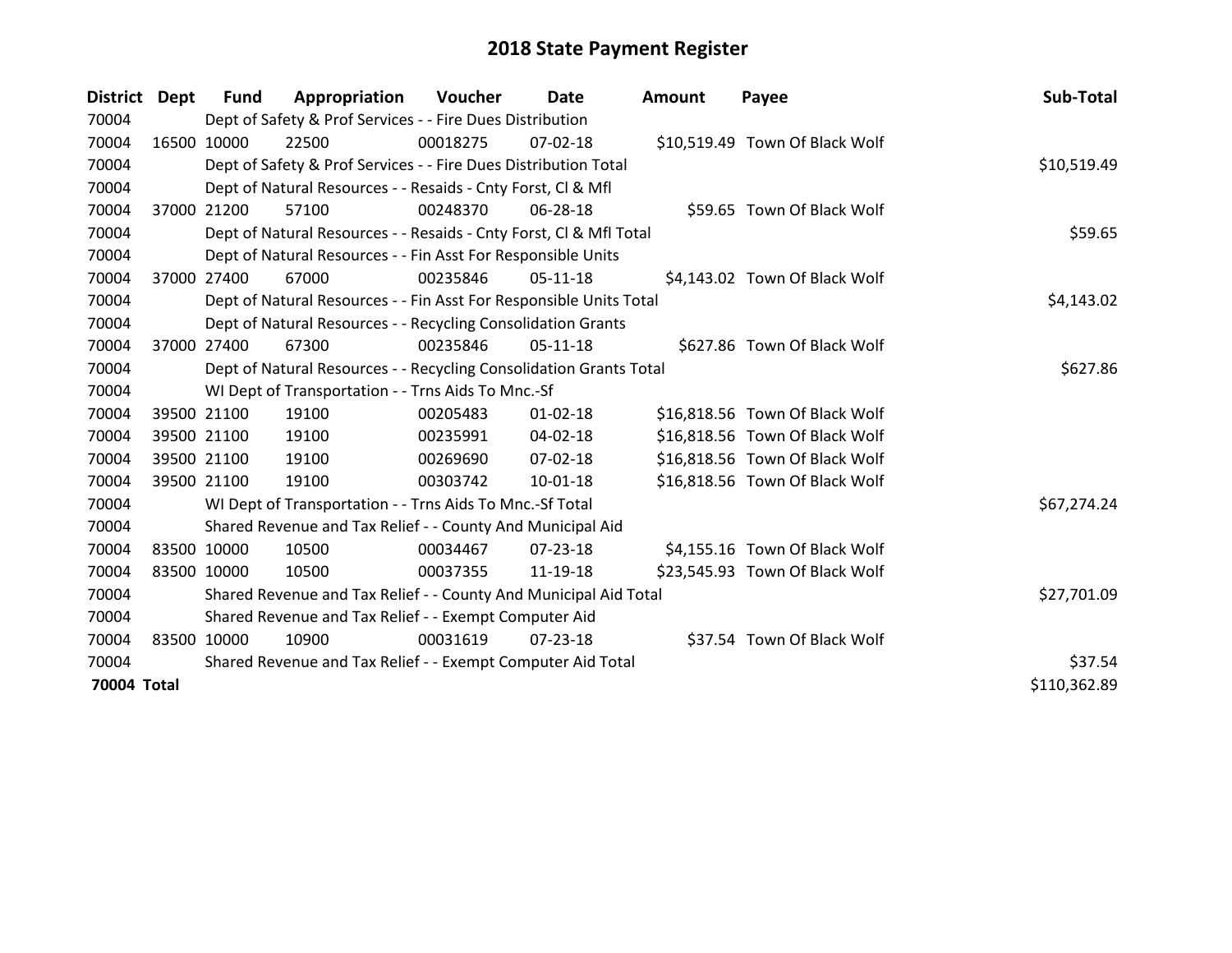| District Dept |             | <b>Fund</b> | Appropriation                                                      | Voucher  | <b>Date</b>    | Amount | Payee                       | Sub-Total    |
|---------------|-------------|-------------|--------------------------------------------------------------------|----------|----------------|--------|-----------------------------|--------------|
| 70006         |             |             | Dept of Safety & Prof Services - - Fire Dues Distribution          |          |                |        |                             |              |
| 70006         | 16500 10000 |             | 22500                                                              | 00022765 | $07 - 26 - 18$ |        | \$21,073.07 Town Of Clayton |              |
| 70006         |             |             | Dept of Safety & Prof Services - - Fire Dues Distribution Total    |          |                |        |                             | \$21,073.07  |
| 70006         |             |             | Dept of Natural Resources - - Aids In Lieu Of Taxes - Gener        |          |                |        |                             |              |
| 70006         |             | 37000 10000 | 50300                                                              | 00212427 | 02-06-18       |        | \$6,678.84 Town Of Clayton  |              |
| 70006         |             | 37000 10000 | 50300                                                              | 00229208 | 04-20-18       |        | \$623.02 Town Of Clayton    |              |
| 70006         |             |             | Dept of Natural Resources - - Aids In Lieu Of Taxes - Gener Total  |          |                |        |                             | \$7,301.86   |
| 70006         |             |             | Dept of Natural Resources - - Resaids - Cnty Forst, Cl & Mfl       |          |                |        |                             |              |
| 70006         |             | 37000 21200 | 57100                                                              | 00248371 | 06-28-18       |        | \$34.29 Town Of Clayton     |              |
| 70006         |             |             | Dept of Natural Resources - - Resaids - Cnty Forst, Cl & Mfl Total |          |                |        |                             | \$34.29      |
| 70006         |             |             | Dept of Natural Resources - - Aids In Lieu Of Taxes - Sum S        |          |                |        |                             |              |
| 70006         |             | 37000 21200 | 57900                                                              | 00229209 | 04-20-18       |        | \$61.49 Town Of Clayton     |              |
| 70006         |             |             | Dept of Natural Resources - - Aids In Lieu Of Taxes - Sum S Total  |          |                |        |                             | \$61.49      |
| 70006         |             |             | Dept of Natural Resources - - Ea - Urban Nonpoint Source           |          |                |        |                             |              |
| 70006         |             | 37000 27400 | 65800                                                              | 00259064 | 08-13-18       |        | \$24,970.00 Town Of Clayton |              |
| 70006         |             |             | Dept of Natural Resources - - Ea - Urban Nonpoint Source Total     |          |                |        |                             | \$24,970.00  |
| 70006         |             |             | Dept of Natural Resources - - Fin Asst For Responsible Units       |          |                |        |                             |              |
| 70006         |             | 37000 27400 | 67000                                                              | 00235688 | $05-11-18$     |        | \$6,095.66 Town Of Clayton  |              |
| 70006         |             |             | Dept of Natural Resources - - Fin Asst For Responsible Units Total |          |                |        |                             | \$6,095.66   |
| 70006         |             |             | Dept of Natural Resources - - Recycling Consolidation Grants       |          |                |        |                             |              |
| 70006         | 37000 27400 |             | 67300                                                              | 00235688 | $05 - 11 - 18$ |        | \$1,051.70 Town Of Clayton  |              |
| 70006         |             |             | Dept of Natural Resources - - Recycling Consolidation Grants Total |          |                |        |                             | \$1,051.70   |
| 70006         |             |             | WI Dept of Transportation - - Trns Aids To Mnc.-Sf                 |          |                |        |                             |              |
| 70006         |             | 39500 21100 | 19100                                                              | 00205484 | $01 - 02 - 18$ |        | \$44,363.73 Town Of Clayton |              |
| 70006         |             | 39500 21100 | 19100                                                              | 00235992 | 04-02-18       |        | \$44,363.73 Town Of Clayton |              |
| 70006         |             | 39500 21100 | 19100                                                              | 00269691 | 07-02-18       |        | \$44,363.73 Town Of Clayton |              |
| 70006         | 39500 21100 |             | 19100                                                              | 00303743 | $10 - 01 - 18$ |        | \$44,363.73 Town Of Clayton |              |
| 70006         |             |             | WI Dept of Transportation - - Trns Aids To Mnc.-Sf Total           |          |                |        |                             | \$177,454.92 |
| 70006         |             |             | Shared Revenue and Tax Relief - - County And Municipal Aid         |          |                |        |                             |              |
| 70006         | 83500 10000 |             | 10500                                                              | 00034468 | 07-23-18       |        | \$5,059.25 Town Of Clayton  |              |
| 70006         | 83500 10000 |             | 10500                                                              | 00037356 | 11-19-18       |        | \$28,669.08 Town Of Clayton |              |
| 70006         |             |             | Shared Revenue and Tax Relief - - County And Municipal Aid Total   |          |                |        |                             | \$33,728.33  |
| 70006         |             |             | Shared Revenue and Tax Relief - - Exempt Computer Aid              |          |                |        |                             |              |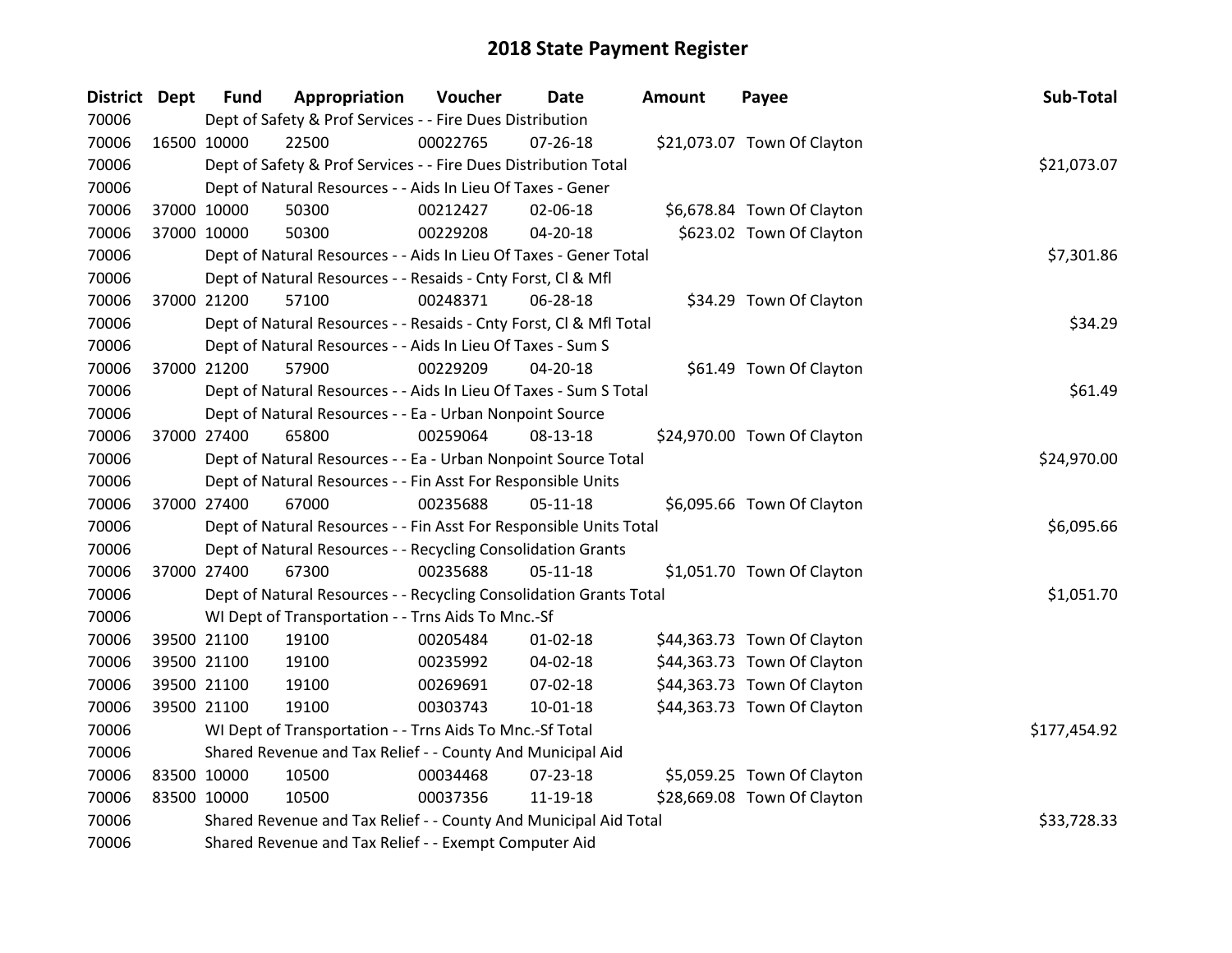| District Dept | Fund        | Appropriation                                                   | <b>Voucher</b> | Date           | Amount | Pavee                      | Sub-Total    |
|---------------|-------------|-----------------------------------------------------------------|----------------|----------------|--------|----------------------------|--------------|
| 70006         | 83500 10000 | 10900                                                           | 00031620       | $07 - 23 - 18$ |        | \$4,314.50 Town Of Clayton |              |
| 70006         |             | Shared Revenue and Tax Relief - - Exempt Computer Aid Total     |                |                |        |                            | \$4,314.50   |
| 70006         |             | Shared Revenue and Tax Relief - - Lottery & Gaming Credit       |                |                |        |                            |              |
| 70006         | 83500 52100 | 36300                                                           | 00027690       | $03 - 26 - 18$ |        | \$3,893.86 Town Of Clayton |              |
| 70006         |             | Shared Revenue and Tax Relief - - Lottery & Gaming Credit Total |                |                |        |                            | \$3,893.86   |
| 70006 Total   |             |                                                                 |                |                |        |                            | \$279,979.68 |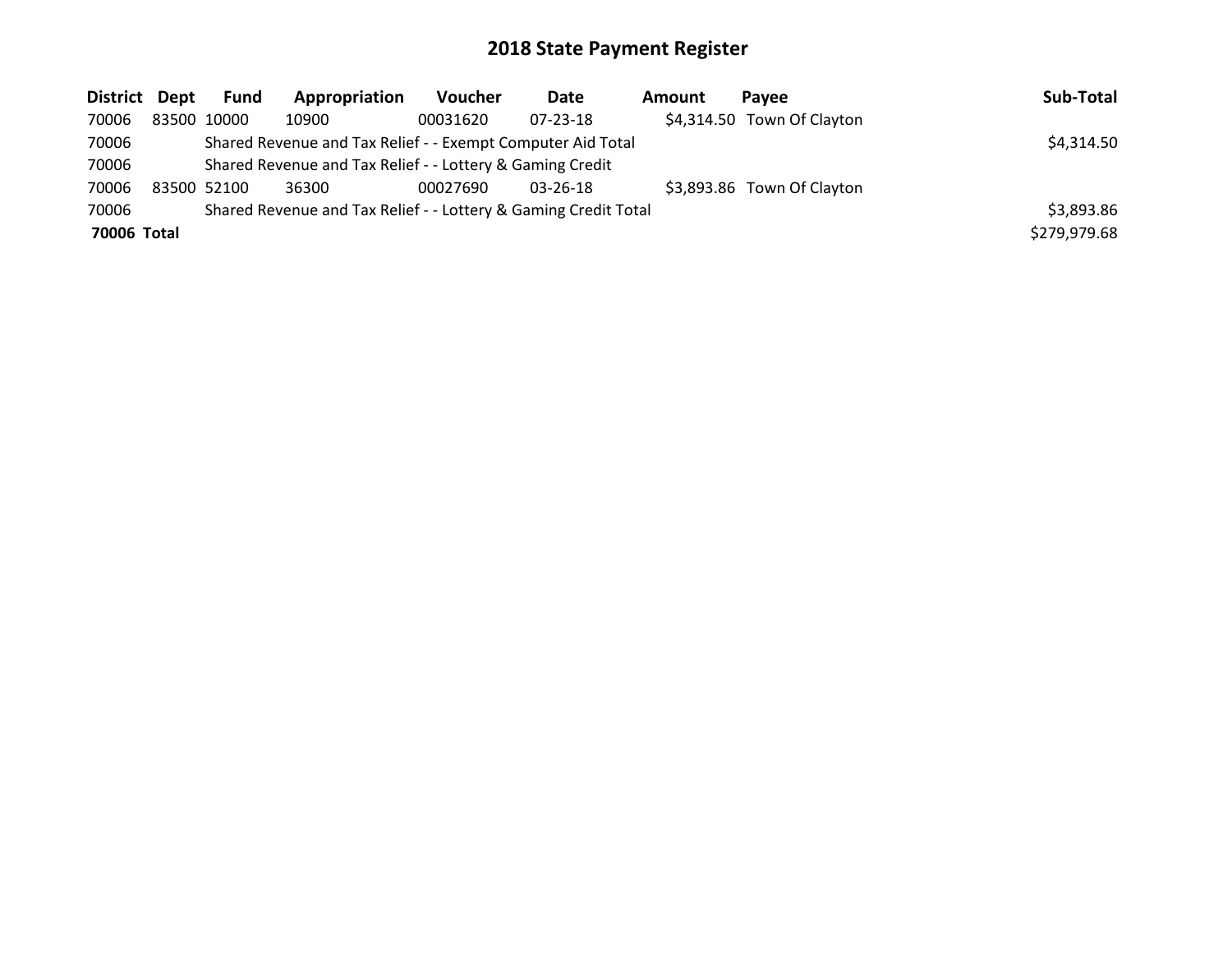| District Dept |             | <b>Fund</b> | Appropriation                                                      | Voucher  | <b>Date</b>    | <b>Amount</b> | Payee                       | Sub-Total    |
|---------------|-------------|-------------|--------------------------------------------------------------------|----------|----------------|---------------|-----------------------------|--------------|
| 70010         |             |             | Dept of Safety & Prof Services - - Fire Dues Distribution          |          |                |               |                             |              |
| 70010         | 16500 10000 |             | 22500                                                              | 00022766 | $07 - 26 - 18$ |               | \$16,936.86 Town Of Neenah  |              |
| 70010         |             |             | Dept of Safety & Prof Services - - Fire Dues Distribution Total    |          |                |               |                             | \$16,936.86  |
| 70010         |             |             | Dept of Natural Resources - - Resaids - Cnty Forst, Cl & Mfl       |          |                |               |                             |              |
| 70010         | 37000 21200 |             | 57100                                                              | 00248372 | 06-28-18       |               | \$13.15 Town Of Neenah      |              |
| 70010         |             |             | Dept of Natural Resources - - Resaids - Cnty Forst, Cl & Mfl Total |          |                |               |                             | \$13.15      |
| 70010         |             |             | Dept of Natural Resources - - Rec & Resource Aids, Fed             |          |                |               |                             |              |
| 70010         |             | 37000 21200 | 58300                                                              | 00262127 | 08-27-18       |               | \$1,586.51 Town Of Neenah   |              |
| 70010         |             |             | Dept of Natural Resources - - Rec & Resource Aids, Fed Total       |          |                |               |                             | \$1,586.51   |
| 70010         |             |             | Dept of Natural Resources - - Fin Asst For Responsible Units       |          |                |               |                             |              |
| 70010         |             | 37000 27400 | 67000                                                              | 00235920 | $05-11-18$     |               | \$8,496.83 Town Of Neenah   |              |
| 70010         |             |             | Dept of Natural Resources - - Fin Asst For Responsible Units Total |          |                |               |                             | \$8,496.83   |
| 70010         |             |             | Dept of Natural Resources - - Recycling Consolidation Grants       |          |                |               |                             |              |
| 70010         | 37000 27400 |             | 67300                                                              | 00235920 | $05 - 11 - 18$ |               | \$915.77 Town Of Neenah     |              |
| 70010         |             |             | Dept of Natural Resources - - Recycling Consolidation Grants Total |          |                |               |                             | \$915.77     |
| 70010         |             |             | WI Dept of Transportation - - Trns Aids To Mnc.-Sf                 |          |                |               |                             |              |
| 70010         | 39500 21100 |             | 19100                                                              | 00205485 | $01 - 02 - 18$ |               | \$17,843.47 Town Of Neenah  |              |
| 70010         | 39500 21100 |             | 19100                                                              | 00235993 | 04-02-18       |               | \$17,843.47 Town Of Neenah  |              |
| 70010         |             | 39500 21100 | 19100                                                              | 00269692 | $07 - 02 - 18$ |               | \$17,843.47 Town Of Neenah  |              |
| 70010         | 39500 21100 |             | 19100                                                              | 00303744 | $10 - 01 - 18$ |               | \$17,843.47 Town Of Neenah  |              |
| 70010         |             |             | WI Dept of Transportation - - Trns Aids To Mnc.-Sf Total           |          |                |               |                             | \$71,373.88  |
| 70010         |             |             | Shared Revenue and Tax Relief - - County And Municipal Aid         |          |                |               |                             |              |
| 70010         | 83500 10000 |             | 10500                                                              | 00034469 | $07 - 23 - 18$ |               | \$6,990.45 Town Of Neenah   |              |
| 70010         | 83500 10000 |             | 10500                                                              | 00037357 | 11-19-18       |               | \$39,612.56 Town Of Neenah  |              |
| 70010         |             |             | Shared Revenue and Tax Relief - - County And Municipal Aid Total   |          |                |               |                             | \$46,603.01  |
| 70010         |             |             | Shared Revenue and Tax Relief - - Exempt Computer Aid              |          |                |               |                             |              |
| 70010         | 83500 10000 |             | 10900                                                              | 00031621 | 07-23-18       |               | \$1,755.43 Town Of Neenah   |              |
| 70010         |             |             | Shared Revenue and Tax Relief - - Exempt Computer Aid Total        |          |                |               |                             | \$1,755.43   |
| 70010         |             |             | Shared Revenue and Tax Relief - - Utility Aid                      |          |                |               |                             |              |
| 70010         | 83500 10000 |             | 11000                                                              | 00034469 | $07 - 23 - 18$ |               | \$38,648.85 Town Of Neenah  |              |
| 70010         | 83500 10000 |             | 11000                                                              | 00037357 | 11-19-18       |               | \$215,328.53 Town Of Neenah |              |
| 70010         |             |             | Shared Revenue and Tax Relief - - Utility Aid Total                |          |                |               |                             | \$253,977.38 |
| 70010 Total   |             |             |                                                                    |          |                |               |                             | \$401,658.82 |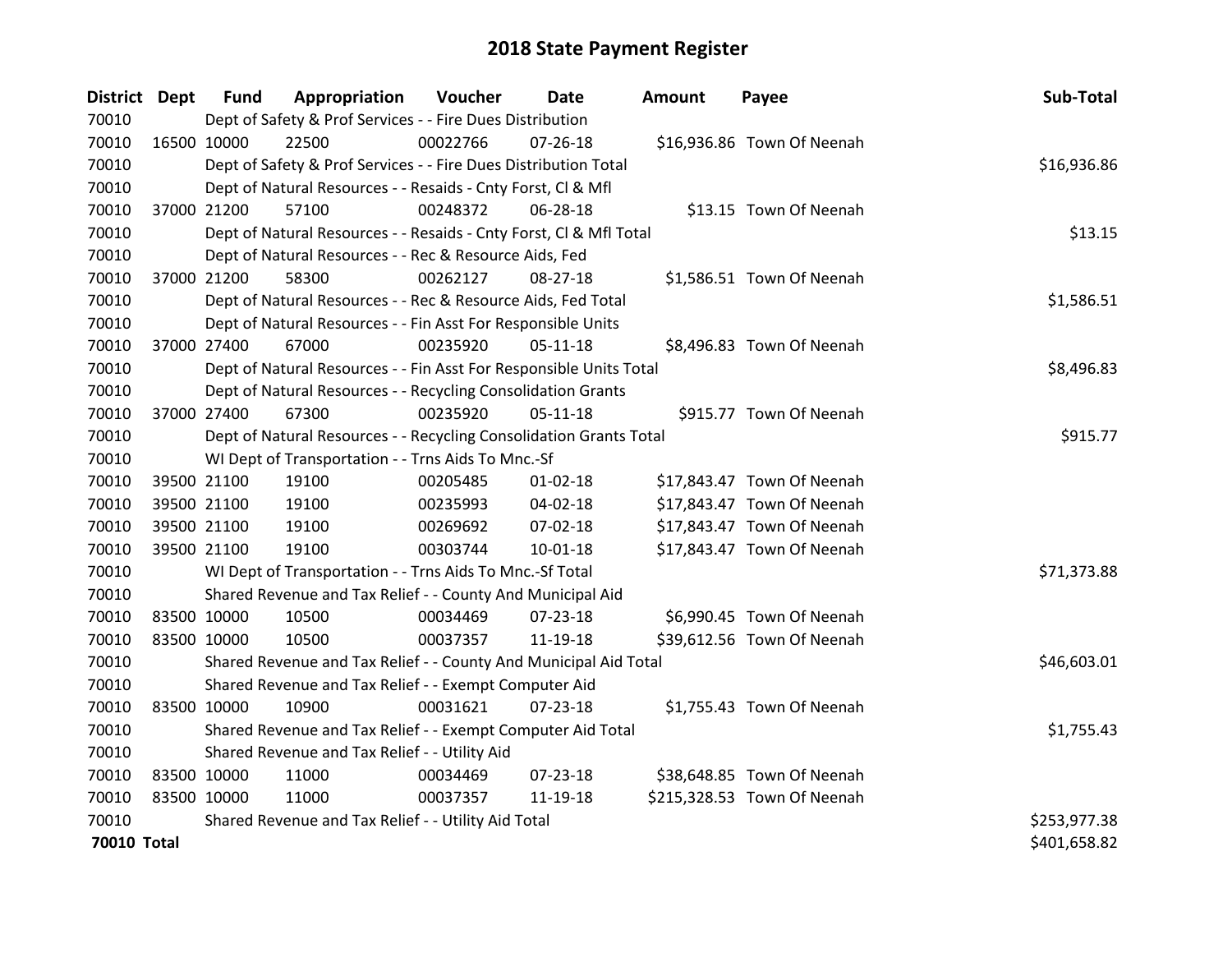| District Dept      |             | <b>Fund</b> | Appropriation                                                      | Voucher  | Date           | <b>Amount</b> | Payee                      | Sub-Total    |
|--------------------|-------------|-------------|--------------------------------------------------------------------|----------|----------------|---------------|----------------------------|--------------|
| 70012              |             |             | Dept of Safety & Prof Services - - Fire Dues Distribution          |          |                |               |                            |              |
| 70012              | 16500 10000 |             | 22500                                                              | 00022767 | $07 - 25 - 18$ |               | \$5,971.90 Town Of Nekimi  |              |
| 70012              |             |             | Dept of Safety & Prof Services - - Fire Dues Distribution Total    |          |                |               |                            | \$5,971.90   |
| 70012              |             |             | Dept of Natural Resources - - Resaids - Cnty Forst, Cl & Mfl       |          |                |               |                            |              |
| 70012              |             | 37000 21200 | 57100                                                              | 00248373 | 06-28-18       |               | \$2.40 Town Of Nekimi      |              |
| 70012              |             |             | Dept of Natural Resources - - Resaids - Cnty Forst, CI & Mfl Total |          |                |               |                            | \$2.40       |
| 70012              |             |             | Dept of Natural Resources - - Fin Asst For Responsible Units       |          |                |               |                            |              |
| 70012              |             | 37000 27400 | 67000                                                              | 00235896 | $05-11-18$     |               | \$2,474.08 Town Of Nekimi  |              |
| 70012              |             |             | Dept of Natural Resources - - Fin Asst For Responsible Units Total |          |                |               |                            | \$2,474.08   |
| 70012              |             |             | Dept of Natural Resources - - Recycling Consolidation Grants       |          |                |               |                            |              |
| 70012              |             | 37000 27400 | 67300                                                              | 00235896 | 05-11-18       |               | \$366.62 Town Of Nekimi    |              |
| 70012              |             |             | Dept of Natural Resources - - Recycling Consolidation Grants Total |          |                |               |                            | \$366.62     |
| 70012              |             |             | WI Dept of Transportation - - Trns Aids To Mnc.-Sf                 |          |                |               |                            |              |
| 70012              |             | 39500 21100 | 19100                                                              | 00205486 | $01 - 02 - 18$ |               | \$27,371.96 Town Of Nekimi |              |
| 70012              |             | 39500 21100 | 19100                                                              | 00235994 | 04-02-18       |               | \$27,371.96 Town Of Nekimi |              |
| 70012              |             | 39500 21100 | 19100                                                              | 00269693 | 07-02-18       |               | \$27,371.96 Town Of Nekimi |              |
| 70012              |             | 39500 21100 | 19100                                                              | 00303745 | $10 - 01 - 18$ |               | \$27,371.99 Town Of Nekimi |              |
| 70012              |             |             | WI Dept of Transportation - - Trns Aids To Mnc.-Sf Total           |          |                |               |                            | \$109,487.87 |
| 70012              |             |             | Shared Revenue and Tax Relief - - County And Municipal Aid         |          |                |               |                            |              |
| 70012              | 83500 10000 |             | 10500                                                              | 00034470 | $07 - 23 - 18$ |               | \$3,063.83 Town Of Nekimi  |              |
| 70012              | 83500 10000 |             | 10500                                                              | 00037358 | 11-19-18       |               | \$17,361.70 Town Of Nekimi |              |
| 70012              |             |             | Shared Revenue and Tax Relief - - County And Municipal Aid Total   |          |                |               |                            | \$20,425.53  |
| 70012              |             |             | Shared Revenue and Tax Relief - - Exempt Computer Aid              |          |                |               |                            |              |
| 70012              | 83500 10000 |             | 10900                                                              | 00031622 | $07 - 23 - 18$ |               | \$83.21 Town Of Nekimi     |              |
| 70012              |             |             | Shared Revenue and Tax Relief - - Exempt Computer Aid Total        |          |                |               |                            | \$83.21      |
| 70012              |             |             | Shared Revenue and Tax Relief - - Utility Aid                      |          |                |               |                            |              |
| 70012              | 83500 10000 |             | 11000                                                              | 00034470 | 07-23-18       |               | \$5,741.88 Town Of Nekimi  |              |
| 70012              | 83500 10000 |             | 11000                                                              | 00037358 | 11-19-18       |               | \$32,923.88 Town Of Nekimi |              |
| 70012              |             |             | Shared Revenue and Tax Relief - - Utility Aid Total                |          |                |               |                            | \$38,665.76  |
| <b>70012 Total</b> |             |             |                                                                    |          |                |               |                            | \$177,477.37 |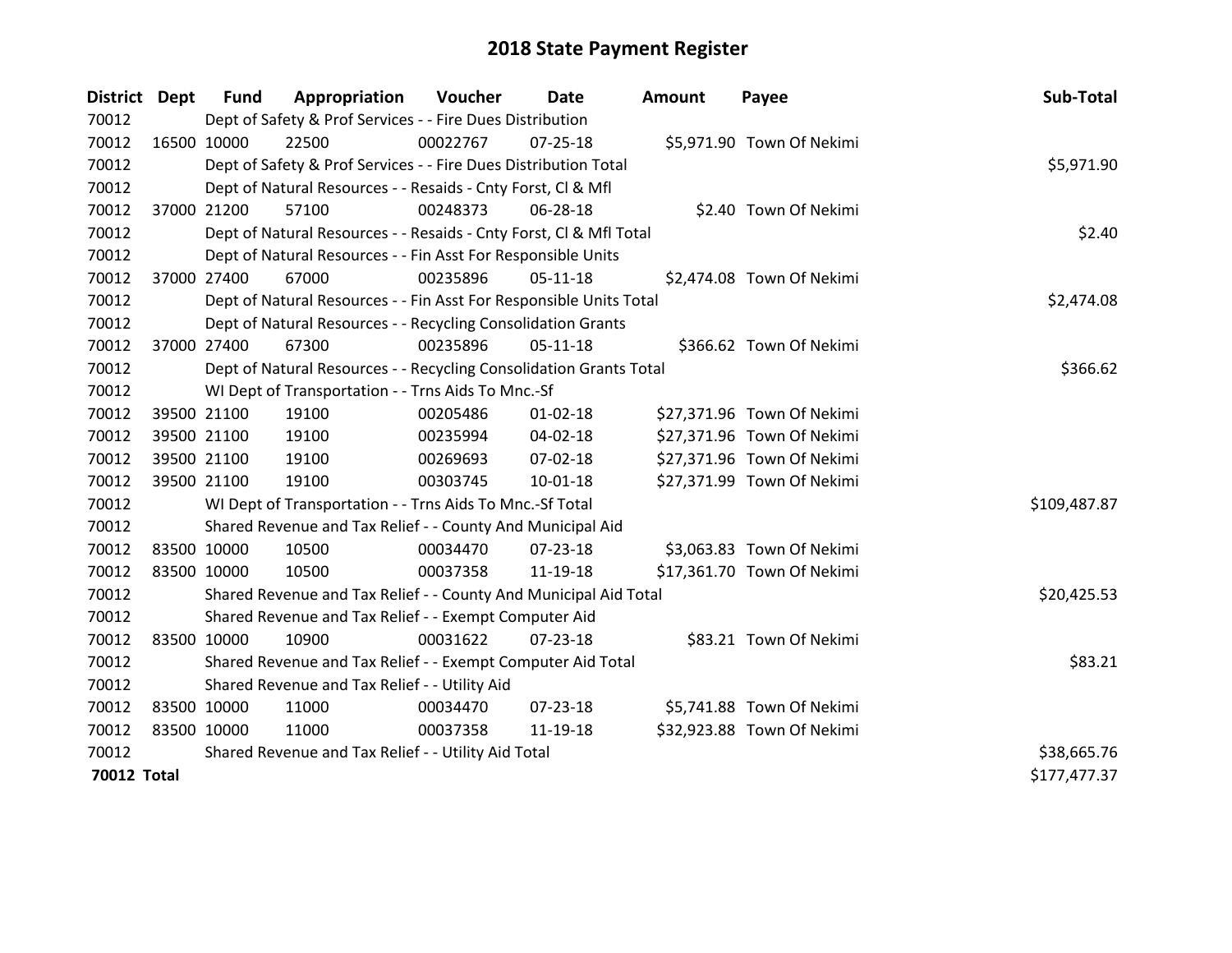| District Dept |             | <b>Fund</b> | Appropriation                                                      | Voucher  | <b>Date</b>    | <b>Amount</b> | Payee                         | Sub-Total   |
|---------------|-------------|-------------|--------------------------------------------------------------------|----------|----------------|---------------|-------------------------------|-------------|
| 70014         |             |             | Dept of Safety & Prof Services - - Fire Dues Distribution          |          |                |               |                               |             |
| 70014         | 16500 10000 |             | 22500                                                              | 00022768 | $07 - 25 - 18$ |               | \$2,359.74 Town Of Nepeuskun  |             |
| 70014         |             |             | Dept of Safety & Prof Services - - Fire Dues Distribution Total    |          |                |               |                               | \$2,359.74  |
| 70014         |             |             | Dept of Natural Resources - - Aids In Lieu Of Taxes - Gener        |          |                |               |                               |             |
| 70014         |             | 37000 10000 | 50300                                                              | 00212490 | 02-06-18       |               | \$22,444.43 Town Of Nepeuskun |             |
| 70014         |             | 37000 10000 | 50300                                                              | 00229539 | 04-20-18       |               | \$131.14 Town Of Nepeuskun    |             |
| 70014         | 37000 10000 |             | 50300                                                              | 00229540 | 04-20-18       |               | \$228.27 Town Of Nepeuskun    |             |
| 70014         |             |             | Dept of Natural Resources - - Aids In Lieu Of Taxes - Gener Total  |          |                |               |                               | \$22,803.84 |
| 70014         |             |             | Dept of Natural Resources - - Resaids - Cnty Forst, Cl & Mfl       |          |                |               |                               |             |
| 70014         |             | 37000 21200 | 57100                                                              | 00248374 | 06-28-18       |               | \$2.80 Town Of Nepeuskun      |             |
| 70014         |             |             | Dept of Natural Resources - - Resaids - Cnty Forst, Cl & Mfl Total |          |                |               |                               | \$2.80      |
| 70014         |             |             | Dept of Natural Resources - - Aids In Lieu Of Taxes - Sum S        |          |                |               |                               |             |
| 70014         |             | 37000 21200 | 57900                                                              | 00229538 | $04 - 20 - 18$ |               | \$1.48 Town Of Nepeuskun      |             |
| 70014         |             |             | Dept of Natural Resources - - Aids In Lieu Of Taxes - Sum S Total  |          |                |               |                               | \$1.48      |
| 70014         |             |             | Dept of Natural Resources - - Fin Asst For Responsible Units       |          |                |               |                               |             |
| 70014         |             | 37000 27400 | 67000                                                              | 00235234 | $05 - 11 - 18$ |               | \$719.56 Town Of Nepeuskun    |             |
| 70014         |             |             | Dept of Natural Resources - - Fin Asst For Responsible Units Total |          |                |               |                               | \$719.56    |
| 70014         |             |             | WI Dept of Transportation - - Trns Aids To Mnc.-Sf                 |          |                |               |                               |             |
| 70014         |             | 39500 21100 | 19100                                                              | 00205487 | $01 - 02 - 18$ |               | \$24,618.64 Town Of Nepeuskun |             |
| 70014         |             | 39500 21100 | 19100                                                              | 00235995 | 04-02-18       |               | \$24,618.64 Town Of Nepeuskun |             |
| 70014         |             | 39500 21100 | 19100                                                              | 00269694 | $07 - 02 - 18$ |               | \$24,618.64 Town Of Nepeuskun |             |
| 70014         |             | 39500 21100 | 19100                                                              | 00303746 | $10 - 01 - 18$ |               | \$24,618.66 Town Of Nepeuskun |             |
| 70014         |             |             | WI Dept of Transportation - - Trns Aids To Mnc.-Sf Total           |          |                |               |                               | \$98,474.58 |
| 70014         |             |             | WI Dept of Transportation - - Loc Rd Imp Prg St Fd                 |          |                |               |                               |             |
| 70014         |             | 39500 21100 | 27800                                                              | 00214560 | $01 - 25 - 18$ |               | \$6,825.71 Town Of Nepeuskun  |             |
| 70014         |             |             | WI Dept of Transportation - - Loc Rd Imp Prg St Fd Total           |          |                |               |                               | \$6,825.71  |
| 70014         |             |             | Shared Revenue and Tax Relief - - County And Municipal Aid         |          |                |               |                               |             |
| 70014         |             | 83500 10000 | 10500                                                              | 00034471 | $07 - 23 - 18$ |               | \$2,728.48 Town Of Nepeuskun  |             |
| 70014         | 83500 10000 |             | 10500                                                              | 00037359 | 11-19-18       |               | \$15,462.45 Town Of Nepeuskun |             |
| 70014         |             |             | Shared Revenue and Tax Relief - - County And Municipal Aid Total   |          |                |               |                               | \$18,190.93 |
| 70014         |             |             | Shared Revenue and Tax Relief - - Exempt Computer Aid              |          |                |               |                               |             |
| 70014         | 83500 10000 |             | 10900                                                              | 00031623 | $07 - 23 - 18$ |               | \$1.01 Town Of Nepeuskun      |             |
| 70014         |             |             | Shared Revenue and Tax Relief - - Exempt Computer Aid Total        |          |                |               |                               | \$1.01      |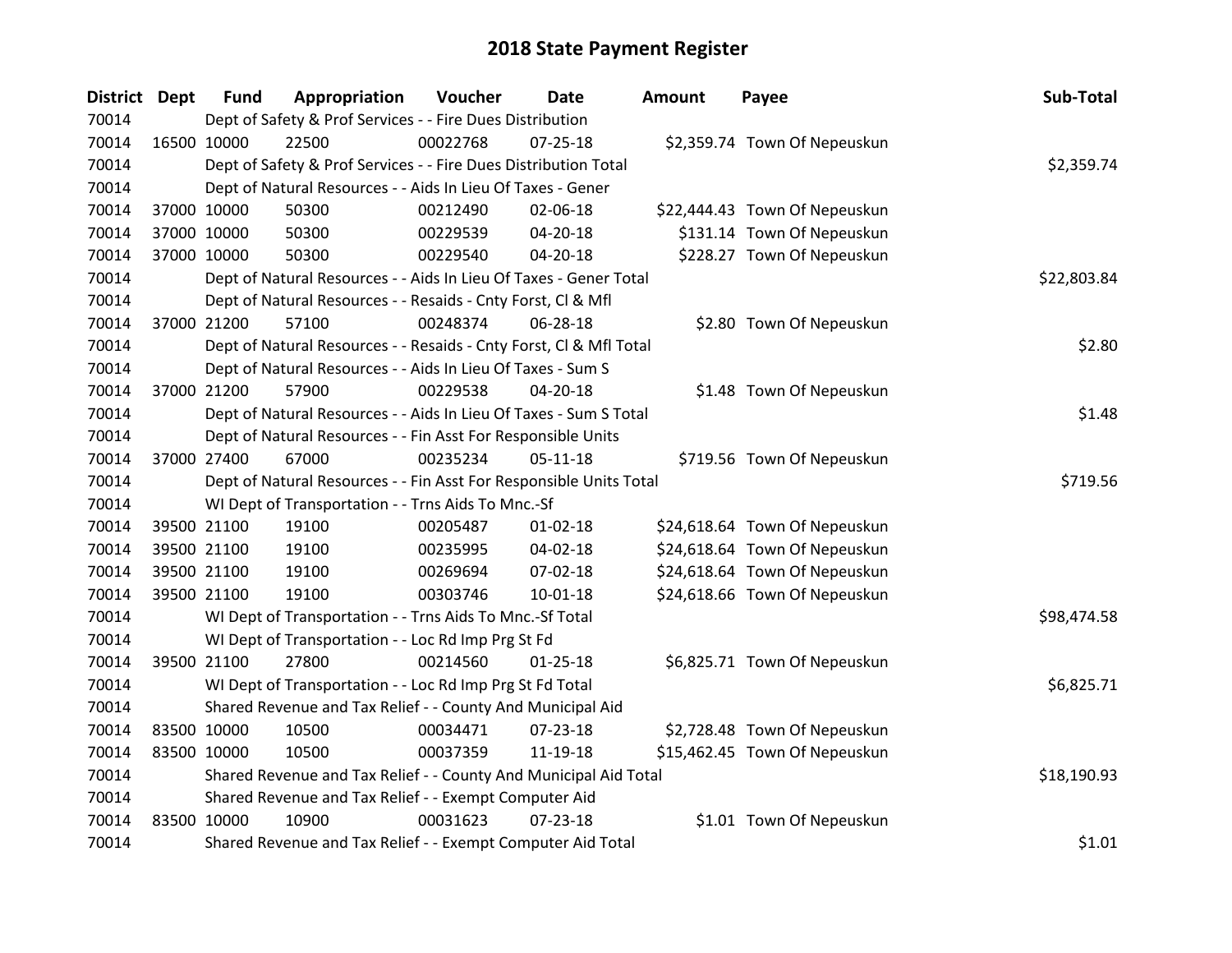|             | District Dept Fund Appropriation | <b>Noucher</b> | <b>Date</b> | Amount | Payee | Sub-Total    |
|-------------|----------------------------------|----------------|-------------|--------|-------|--------------|
| 70014 Total |                                  |                |             |        |       | \$149,379.65 |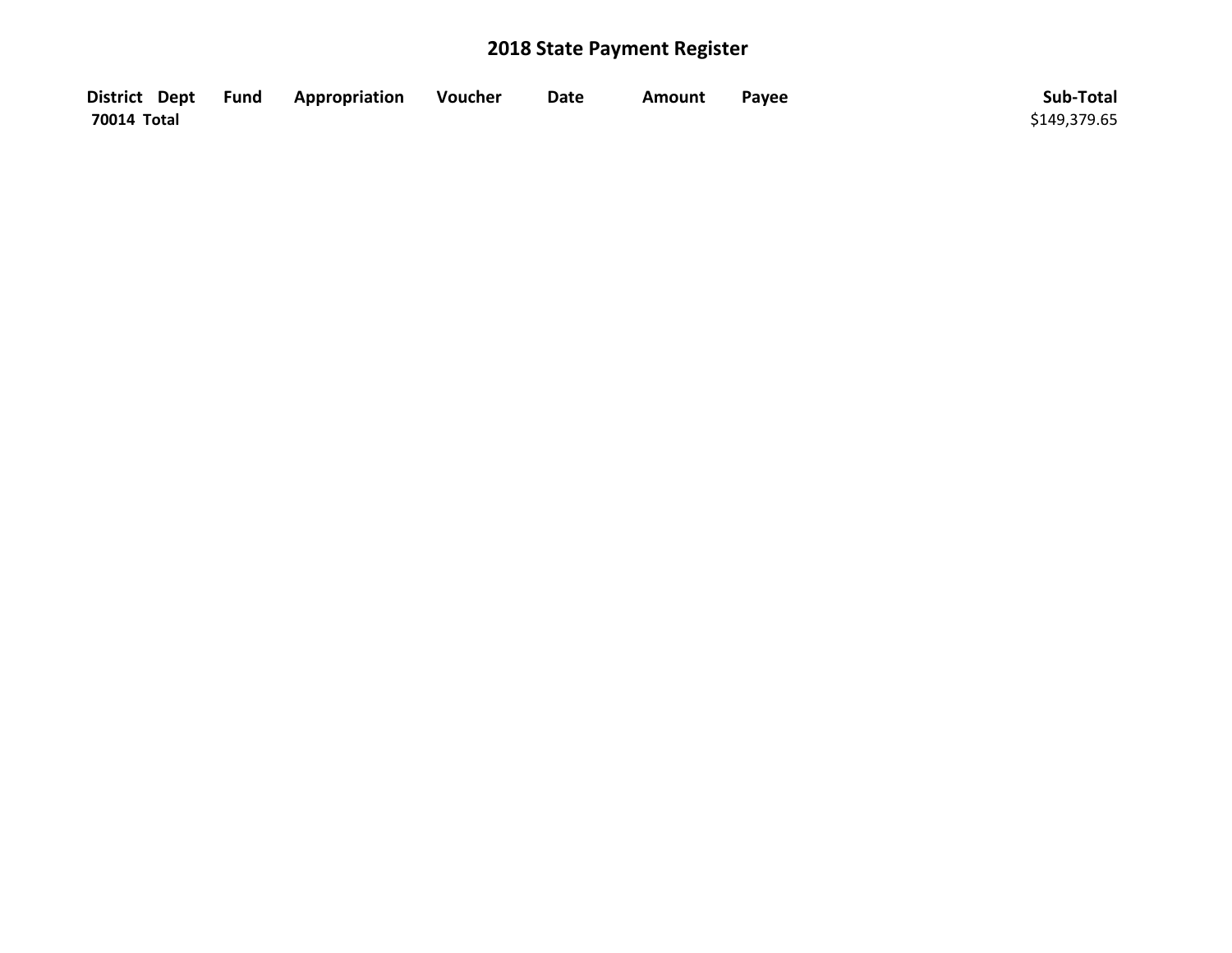| District Dept |             | <b>Fund</b> | Appropriation                                                           | Voucher  | <b>Date</b>    | <b>Amount</b> | Payee                    | Sub-Total    |
|---------------|-------------|-------------|-------------------------------------------------------------------------|----------|----------------|---------------|--------------------------|--------------|
| 70016         |             |             | Dept of Safety & Prof Services - - Fire Dues Distribution               |          |                |               |                          |              |
| 70016         |             | 16500 10000 | 22500                                                                   | 00022769 | $07 - 25 - 18$ |               | \$9,364.00 Town Of Omro  |              |
| 70016         |             |             | Dept of Safety & Prof Services - - Fire Dues Distribution Total         |          |                |               |                          | \$9,364.00   |
| 70016         |             |             | Environmental Improvement Prog - - Clean Water Fund Program Finan       |          |                |               |                          |              |
| 70016         |             | 32000 57300 | 16300                                                                   | 00000170 | $02 - 22 - 18$ |               | \$484.60 Town Of Omro    |              |
| 70016         |             |             | Environmental Improvement Prog - - Clean Water Fund Program Finan Total |          |                |               |                          | \$484.60     |
| 70016         |             |             | Dept of Natural Resources - - Aids In Lieu Of Taxes - Gener             |          |                |               |                          |              |
| 70016         |             | 37000 10000 | 50300                                                                   | 00212485 | 02-06-18       |               | \$11,131.18 Town Of Omro |              |
| 70016         |             | 37000 10000 | 50300                                                                   | 00229498 | 04-20-18       |               | \$26.32 Town Of Omro     |              |
| 70016         |             |             | Dept of Natural Resources - - Aids In Lieu Of Taxes - Gener Total       |          |                |               |                          | \$11,157.50  |
| 70016         |             |             | Dept of Natural Resources - - Resaids - Cnty Forst, Cl & Mfl            |          |                |               |                          |              |
| 70016         |             | 37000 21200 | 57100                                                                   | 00248375 | 06-28-18       |               | \$10.80 Town Of Omro     |              |
| 70016         |             |             | Dept of Natural Resources - - Resaids - Cnty Forst, CI & Mfl Total      |          |                |               |                          | \$10.80      |
| 70016         |             |             | Dept of Natural Resources - - Fin Asst For Responsible Units            |          |                |               |                          |              |
| 70016         |             | 37000 27400 | 67000                                                                   | 00235680 | 05-11-18       |               | \$2,705.48 Town Of Omro  |              |
| 70016         |             |             | Dept of Natural Resources - - Fin Asst For Responsible Units Total      |          |                |               |                          | \$2,705.48   |
| 70016         |             |             | Dept of Natural Resources - - Recycling Consolidation Grants            |          |                |               |                          |              |
| 70016         |             | 37000 27400 | 67300                                                                   | 00235680 | $05-11-18$     |               | \$579.45 Town Of Omro    |              |
| 70016         |             |             | Dept of Natural Resources - - Recycling Consolidation Grants Total      |          |                |               |                          | \$579.45     |
| 70016         |             |             | WI Dept of Transportation - - Trns Aids To Mnc.-Sf                      |          |                |               |                          |              |
| 70016         |             | 39500 21100 | 19100                                                                   | 00205488 | $01 - 02 - 18$ |               | \$25,687.72 Town Of Omro |              |
| 70016         |             | 39500 21100 | 19100                                                                   | 00235996 | 04-02-18       |               | \$25,687.72 Town Of Omro |              |
| 70016         |             | 39500 21100 | 19100                                                                   | 00269695 | 07-02-18       |               | \$25,687.72 Town Of Omro |              |
| 70016         |             | 39500 21100 | 19100                                                                   | 00303747 | 10-01-18       |               | \$25,687.73 Town Of Omro |              |
| 70016         |             |             | WI Dept of Transportation - - Trns Aids To Mnc.-Sf Total                |          |                |               |                          | \$102,750.89 |
| 70016         |             |             | WI Dept of Transportation - - Loc Rd Imp Prg St Fd                      |          |                |               |                          |              |
| 70016         |             | 39500 21100 | 27800                                                                   | 00218943 | 02-05-18       |               | \$21,300.23 Town Of Omro |              |
| 70016         |             |             | WI Dept of Transportation - - Loc Rd Imp Prg St Fd Total                |          |                |               |                          | \$21,300.23  |
| 70016         |             |             | Shared Revenue and Tax Relief - - County And Municipal Aid              |          |                |               |                          |              |
| 70016         | 83500 10000 |             | 10500                                                                   | 00034472 | $07 - 23 - 18$ |               | \$1,810.18 Town Of Omro  |              |
| 70016         | 83500 10000 |             | 10500                                                                   | 00037360 | 11-19-18       |               | \$19,329.99 Town Of Omro |              |
| 70016         |             |             | Shared Revenue and Tax Relief - - County And Municipal Aid Total        |          |                |               |                          | \$21,140.17  |
| 70016         |             |             | Shared Revenue and Tax Relief - - Exempt Computer Aid                   |          |                |               |                          |              |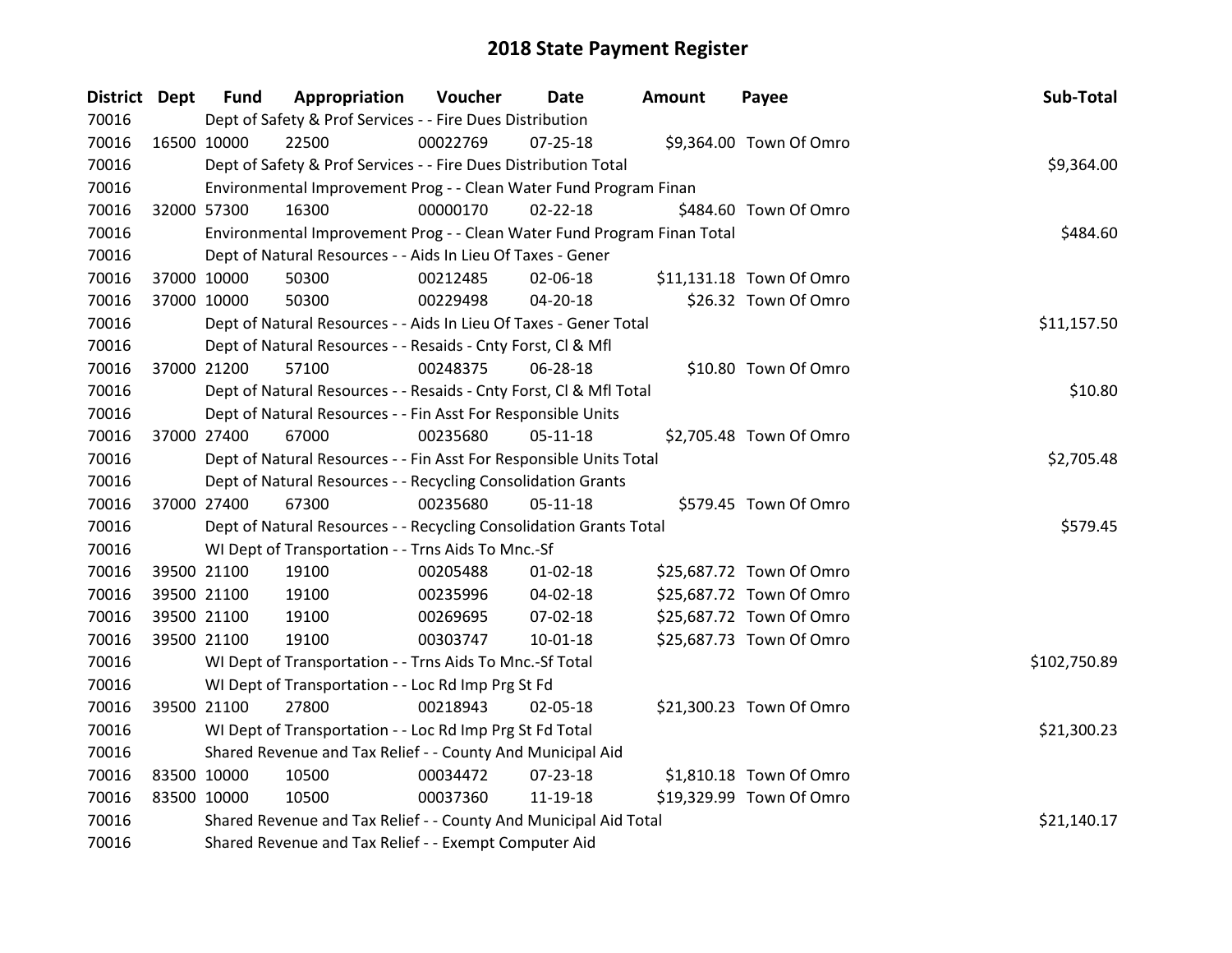| District Dept |             | Fund | Appropriation                                               | Voucher  | Date     | Amount | <b>Pavee</b>         | Sub-Total    |
|---------------|-------------|------|-------------------------------------------------------------|----------|----------|--------|----------------------|--------------|
| 70016         | 83500 10000 |      | 10900                                                       | 00031624 | 07-23-18 |        | \$54.79 Town Of Omro |              |
| 70016         |             |      | Shared Revenue and Tax Relief - - Exempt Computer Aid Total |          |          |        |                      | \$54.79      |
| 70016 Total   |             |      |                                                             |          |          |        |                      | \$169,547.91 |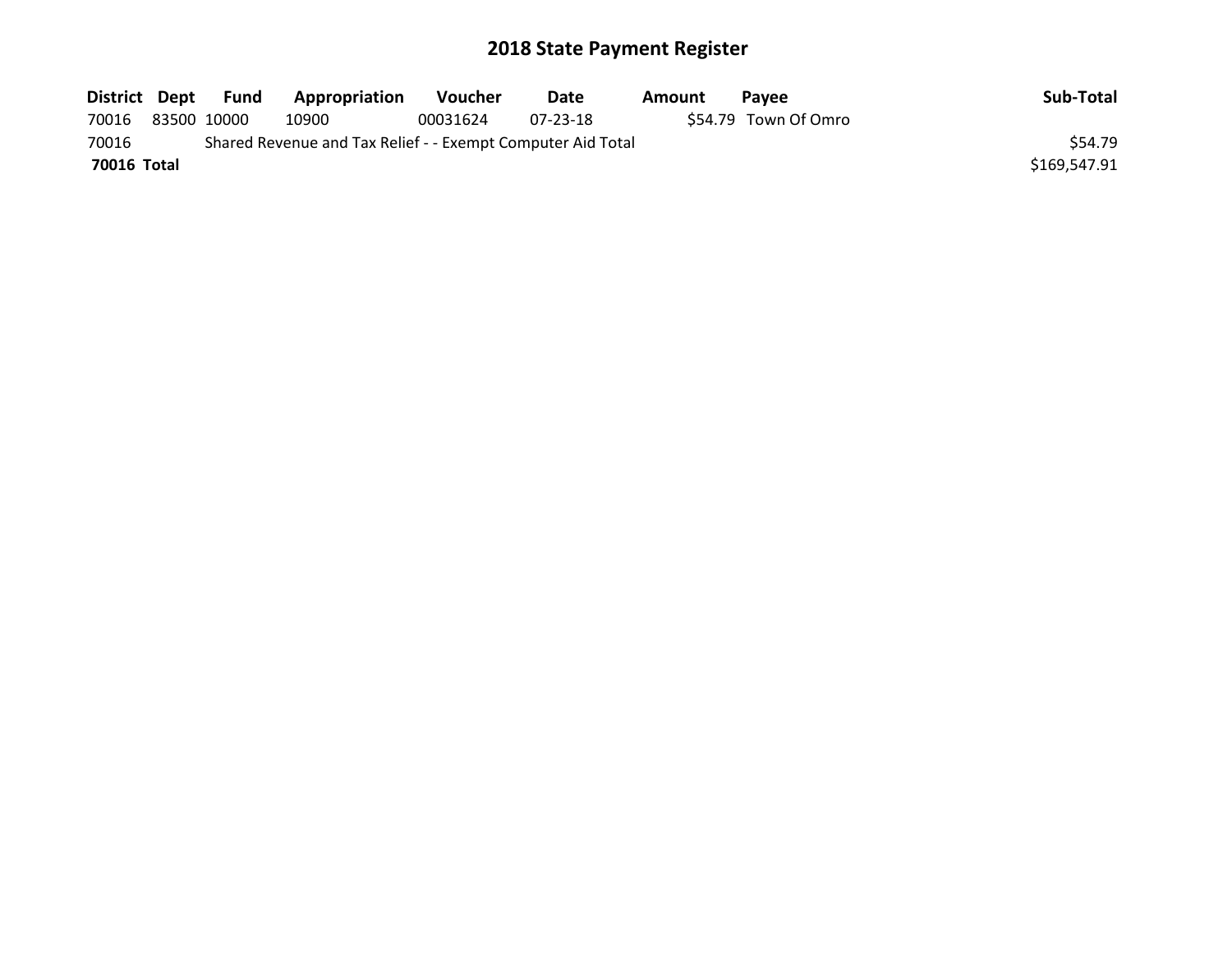| District Dept | <b>Fund</b>                                                            | Appropriation                                                      | Voucher     | Date           | <b>Amount</b> | Payee                       | Sub-Total  |
|---------------|------------------------------------------------------------------------|--------------------------------------------------------------------|-------------|----------------|---------------|-----------------------------|------------|
| 70018         | Dept of Safety & Prof Services - - Fire Dues Distribution              |                                                                    |             |                |               |                             |            |
| 70018         | 16500 10000                                                            | 22500                                                              | 00018281    | 07-02-18       |               | \$11,305.24 Town Of Oshkosh |            |
| 70018         |                                                                        | Dept of Safety & Prof Services - - Fire Dues Distribution Total    | \$11,305.24 |                |               |                             |            |
| 70018         |                                                                        | Dept of Natural Resources - - Aids In Lieu Of Taxes - Gener        |             |                |               |                             |            |
| 70018         | 37000 10000                                                            | 50300                                                              | 00212645    | 02-05-18       |               | \$25,257.78 Town Of Oshkosh |            |
| 70018         |                                                                        | Dept of Natural Resources - - Aids In Lieu Of Taxes - Gener Total  | \$25,257.78 |                |               |                             |            |
| 70018         |                                                                        | Dept of Natural Resources - - Aids In Lieu Of Taxes - Sum S        |             |                |               |                             |            |
| 70018         | 37000 21200                                                            | 57900                                                              | 00230451    | $04 - 20 - 18$ |               | \$14.17 Town Of Oshkosh     |            |
| 70018         | 37000 21200                                                            | 57900                                                              | 00230452    | 04-20-18       |               | \$0.02 Town Of Oshkosh      |            |
| 70018         |                                                                        | Dept of Natural Resources - - Aids In Lieu Of Taxes - Sum S Total  | \$14.19     |                |               |                             |            |
| 70018         | Dept of Natural Resources - - Fin Asst For Responsible Units           |                                                                    |             |                |               |                             |            |
| 70018         | 37000 27400                                                            | 67000                                                              | 00235552    | $05-11-18$     |               | \$9,561.12 Town Of Oshkosh  |            |
| 70018         |                                                                        | Dept of Natural Resources - - Fin Asst For Responsible Units Total |             |                |               |                             | \$9,561.12 |
| 70018         | WI Dept of Transportation - - Trns Aids To Mnc.-Sf                     |                                                                    |             |                |               |                             |            |
| 70018         | 39500 21100                                                            | 19100                                                              | 00205489    | $01 - 02 - 18$ |               | \$16,585.63 Town Of Oshkosh |            |
| 70018         | 39500 21100                                                            | 19100                                                              | 00235997    | 04-02-18       |               | \$16,585.63 Town Of Oshkosh |            |
| 70018         | 39500 21100                                                            | 19100                                                              | 00269696    | 07-02-18       |               | \$16,585.63 Town Of Oshkosh |            |
| 70018         | 39500 21100                                                            | 19100                                                              | 00303748    | 10-01-18       |               | \$16,585.64 Town Of Oshkosh |            |
| 70018         | WI Dept of Transportation - - Trns Aids To Mnc.-Sf Total               | \$66,342.53                                                        |             |                |               |                             |            |
| 70018         | Department of Health Services - - Wisconsin Resource Center -- M       |                                                                    |             |                |               |                             |            |
| 70018         | 43500 10000                                                            | 20200                                                              | 00221746    | 08-17-18       |               | \$44.50 Town Of Oshkosh     |            |
| 70018         | Department of Health Services - - Wisconsin Resource Center -- M Total | \$44.50                                                            |             |                |               |                             |            |
| 70018         | Department of Health Services - - Wisconsin Resource Center -- F       |                                                                    |             |                |               |                             |            |
| 70018         | 43500 10000                                                            | 20900                                                              | 00221746    | 08-17-18       |               | \$5.50 Town Of Oshkosh      |            |
| 70018         | Department of Health Services - - Wisconsin Resource Center -- F Total | \$5.50                                                             |             |                |               |                             |            |
| 70018         | Department of Revenue - - Payments For Municipal Svcs                  |                                                                    |             |                |               |                             |            |
| 70018         | 56600 10000                                                            | 50100                                                              | 00026981    | $01 - 31 - 18$ |               | \$65.70 Town Of Oshkosh     |            |
| 70018         |                                                                        | Department of Revenue - - Payments For Municipal Svcs Total        | \$65.70     |                |               |                             |            |
| 70018         | Shared Revenue and Tax Relief - - County And Municipal Aid             |                                                                    |             |                |               |                             |            |
| 70018         | 83500 10000                                                            | 10500                                                              | 00034473    | 07-23-18       |               | \$9,421.77 Town Of Oshkosh  |            |
| 70018         | 83500 10000                                                            | 10500                                                              | 00037361    | 11-19-18       |               | \$53,390.02 Town Of Oshkosh |            |
| 70018         | Shared Revenue and Tax Relief - - County And Municipal Aid Total       | \$62,811.79                                                        |             |                |               |                             |            |
| 70018         |                                                                        | Shared Revenue and Tax Relief - - Exempt Computer Aid              |             |                |               |                             |            |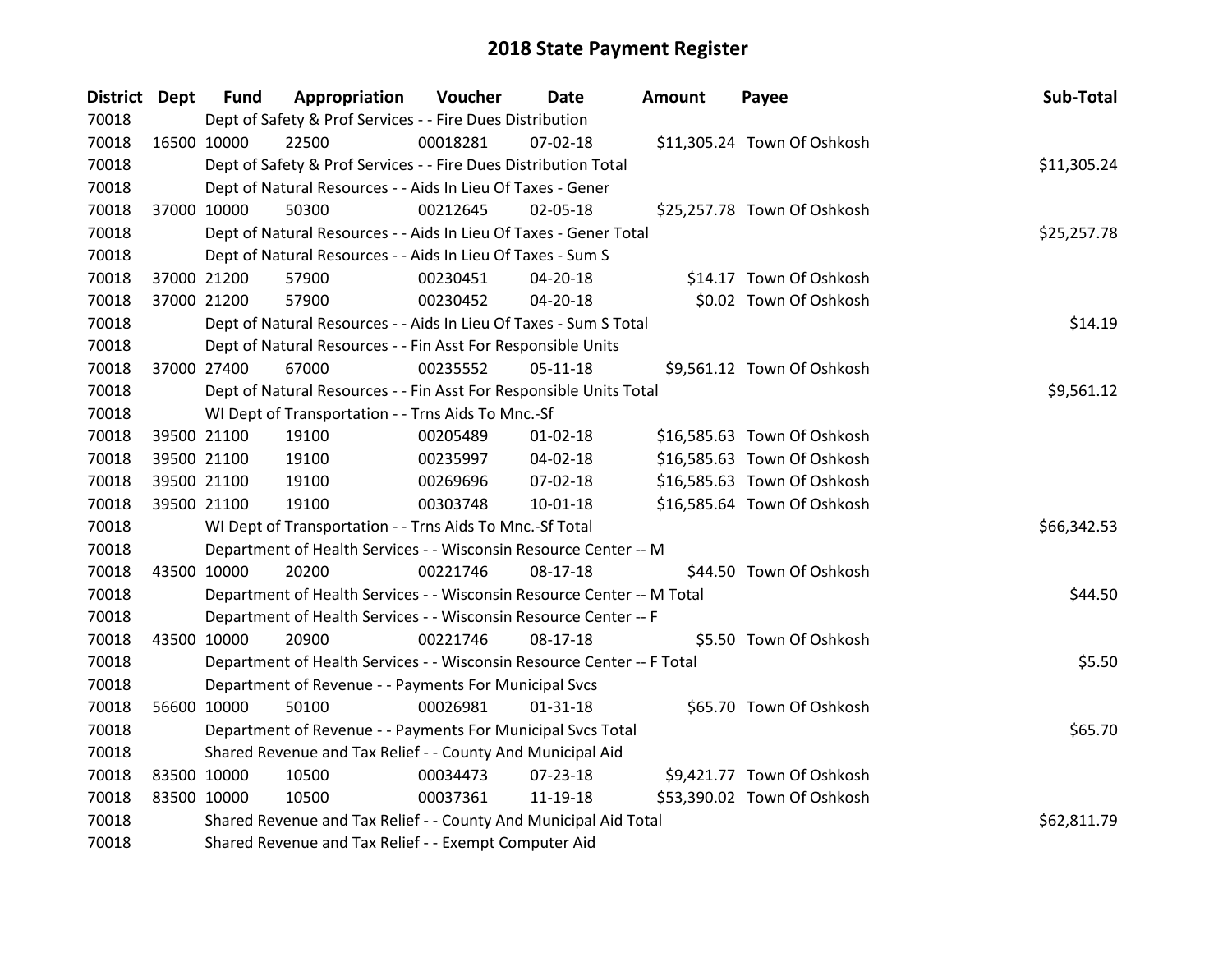| District Dept |                                                     | Fund                                                        | Appropriation | <b>Voucher</b> | Date           | Amount | Pavee                       | Sub-Total    |
|---------------|-----------------------------------------------------|-------------------------------------------------------------|---------------|----------------|----------------|--------|-----------------------------|--------------|
| 70018         | 83500 10000                                         |                                                             | 10900         | 00031625       | $07 - 23 - 18$ |        | \$81.18 Town Of Oshkosh     |              |
| 70018         |                                                     | Shared Revenue and Tax Relief - - Exempt Computer Aid Total | \$81.18       |                |                |        |                             |              |
| 70018         |                                                     | Shared Revenue and Tax Relief - - Utility Aid               |               |                |                |        |                             |              |
| 70018         | 83500 10000                                         |                                                             | 11000         | 00034473       | 07-23-18       |        | \$3,615.47 Town Of Oshkosh  |              |
| 70018         | 83500 10000                                         |                                                             | 11000         | 00037361       | 11-19-18       |        | \$20,416.67 Town Of Oshkosh |              |
| 70018         | Shared Revenue and Tax Relief - - Utility Aid Total |                                                             |               |                |                |        |                             |              |
| 70018 Total   |                                                     |                                                             |               |                |                |        |                             | \$199,521.67 |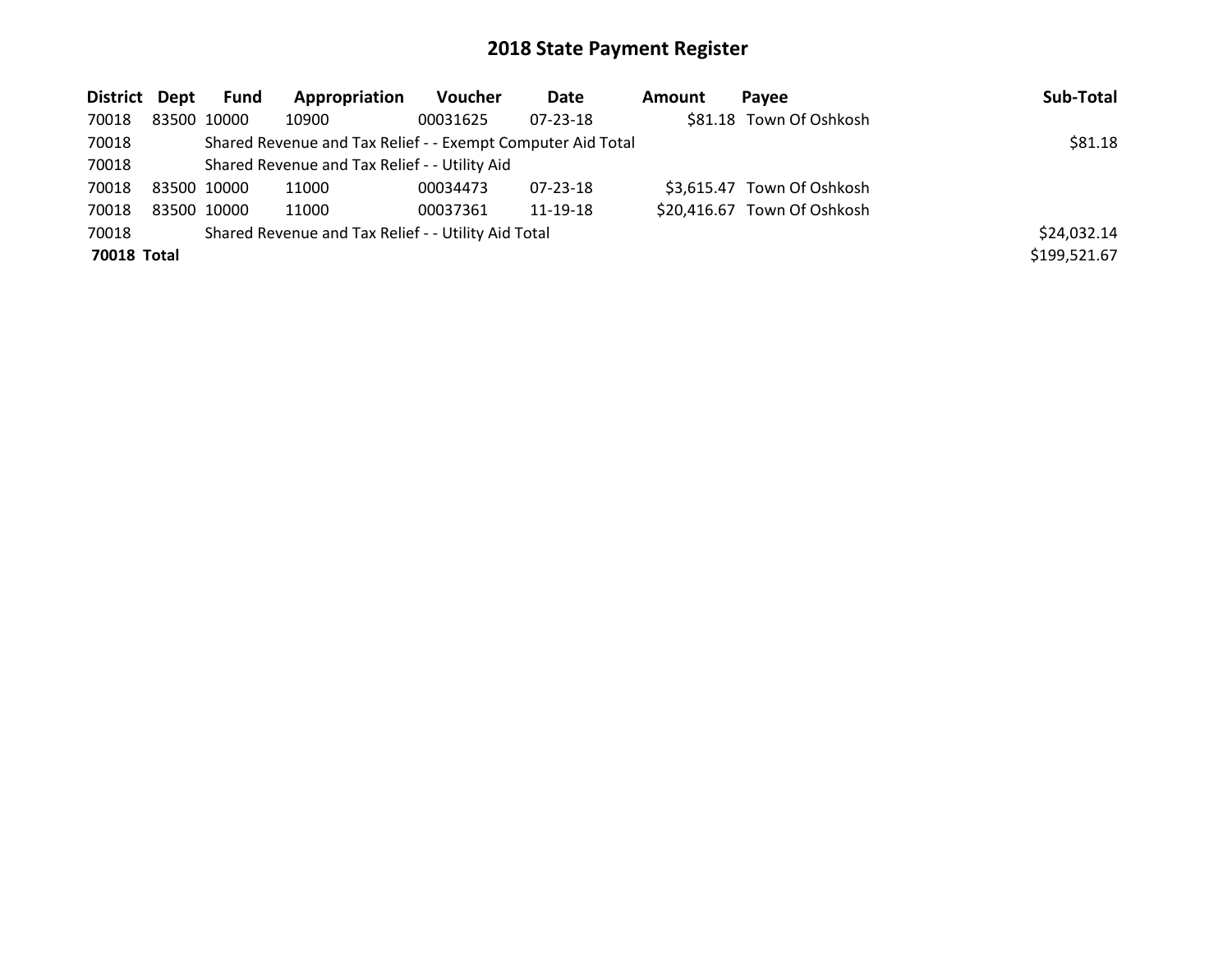| District Dept |             | Fund        | Appropriation                                                      | <b>Voucher</b> | Date           | <b>Amount</b> | Payee                      | Sub-Total    |
|---------------|-------------|-------------|--------------------------------------------------------------------|----------------|----------------|---------------|----------------------------|--------------|
| 70020         |             |             | Dept of Safety & Prof Services - - Fire Dues Distribution          |                |                |               |                            |              |
| 70020         | 16500 10000 |             | 22500                                                              | 00022770       | $07 - 25 - 18$ |               | \$5,383.05 Town Of Poygan  |              |
| 70020         |             |             | Dept of Safety & Prof Services - - Fire Dues Distribution Total    |                |                |               |                            | \$5,383.05   |
| 70020         |             |             | Dept of Natural Resources - - Aids In Lieu Of Taxes - Gener        |                |                |               |                            |              |
| 70020         | 37000 10000 |             | 50300                                                              | 00212528       | 02-06-18       |               | \$40,738.04 Town Of Poygan |              |
| 70020         |             | 37000 10000 | 50300                                                              | 00229726       | 04-20-18       |               | \$40.00 Town Of Poygan     |              |
| 70020         |             |             | Dept of Natural Resources - - Aids In Lieu Of Taxes - Gener Total  |                |                |               |                            | \$40,778.04  |
| 70020         |             |             | Dept of Natural Resources - - Resaids - Cnty Forst, CI & Mfl       |                |                |               |                            |              |
| 70020         |             | 37000 21200 | 57100                                                              | 00248376       | 06-28-18       |               | \$24.00 Town Of Poygan     |              |
| 70020         |             |             | Dept of Natural Resources - - Resaids - Cnty Forst, CI & Mfl Total |                |                |               |                            | \$24.00      |
| 70020         |             |             | Dept of Natural Resources - - Aids In Lieu Of Taxes - Sum S        |                |                |               |                            |              |
| 70020         |             | 37000 21200 | 57900                                                              | 00229727       | 04-20-18       |               | \$175.78 Town Of Poygan    |              |
| 70020         |             |             | Dept of Natural Resources - - Aids In Lieu Of Taxes - Sum S Total  |                |                |               |                            | \$175.78     |
| 70020         |             |             | WI Dept of Transportation - - Trns Aids To Mnc.-Sf                 |                |                |               |                            |              |
| 70020         |             | 39500 21100 | 19100                                                              | 00205490       | $01 - 02 - 18$ |               | \$20,718.60 Town Of Poygan |              |
| 70020         |             | 39500 21100 | 19100                                                              | 00235998       | 04-02-18       |               | \$20,718.60 Town Of Poygan |              |
| 70020         |             | 39500 21100 | 19100                                                              | 00269697       | $07 - 02 - 18$ |               | \$20,718.60 Town Of Poygan |              |
| 70020         |             | 39500 21100 | 19100                                                              | 00303749       | 10-01-18       |               | \$20,718.61 Town Of Poygan |              |
| 70020         |             |             | WI Dept of Transportation - - Trns Aids To Mnc.-Sf Total           |                |                |               |                            | \$82,874.41  |
| 70020         |             |             | Shared Revenue and Tax Relief - - County And Municipal Aid         |                |                |               |                            |              |
| 70020         | 83500 10000 |             | 10500                                                              | 00034474       | $07 - 23 - 18$ |               | \$1,734.46 Town Of Poygan  |              |
| 70020         | 83500 10000 |             | 10500                                                              | 00037362       | 11-19-18       |               | \$9,828.63 Town Of Poygan  |              |
| 70020         |             |             | Shared Revenue and Tax Relief - - County And Municipal Aid Total   |                |                |               |                            | \$11,563.09  |
| 70020         |             |             | Shared Revenue and Tax Relief - - Exempt Computer Aid              |                |                |               |                            |              |
| 70020         |             | 83500 10000 | 10900                                                              | 00031626       | $07 - 23 - 18$ |               | \$7.10 Town Of Poygan      |              |
| 70020         |             |             | Shared Revenue and Tax Relief - - Exempt Computer Aid Total        |                |                |               |                            | \$7.10       |
| 70020 Total   |             |             |                                                                    |                |                |               |                            | \$140,805.47 |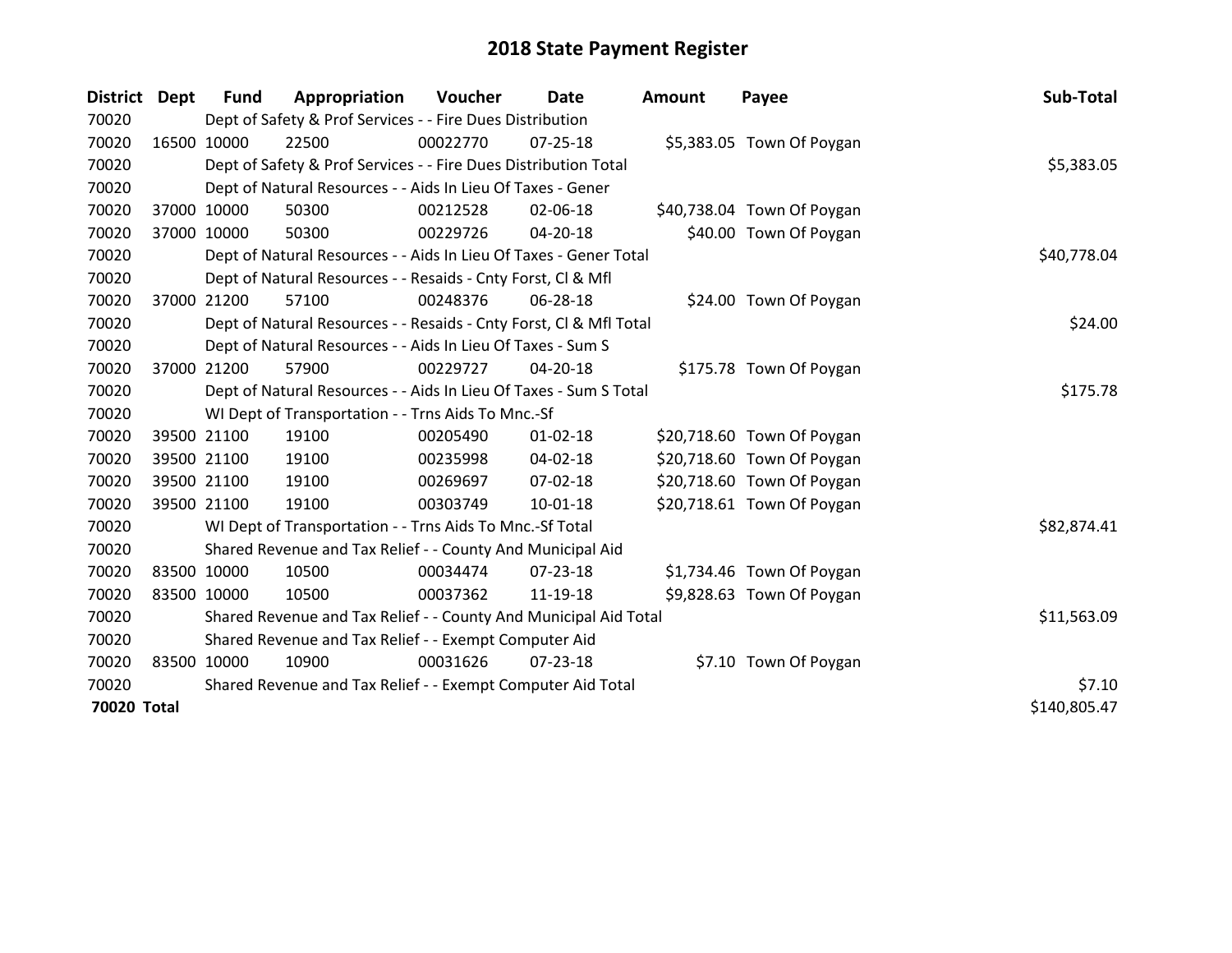| District Dept |             | <b>Fund</b> | Appropriation                                                      | Voucher  | Date           | <b>Amount</b> | Payee                        | Sub-Total    |
|---------------|-------------|-------------|--------------------------------------------------------------------|----------|----------------|---------------|------------------------------|--------------|
| 70022         |             |             | Dept of Safety & Prof Services - - Fire Dues Distribution          |          |                |               |                              |              |
| 70022         | 16500 10000 |             | 22500                                                              | 00022771 | $07 - 25 - 18$ |               | \$5,027.38 Town Of Rushford  |              |
| 70022         |             |             | Dept of Safety & Prof Services - - Fire Dues Distribution Total    |          |                |               |                              | \$5,027.38   |
| 70022         |             |             | Dept of Natural Resources - - Aids In Lieu Of Taxes - Gener        |          |                |               |                              |              |
| 70022         |             | 37000 10000 | 50300                                                              | 00212513 | 02-06-18       |               | \$15,498.94 Town Of Rushford |              |
| 70022         |             | 37000 10000 | 50300                                                              | 00229674 | 04-20-18       |               | \$1.79 Town Of Rushford      |              |
| 70022         |             | 37000 10000 | 50300                                                              | 00229676 | 04-20-18       |               | \$259.21 Town Of Rushford    |              |
| 70022         |             |             | Dept of Natural Resources - - Aids In Lieu Of Taxes - Gener Total  |          |                |               |                              | \$15,759.94  |
| 70022         |             |             | Dept of Natural Resources - - Resaids - Cnty Forst, CI & Mfl       |          |                |               |                              |              |
| 70022         |             | 37000 21200 | 57100                                                              | 00248377 | 06-28-18       |               | \$9.80 Town Of Rushford      |              |
| 70022         |             |             | Dept of Natural Resources - - Resaids - Cnty Forst, Cl & Mfl Total |          |                |               |                              | \$9.80       |
| 70022         |             |             | Dept of Natural Resources - - Aids In Lieu Of Taxes - Sum S        |          |                |               |                              |              |
| 70022         |             | 37000 21200 | 57900                                                              | 00229675 | 04-20-18       |               | \$37.23 Town Of Rushford     |              |
| 70022         |             |             | Dept of Natural Resources - - Aids In Lieu Of Taxes - Sum S Total  |          |                |               |                              | \$37.23      |
| 70022         |             |             | Dept of Natural Resources - - Fin Asst For Responsible Units       |          |                |               |                              |              |
| 70022         |             | 37000 27400 | 67000                                                              | 00235264 | $05-11-18$     |               | \$2,873.49 Town Of Rushford  |              |
| 70022         |             |             | Dept of Natural Resources - - Fin Asst For Responsible Units Total |          |                |               |                              | \$2,873.49   |
| 70022         |             |             | WI Dept of Transportation - - Trns Aids To Mnc.-Sf                 |          |                |               |                              |              |
| 70022         |             | 39500 21100 | 19100                                                              | 00205491 | $01 - 02 - 18$ |               | \$27,981.16 Town Of Rushford |              |
| 70022         |             | 39500 21100 | 19100                                                              | 00235999 | 04-02-18       |               | \$27,981.16 Town Of Rushford |              |
| 70022         |             | 39500 21100 | 19100                                                              | 00269698 | 07-02-18       |               | \$27,981.16 Town Of Rushford |              |
| 70022         |             | 39500 21100 | 19100                                                              | 00303750 | $10 - 01 - 18$ |               | \$27,981.17 Town Of Rushford |              |
| 70022         |             |             | WI Dept of Transportation - - Trns Aids To Mnc.-Sf Total           |          |                |               |                              | \$111,924.65 |
| 70022         |             |             | WI Dept of Transportation - - Loc Rd Imp Prg St Fd                 |          |                |               |                              |              |
| 70022         |             | 39500 21100 | 27800                                                              | 00332082 | 12-13-18       |               | \$48,336.00 Town Of Rushford |              |
| 70022         |             |             | WI Dept of Transportation - - Loc Rd Imp Prg St Fd Total           |          |                |               |                              | \$48,336.00  |
| 70022         |             |             | Shared Revenue and Tax Relief - - County And Municipal Aid         |          |                |               |                              |              |
| 70022         | 83500 10000 |             | 10500                                                              | 00034475 | 07-23-18       |               | \$4,659.25 Town Of Rushford  |              |
| 70022         | 83500 10000 |             | 10500                                                              | 00037363 | 11-19-18       |               | \$26,402.41 Town Of Rushford |              |
| 70022         |             |             | Shared Revenue and Tax Relief - - County And Municipal Aid Total   |          |                |               |                              | \$31,061.66  |
| 70022         |             |             | Shared Revenue and Tax Relief - - Exempt Computer Aid              |          |                |               |                              |              |
| 70022         | 83500 10000 |             | 10900                                                              | 00031627 | $07 - 23 - 18$ |               | \$26.38 Town Of Rushford     |              |
| 70022         |             |             | Shared Revenue and Tax Relief - - Exempt Computer Aid Total        |          |                |               |                              | \$26.38      |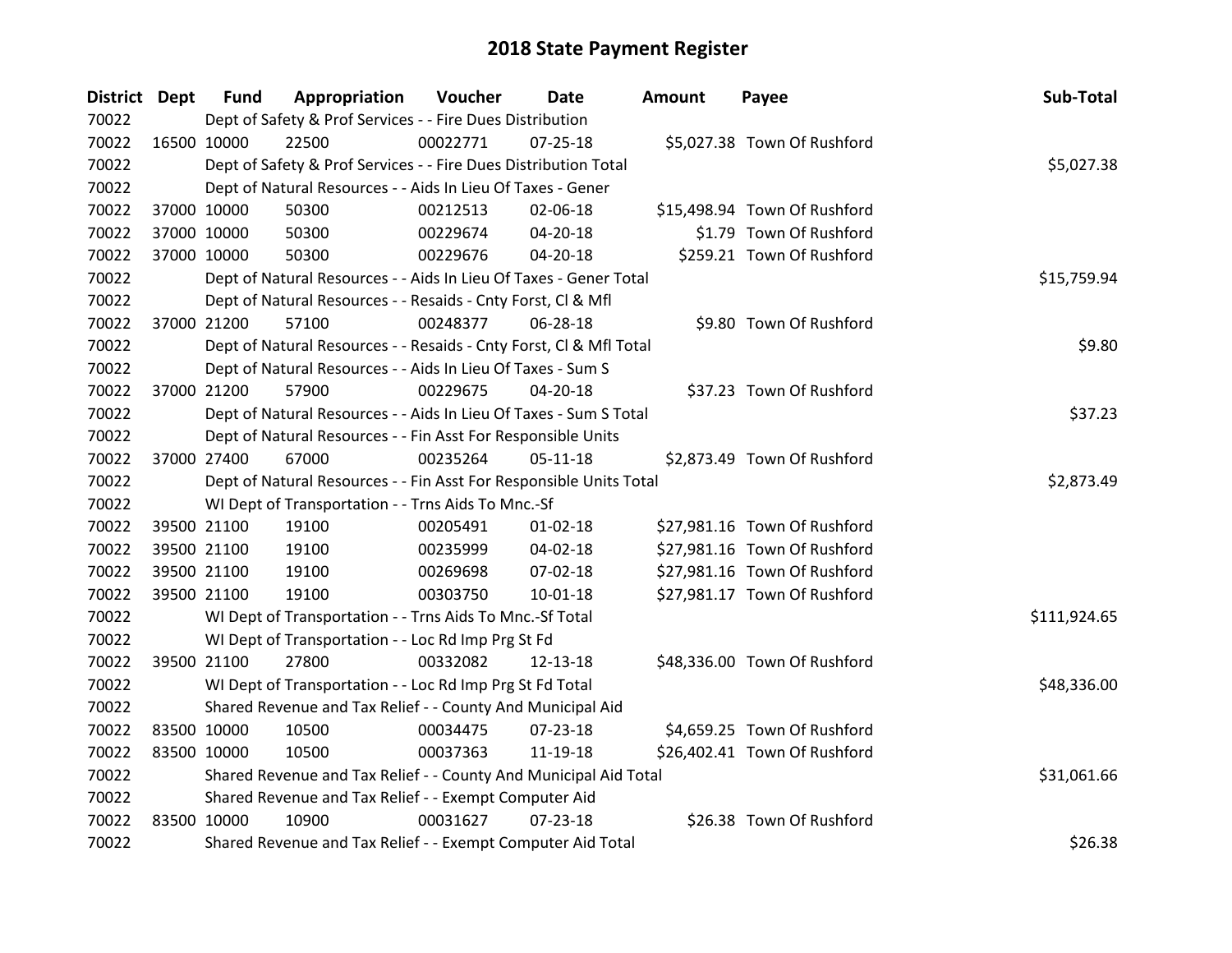|             | District Dept Fund Appropriation | Voucher | Date | Amount | Pavee | Sub-Total    |
|-------------|----------------------------------|---------|------|--------|-------|--------------|
| 70022 Total |                                  |         |      |        |       | \$215,056.53 |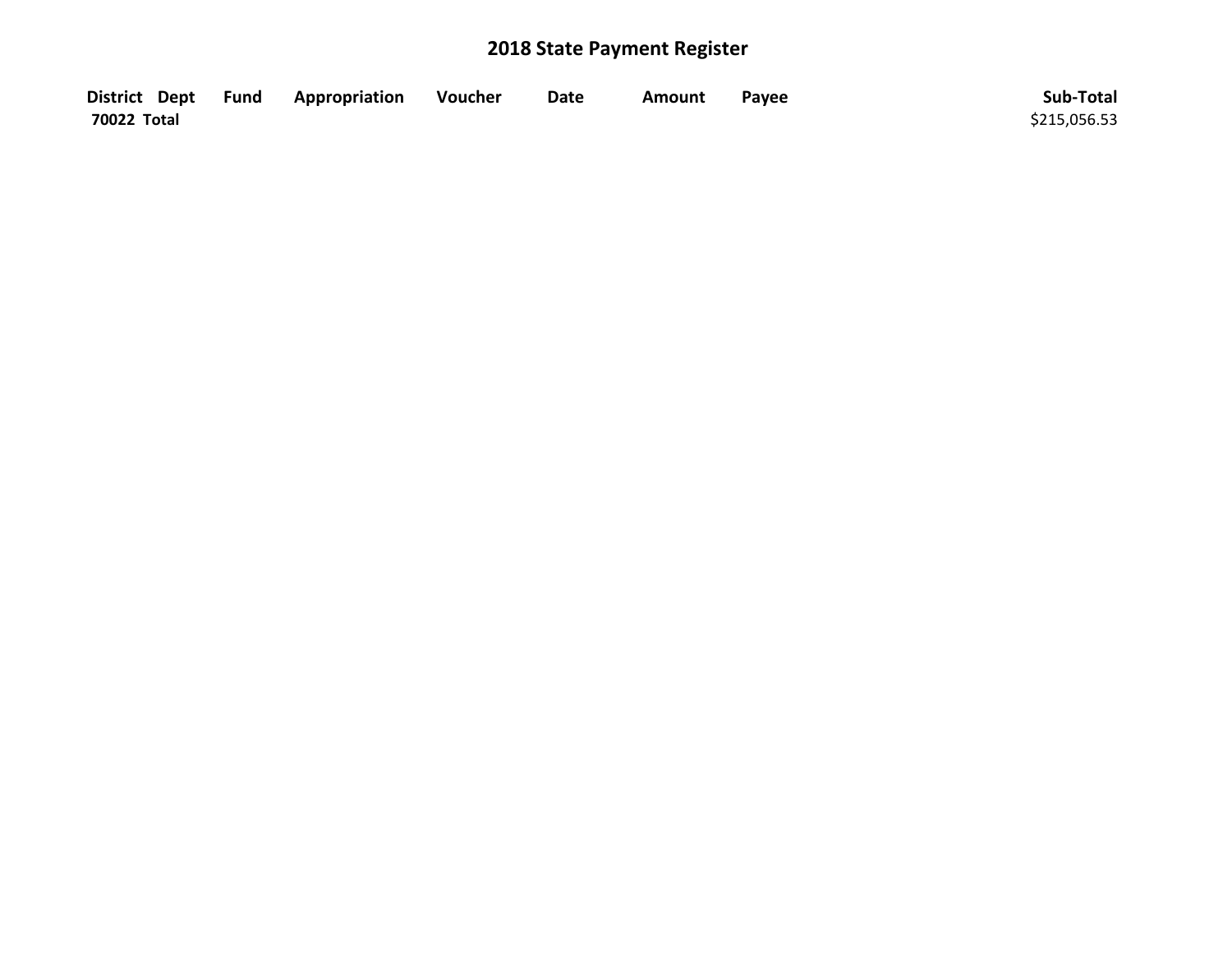| District Dept | Fund        | Appropriation                                                      | Voucher  | Date           | <b>Amount</b> | Payee                     | Sub-Total    |
|---------------|-------------|--------------------------------------------------------------------|----------|----------------|---------------|---------------------------|--------------|
| 70024         |             | Dept of Safety & Prof Services - - Fire Dues Distribution          |          |                |               |                           |              |
| 70024         | 16500 10000 | 22500                                                              | 00022772 | $07 - 25 - 18$ |               | \$5,423.42 Town Of Utica  |              |
| 70024         |             | Dept of Safety & Prof Services - - Fire Dues Distribution Total    |          |                |               |                           | \$5,423.42   |
| 70024         |             | Dept of Natural Resources - - Aids In Lieu Of Taxes - Gener        |          |                |               |                           |              |
| 70024         | 37000 10000 | 50300                                                              | 00212505 | 02-06-18       |               | \$2,886.54 Town Of Utica  |              |
| 70024         | 37000 10000 | 50300                                                              | 00229634 | 04-20-18       |               | \$36.00 Town Of Utica     |              |
| 70024         |             | Dept of Natural Resources - - Aids In Lieu Of Taxes - Gener Total  |          |                |               |                           | \$2,922.54   |
| 70024         |             | Dept of Natural Resources - - Resaids - Cnty Forst, Cl & Mfl       |          |                |               |                           |              |
| 70024         | 37000 21200 | 57100                                                              | 00248378 | 06-28-18       |               | \$2.00 Town Of Utica      |              |
| 70024         |             | Dept of Natural Resources - - Resaids - Cnty Forst, Cl & Mfl Total |          |                |               |                           | \$2.00       |
| 70024         |             | Dept of Natural Resources - - Fin Asst For Responsible Units       |          |                |               |                           |              |
| 70024         | 37000 27400 | 67000                                                              | 00235209 | 05-11-18       |               | \$2,882.20 Town Of Utica  |              |
| 70024         |             | Dept of Natural Resources - - Fin Asst For Responsible Units Total |          |                |               |                           | \$2,882.20   |
| 70024         |             | WI Dept of Transportation - - Trns Aids To Mnc.-Sf                 |          |                |               |                           |              |
| 70024         | 39500 21100 | 19100                                                              | 00205492 | $01 - 02 - 18$ |               | \$27,389.88 Town Of Utica |              |
| 70024         | 39500 21100 | 19100                                                              | 00236000 | 04-02-18       |               | \$27,389.88 Town Of Utica |              |
| 70024         | 39500 21100 | 19100                                                              | 00269699 | $07 - 02 - 18$ |               | \$27,389.88 Town Of Utica |              |
| 70024         | 39500 21100 | 19100                                                              | 00303751 | $10 - 01 - 18$ |               | \$27,389.90 Town Of Utica |              |
| 70024         |             | WI Dept of Transportation - - Trns Aids To Mnc.-Sf Total           |          |                |               |                           | \$109,559.54 |
| 70024         |             | Shared Revenue and Tax Relief - - County And Municipal Aid         |          |                |               |                           |              |
| 70024         | 83500 10000 | 10500                                                              | 00034476 | 07-23-18       |               | \$2,161.25 Town Of Utica  |              |
| 70024         | 83500 10000 | 10500                                                              | 00037364 | 11-19-18       |               | \$12,247.07 Town Of Utica |              |
| 70024         |             | Shared Revenue and Tax Relief - - County And Municipal Aid Total   |          |                |               |                           | \$14,408.32  |
| 70024         |             | Shared Revenue and Tax Relief - - Exempt Computer Aid              |          |                |               |                           |              |
| 70024         | 83500 10000 | 10900                                                              | 00031628 | $07 - 23 - 18$ |               | \$396.75 Town Of Utica    |              |
| 70024         |             | Shared Revenue and Tax Relief - - Exempt Computer Aid Total        |          |                |               |                           | \$396.75     |
| 70024 Total   |             |                                                                    |          |                |               |                           | \$135,594.77 |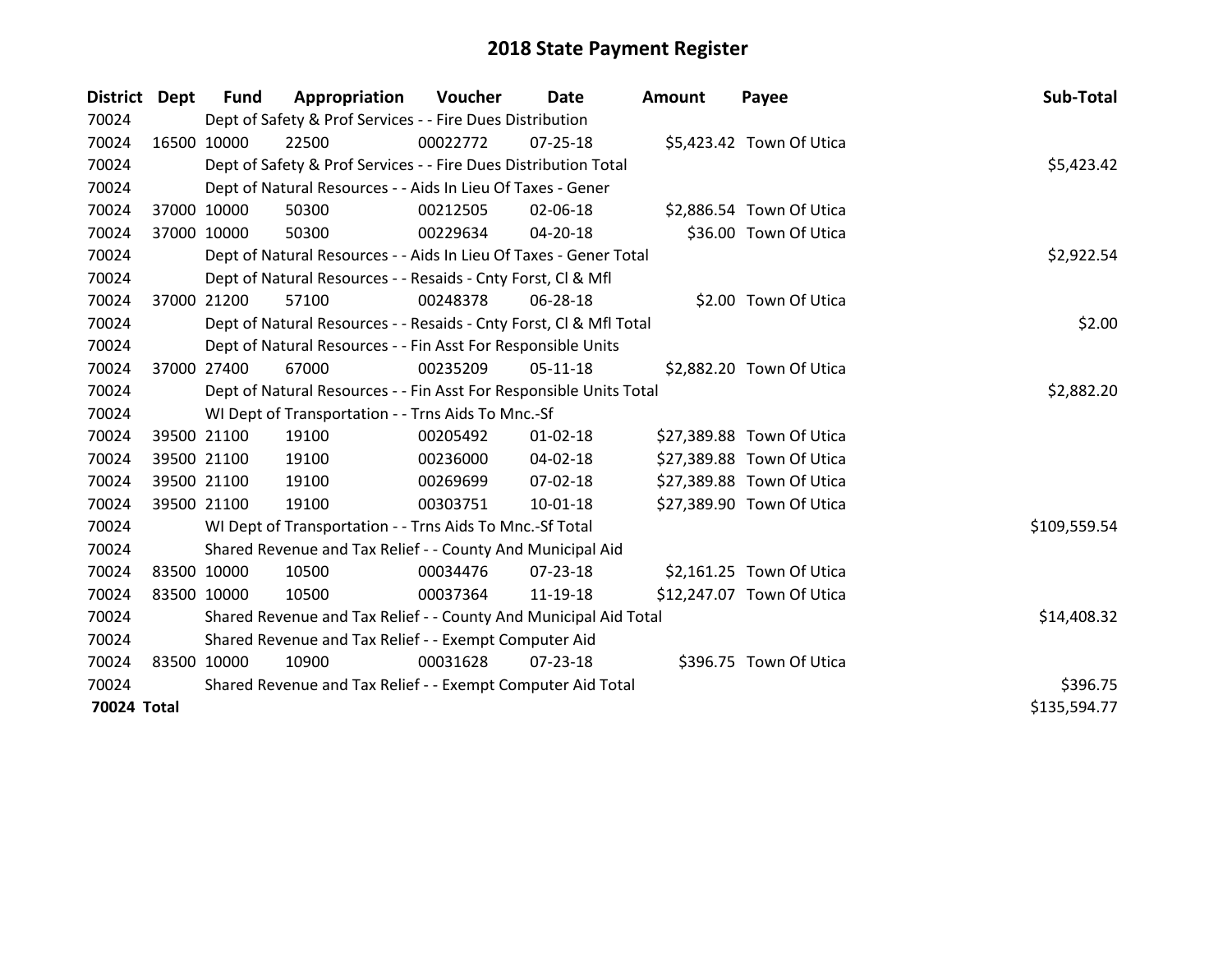| District Dept |             | <b>Fund</b> | Appropriation                                                      | Voucher  | Date           | <b>Amount</b> | Payee                       | Sub-Total    |
|---------------|-------------|-------------|--------------------------------------------------------------------|----------|----------------|---------------|-----------------------------|--------------|
| 70026         |             |             | Dept of Safety & Prof Services - - Fire Dues Distribution          |          |                |               |                             |              |
| 70026         | 16500 10000 |             | 22500                                                              | 00022773 | $07 - 25 - 18$ |               | \$9,365.59 Town Of Vinland  |              |
| 70026         |             |             | Dept of Safety & Prof Services - - Fire Dues Distribution Total    |          |                |               |                             | \$9,365.59   |
| 70026         |             |             | Dept of Natural Resources - - Resaids - Cnty Forst, Cl & Mfl       |          |                |               |                             |              |
| 70026         | 37000 21200 |             | 57100                                                              | 00248379 | 06-28-18       |               | \$2.40 Town Of Vinland      |              |
| 70026         |             |             | Dept of Natural Resources - - Resaids - Cnty Forst, CI & Mfl Total |          |                |               |                             | \$2.40       |
| 70026         |             |             | Dept of Natural Resources - - Fin Asst For Responsible Units       |          |                |               |                             |              |
| 70026         |             | 37000 27400 | 67000                                                              | 00235158 | $05 - 11 - 18$ |               | \$2,684.09 Town Of Vinland  |              |
| 70026         |             |             | Dept of Natural Resources - - Fin Asst For Responsible Units Total |          |                |               |                             | \$2,684.09   |
| 70026         |             |             | Dept of Natural Resources - - Recycling Consolidation Grants       |          |                |               |                             |              |
| 70026         |             | 37000 27400 | 67300                                                              | 00235158 | $05-11-18$     |               | \$451.54 Town Of Vinland    |              |
| 70026         |             |             | Dept of Natural Resources - - Recycling Consolidation Grants Total |          |                |               |                             | \$451.54     |
| 70026         |             |             | WI Dept of Transportation - - Trns Aids To Mnc.-Sf                 |          |                |               |                             |              |
| 70026         |             | 39500 21100 | 19100                                                              | 00205493 | $01 - 02 - 18$ |               | \$20,879.86 Town Of Vinland |              |
| 70026         |             | 39500 21100 | 19100                                                              | 00236001 | 04-02-18       |               | \$20,879.86 Town Of Vinland |              |
| 70026         |             | 39500 21100 | 19100                                                              | 00269700 | 07-02-18       |               | \$20,879.86 Town Of Vinland |              |
| 70026         |             | 39500 21100 | 19100                                                              | 00303752 | $10 - 01 - 18$ |               | \$20,879.86 Town Of Vinland |              |
| 70026         |             |             | WI Dept of Transportation - - Trns Aids To Mnc.-Sf Total           |          |                |               |                             | \$83,519.44  |
| 70026         |             |             | WI Dept of Transportation - - Hwy Mgmt & Opers Sf                  |          |                |               |                             |              |
| 70026         | 39500 21100 |             | 36500                                                              | 00277769 | 07-20-18       |               | \$500.00 Town Of Vinland    |              |
| 70026         |             |             | WI Dept of Transportation - - Hwy Mgmt & Opers Sf Total            |          |                |               |                             | \$500.00     |
| 70026         |             |             | Shared Revenue and Tax Relief - - County And Municipal Aid         |          |                |               |                             |              |
| 70026         | 83500 10000 |             | 10500                                                              | 00034477 | $07 - 23 - 18$ |               | \$3,399.77 Town Of Vinland  |              |
| 70026         | 83500 10000 |             | 10500                                                              | 00037365 | 11-19-18       |               | \$19,265.33 Town Of Vinland |              |
| 70026         |             |             | Shared Revenue and Tax Relief - - County And Municipal Aid Total   |          |                |               |                             | \$22,665.10  |
| 70026         |             |             | Shared Revenue and Tax Relief - - Exempt Computer Aid              |          |                |               |                             |              |
| 70026         | 83500 10000 |             | 10900                                                              | 00031629 | 07-23-18       |               | \$7,217.56 Town Of Vinland  |              |
| 70026         |             |             | Shared Revenue and Tax Relief - - Exempt Computer Aid Total        |          |                |               |                             | \$7,217.56   |
| 70026         |             |             | Shared Revenue and Tax Relief - - Utility Aid                      |          |                |               |                             |              |
| 70026         | 83500 10000 |             | 11000                                                              | 00034477 | $07 - 23 - 18$ |               | \$1,672.87 Town Of Vinland  |              |
| 70026         | 83500 10000 |             | 11000                                                              | 00037365 | 11-19-18       |               | \$9,597.94 Town Of Vinland  |              |
| 70026         |             |             | Shared Revenue and Tax Relief - - Utility Aid Total                |          |                |               |                             | \$11,270.81  |
| 70026 Total   |             |             |                                                                    |          |                |               |                             | \$137,676.53 |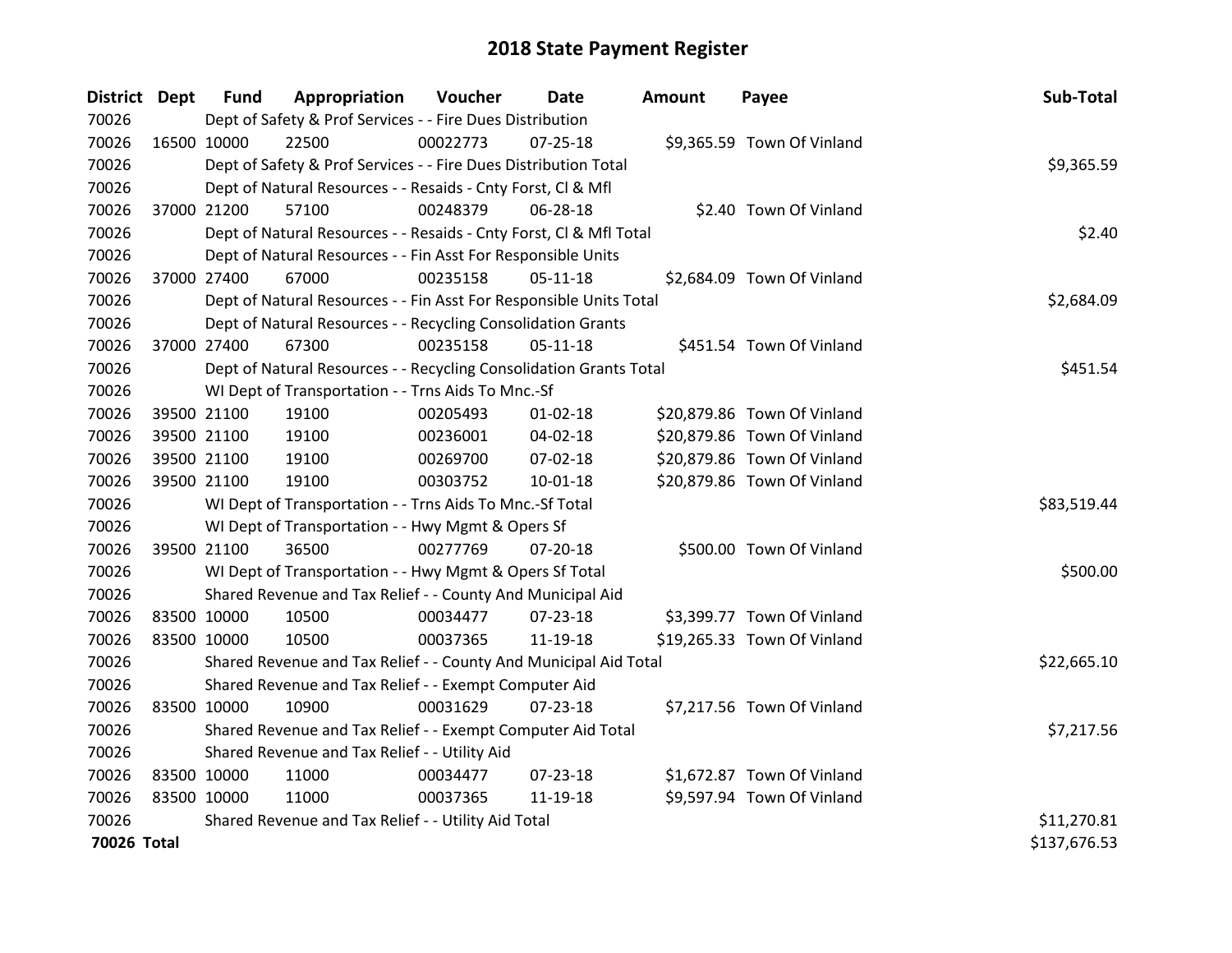| District Dept |             | <b>Fund</b> | Appropriation                                                      | Voucher  | Date           | <b>Amount</b> | Payee                          | Sub-Total    |
|---------------|-------------|-------------|--------------------------------------------------------------------|----------|----------------|---------------|--------------------------------|--------------|
| 70028         |             |             | Dept of Safety & Prof Services - - Fire Dues Distribution          |          |                |               |                                |              |
| 70028         | 16500 10000 |             | 22500                                                              | 00022774 | $07 - 25 - 18$ |               | \$6,170.48 Town Of Winchester  |              |
| 70028         |             |             | Dept of Safety & Prof Services - - Fire Dues Distribution Total    |          |                |               |                                | \$6,170.48   |
| 70028         |             |             | Dept of Natural Resources - - Aids In Lieu Of Taxes - Gener        |          |                |               |                                |              |
| 70028         |             | 37000 10000 | 50300                                                              | 00212668 | 02-06-18       |               | \$20,339.68 Town Of Winchester |              |
| 70028         |             | 37000 10000 | 50300                                                              | 00230631 | 04-20-18       |               | \$1,230.43 Town Of Winchester  |              |
| 70028         | 37000 10000 |             | 50300                                                              | 00230633 | $04 - 20 - 18$ |               | \$12.42 Town Of Winchester     |              |
| 70028         |             |             | Dept of Natural Resources - - Aids In Lieu Of Taxes - Gener Total  |          |                |               |                                | \$21,582.53  |
| 70028         |             |             | Dept of Natural Resources - - Resaids - Cnty Forst, CI & Mfl       |          |                |               |                                |              |
| 70028         |             | 37000 21200 | 57100                                                              | 00248380 | 06-28-18       |               | \$81.87 Town Of Winchester     |              |
| 70028         |             |             | Dept of Natural Resources - - Resaids - Cnty Forst, CI & Mfl Total |          |                |               |                                | \$81.87      |
| 70028         |             |             | Dept of Natural Resources - - Aids In Lieu Of Taxes - Sum S        |          |                |               |                                |              |
| 70028         |             | 37000 21200 | 57900                                                              | 00230630 | 04-20-18       |               | \$0.99 Town Of Winchester      |              |
| 70028         |             | 37000 21200 | 57900                                                              | 00230632 | 04-20-18       |               | \$972.60 Town Of Winchester    |              |
| 70028         |             |             | Dept of Natural Resources - - Aids In Lieu Of Taxes - Sum S Total  |          |                |               |                                | \$973.59     |
| 70028         |             |             | Dept of Natural Resources - - Fin Asst For Responsible Units       |          |                |               |                                |              |
| 70028         |             | 37000 27400 | 67000                                                              | 00235391 | 05-11-18       |               | \$2,010.49 Town Of Winchester  |              |
| 70028         |             |             | Dept of Natural Resources - - Fin Asst For Responsible Units Total |          |                |               |                                | \$2,010.49   |
| 70028         |             |             | Dept of Natural Resources - - Recycling Consolidation Grants       |          |                |               |                                |              |
| 70028         |             | 37000 27400 | 67300                                                              | 00235391 | $05-11-18$     |               | \$460.86 Town Of Winchester    |              |
| 70028         |             |             | Dept of Natural Resources - - Recycling Consolidation Grants Total |          |                |               |                                | \$460.86     |
| 70028         |             |             | WI Dept of Transportation - - Trns Aids To Mnc.-Sf                 |          |                |               |                                |              |
| 70028         |             | 39500 21100 | 19100                                                              | 00205494 | $01 - 02 - 18$ |               | \$28,823.28 Town Of Winchester |              |
| 70028         |             | 39500 21100 | 19100                                                              | 00236002 | 04-02-18       |               | \$28,823.28 Town Of Winchester |              |
| 70028         |             | 39500 21100 | 19100                                                              | 00269701 | 07-02-18       |               | \$28,823.28 Town Of Winchester |              |
| 70028         |             | 39500 21100 | 19100                                                              | 00303753 | $10-01-18$     |               | \$28,823.30 Town Of Winchester |              |
| 70028         |             |             | WI Dept of Transportation - - Trns Aids To Mnc.-Sf Total           |          |                |               |                                | \$115,293.14 |
| 70028         |             |             | Shared Revenue and Tax Relief - - County And Municipal Aid         |          |                |               |                                |              |
| 70028         |             | 83500 10000 | 10500                                                              | 00034478 | 07-23-18       |               | \$5,030.19 Town Of Winchester  |              |
| 70028         | 83500 10000 |             | 10500                                                              | 00037366 | 11-19-18       |               | \$28,504.44 Town Of Winchester |              |
| 70028         |             |             | Shared Revenue and Tax Relief - - County And Municipal Aid Total   |          |                |               |                                | \$33,534.63  |
| 70028         |             |             | Shared Revenue and Tax Relief - - Exempt Computer Aid              |          |                |               |                                |              |
| 70028         | 83500 10000 |             | 10900                                                              | 00031630 | 07-23-18       |               | \$14.21 Town Of Winchester     |              |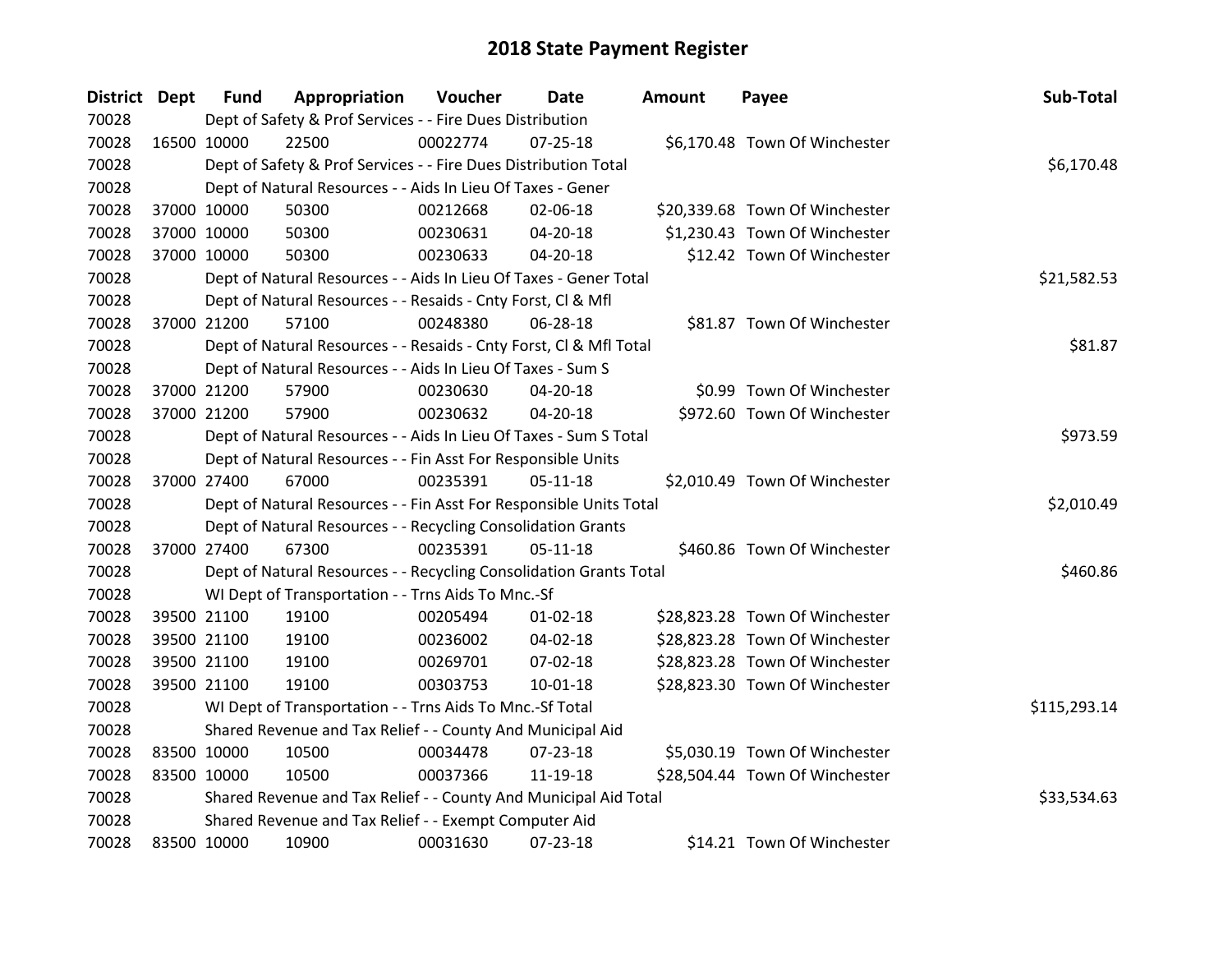| District Dept |             | Fund        | Appropriation                                                   | Voucher  | Date           | Amount | <b>Pavee</b>                  | Sub-Total    |
|---------------|-------------|-------------|-----------------------------------------------------------------|----------|----------------|--------|-------------------------------|--------------|
| 70028         |             |             | Shared Revenue and Tax Relief - - Exempt Computer Aid Total     |          |                |        |                               | \$14.21      |
| 70028         |             |             | Shared Revenue and Tax Relief - - Lottery & Gaming Credit       |          |                |        |                               |              |
| 70028         | 83500 52100 |             | 36300                                                           | 00027691 | $03 - 26 - 18$ |        | \$1,942.44 Town Of Winchester |              |
| 70028         |             | 83500 52100 | 36300                                                           | 00029011 | 06-18-18       |        | \$2,400.60 Town Of Winchester |              |
| 70028         |             |             | Shared Revenue and Tax Relief - - Lottery & Gaming Credit Total |          |                |        |                               | \$4,343.04   |
| 70028 Total   |             |             |                                                                 |          |                |        |                               | \$184,464.84 |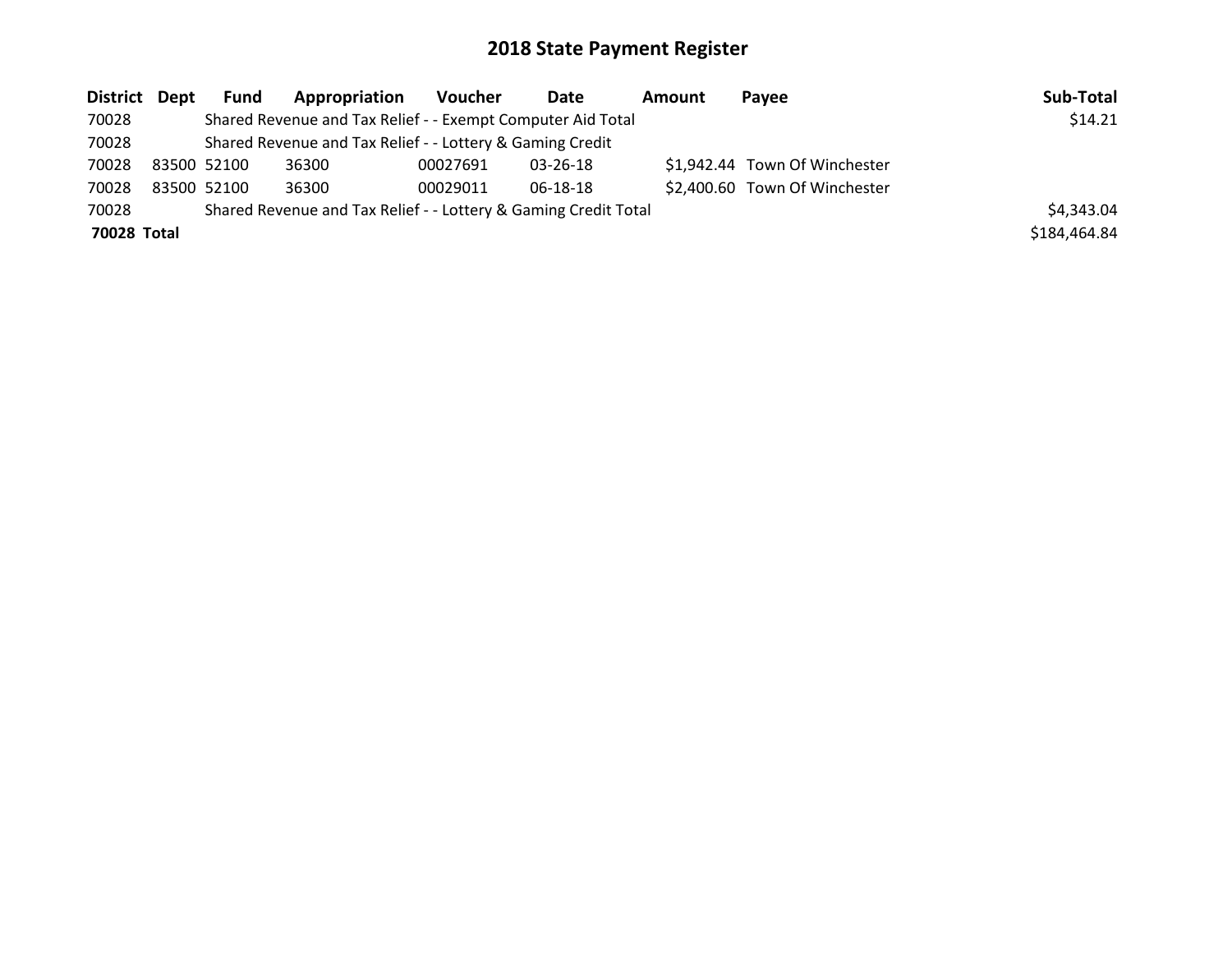| District Dept |             | <b>Fund</b> | Appropriation                                                      | Voucher  | Date           | Amount | Payee                          | Sub-Total    |
|---------------|-------------|-------------|--------------------------------------------------------------------|----------|----------------|--------|--------------------------------|--------------|
| 70030         |             |             | Dept of Safety & Prof Services - - Fire Dues Distribution          |          |                |        |                                |              |
| 70030         | 16500 10000 |             | 22500                                                              | 00018287 | $07 - 02 - 18$ |        | \$11,190.00 Town Of Winneconne |              |
| 70030         |             |             | Dept of Safety & Prof Services - - Fire Dues Distribution Total    |          |                |        |                                | \$11,190.00  |
| 70030         |             |             | Dept of Natural Resources - - Aids In Lieu Of Taxes - Gener        |          |                |        |                                |              |
| 70030         |             | 37000 10000 | 50300                                                              | 00212402 | 02-05-18       |        | \$163.08 Town Of Winneconne    |              |
| 70030         |             | 37000 10000 | 50300                                                              | 00229098 | $04 - 20 - 18$ |        | \$34.55 Town Of Winneconne     |              |
| 70030         |             |             | Dept of Natural Resources - - Aids In Lieu Of Taxes - Gener Total  |          |                |        |                                | \$197.63     |
| 70030         |             |             | Dept of Natural Resources - - Resaids - Cnty Forst, Cl & Mfl       |          |                |        |                                |              |
| 70030         | 37000 21200 |             | 57100                                                              | 00248381 | 06-28-18       |        | \$9.05 Town Of Winneconne      |              |
| 70030         |             |             | Dept of Natural Resources - - Resaids - Cnty Forst, Cl & Mfl Total |          |                |        |                                | \$9.05       |
| 70030         |             |             | Dept of Natural Resources - - Fin Asst For Responsible Units       |          |                |        |                                |              |
| 70030         | 37000 27400 |             | 67000                                                              | 00235039 | $05-11-18$     |        | \$6,571.93 Town Of Winneconne  |              |
| 70030         |             |             | Dept of Natural Resources - - Fin Asst For Responsible Units Total |          |                |        |                                | \$6,571.93   |
| 70030         |             |             | Dept of Natural Resources - - Recycling Consolidation Grants       |          |                |        |                                |              |
| 70030         |             | 37000 27400 | 67300                                                              | 00235039 | $05-11-18$     |        | \$622.68 Town Of Winneconne    |              |
| 70030         |             |             | Dept of Natural Resources - - Recycling Consolidation Grants Total |          |                |        |                                | \$622.68     |
| 70030         |             |             | WI Dept of Transportation - - Trns Aids To Mnc.-Sf                 |          |                |        |                                |              |
| 70030         |             | 39500 21100 | 19100                                                              | 00205495 | $01 - 02 - 18$ |        | \$27,109.17 Town Of Winneconne |              |
| 70030         |             | 39500 21100 | 19100                                                              | 00236003 | 04-02-18       |        | \$27,109.17 Town Of Winneconne |              |
| 70030         |             | 39500 21100 | 19100                                                              | 00269702 | 07-02-18       |        | \$27,109.17 Town Of Winneconne |              |
| 70030         |             | 39500 21100 | 19100                                                              | 00303754 | $10-01-18$     |        | \$27,109.20 Town Of Winneconne |              |
| 70030         |             |             | WI Dept of Transportation - - Trns Aids To Mnc.-Sf Total           |          |                |        |                                | \$108,436.71 |
| 70030         |             |             | Department of Justice - - Law Enforcement Train, Local             |          |                |        |                                |              |
| 70030         | 45500 10000 |             | 23100                                                              | 00053896 | $10 - 25 - 18$ |        | \$160.00 Town Of Winneconne    |              |
| 70030         |             |             | Department of Justice - - Law Enforcement Train, Local Total       |          |                |        |                                | \$160.00     |
| 70030         |             |             | Shared Revenue and Tax Relief - - County And Municipal Aid         |          |                |        |                                |              |
| 70030         | 83500 10000 |             | 10500                                                              | 00034479 | 07-23-18       |        | \$3,537.39 Town Of Winneconne  |              |
| 70030         | 83500 10000 |             | 10500                                                              | 00037367 | 11-19-18       |        | \$20,045.19 Town Of Winneconne |              |
| 70030         |             |             | Shared Revenue and Tax Relief - - County And Municipal Aid Total   |          |                |        |                                | \$23,582.58  |
| 70030         |             |             | Shared Revenue and Tax Relief - - Exempt Computer Aid              |          |                |        |                                |              |
| 70030         | 83500 10000 |             | 10900                                                              | 00031631 | $07 - 23 - 18$ |        | \$34.50 Town Of Winneconne     |              |
| 70030         |             |             | Shared Revenue and Tax Relief - - Exempt Computer Aid Total        |          |                |        |                                | \$34.50      |
| 70030 Total   |             |             |                                                                    |          |                |        |                                | \$150,805.08 |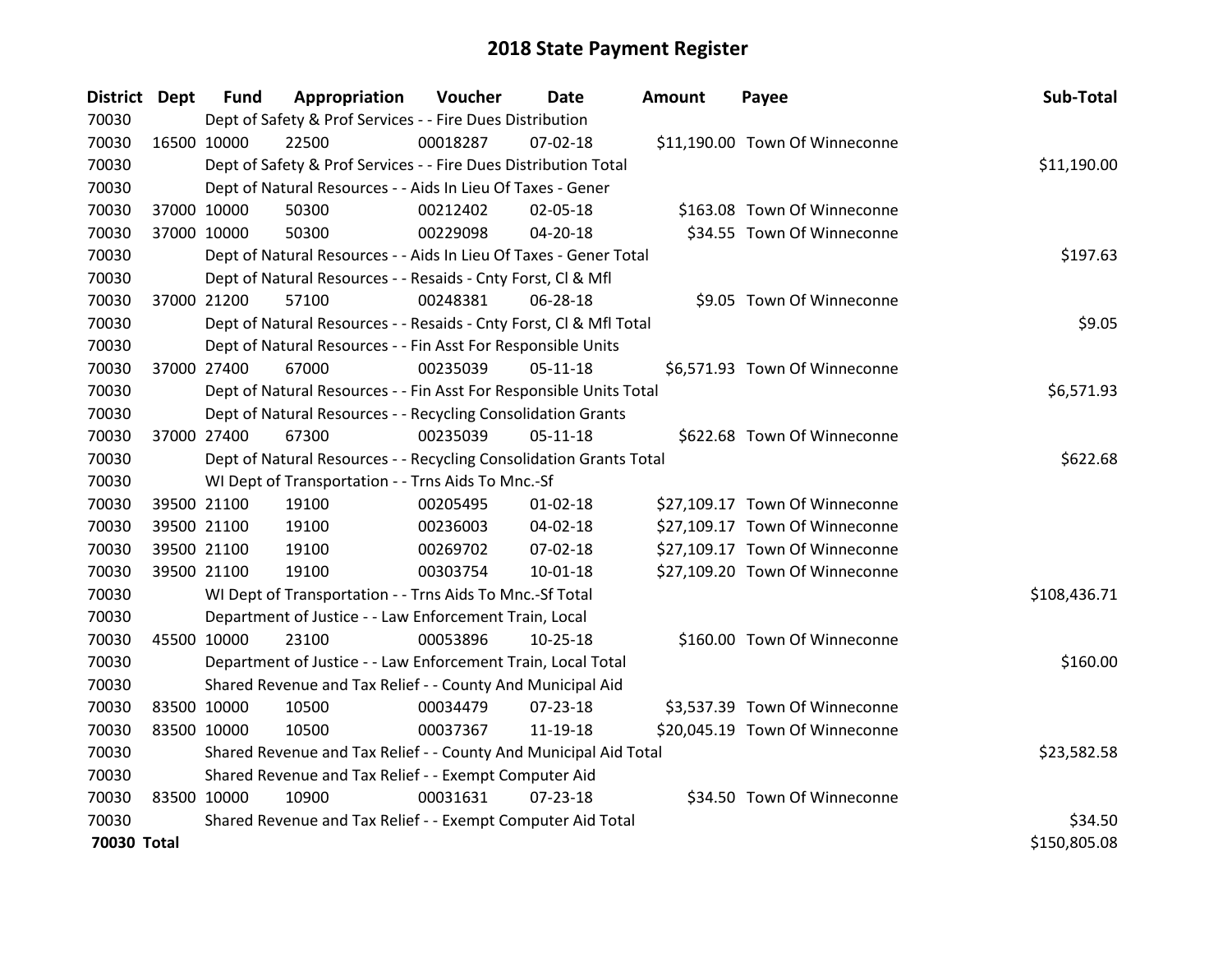| District Dept |             | <b>Fund</b> | Appropriation                                                      | Voucher  | Date           | <b>Amount</b> | Payee                          | Sub-Total    |
|---------------|-------------|-------------|--------------------------------------------------------------------|----------|----------------|---------------|--------------------------------|--------------|
| 70032         |             |             | Dept of Safety & Prof Services - - Fire Dues Distribution          |          |                |               |                                |              |
| 70032         | 16500 10000 |             | 22500                                                              | 00022775 | $07 - 25 - 18$ |               | \$5,975.09 Town Of Wolf River  |              |
| 70032         |             |             | Dept of Safety & Prof Services - - Fire Dues Distribution Total    |          |                |               |                                | \$5,975.09   |
| 70032         |             |             | Dept of Natural Resources - - Aids In Lieu Of Taxes - Gener        |          |                |               |                                |              |
| 70032         |             | 37000 10000 | 50300                                                              | 00212396 | 02-06-18       |               | \$16,506.80 Town Of Wolf River |              |
| 70032         |             | 37000 10000 | 50300                                                              | 00229058 | 04-20-18       |               | \$811.58 Town Of Wolf River    |              |
| 70032         |             |             | Dept of Natural Resources - - Aids In Lieu Of Taxes - Gener Total  |          |                |               |                                | \$17,318.38  |
| 70032         |             |             | Dept of Natural Resources - - Resaids - Cnty Forst, Cl & Mfl       |          |                |               |                                |              |
| 70032         |             | 37000 21200 | 57100                                                              | 00248382 | 06-28-18       |               | \$82.59 Town Of Wolf River     |              |
| 70032         |             |             | Dept of Natural Resources - - Resaids - Cnty Forst, Cl & Mfl Total |          |                |               |                                | \$82.59      |
| 70032         |             |             | Dept of Natural Resources - - Aids In Lieu Of Taxes - Sum S        |          |                |               |                                |              |
| 70032         |             | 37000 21200 | 57900                                                              | 00229059 | 04-20-18       |               | \$499.61 Town Of Wolf River    |              |
| 70032         |             |             | Dept of Natural Resources - - Aids In Lieu Of Taxes - Sum S Total  |          |                |               |                                | \$499.61     |
| 70032         |             |             | Dept of Natural Resources - - Fin Asst For Responsible Units       |          |                |               |                                |              |
| 70032         |             | 37000 27400 | 67000                                                              | 00235654 | $05-11-18$     |               | \$3,123.11 Town Of Wolf River  |              |
| 70032         |             |             | Dept of Natural Resources - - Fin Asst For Responsible Units Total |          |                |               |                                | \$3,123.11   |
| 70032         |             |             | Dept of Natural Resources - - Recycling Consolidation Grants       |          |                |               |                                |              |
| 70032         |             | 37000 27400 | 67300                                                              | 00235654 | 05-11-18       |               | \$308.11 Town Of Wolf River    |              |
| 70032         |             |             | Dept of Natural Resources - - Recycling Consolidation Grants Total |          |                |               |                                | \$308.11     |
| 70032         |             |             | WI Dept of Transportation - - Trns Aids To Mnc.-Sf                 |          |                |               |                                |              |
| 70032         |             | 39500 21100 | 19100                                                              | 00205496 | $01 - 02 - 18$ |               | \$21,297.93 Town Of Wolf River |              |
| 70032         |             | 39500 21100 | 19100                                                              | 00236004 | 04-02-18       |               | \$21,297.93 Town Of Wolf River |              |
| 70032         |             | 39500 21100 | 19100                                                              | 00269703 | 07-02-18       |               | \$21,297.93 Town Of Wolf River |              |
| 70032         |             | 39500 21100 | 19100                                                              | 00303755 | 10-01-18       |               | \$21,297.95 Town Of Wolf River |              |
| 70032         |             |             | WI Dept of Transportation - - Trns Aids To Mnc.-Sf Total           |          |                |               |                                | \$85,191.74  |
| 70032         |             |             | Shared Revenue and Tax Relief - - County And Municipal Aid         |          |                |               |                                |              |
| 70032         | 83500 10000 |             | 10500                                                              | 00034480 | 07-23-18       |               | \$2,142.33 Town Of Wolf River  |              |
| 70032         | 83500 10000 |             | 10500                                                              | 00037368 | 11-19-18       |               | \$12,139.88 Town Of Wolf River |              |
| 70032         |             |             | Shared Revenue and Tax Relief - - County And Municipal Aid Total   |          |                |               |                                | \$14,282.21  |
| 70032         |             |             | Shared Revenue and Tax Relief - - Exempt Computer Aid              |          |                |               |                                |              |
| 70032         | 83500 10000 |             | 10900                                                              | 00031632 | $07 - 23 - 18$ |               | \$14.21 Town Of Wolf River     |              |
| 70032         |             |             | Shared Revenue and Tax Relief - - Exempt Computer Aid Total        |          |                |               |                                | \$14.21      |
| 70032 Total   |             |             |                                                                    |          |                |               |                                | \$126,795.05 |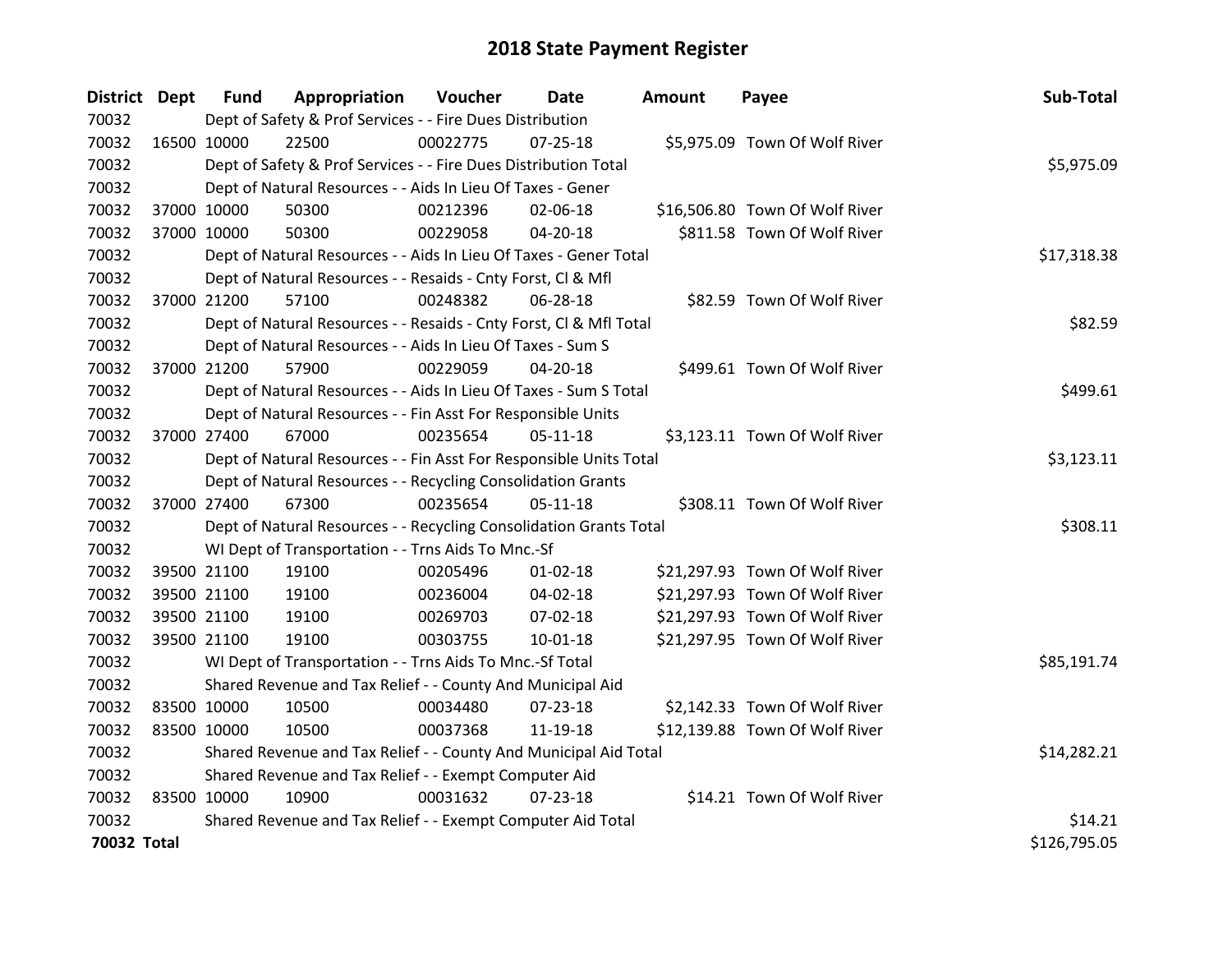| <b>District Dept</b> | <b>Fund</b> | Appropriation                                                      | Voucher  | <b>Date</b>    | <b>Amount</b> | Payee                               | Sub-Total   |
|----------------------|-------------|--------------------------------------------------------------------|----------|----------------|---------------|-------------------------------------|-------------|
| 70121                |             | Dept of Ag, Trade & Cons Protc - - Retail Petroleum                |          |                |               |                                     |             |
| 70121                | 11500 27200 | 16100                                                              | 00030435 | $01 - 12 - 18$ |               | \$92.00 Village Of Fox Crossing     |             |
| 70121                | 11500 27200 | 16100                                                              | 00033866 | $04-17-18$     |               | \$460.00 Village Of Fox Crossing    |             |
| 70121                | 11500 27200 | 16100                                                              | 00034383 | 05-11-18       |               | \$1,472.00 Village Of Fox Crossing  |             |
| 70121                | 11500 27200 | 16100                                                              | 00035393 | 06-12-18       |               | \$828.00 Village Of Fox Crossing    |             |
| 70121                | 11500 27200 | 16100                                                              | 00036441 | $07 - 18 - 18$ |               | \$371.25 Village Of Fox Crossing    |             |
| 70121                | 11500 27200 | 16100                                                              | 00036466 | $07 - 18 - 18$ |               | \$1,012.00 Village Of Fox Crossing  |             |
| 70121                | 11500 27200 | 16100                                                              | 00037335 | 08-16-18       |               | \$1,564.00 Village Of Fox Crossing  |             |
| 70121                | 11500 27200 | 16100                                                              | 00038395 | 09-13-18       |               | \$92.00 Village Of Fox Crossing     |             |
| 70121                | 11500 27200 | 16100                                                              | 00040858 | $11 - 15 - 18$ |               | \$500.00 Village Of Fox Crossing    |             |
| 70121                |             | Dept of Ag, Trade & Cons Protc - - Retail Petroleum Total          |          |                |               |                                     | \$6,391.25  |
| 70121                |             | Dept of Safety & Prof Services - - Fire Dues Distribution          |          |                |               |                                     |             |
| 70121                | 16500 10000 | 22500                                                              | 00022776 | $07 - 26 - 18$ |               | \$64,258.89 Village Of Fox Crossing |             |
| 70121                |             | Dept of Safety & Prof Services - - Fire Dues Distribution Total    |          |                |               |                                     | \$64,258.89 |
| 70121                |             | Dept of Natural Resources - - Aids In Lieu Of Taxes - Gener        |          |                |               |                                     |             |
| 70121                | 37000 10000 | 50300                                                              | 00212686 | 02-06-18       |               | \$2,543.27 Village Of Fox Crossing  |             |
| 70121                |             | Dept of Natural Resources - - Aids In Lieu Of Taxes - Gener Total  |          |                |               |                                     | \$2,543.27  |
| 70121                |             | Dept of Natural Resources - - Rec & Resource Aids, Fed             |          |                |               |                                     |             |
| 70121                | 37000 21200 | 58300                                                              | 00261897 | 08-24-18       |               | \$712.08 Village Of Fox Crossing    |             |
| 70121                |             | Dept of Natural Resources - - Rec & Resource Aids, Fed Total       |          |                |               |                                     | \$712.08    |
| 70121                |             | Dept of Natural Resources - - Fin Asst For Responsible Units       |          |                |               |                                     |             |
| 70121                | 37000 27400 | 67000                                                              | 00235845 | $05-11-18$     |               | \$54,652.50 Village Of Fox Crossing |             |
| 70121                |             | Dept of Natural Resources - - Fin Asst For Responsible Units Total |          |                |               |                                     | \$54,652.50 |
| 70121                |             | Dept of Natural Resources - - Recycling Consolidation Grants       |          |                |               |                                     |             |
| 70121                | 37000 27400 | 67300                                                              | 00235845 | $05-11-18$     |               | \$4,891.38 Village Of Fox Crossing  |             |
| 70121                |             | Dept of Natural Resources - - Recycling Consolidation Grants Total |          |                |               |                                     | \$4,891.38  |
| 70121                |             | Department of Corrections - - Services For Community Correct       |          |                |               |                                     |             |
| 70121                | 41000 10000 | 10200                                                              | 00188019 | 02-09-18       |               | \$243.45 Village Of Fox Crossing    |             |
| 70121                | 41000 10000 | 10200                                                              | 00190972 | 02-23-18       |               | \$299.67 Village Of Fox Crossing    |             |
| 70121                |             | Department of Corrections - - Services For Community Correct Total |          |                |               |                                     | \$543.12    |
| 70121                |             | Department of Justice - - Law Enforcement Train, Local             |          |                |               |                                     |             |
| 70121                | 45500 10000 | 23100                                                              | 00052756 | 10-04-18       |               | \$4,320.00 Village Of Fox Crossing  |             |
| 70121                |             | Department of Justice - - Law Enforcement Train, Local Total       |          |                |               |                                     | \$4,320.00  |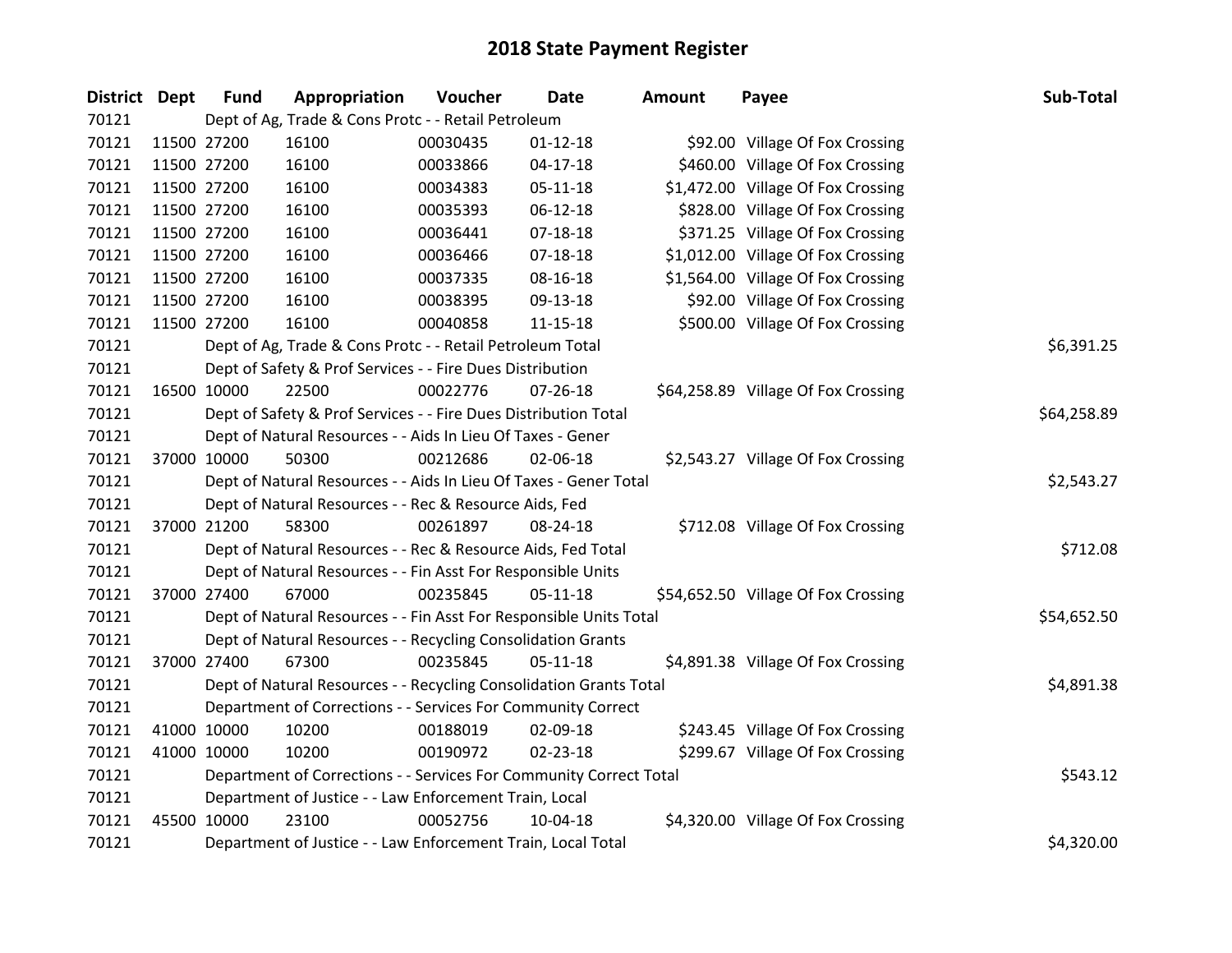| <b>District</b> | Dept | <b>Fund</b> | Appropriation                                                         | Voucher  | Date           | <b>Amount</b> | Payee                                  | Sub-Total      |
|-----------------|------|-------------|-----------------------------------------------------------------------|----------|----------------|---------------|----------------------------------------|----------------|
| 70121           |      |             | Shared Revenue and Tax Relief - - County And Municipal Aid            |          |                |               |                                        |                |
| 70121           |      | 83500 10000 | 10500                                                                 | 00034481 | $07 - 23 - 18$ |               | \$49,231.38 Village Of Fox Crossing    |                |
| 70121           |      | 83500 10000 | 10500                                                                 | 00037369 | 11-19-18       |               | \$278,977.82 Village Of Fox Crossing   |                |
| 70121           |      |             | Shared Revenue and Tax Relief - - County And Municipal Aid Total      |          |                |               |                                        | \$328,209.20   |
| 70121           |      |             | Shared Revenue and Tax Relief - - Exempt Computer Aid                 |          |                |               |                                        |                |
| 70121           |      | 83500 10000 | 10900                                                                 | 00031633 | 07-23-18       |               | \$171,936.86 Village Of Fox Crossing   |                |
| 70121           |      | 83500 10000 | 10900                                                                 | 00032584 | 07-23-18       |               | \$12.45 Village Of Fox Crossing        |                |
| 70121           |      |             | Shared Revenue and Tax Relief - - Exempt Computer Aid Total           |          |                |               |                                        | \$171,949.31   |
| 70121           |      |             | Shared Revenue and Tax Relief - - Utility Aid                         |          |                |               |                                        |                |
| 70121           |      | 83500 10000 | 11000                                                                 | 00034481 | $07 - 23 - 18$ |               | \$5,400.94 Village Of Fox Crossing     |                |
| 70121           |      | 83500 10000 | 11000                                                                 | 00037369 | 11-19-18       |               | \$11,006.42 Village Of Fox Crossing    |                |
| 70121           |      |             | Shared Revenue and Tax Relief - - Utility Aid Total                   |          |                |               |                                        | \$16,407.36    |
| 70121           |      |             | Shared Revenue and Tax Relief - - School Lvy Tx/First Dollar Cr       |          |                |               |                                        |                |
| 70121           |      | 83500 10000 | 30200                                                                 | 00029712 | $07 - 23 - 18$ |               | \$381,266.55 Village Of Fox Crossing   |                |
| 70121           |      | 83500 10000 | 30200                                                                 | 00029861 | 07-23-18       |               | \$2,631,538.15 Village Of Fox Crossing |                |
| 70121           |      |             | Shared Revenue and Tax Relief - - School Lvy Tx/First Dollar Cr Total |          |                |               |                                        | \$3,012,804.70 |
| 70121           |      |             | Shared Revenue and Tax Relief - - Lottery & Gaming Credit             |          |                |               |                                        |                |
| 70121           |      | 83500 52100 | 36300                                                                 | 00027226 | 03-26-18       |               | \$533,188.37 Village Of Fox Crossing   |                |
| 70121           |      | 83500 52100 | 36300                                                                 | 00027692 | 03-26-18       |               | \$21,576.60 Village Of Fox Crossing    |                |
| 70121           |      |             | Shared Revenue and Tax Relief - - Lottery & Gaming Credit Total       |          |                |               |                                        | \$554,764.97   |
| 70121 Total     |      |             |                                                                       |          |                |               |                                        | \$4,222,448.03 |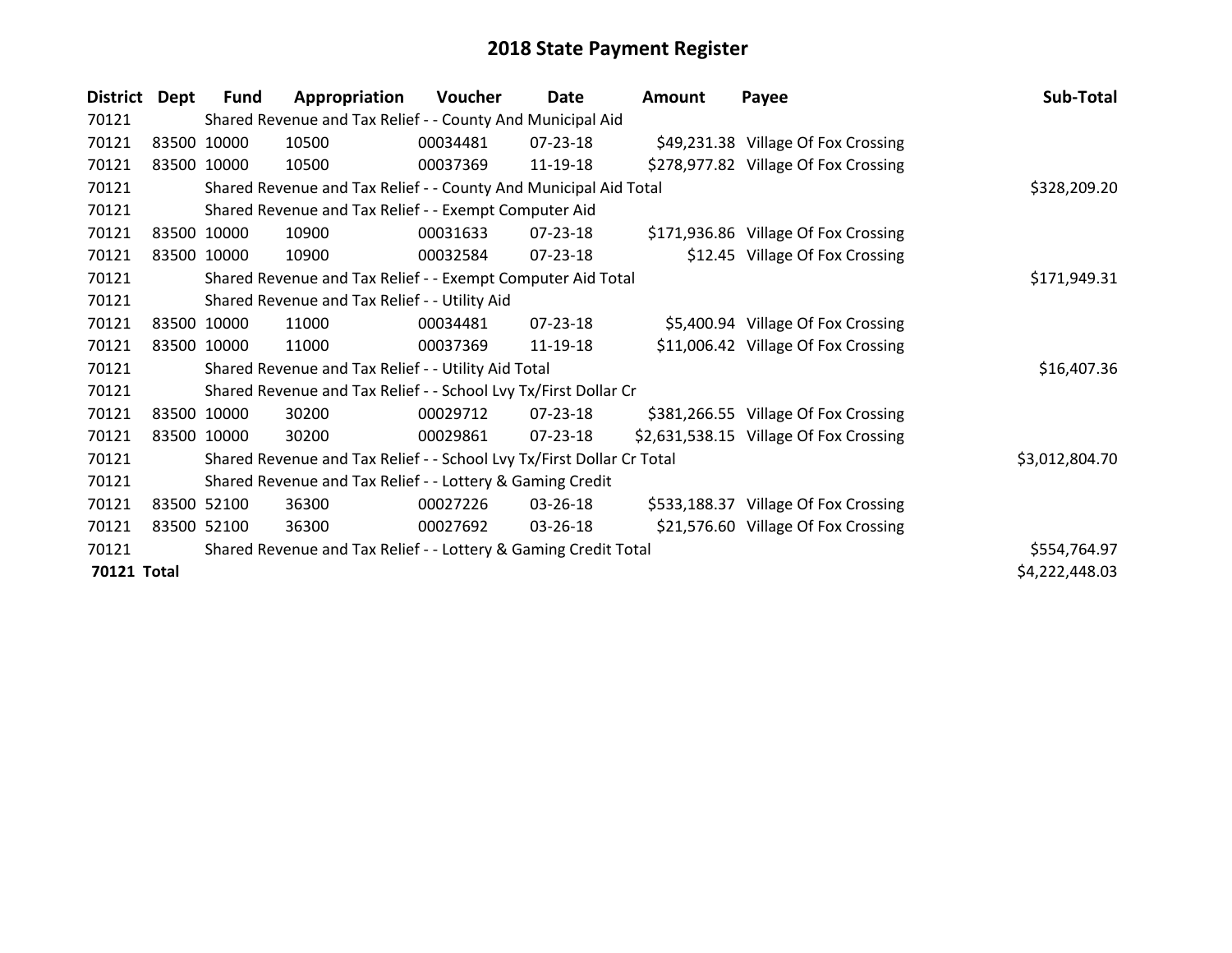| District Dept |             | <b>Fund</b>                                   | Appropriation                                                         | Voucher      | Date           | <b>Amount</b> | Payee                              | Sub-Total    |  |  |
|---------------|-------------|-----------------------------------------------|-----------------------------------------------------------------------|--------------|----------------|---------------|------------------------------------|--------------|--|--|
| 70191         |             |                                               | Dept of Safety & Prof Services - - Fire Dues Distribution             |              |                |               |                                    |              |  |  |
| 70191         | 16500 10000 |                                               | 22500                                                                 | 00022777     | $07 - 25 - 18$ |               | \$8,444.36 Village Of Winneconne   |              |  |  |
| 70191         |             |                                               | Dept of Safety & Prof Services - - Fire Dues Distribution Total       |              |                |               |                                    | \$8,444.36   |  |  |
| 70191         |             |                                               | Dept of Natural Resources - - Fin Asst For Responsible Units          |              |                |               |                                    |              |  |  |
| 70191         |             | 37000 27400                                   | 67000                                                                 | 00235818     | $05-11-18$     |               | \$7,936.56 Village Of Winneconne   |              |  |  |
| 70191         |             |                                               | Dept of Natural Resources - - Fin Asst For Responsible Units Total    |              |                |               |                                    | \$7,936.56   |  |  |
| 70191         |             |                                               | Dept of Natural Resources - - Recycling Consolidation Grants          |              |                |               |                                    |              |  |  |
| 70191         |             | 37000 27400                                   | 67300                                                                 | 00235818     | $05 - 11 - 18$ |               | \$619.84 Village Of Winneconne     |              |  |  |
| 70191         |             |                                               | Dept of Natural Resources - - Recycling Consolidation Grants Total    |              |                |               |                                    | \$619.84     |  |  |
| 70191         |             |                                               | WI Dept of Transportation - - Trns Aids To Mnc.-Sf                    |              |                |               |                                    |              |  |  |
| 70191         |             | 39500 21100                                   | 19100                                                                 | 00205498     | $01 - 02 - 18$ |               | \$37,636.01 Village Of Winneconne  |              |  |  |
| 70191         |             | 39500 21100                                   | 19100                                                                 | 00236006     | 04-02-18       |               | \$37,636.01 Village Of Winneconne  |              |  |  |
| 70191         |             | 39500 21100                                   | 19100                                                                 | 00269705     | 07-02-18       |               | \$37,636.01 Village Of Winneconne  |              |  |  |
| 70191         |             | 39500 21100                                   | 19100                                                                 | 00303757     | 10-01-18       |               | \$37,636.01 Village Of Winneconne  |              |  |  |
| 70191         |             |                                               | WI Dept of Transportation - - Trns Aids To Mnc.-Sf Total              | \$150,544.04 |                |               |                                    |              |  |  |
| 70191         |             |                                               | Department of Justice - - Law Enforcement Train, Local                |              |                |               |                                    |              |  |  |
| 70191         | 45500 10000 |                                               | 23100                                                                 | 00053840     | 10-25-18       |               | \$1,440.00 Village Of Winneconne   |              |  |  |
| 70191         |             |                                               | Department of Justice - - Law Enforcement Train, Local Total          |              |                |               |                                    | \$1,440.00   |  |  |
| 70191         |             |                                               | Shared Revenue and Tax Relief - - Expenditure Restraint Program       |              |                |               |                                    |              |  |  |
| 70191         | 83500 10000 |                                               | 10100                                                                 | 00034482     | $07 - 23 - 18$ |               | \$49,270.54 Village Of Winneconne  |              |  |  |
| 70191         |             |                                               | Shared Revenue and Tax Relief - - Expenditure Restraint Program Total |              |                |               |                                    | \$49,270.54  |  |  |
| 70191         |             |                                               | Shared Revenue and Tax Relief - - County And Municipal Aid            |              |                |               |                                    |              |  |  |
| 70191         | 83500 10000 |                                               | 10500                                                                 | 00034482     | 07-23-18       |               | \$21,788.74 Village Of Winneconne  |              |  |  |
| 70191         | 83500 10000 |                                               | 10500                                                                 | 00037370     | 11-19-18       |               | \$123,469.52 Village Of Winneconne |              |  |  |
| 70191         |             |                                               | Shared Revenue and Tax Relief - - County And Municipal Aid Total      |              |                |               |                                    | \$145,258.26 |  |  |
| 70191         |             |                                               | Shared Revenue and Tax Relief - - Exempt Computer Aid                 |              |                |               |                                    |              |  |  |
| 70191         | 83500 10000 |                                               | 10900                                                                 | 00031634     | 07-23-18       |               | \$904.10 Village Of Winneconne     |              |  |  |
| 70191         | 83500 10000 |                                               | 10900                                                                 | 00032585     | $07 - 23 - 18$ |               | \$8,313.17 Village Of Winneconne   |              |  |  |
| 70191         |             |                                               | Shared Revenue and Tax Relief - - Exempt Computer Aid Total           |              |                |               |                                    | \$9,217.27   |  |  |
| 70191         |             | Shared Revenue and Tax Relief - - Utility Aid |                                                                       |              |                |               |                                    |              |  |  |
| 70191         | 83500 10000 |                                               | 11000                                                                 | 00034482     | 07-23-18       |               | \$331.82 Village Of Winneconne     |              |  |  |
| 70191         | 83500 10000 |                                               | 11000                                                                 | 00037370     | 11-19-18       |               | \$1,660.80 Village Of Winneconne   |              |  |  |
| 70191         |             |                                               | Shared Revenue and Tax Relief - - Utility Aid Total                   |              |                |               |                                    | \$1,992.62   |  |  |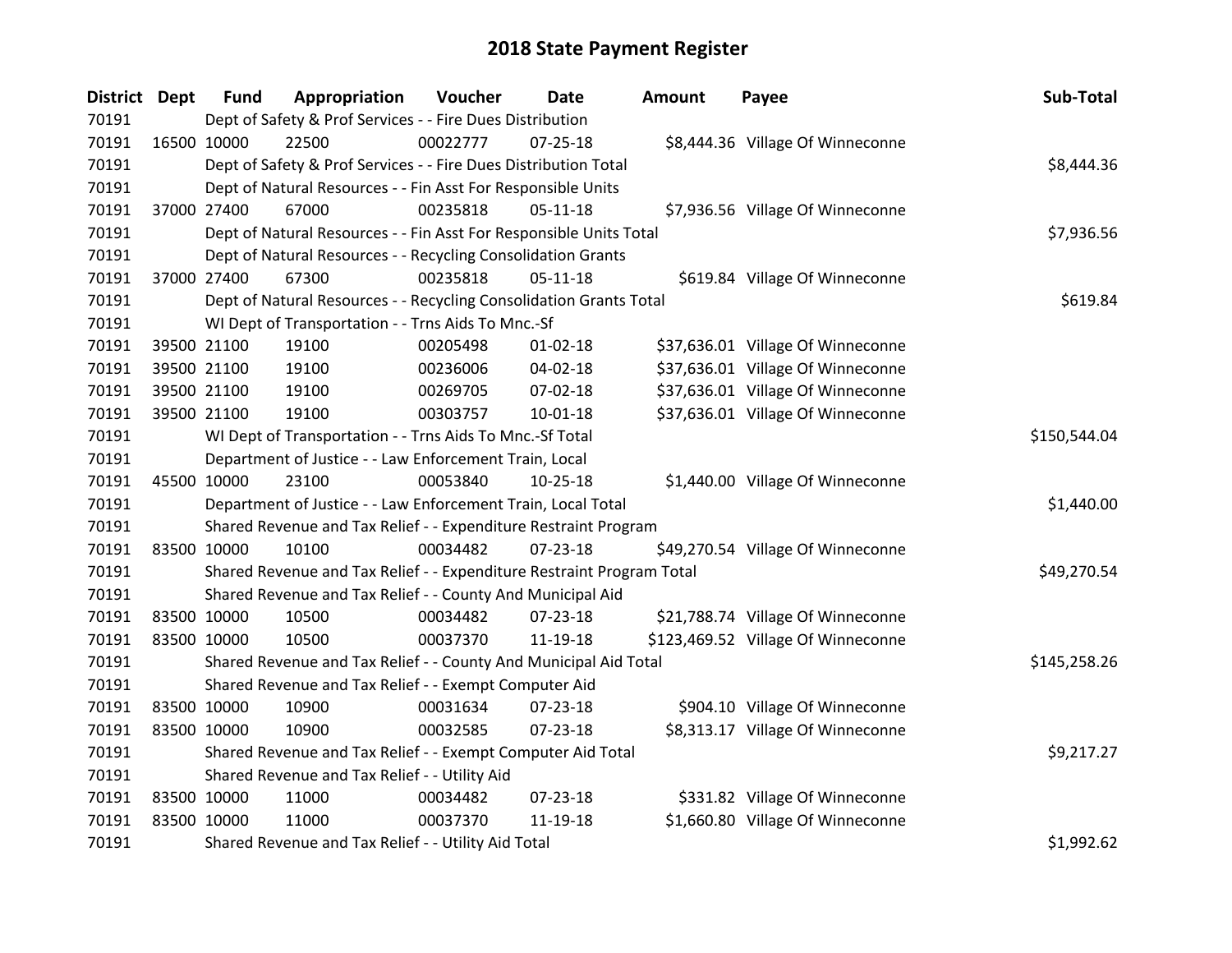|             | District Dept Fund Appropriation Voucher | Date | Amount | Payee | Sub-Total    |
|-------------|------------------------------------------|------|--------|-------|--------------|
| 70191 Total |                                          |      |        |       | \$374,723.49 |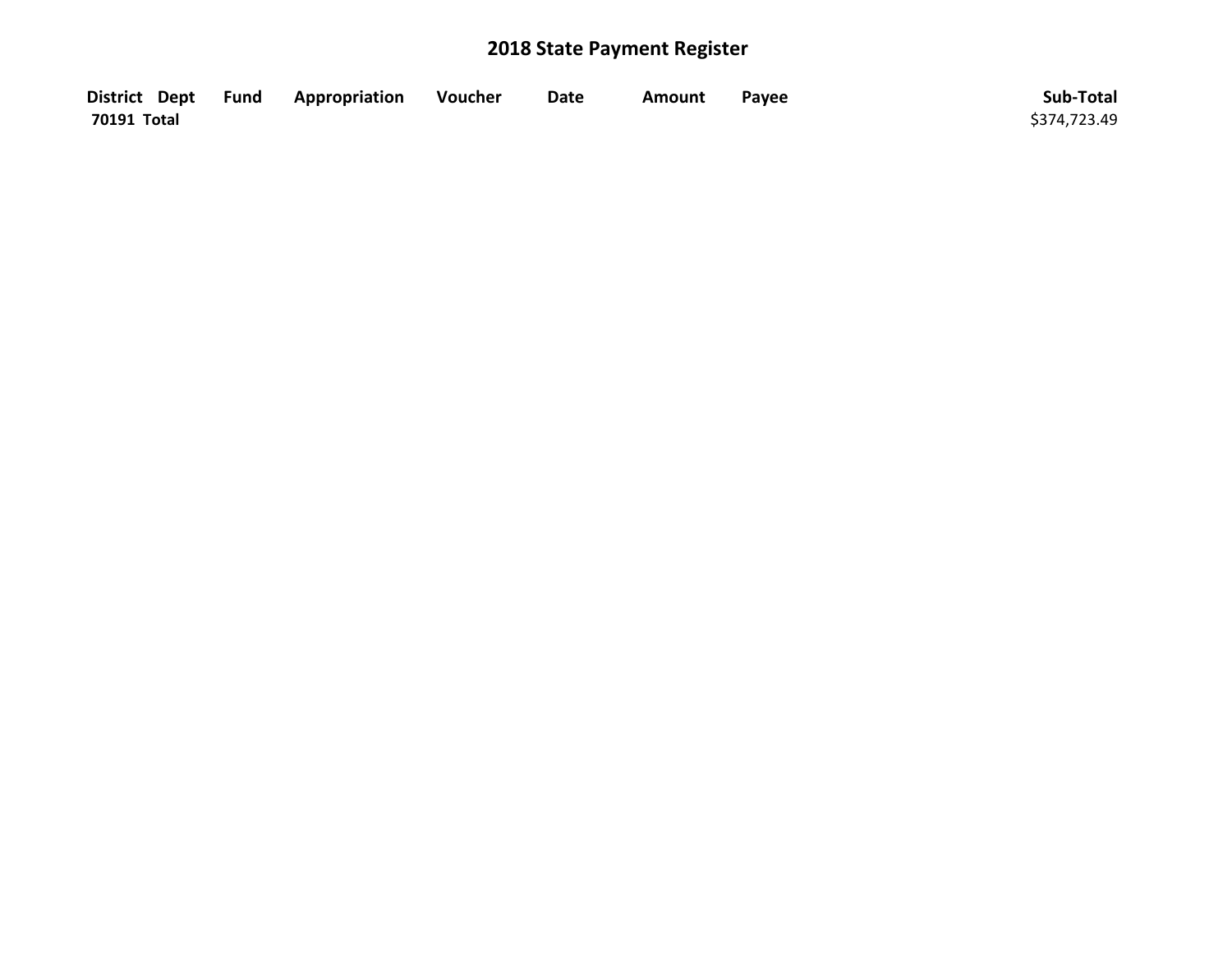| <b>District</b> | Dept  | <b>Fund</b> | Appropriation                                                         | Voucher  | Date           | Amount | Payee                         | Sub-Total    |
|-----------------|-------|-------------|-----------------------------------------------------------------------|----------|----------------|--------|-------------------------------|--------------|
| 70201           |       |             | Dept of Natural Resources - - Solid Waste Management -- Envi          |          |                |        |                               |              |
| 70201           | 37000 | 27400       | 47200                                                                 | 00286324 | 12-19-18       |        | \$187.00 City Of Appleton     |              |
| 70201           |       |             | Dept of Natural Resources - - Solid Waste Management -- Envi Total    |          |                |        |                               | \$187.00     |
| 70201           |       |             | Department of Corrections - - Purchased Services For Offende          |          |                |        |                               |              |
| 70201           | 41000 | 10000       | 11100                                                                 | 00209698 | 05-17-18       |        | \$8,000.00 City Of Appleton   |              |
| 70201           |       |             | Department of Corrections - - Purchased Services For Offende Total    |          |                |        |                               | \$8,000.00   |
| 70201           |       |             | Shared Revenue and Tax Relief - - Exempt Computer Aid                 |          |                |        |                               |              |
| 70201           |       | 83500 10000 | 10900                                                                 | 00031635 | $07 - 23 - 18$ |        | \$5,853.80 City Of Appleton   |              |
| 70201           |       | 83500 10000 | 10900                                                                 | 00032586 | 07-23-18       |        | \$61,206.02 City Of Appleton  |              |
| 70201           |       |             | Shared Revenue and Tax Relief - - Exempt Computer Aid Total           |          |                |        |                               | \$67,059.82  |
| 70201           |       |             | Shared Revenue and Tax Relief - - School Lvy Tx/First Dollar Cr       |          |                |        |                               |              |
| 70201           |       | 83500 10000 | 30200                                                                 | 00029713 | $07 - 23 - 18$ |        | \$8,956.97 City Of Appleton   |              |
| 70201           |       | 83500 10000 | 30200                                                                 | 00029862 | $07 - 23 - 18$ |        | \$140,584.67 City Of Appleton |              |
| 70201           |       |             | Shared Revenue and Tax Relief - - School Lvy Tx/First Dollar Cr Total |          |                |        |                               | \$149,541.64 |
| 70201           |       |             | Shared Revenue and Tax Relief - - Lottery & Gaming Credit             |          |                |        |                               |              |
| 70201           | 83500 | 52100       | 36300                                                                 | 00027227 | 03-26-18       |        | \$3,806.74 City Of Appleton   |              |
| 70201           |       |             | Shared Revenue and Tax Relief - - Lottery & Gaming Credit Total       |          |                |        |                               | \$3,806.74   |
| 70201 Total     |       |             |                                                                       |          |                |        |                               | \$228,595.20 |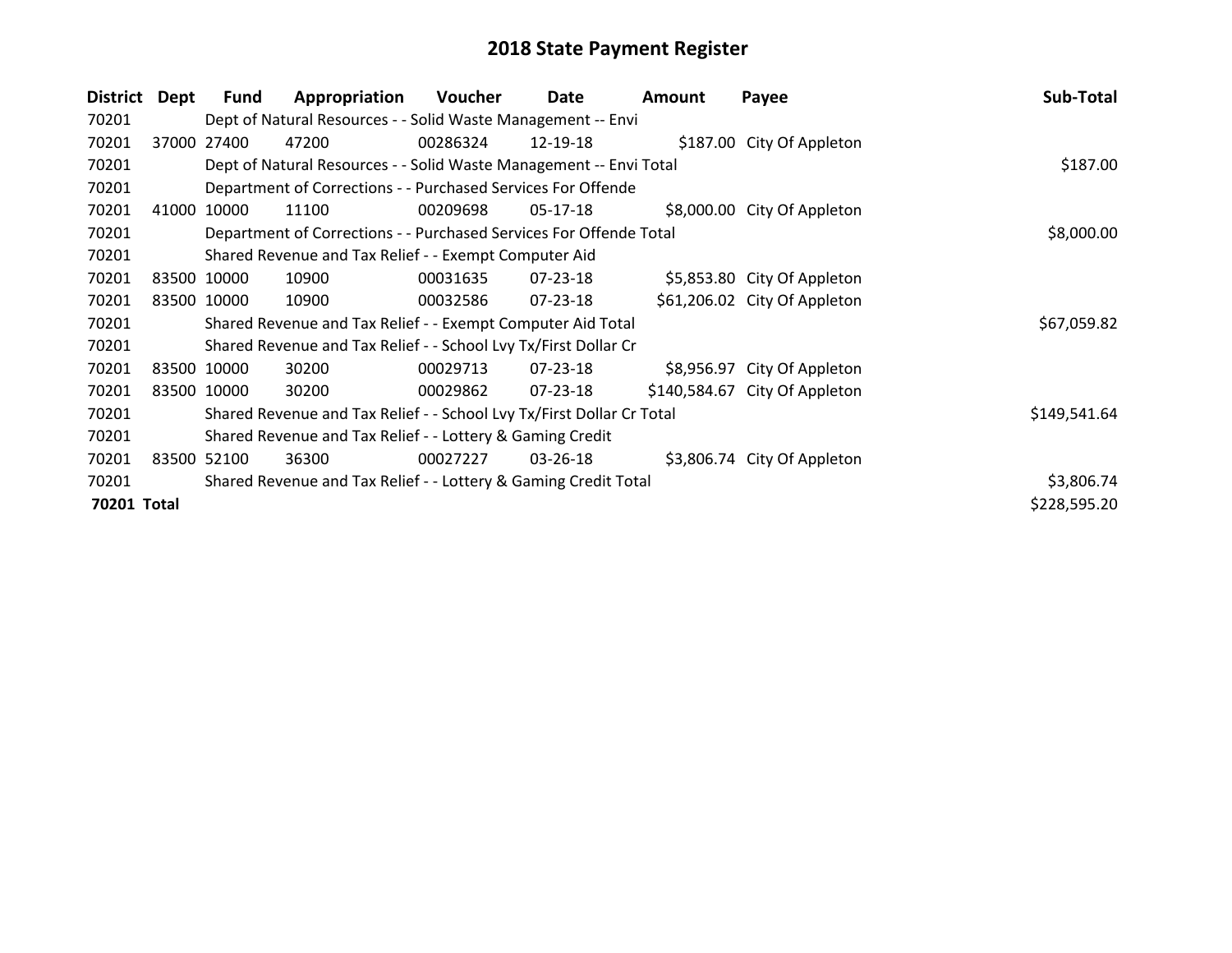| <b>District Dept</b> | <b>Fund</b> | Appropriation                                                      | Voucher  | Date           | Amount | Payee                        | Sub-Total    |
|----------------------|-------------|--------------------------------------------------------------------|----------|----------------|--------|------------------------------|--------------|
| 70251                |             | Dept of Safety & Prof Services - - Fire Dues Distribution          |          |                |        |                              |              |
| 70251                | 16500 10000 | 22500                                                              | 00021177 | $07-19-18$     |        | \$45,958.92 City Of Menasha  |              |
| 70251                |             | Dept of Safety & Prof Services - - Fire Dues Distribution Total    |          |                |        |                              | \$45,958.92  |
| 70251                |             | Dept of Natural Resources - - Aids In Lieu Of Taxes - Gener        |          |                |        |                              |              |
| 70251                | 37000 10000 | 50300                                                              | 00212674 | 02-05-18       |        | \$360.06 City Of Menasha     |              |
| 70251                |             | Dept of Natural Resources - - Aids In Lieu Of Taxes - Gener Total  |          |                |        |                              | \$360.06     |
| 70251                |             | Dept of Natural Resources - - Fin Asst For Responsible Units       |          |                |        |                              |              |
| 70251                | 37000 27400 | 67000                                                              | 00235741 | $05 - 11 - 18$ |        | \$65,530.70 City Of Menasha  |              |
| 70251                |             | Dept of Natural Resources - - Fin Asst For Responsible Units Total |          |                |        |                              | \$65,530.70  |
| 70251                |             | Dept of Natural Resources - - Recycling Consolidation Grants       |          |                |        |                              |              |
| 70251                | 37000 27400 | 67300                                                              | 00235741 | $05-11-18$     |        | \$4,569.03 City Of Menasha   |              |
| 70251                |             | Dept of Natural Resources - - Recycling Consolidation Grants Total |          |                |        |                              | \$4,569.03   |
| 70251                |             | WI Dept of Transportation - - Conn Hwy Aids St Fds                 |          |                |        |                              |              |
| 70251                | 39500 21100 | 16200                                                              | 00205650 | $01 - 02 - 18$ |        | \$15,623.08 City Of Menasha  |              |
| 70251                | 39500 21100 | 16200                                                              | 00236158 | 04-02-18       |        | \$15,623.08 City Of Menasha  |              |
| 70251                | 39500 21100 | 16200                                                              | 00269857 | 07-02-18       |        | \$15,623.08 City Of Menasha  |              |
| 70251                | 39500 21100 | 16200                                                              | 00303909 | $10 - 01 - 18$ |        | \$15,623.08 City Of Menasha  |              |
| 70251                |             | WI Dept of Transportation - - Conn Hwy Aids St Fds Total           |          |                |        |                              | \$62,492.32  |
| 70251                |             | WI Dept of Transportation - - Trns Aids To Mnc.-Sf                 |          |                |        |                              |              |
| 70251                | 39500 21100 | 19100                                                              | 00205499 | $01 - 02 - 18$ |        | \$139,386.53 City Of Menasha |              |
| 70251                | 39500 21100 | 19100                                                              | 00236007 | 04-02-18       |        | \$139,386.53 City Of Menasha |              |
| 70251                | 39500 21100 | 19100                                                              | 00269706 | 07-02-18       |        | \$139,386.53 City Of Menasha |              |
| 70251                | 39500 21100 | 19100                                                              | 00303758 | 10-01-18       |        | \$139,386.54 City Of Menasha |              |
| 70251                |             | WI Dept of Transportation - - Trns Aids To Mnc.-Sf Total           |          |                |        |                              | \$557,546.13 |
| 70251                |             | Department of Health Services - - State/Federal Aids               |          |                |        |                              |              |
| 70251                | 43500 10000 | 00000                                                              | 90808    | $01 - 02 - 18$ |        | \$17,922.00 City Of Menasha  |              |
| 70251                | 43500 10000 | 00000                                                              | 90810    | 03-01-18       |        | \$11,208.00 City Of Menasha  |              |
| 70251                | 43500 10000 | 00000                                                              | 90813    | $05 - 01 - 18$ |        | \$3,627.00 City Of Menasha   |              |
| 70251                | 43500 10000 | 00000                                                              | 90814    | 06-01-18       |        | \$40.00 City Of Menasha      |              |
| 70251                | 43500 10000 | 00000                                                              | 90900    | 07-02-18       |        | \$7,009.00 City Of Menasha   |              |
| 70251                | 43500 10000 | 00000                                                              | 90902    | 09-04-18       |        | \$22,926.00 City Of Menasha  |              |
| 70251                | 43500 10000 | 00000                                                              | 90904    | $11 - 01 - 18$ |        | \$14,923.00 City Of Menasha  |              |
| 70251                |             | Department of Health Services - - State/Federal Aids Total         |          |                |        |                              | \$77,655.00  |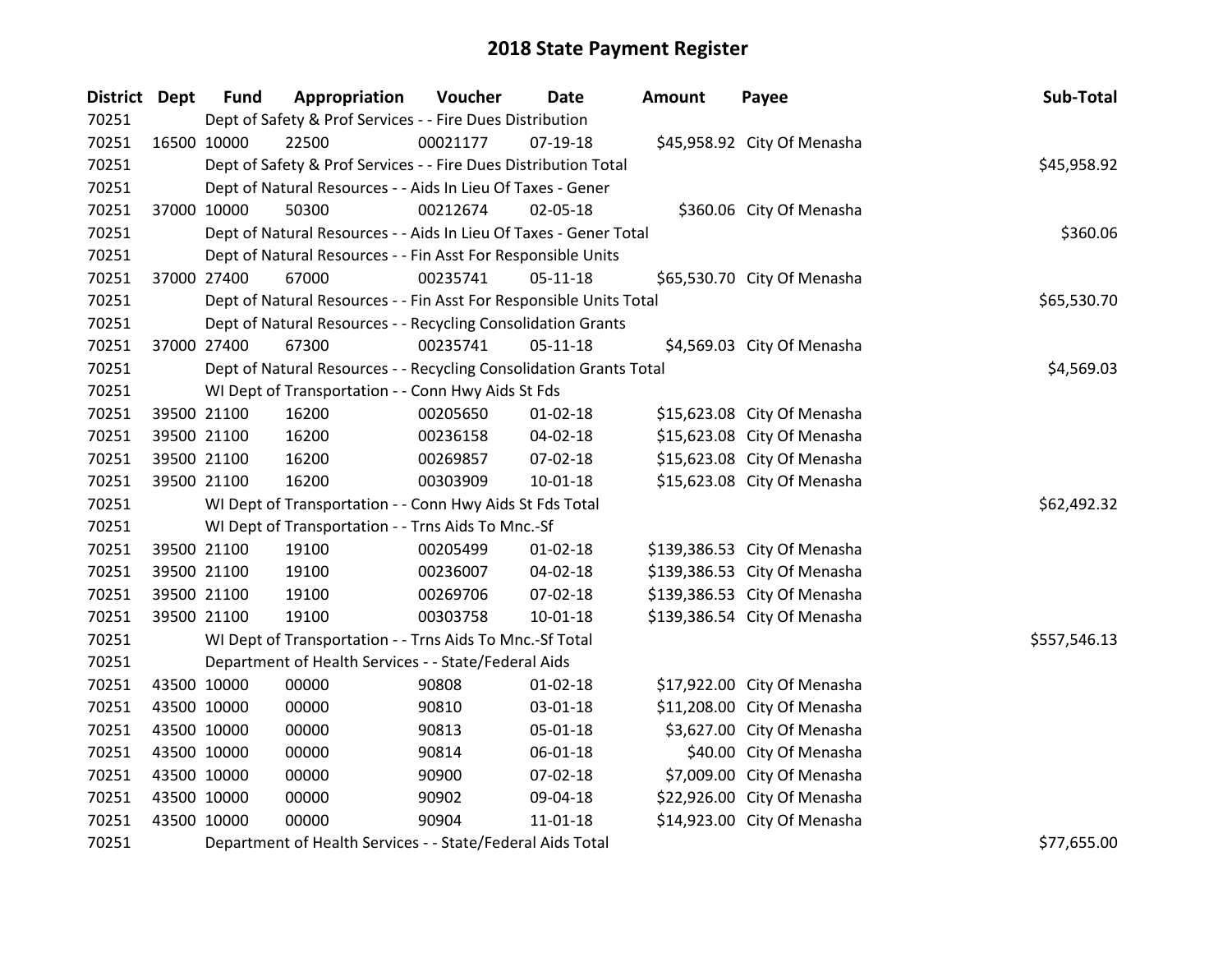| District Dept | Fund        | Appropriation                                                         | Voucher  | Date           | Amount | Payee                          | Sub-Total      |
|---------------|-------------|-----------------------------------------------------------------------|----------|----------------|--------|--------------------------------|----------------|
| 70251         |             | Department of Revenue - - Payments For Municipal Svcs                 |          |                |        |                                |                |
| 70251         | 56600 10000 | 50100                                                                 | 00026982 | $01 - 31 - 18$ |        | \$115,625.88 City Of Menasha   |                |
| 70251         |             | Department of Revenue - - Payments For Municipal Svcs Total           |          |                |        |                                | \$115,625.88   |
| 70251         |             | Shared Revenue and Tax Relief - - Expenditure Restraint Program       |          |                |        |                                |                |
| 70251         | 83500 10000 | 10100                                                                 | 00034483 | $07 - 23 - 18$ |        | \$376,969.81 City Of Menasha   |                |
| 70251         |             | Shared Revenue and Tax Relief - - Expenditure Restraint Program Total |          |                |        |                                | \$376,969.81   |
| 70251         |             | Shared Revenue and Tax Relief - - County And Municipal Aid            |          |                |        |                                |                |
| 70251         | 83500 10000 | 10500                                                                 | 00034483 | $07 - 23 - 18$ |        | \$497,513.48 City Of Menasha   |                |
| 70251         | 83500 10000 | 10500                                                                 | 00037371 | 11-19-18       |        | \$2,819,243.05 City Of Menasha |                |
| 70251         |             | Shared Revenue and Tax Relief - - County And Municipal Aid Total      |          |                |        |                                | \$3,316,756.53 |
| 70251         |             | Shared Revenue and Tax Relief - - Exempt Computer Aid                 |          |                |        |                                |                |
| 70251         | 83500 10000 | 10900                                                                 | 00031636 | 07-23-18       |        | \$39,372.39 City Of Menasha    |                |
| 70251         | 83500 10000 | 10900                                                                 | 00032587 | $07 - 23 - 18$ |        | \$589,011.28 City Of Menasha   |                |
| 70251         |             | Shared Revenue and Tax Relief - - Exempt Computer Aid Total           |          |                |        |                                | \$628,383.67   |
| 70251         |             | Shared Revenue and Tax Relief - - Utility Aid                         |          |                |        |                                |                |
| 70251         | 83500 10000 | 11000                                                                 | 00034483 | $07 - 23 - 18$ |        | \$1,301.70 City Of Menasha     |                |
| 70251         | 83500 10000 | 11000                                                                 | 00037371 | 11-19-18       |        | \$27,687.37 City Of Menasha    |                |
| 70251         |             | Shared Revenue and Tax Relief - - Utility Aid Total                   |          |                |        |                                | \$28,989.07    |
| 70251         |             | Shared Revenue and Tax Relief - - School Lvy Tx/First Dollar Cr       |          |                |        |                                |                |
| 70251         | 83500 10000 | 30200                                                                 | 00029714 | $07 - 23 - 18$ |        | \$393,784.67 City Of Menasha   |                |
| 70251         | 83500 10000 | 30200                                                                 | 00029863 | $07 - 23 - 18$ |        | \$1,659,560.73 City Of Menasha |                |
| 70251         |             | Shared Revenue and Tax Relief - - School Lvy Tx/First Dollar Cr Total |          |                |        |                                | \$2,053,345.40 |
| 70251         |             | Shared Revenue and Tax Relief - - Lottery & Gaming Credit             |          |                |        |                                |                |
| 70251         | 83500 52100 | 36300                                                                 | 00027228 | 03-26-18       |        | \$510,044.55 City Of Menasha   |                |
| 70251         | 83500 52100 | 36300                                                                 | 00027693 | 03-26-18       |        | \$33,667.44 City Of Menasha    |                |
| 70251         |             | Shared Revenue and Tax Relief - - Lottery & Gaming Credit Total       |          | \$543,711.99   |        |                                |                |
| 70251 Total   |             |                                                                       |          |                |        |                                | \$7,877,894.51 |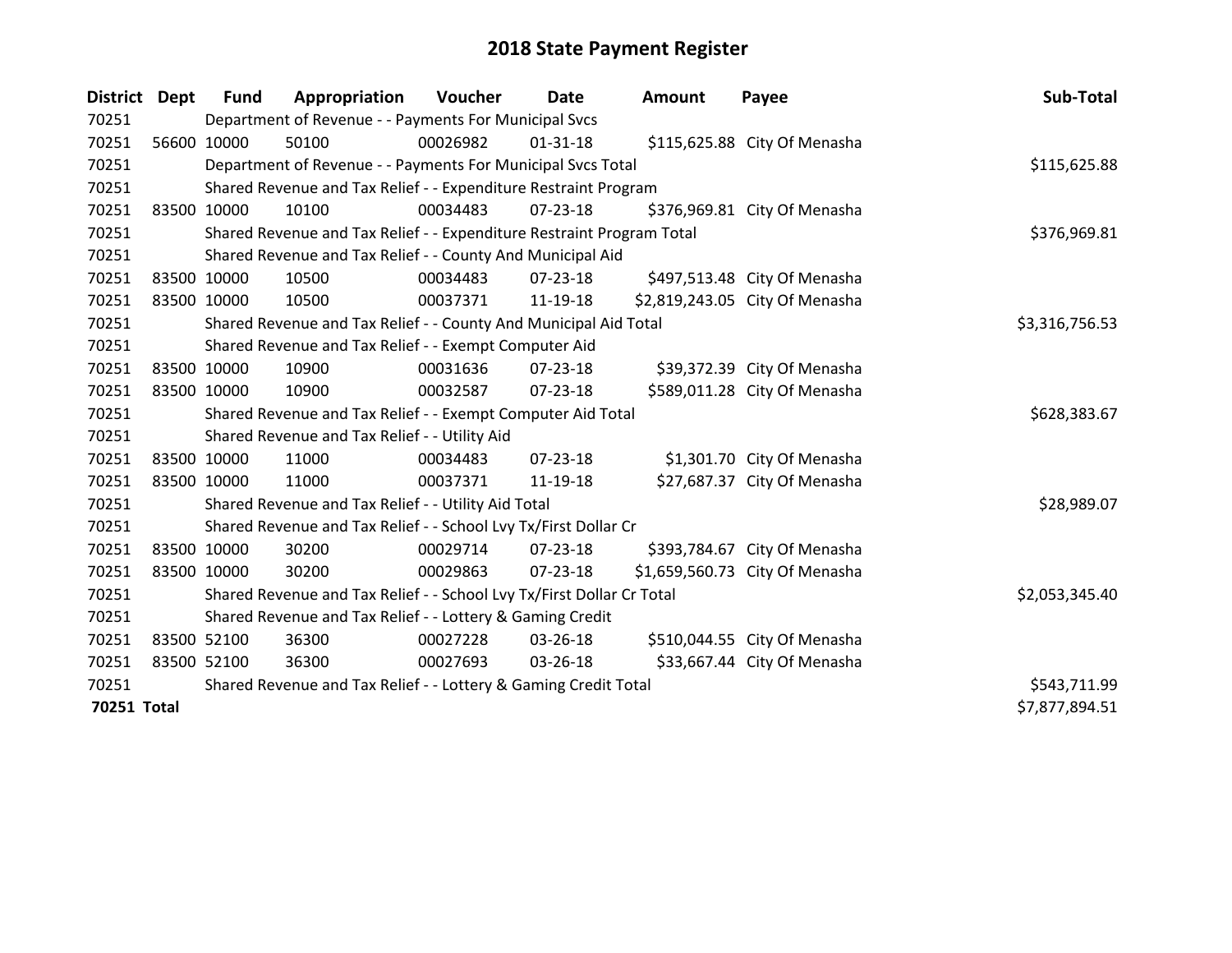| District Dept | <b>Fund</b>                                                  | Appropriation                                                      | Voucher  | Date           | <b>Amount</b> | Payee                        | Sub-Total      |
|---------------|--------------------------------------------------------------|--------------------------------------------------------------------|----------|----------------|---------------|------------------------------|----------------|
| 70261         |                                                              | Dept of Safety & Prof Services - - Fire Dues Distribution          |          |                |               |                              |                |
| 70261         | 16500 10000                                                  | 22500                                                              | 00024425 | 07-23-18       |               | \$84,975.48 Neenah, City Of  |                |
| 70261         |                                                              | Dept of Safety & Prof Services - - Fire Dues Distribution Total    |          |                |               |                              | \$84,975.48    |
| 70261         |                                                              | Dept of Natural Resources - - Gpo - Federal Funds                  |          |                |               |                              |                |
| 70261         | 37000 10000                                                  | 94100                                                              | 00225124 | 04-05-18       |               | \$200,000.00 Neenah, City Of |                |
| 70261         |                                                              | Dept of Natural Resources - - Gpo - Federal Funds Total            |          |                |               |                              | \$200,000.00   |
| 70261         |                                                              | Dept of Natural Resources - - Fin Asst For Responsible Units       |          |                |               |                              |                |
| 70261         | 37000 27400                                                  | 67000                                                              | 00235351 | $05-11-18$     |               | \$195,095.13 Neenah, City Of |                |
| 70261         |                                                              | Dept of Natural Resources - - Fin Asst For Responsible Units Total |          |                |               |                              | \$195,095.13   |
| 70261         | Dept of Natural Resources - - Recycling Consolidation Grants |                                                                    |          |                |               |                              |                |
| 70261         | 37000 27400                                                  | 67300                                                              | 00235351 | $05 - 11 - 18$ |               | \$6,725.52 Neenah, City Of   |                |
| 70261         |                                                              | Dept of Natural Resources - - Recycling Consolidation Grants Total |          |                |               |                              | \$6,725.52     |
| 70261         | WI Dept of Transportation - - Conn Hwy Aids St Fds           |                                                                    |          |                |               |                              |                |
| 70261         | 39500 21100                                                  | 16200                                                              | 00205651 | $01 - 02 - 18$ |               | \$13,405.97 Neenah, City Of  |                |
| 70261         | 39500 21100                                                  | 16200                                                              | 00236159 | 04-02-18       |               | \$13,405.97 Neenah, City Of  |                |
| 70261         | 39500 21100                                                  | 16200                                                              | 00269858 | 07-02-18       |               | \$13,405.97 Neenah, City Of  |                |
| 70261         | 39500 21100                                                  | 16200                                                              | 00303910 | $10 - 01 - 18$ |               | \$13,405.98 Neenah, City Of  |                |
| 70261         |                                                              | WI Dept of Transportation - - Conn Hwy Aids St Fds Total           |          |                |               |                              | \$53,623.89    |
| 70261         |                                                              | WI Dept of Transportation - - Trns Aids To Mnc.-Sf                 |          |                |               |                              |                |
| 70261         | 39500 21100                                                  | 19100                                                              | 00205500 | $01 - 02 - 18$ |               | \$256,159.83 Neenah, City Of |                |
| 70261         | 39500 21100                                                  | 19100                                                              | 00236008 | 04-02-18       |               | \$256,159.83 Neenah, City Of |                |
| 70261         | 39500 21100                                                  | 19100                                                              | 00269707 | 07-02-18       |               | \$256,159.83 Neenah, City Of |                |
| 70261         | 39500 21100                                                  | 19100                                                              | 00303759 | $10 - 01 - 18$ |               | \$256,159.83 Neenah, City Of |                |
| 70261         |                                                              | WI Dept of Transportation - - Trns Aids To Mnc.-Sf Total           |          |                |               |                              | \$1,024,639.32 |
| 70261         |                                                              | Department of Justice - - Law Enforcement Train, Local             |          |                |               |                              |                |
| 70261         | 45500 10000                                                  | 23100                                                              | 00053101 | $10-11-18$     |               | \$6,240.00 Neenah, City Of   |                |
| 70261         |                                                              | Department of Justice - - Law Enforcement Train, Local Total       |          |                |               |                              | \$6,240.00     |
| 70261         |                                                              | Department of Justice - - Internet Crimes Against Childr           |          |                |               |                              |                |
| 70261         | 45500 10000                                                  | 28400                                                              | 00051383 | 09-10-18       |               | \$818.11 Neenah, City Of     |                |
| 70261         | 45500 10000                                                  | 28400                                                              | 00051429 | 09-10-18       |               | \$201.00 Neenah, City Of     |                |
| 70261         |                                                              | Department of Justice - - Internet Crimes Against Childr Total     |          |                |               |                              | \$1,019.11     |
| 70261         |                                                              | Department of Military Affairs - - Federal Aid, Homeland Security  |          |                |               |                              |                |
| 70261         | 46500 10000                                                  | 35000                                                              | 00039116 | 02-13-18       |               | \$1,800.00 Neenah, City Of   |                |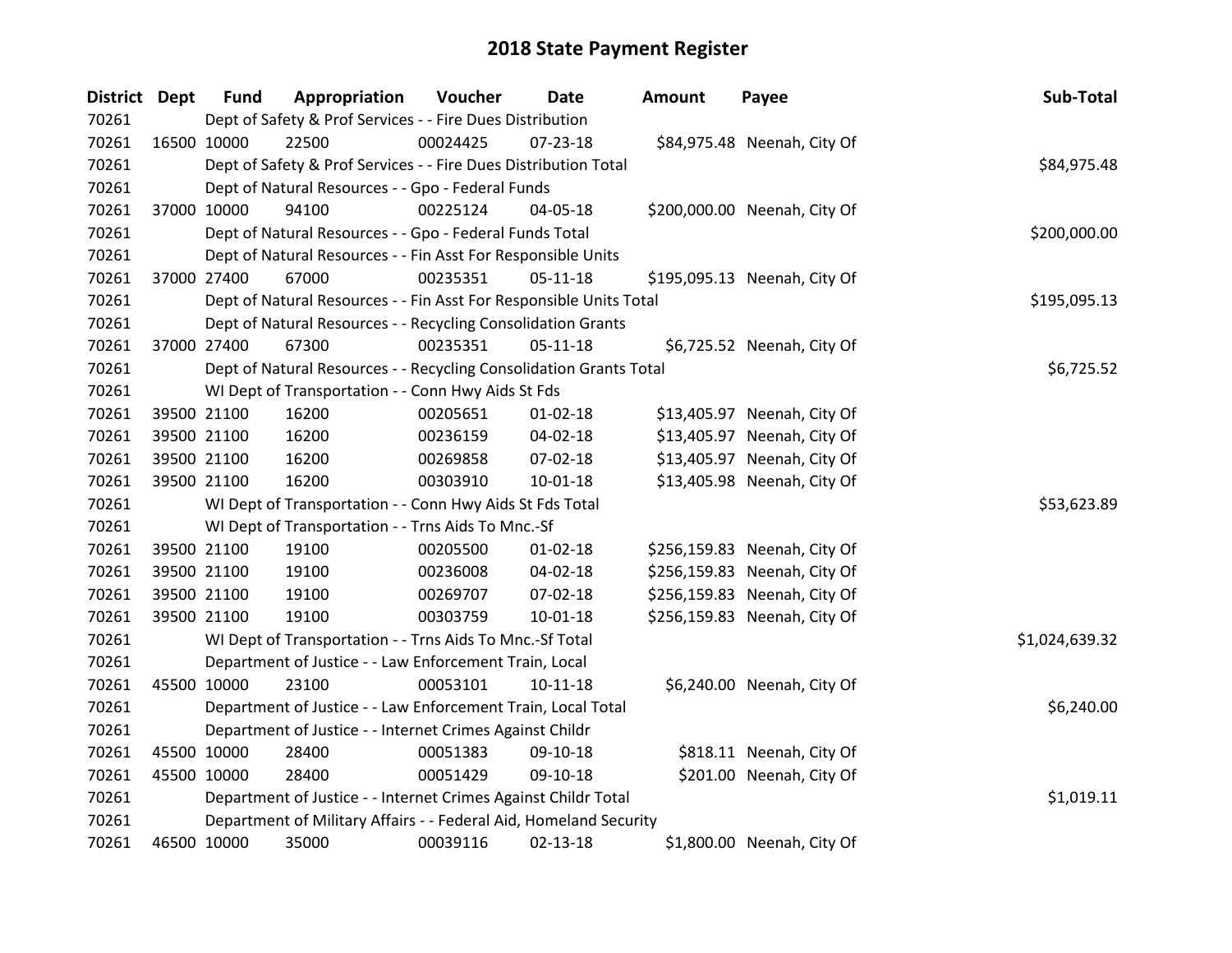| District Dept | <b>Fund</b> | Appropriation                                                           | Voucher        | <b>Date</b>    | <b>Amount</b> | Payee                          | Sub-Total      |
|---------------|-------------|-------------------------------------------------------------------------|----------------|----------------|---------------|--------------------------------|----------------|
| 70261         | 46500 10000 | 35000                                                                   | 00042600       | 05-04-18       |               | \$1,665.00 Neenah, City Of     |                |
| 70261         | 46500 10000 | 35000                                                                   | 00042847       | 05-15-18       |               | \$1,417.50 Neenah, City Of     |                |
| 70261         | 46500 10000 | 35000                                                                   | 00043807       | 05-31-18       |               | \$1,575.00 Neenah, City Of     |                |
| 70261         | 46500 10000 | 35000                                                                   | 00044286       | 06-07-18       |               | \$675.00 Neenah, City Of       |                |
| 70261         | 46500 10000 | 35000                                                                   | 00053332       | 12-20-18       |               | \$2,115.00 Neenah, City Of     |                |
| 70261         | 46500 10000 | 35000                                                                   | 00053343       | 12-20-18       |               | \$1,507.50 Neenah, City Of     |                |
| 70261         |             | Department of Military Affairs - - Federal Aid, Homeland Security Total |                |                |               |                                | \$10,755.00    |
| 70261         |             | Shared Revenue and Tax Relief - - Expenditure Restraint Program         |                |                |               |                                |                |
| 70261         | 83500 10000 | 10100                                                                   | 00034484       | 07-23-18       |               | \$553,680.32 Neenah, City Of   |                |
| 70261         |             | Shared Revenue and Tax Relief - - Expenditure Restraint Program Total   |                |                |               |                                | \$553,680.32   |
| 70261         |             | Shared Revenue and Tax Relief - - County And Municipal Aid              |                |                |               |                                |                |
| 70261         | 83500 10000 | 10500                                                                   | 00034484       | $07 - 23 - 18$ |               | \$226,776.45 Neenah, City Of   |                |
| 70261         | 83500 10000 | 10500                                                                   | 00037372       | 11-19-18       |               | \$1,285,066.56 Neenah, City Of |                |
| 70261         |             | Shared Revenue and Tax Relief - - County And Municipal Aid Total        |                |                |               |                                | \$1,511,843.01 |
| 70261         |             | Shared Revenue and Tax Relief - - Exempt Computer Aid                   |                |                |               |                                |                |
| 70261         | 83500 10000 | 10900                                                                   | 00031637       | 07-23-18       |               | \$147,016.84 Neenah, City Of   |                |
| 70261         | 83500 10000 | 10900                                                                   | 00032588       | 07-23-18       |               | \$555,178.14 Neenah, City Of   |                |
| 70261         |             | Shared Revenue and Tax Relief - - Exempt Computer Aid Total             |                |                |               |                                | \$702,194.98   |
| 70261         |             | Shared Revenue and Tax Relief - - Utility Aid                           |                |                |               |                                |                |
| 70261         | 83500 10000 | 11000                                                                   | 00034484       | $07 - 23 - 18$ |               | \$4,246.18 Neenah, City Of     |                |
| 70261         | 83500 10000 | 11000                                                                   | 00037372       | 11-19-18       |               | \$46,525.27 Neenah, City Of    |                |
| 70261         |             | Shared Revenue and Tax Relief - - Utility Aid Total                     |                |                |               |                                | \$50,771.45    |
| 70261         |             | Shared Revenue and Tax Relief - - School Lvy Tx/First Dollar Cr         |                |                |               |                                |                |
| 70261         | 83500 10000 | 30200                                                                   | 00029715       | 07-23-18       |               | \$496,824.45 Neenah, City Of   |                |
| 70261         | 83500 10000 | 30200                                                                   | 00029864       | $07 - 23 - 18$ |               | \$2,890,540.73 Neenah, City Of |                |
| 70261         |             | Shared Revenue and Tax Relief - - School Lvy Tx/First Dollar Cr Total   | \$3,387,365.18 |                |               |                                |                |
| 70261         |             | Shared Revenue and Tax Relief - - Lottery & Gaming Credit               |                |                |               |                                |                |
| 70261         | 83500 52100 | 36300                                                                   | 00027229       | 03-26-18       |               | \$686,815.50 Neenah, City Of   |                |
| 70261         |             | Shared Revenue and Tax Relief - - Lottery & Gaming Credit Total         |                |                |               |                                | \$686,815.50   |
| 70261 Total   |             |                                                                         |                |                |               |                                | \$8,475,743.89 |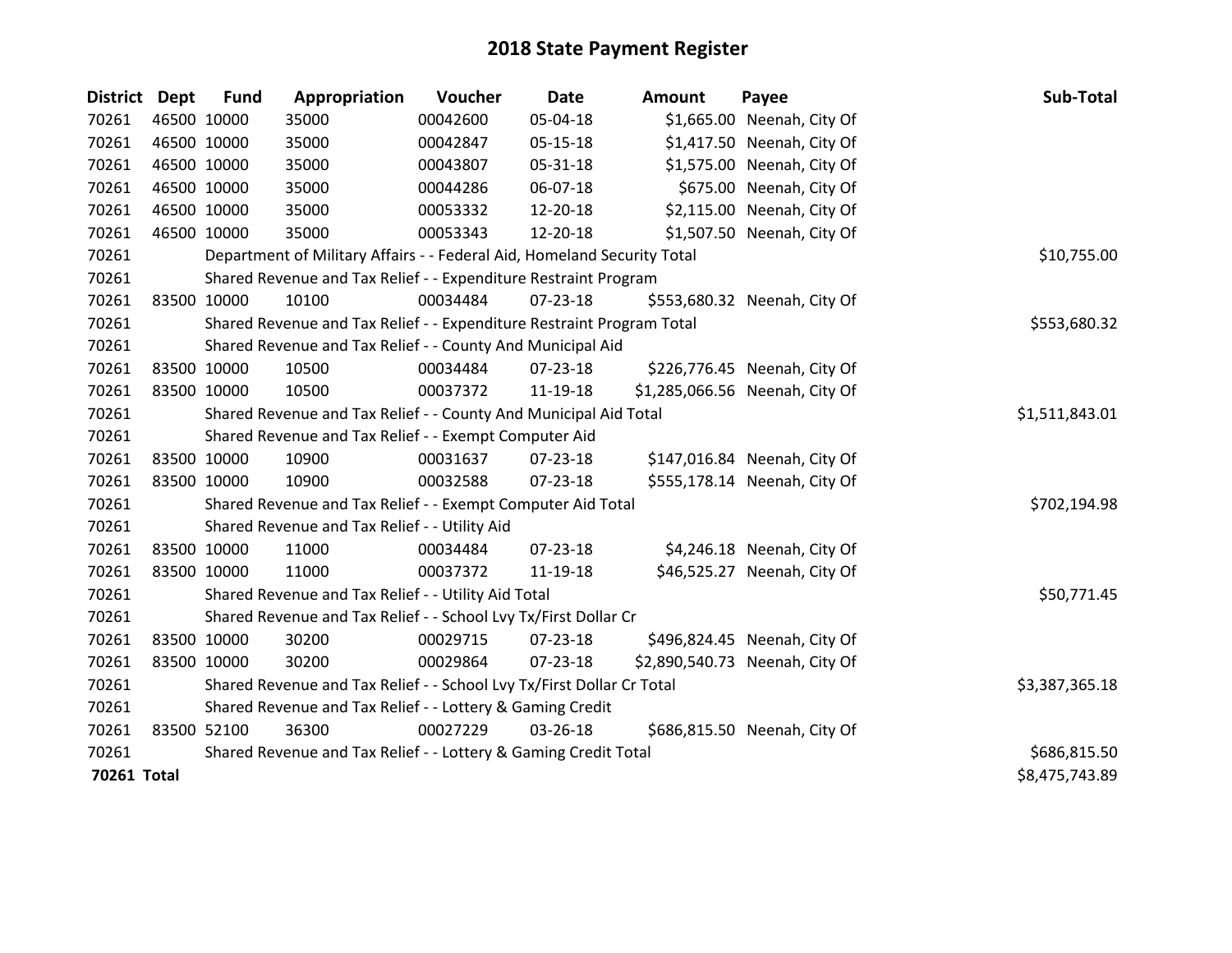| District Dept |             | <b>Fund</b>                                              | Appropriation                                                         | Voucher      | Date           | <b>Amount</b> | Payee                     | Sub-Total    |
|---------------|-------------|----------------------------------------------------------|-----------------------------------------------------------------------|--------------|----------------|---------------|---------------------------|--------------|
| 70265         |             |                                                          | Dept of Safety & Prof Services - - Fire Dues Distribution             |              |                |               |                           |              |
| 70265         | 16500 10000 |                                                          | 22500                                                                 | 00022778     | $07 - 25 - 18$ |               | \$8,621.71 City Of Omro   |              |
| 70265         |             |                                                          | Dept of Safety & Prof Services - - Fire Dues Distribution Total       |              |                |               |                           | \$8,621.71   |
| 70265         |             |                                                          | Dept of Natural Resources - - Fin Asst For Responsible Units          |              |                |               |                           |              |
| 70265         |             | 37000 27400                                              | 67000                                                                 | 00234997     | $05 - 11 - 18$ |               | \$10,982.80 City Of Omro  |              |
| 70265         |             |                                                          | Dept of Natural Resources - - Fin Asst For Responsible Units Total    |              |                |               |                           | \$10,982.80  |
| 70265         |             |                                                          | Dept of Natural Resources - - Recycling Consolidation Grants          |              |                |               |                           |              |
| 70265         | 37000 27400 |                                                          | 67300                                                                 | 00234997     | $05 - 11 - 18$ |               | \$921.99 City Of Omro     |              |
| 70265         |             |                                                          | Dept of Natural Resources - - Recycling Consolidation Grants Total    |              | \$921.99       |               |                           |              |
| 70265         |             |                                                          | WI Dept of Transportation - - Trns Aids To Mnc.-Sf                    |              |                |               |                           |              |
| 70265         |             | 39500 21100                                              | 19100                                                                 | 00205501     | $01 - 02 - 18$ |               | \$52,872.08 City Of Omro  |              |
| 70265         |             | 39500 21100                                              | 19100                                                                 | 00236009     | 04-02-18       |               | \$52,872.08 City Of Omro  |              |
| 70265         |             | 39500 21100                                              | 19100                                                                 | 00269708     | 07-02-18       |               | \$52,872.08 City Of Omro  |              |
| 70265         |             | 39500 21100                                              | 19100                                                                 | 00303760     | 10-01-18       |               | \$52,872.10 City Of Omro  |              |
| 70265         |             | WI Dept of Transportation - - Trns Aids To Mnc.-Sf Total | \$211,488.34                                                          |              |                |               |                           |              |
| 70265         |             | WI Dept of Transportation - - Trnsprt Alternats Ff       |                                                                       |              |                |               |                           |              |
| 70265         |             | 39500 21100                                              | 22700                                                                 | 00229605     | 03-13-18       |               | \$139.00 City Of Omro     |              |
| 70265         |             | 39500 21100                                              | 22700                                                                 | 00334469     | 12-26-18       |               | \$104,186.00 City Of Omro |              |
| 70265         |             |                                                          | WI Dept of Transportation - - Trnsprt Alternats Ff Total              |              |                |               |                           | \$104,325.00 |
| 70265         |             |                                                          | Department of Justice - - Law Enforcement Train, Local                |              |                |               |                           |              |
| 70265         | 45500 10000 |                                                          | 23100                                                                 | 00053527     | 10-18-18       |               | \$960.00 City Of Omro     |              |
| 70265         |             |                                                          | Department of Justice - - Law Enforcement Train, Local Total          |              |                |               |                           | \$960.00     |
| 70265         |             |                                                          | Shared Revenue and Tax Relief - - Expenditure Restraint Program       |              |                |               |                           |              |
| 70265         |             | 83500 10000                                              | 10100                                                                 | 00034485     | 07-23-18       |               | \$51,644.44 City Of Omro  |              |
| 70265         | 83500 10000 |                                                          | 10100                                                                 | 00037373     | 11-19-18       |               | \$0.06 City Of Omro       |              |
| 70265         |             |                                                          | Shared Revenue and Tax Relief - - Expenditure Restraint Program Total |              |                |               |                           | \$51,644.50  |
| 70265         |             |                                                          | Shared Revenue and Tax Relief - - County And Municipal Aid            |              |                |               |                           |              |
| 70265         | 83500 10000 |                                                          | 10500                                                                 | 00034485     | 07-23-18       |               | \$114,410.74 City Of Omro |              |
| 70265         | 83500 10000 |                                                          | 10500                                                                 | 00037373     | 11-19-18       |               | \$648,327.51 City Of Omro |              |
| 70265         |             |                                                          | Shared Revenue and Tax Relief - - County And Municipal Aid Total      | \$762,738.25 |                |               |                           |              |
| 70265         |             |                                                          | Shared Revenue and Tax Relief - - Exempt Computer Aid                 |              |                |               |                           |              |
| 70265         | 83500 10000 |                                                          | 10900                                                                 | 00031638     | $07 - 23 - 18$ |               | \$3,244.00 City Of Omro   |              |
| 70265         |             |                                                          | Shared Revenue and Tax Relief - - Exempt Computer Aid Total           |              |                |               |                           | \$3,244.00   |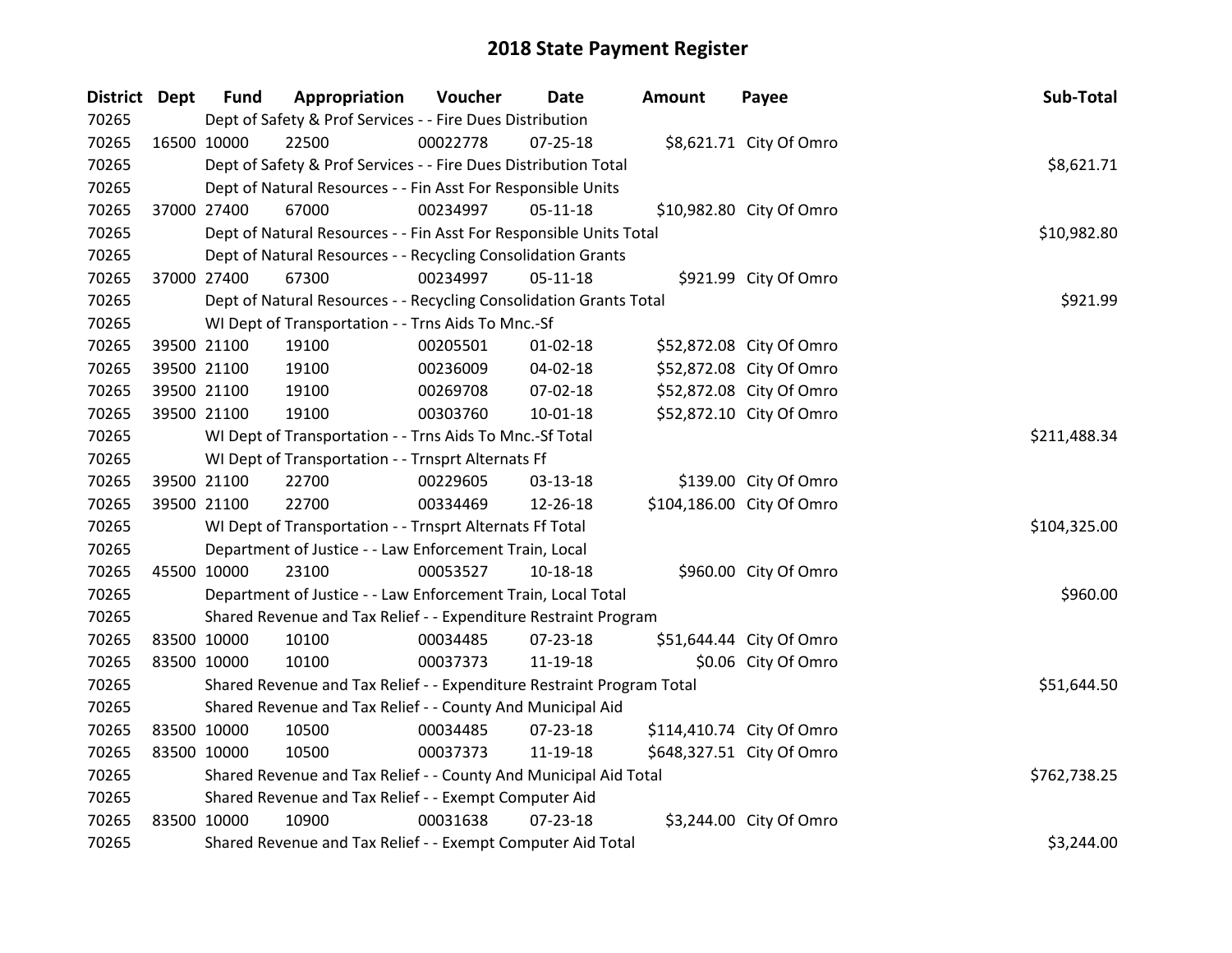| District Dept |             | <b>Fund</b> | Appropriation                                                   | <b>Voucher</b> | Date           | <b>Amount</b> | Payee                   | Sub-Total      |
|---------------|-------------|-------------|-----------------------------------------------------------------|----------------|----------------|---------------|-------------------------|----------------|
| 70265         |             |             | Shared Revenue and Tax Relief - - Utility Aid                   |                |                |               |                         |                |
| 70265         |             | 83500 10000 | 11000                                                           | 00034485       | $07 - 23 - 18$ |               | \$1,008.84 City Of Omro |                |
| 70265         |             | 83500 10000 | 11000                                                           | 00037373       | 11-19-18       |               | \$5,148.68 City Of Omro |                |
| 70265         |             |             | Shared Revenue and Tax Relief - - Utility Aid Total             |                |                |               |                         | \$6,157.52     |
| 70265         |             |             | Shared Revenue and Tax Relief - - Lottery & Gaming Credit       |                |                |               |                         |                |
| 70265         | 83500 52100 |             | 36300                                                           | 00027694       | $03 - 26 - 18$ |               | \$3,281.52 City Of Omro |                |
| 70265         |             |             | Shared Revenue and Tax Relief - - Lottery & Gaming Credit Total |                |                |               |                         | \$3,281.52     |
| 70265 Total   |             |             |                                                                 |                |                |               |                         | \$1,164,365.63 |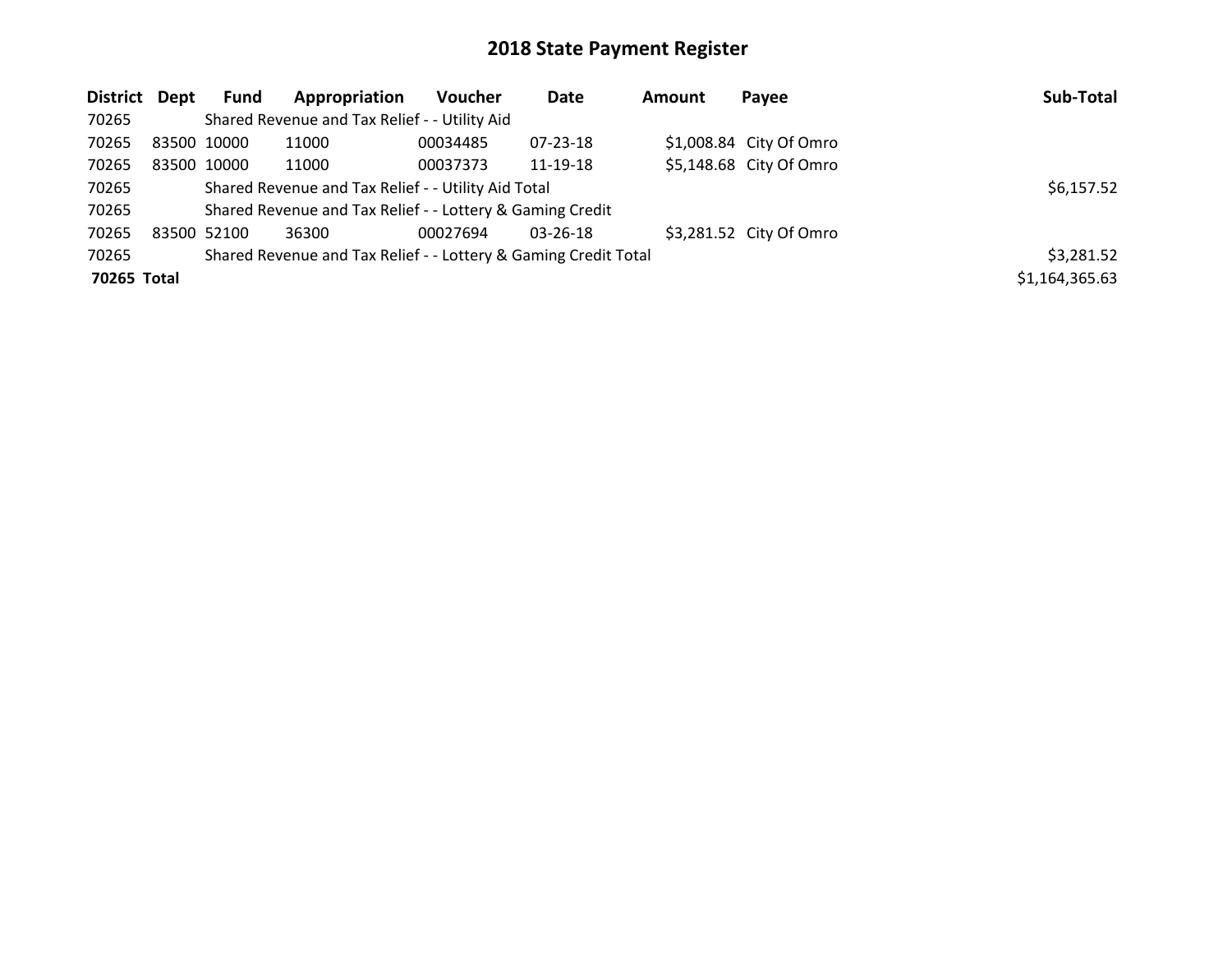| <b>District Dept</b> | <b>Fund</b> | Appropriation                                                      | Voucher  | <b>Date</b>    | Amount | Payee                        | Sub-Total    |
|----------------------|-------------|--------------------------------------------------------------------|----------|----------------|--------|------------------------------|--------------|
| 70266                |             | Dept of Ag, Trade & Cons Protc - - Retail Petroleum                |          |                |        |                              |              |
| 70266                | 11500 27200 | 16100                                                              | 00030439 | $01 - 12 - 18$ |        | \$517.00 City Of Oshkosh     |              |
| 70266                | 11500 27200 | 16100                                                              | 00035483 | 06-14-18       |        | \$250.00 City Of Oshkosh     |              |
| 70266                | 11500 27200 | 16100                                                              | 00036444 | $07-18-18$     |        | \$27.60 City Of Oshkosh      |              |
| 70266                | 11500 27200 | 16100                                                              | 00039450 | $10-12-18$     |        | \$368.00 City Of Oshkosh     |              |
| 70266                | 11500 27200 | 16100                                                              | 00039458 | $10-12-18$     |        | \$425.00 City Of Oshkosh     |              |
| 70266                | 11500 27200 | 16100                                                              | 00041881 | 12-13-18       |        | \$276.00 City Of Oshkosh     |              |
| 70266                |             | Dept of Ag, Trade & Cons Protc - - Retail Petroleum Total          |          |                |        |                              | \$1,863.60   |
| 70266                |             | Dept of Safety & Prof Services - - Fire Dues Distribution          |          |                |        |                              |              |
| 70266                | 16500 10000 | 22500                                                              | 00022779 | $07 - 26 - 18$ |        | \$164,857.76 City Of Oshkosh |              |
| 70266                |             | Dept of Safety & Prof Services - - Fire Dues Distribution Total    |          |                |        |                              | \$164,857.76 |
| 70266                |             | Dept of Natural Resources - - Aids In Lieu Of Taxes - Gener        |          |                |        |                              |              |
| 70266                | 37000 10000 | 50300                                                              | 00212539 | 02-06-18       |        | \$143.80 City Of Oshkosh     |              |
| 70266                |             | Dept of Natural Resources - - Aids In Lieu Of Taxes - Gener Total  |          |                |        |                              | \$143.80     |
| 70266                |             | Dept of Natural Resources - - Gpo - Federal Funds                  |          |                |        |                              |              |
| 70266                | 37000 10000 | 94100                                                              | 00220485 | 03-19-18       |        | \$45,000.00 City Of Oshkosh  |              |
| 70266                |             | Dept of Natural Resources - - Gpo - Federal Funds Total            |          |                |        |                              | \$45,000.00  |
| 70266                |             | Dept of Natural Resources - - Gen Program Ops-State Funds-Fr       |          |                |        |                              |              |
| 70266                | 37000 21200 | 16600                                                              | 00208095 | $01 - 18 - 18$ |        | \$83.32 City Of Oshkosh      |              |
| 70266                |             | Dept of Natural Resources - - Gen Program Ops-State Funds-Fr Total |          |                |        |                              | \$83.32      |
| 70266                |             | Dept of Natural Resources - - General Program Operations --        |          |                |        |                              |              |
| 70266                | 37000 21200 | 25400                                                              | 00225630 | 04-09-18       |        | \$75.49 City Of Oshkosh      |              |
| 70266                | 37000 21200 | 25400                                                              | 00252806 | 07-13-18       |        | \$86.81 City Of Oshkosh      |              |
| 70266                | 37000 21200 | 25400                                                              | 00274253 | $10-17-18$     |        | \$77.00 City Of Oshkosh      |              |
| 70266                |             | Dept of Natural Resources - - General Program Operations -- Total  |          |                |        |                              | \$239.30     |
| 70266                |             | Dept of Natural Resources - - Wildlife Abat & Control Grants       |          |                |        |                              |              |
| 70266                | 37000 21200 | 58000                                                              | 00206594 | $01 - 10 - 18$ |        | \$2,978.00 City Of Oshkosh   |              |
| 70266                |             | Dept of Natural Resources - - Wildlife Abat & Control Grants Total |          |                |        |                              | \$2,978.00   |
| 70266                |             | Dept of Natural Resources - - Rec & Resource Aids, Fed             |          |                |        |                              |              |
| 70266                | 37000 21200 | 58300                                                              | 00220479 | $03-19-18$     |        | \$463,878.50 City Of Oshkosh |              |
| 70266                |             | Dept of Natural Resources - - Rec & Resource Aids, Fed Total       |          |                |        |                              | \$463,878.50 |
| 70266                |             | Dept of Natural Resources - - Resaids - Urban Forestry Grant       |          |                |        |                              |              |
| 70266                | 37000 21200 | 58700                                                              | 00240671 | 06-07-18       |        | \$23,052.90 City Of Oshkosh  |              |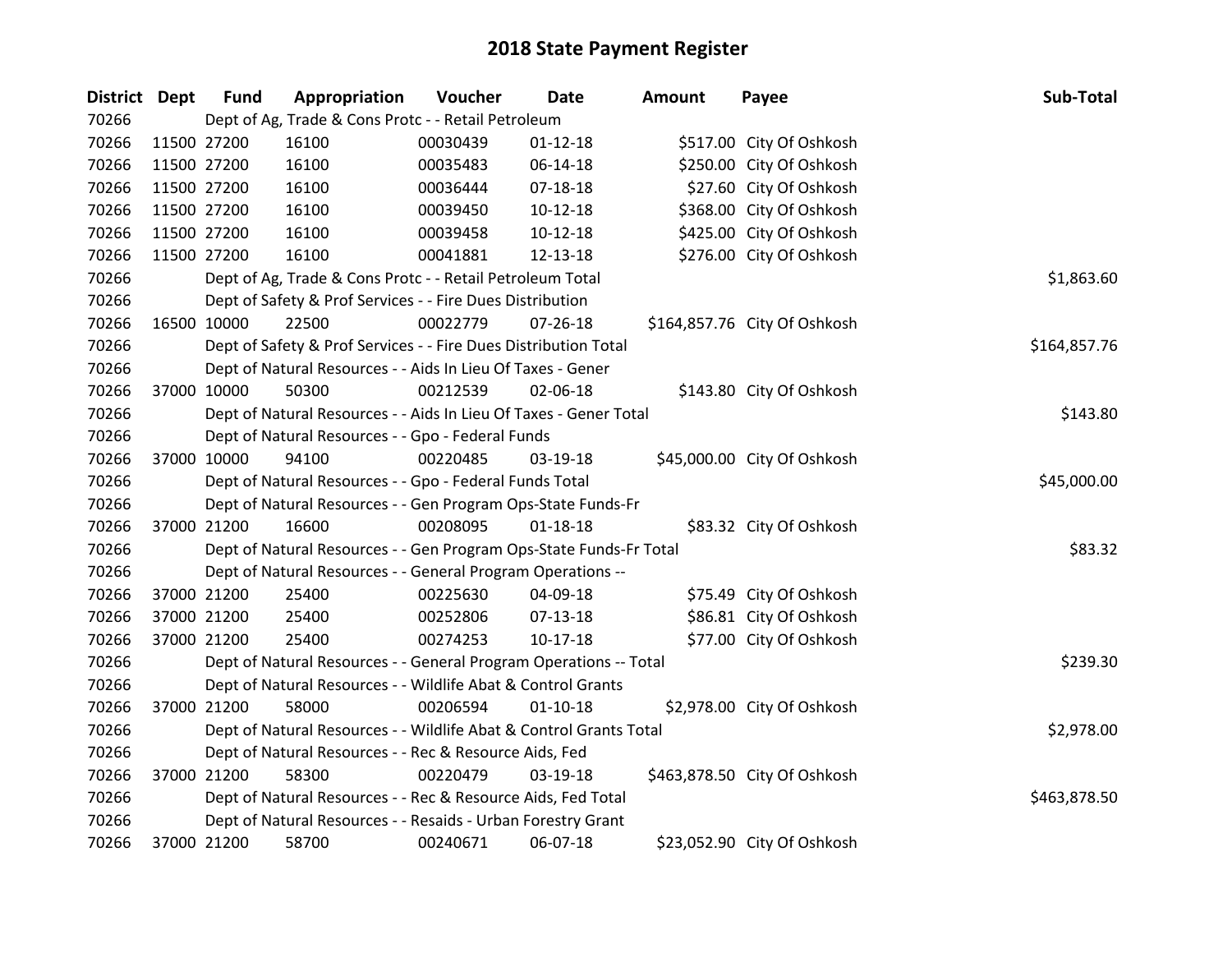| District Dept | <b>Fund</b> | Appropriation                                                      | Voucher     | <b>Date</b>    | <b>Amount</b> | Payee                        | Sub-Total    |
|---------------|-------------|--------------------------------------------------------------------|-------------|----------------|---------------|------------------------------|--------------|
| 70266         |             | Dept of Natural Resources - - Resaids - Urban Forestry Grant Total |             |                |               |                              | \$23,052.90  |
| 70266         |             | Dept of Natural Resources - - Gpo--State Funds                     |             |                |               |                              |              |
| 70266         | 37000 21200 | 86100                                                              | 00221456    | 03-20-18       |               | \$140.56 City Of Oshkosh     |              |
| 70266         | 37000 21200 | 86100                                                              | 00226056    | $04 - 11 - 18$ |               | \$82.60 City Of Oshkosh      |              |
| 70266         | 37000 21200 | 86100                                                              | 00246516    | 06-28-18       |               | \$147.35 City Of Oshkosh     |              |
| 70266         | 37000 21200 | 86100                                                              | 00267315    | 09-21-18       |               | \$151.07 City Of Oshkosh     |              |
| 70266         | 37000 21200 | 86100                                                              | 00270414    | 10-02-18       |               | \$88.83 City Of Oshkosh      |              |
| 70266         | 37000 21200 | 86100                                                              | 00271152    | 10-05-18       |               | \$152.58 City Of Oshkosh     |              |
| 70266         | 37000 21200 | 86100                                                              | 00274890    | 10-24-18       |               | \$1.51 City Of Oshkosh       |              |
| 70266         |             | Dept of Natural Resources - - Gpo--State Funds Total               |             |                |               |                              | \$764.50     |
| 70266         |             | Dept of Natural Resources - - Fin Asst For Responsible Units       |             |                |               |                              |              |
| 70266         | 37000 27400 | 67000                                                              | 00235034    | $05 - 11 - 18$ |               | \$219,716.30 City Of Oshkosh |              |
| 70266         |             | Dept of Natural Resources - - Fin Asst For Responsible Units Total |             |                |               |                              | \$219,716.30 |
| 70266         |             | Dept of Natural Resources - - Recycling Consolidation Grants       |             |                |               |                              |              |
| 70266         | 37000 27400 | 67300                                                              | 00235034    | $05 - 11 - 18$ |               | \$17,252.91 City Of Oshkosh  |              |
| 70266         |             | Dept of Natural Resources - - Recycling Consolidation Grants Total | \$17,252.91 |                |               |                              |              |
| 70266         |             | Dept of Natural Resources - - Land Acquisition                     |             |                |               |                              |              |
| 70266         | 37000 36300 | TA100                                                              | 00220494    | 03-19-18       |               | \$229,340.00 City Of Oshkosh |              |
| 70266         | 37000 36300 | TA100                                                              | 00220496    | 03-19-18       |               | \$215,181.50 City Of Oshkosh |              |
| 70266         | 37000 36300 | <b>TA100</b>                                                       | 00225180    | $04-17-18$     |               | \$1,281.50 City Of Oshkosh   |              |
| 70266         |             | Dept of Natural Resources - - Land Acquisition Total               |             |                |               |                              | \$445,803.00 |
| 70266         |             | Department of Tourism - - Mktg: Gaming Revenue                     |             |                |               |                              |              |
| 70266         | 38000 10000 | 12800                                                              | 00005946    | $07-10-18$     |               | \$28,250.00 City Of Oshkosh  |              |
| 70266         |             | Department of Tourism - - Mktg: Gaming Revenue Total               |             |                |               |                              | \$28,250.00  |
| 70266         |             | WI Dept of Transportation - - Conn Hwy Aids St Fds                 |             |                |               |                              |              |
| 70266         | 39500 21100 | 16200                                                              | 00205652    | $01 - 02 - 18$ |               | \$77,652.71 City Of Oshkosh  |              |
| 70266         | 39500 21100 | 16200                                                              | 00236160    | 04-02-18       |               | \$77,652.71 City Of Oshkosh  |              |
| 70266         | 39500 21100 | 16200                                                              | 00269859    | 07-02-18       |               | \$77,652.71 City Of Oshkosh  |              |
| 70266         | 39500 21100 | 16200                                                              | 00303911    | $10-01-18$     |               | \$77,652.71 City Of Oshkosh  |              |
| 70266         |             | WI Dept of Transportation - - Conn Hwy Aids St Fds Total           |             |                |               |                              | \$310,610.84 |
| 70266         |             | WI Dept of Transportation - - Paratransit Aids, Sf                 |             |                |               |                              |              |
| 70266         | 39500 21100 | 17500                                                              | 00260987    | $06-12-18$     |               | \$56,730.00 City Of Oshkosh  |              |
| 70266         |             | WI Dept of Transportation - - Paratransit Aids, Sf Total           |             |                |               |                              | \$56,730.00  |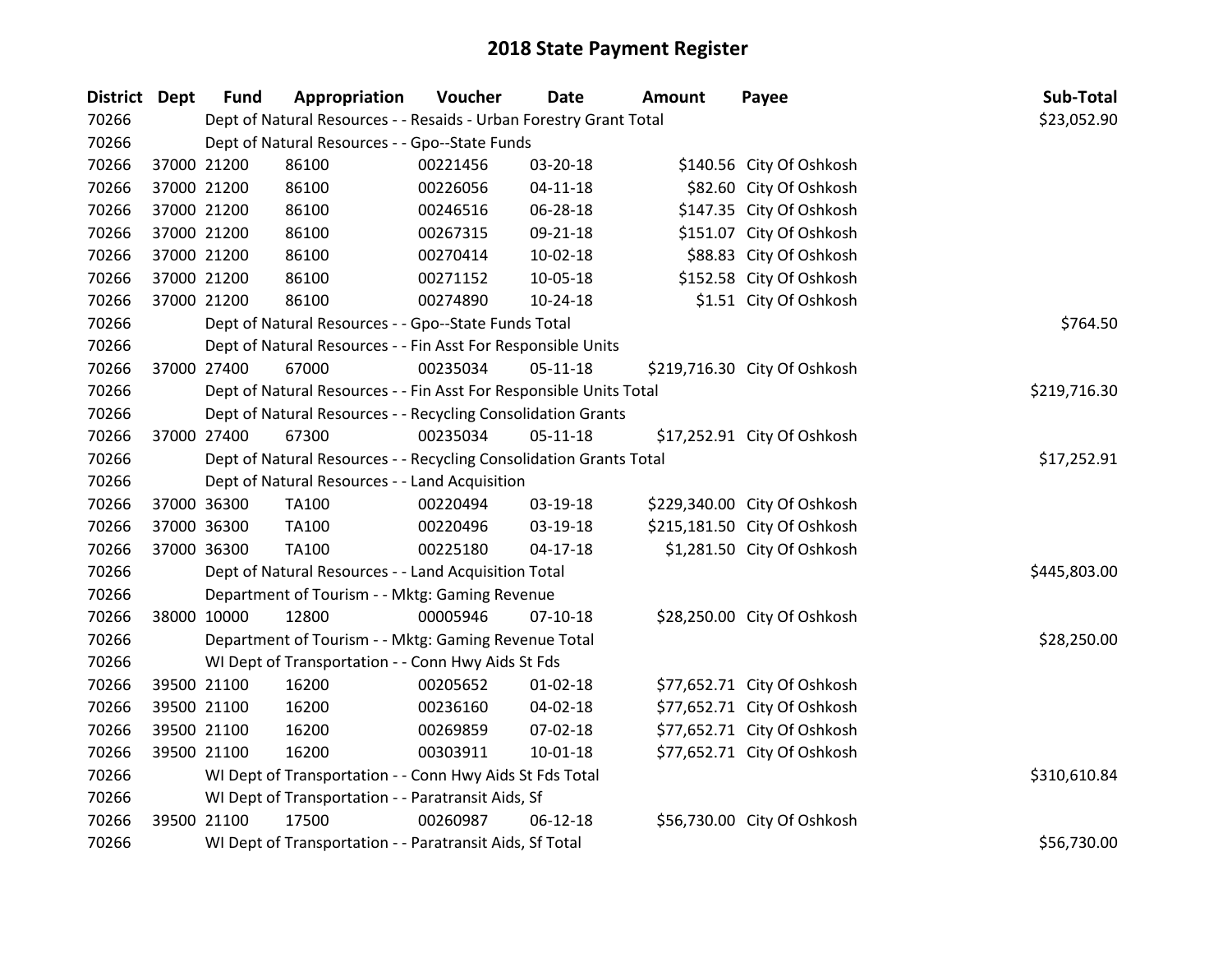| District Dept |             | <b>Fund</b> | Appropriation                                                  | Voucher  | <b>Date</b>    | <b>Amount</b> | Payee                        | Sub-Total      |
|---------------|-------------|-------------|----------------------------------------------------------------|----------|----------------|---------------|------------------------------|----------------|
| 70266         |             |             | WI Dept of Transportation - - Tb, Trns Oper Aid Sf             |          |                |               |                              |                |
| 70266         |             | 39500 21100 | 17600                                                          | 00262460 | 06-14-18       |               | \$299,014.00 City Of Oshkosh |                |
| 70266         |             | 39500 21100 | 17600                                                          | 00289367 | 08-27-18       |               | \$897,044.00 City Of Oshkosh |                |
| 70266         |             |             | WI Dept of Transportation - - Tb, Trns Oper Aid Sf Total       |          |                |               |                              | \$1,196,058.00 |
| 70266         |             |             | WI Dept of Transportation - - Trnst/Trns-Rel Aid F             |          |                |               |                              |                |
| 70266         |             | 39500 21100 | 18200                                                          | 00291253 | 08-29-18       |               | \$352,502.08 City Of Oshkosh |                |
| 70266         |             |             | WI Dept of Transportation - - Trnst/Trns-Rel Aid F Total       |          |                |               |                              | \$352,502.08   |
| 70266         |             |             | WI Dept of Transportation - - Trns Aids To Mnc.-Sf             |          |                |               |                              |                |
| 70266         |             | 39500 21100 | 19100                                                          | 00205502 | $01 - 02 - 18$ |               | \$765,856.75 City Of Oshkosh |                |
| 70266         |             | 39500 21100 | 19100                                                          | 00236010 | 04-02-18       |               | \$765,856.75 City Of Oshkosh |                |
| 70266         |             | 39500 21100 | 19100                                                          | 00269709 | 07-02-18       |               | \$765,856.75 City Of Oshkosh |                |
| 70266         |             | 39500 21100 | 19100                                                          | 00303761 | $10 - 01 - 18$ |               | \$765,856.76 City Of Oshkosh |                |
| 70266         |             |             | WI Dept of Transportation - - Trns Aids To Mnc.-Sf Total       |          |                |               |                              | \$3,063,427.01 |
| 70266         |             |             | WI Dept of Transportation - - Trns Facl Econ Astsf             |          |                |               |                              |                |
| 70266         |             | 39500 21100 | 26000                                                          | 00233386 | 03-23-18       |               | \$501,388.82 City Of Oshkosh |                |
| 70266         |             | 39500 21100 | 26000                                                          | 00243996 | $04 - 18 - 18$ |               | \$297,311.99 City Of Oshkosh |                |
| 70266         |             | 39500 21100 | 26000                                                          | 00305958 | 10-02-18       |               | \$60,391.09 City Of Oshkosh  |                |
| 70266         |             |             | WI Dept of Transportation - - Trns Facl Econ Astsf Total       |          |                |               |                              | \$859,091.90   |
| 70266         |             |             | WI Dept of Transportation - - Loc Rd Imp Prg St Fd             |          |                |               |                              |                |
| 70266         |             | 39500 21100 | 27800                                                          | 00253017 | $05 - 11 - 18$ |               | \$134,188.60 City Of Oshkosh |                |
| 70266         |             |             | WI Dept of Transportation - - Loc Rd Imp Prg St Fd Total       |          |                |               |                              | \$134,188.60   |
| 70266         |             |             | WI Dept of Transportation - - Dept Mgt & Oper St Fd            |          |                |               |                              |                |
| 70266         |             | 39500 21100 | 46100                                                          | 00228327 | 03-06-18       |               | \$783.04 City Of Oshkosh     |                |
| 70266         |             | 39500 21100 | 46100                                                          | 00262590 | 06-12-18       |               | \$904.60 City Of Oshkosh     |                |
| 70266         |             | 39500 21100 | 46100                                                          | 00296061 | 09-12-18       |               | \$927.34 City Of Oshkosh     |                |
| 70266         |             | 39500 21100 | 46100                                                          | 00329216 | 12-06-18       |               | \$927.34 City Of Oshkosh     |                |
| 70266         |             |             | WI Dept of Transportation - - Dept Mgt & Oper St Fd Total      |          |                |               |                              | \$3,542.32     |
| 70266         |             |             | Department of Corrections - - General Program Operations       |          |                |               |                              |                |
| 70266         | 41000 10000 |             | 10100                                                          | 00210571 | 05-23-18       |               | \$20.00 City Of Oshkosh      |                |
| 70266         |             |             | Department of Corrections - - General Program Operations Total |          |                |               |                              | \$20.00        |
| 70266         |             |             | Department of Corrections - - Services For Drunken Driving O   |          |                |               |                              |                |
| 70266         |             | 41000 10000 | 10300                                                          | 00186183 | 02-05-18       |               | \$750.00 City Of Oshkosh     |                |
| 70266         | 41000 10000 |             | 10300                                                          | 00204917 | 05-01-18       |               | \$2,000.00 City Of Oshkosh   |                |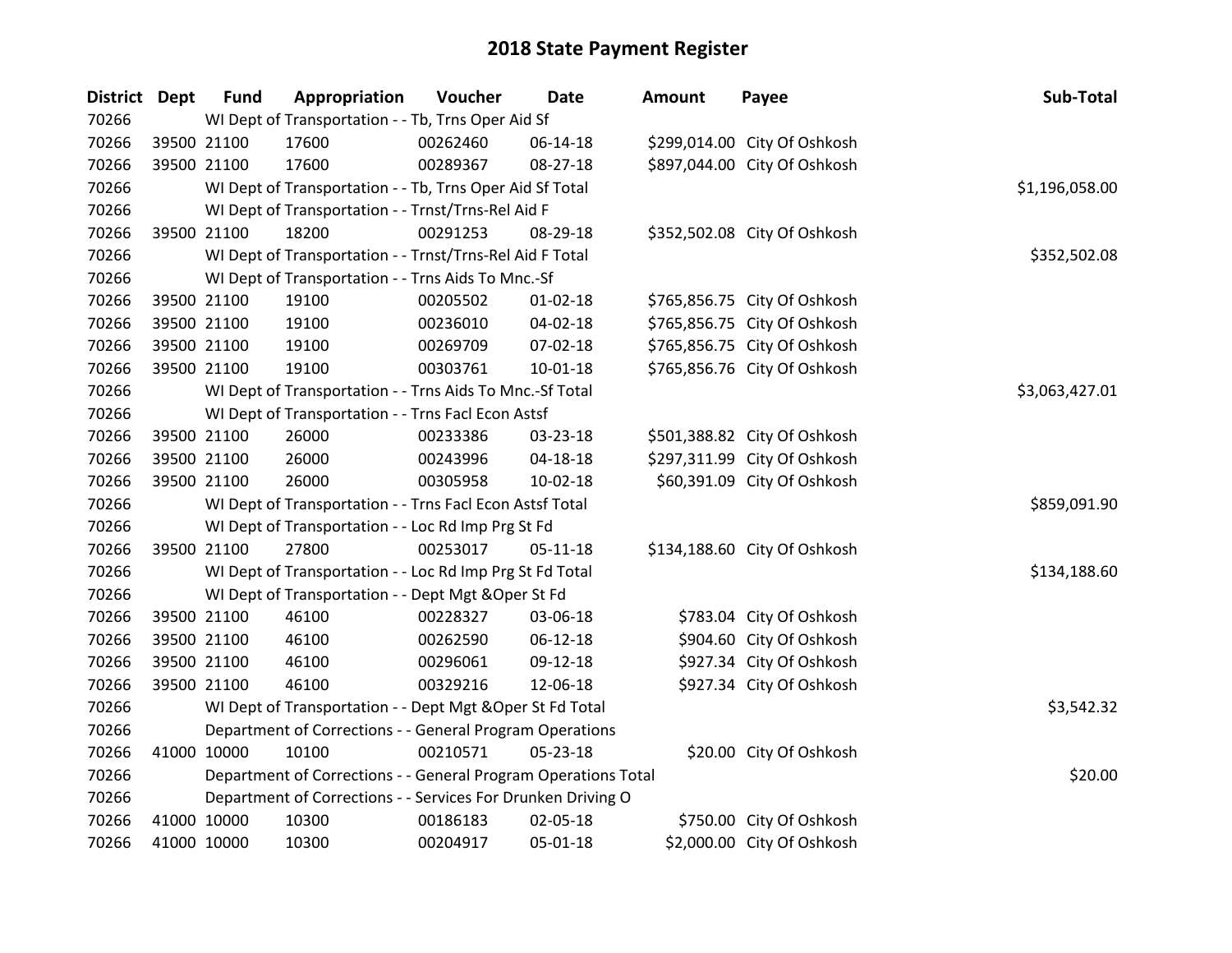| District Dept | <b>Fund</b> | Appropriation                                                      | Voucher  | <b>Date</b>    | <b>Amount</b> | Payee                       | Sub-Total  |
|---------------|-------------|--------------------------------------------------------------------|----------|----------------|---------------|-----------------------------|------------|
| 70266         |             | Department of Corrections - - Services For Drunken Driving O Total |          |                |               |                             | \$2,750.00 |
| 70266         |             | Department of Corrections - - Energy Costs, Energy-Related A       |          |                |               |                             |            |
| 70266         | 41000 10000 | 10600                                                              | 00179332 | 01-05-18       |               | \$14,592.49 City Of Oshkosh |            |
| 70266         | 41000 10000 | 10600                                                              | 00179335 | 01-05-18       |               | \$569.04 City Of Oshkosh    |            |
| 70266         | 41000 10000 | 10600                                                              | 00179337 | 01-05-18       |               | \$36,974.92 City Of Oshkosh |            |
| 70266         | 41000 10000 | 10600                                                              | 00179340 | $01 - 05 - 18$ |               | \$1,135.24 City Of Oshkosh  |            |
| 70266         | 41000 10000 | 10600                                                              | 00179343 | 01-05-18       |               | \$12,480.82 City Of Oshkosh |            |
| 70266         | 41000 10000 | 10600                                                              | 00179346 | $01 - 05 - 18$ |               | \$12,569.92 City Of Oshkosh |            |
| 70266         | 41000 10000 | 10600                                                              | 00179349 | $01 - 05 - 18$ |               | \$12,752.72 City Of Oshkosh |            |
| 70266         | 41000 10000 | 10600                                                              | 00179351 | 01-05-18       |               | \$5,767.28 City Of Oshkosh  |            |
| 70266         | 41000 10000 | 10600                                                              | 00179354 | 01-05-18       |               | \$208.68 City Of Oshkosh    |            |
| 70266         | 41000 10000 | 10600                                                              | 00179356 | $01 - 05 - 18$ |               | \$83.32 City Of Oshkosh     |            |
| 70266         | 41000 10000 | 10600                                                              | 00179358 | 01-05-18       |               | \$73.78 City Of Oshkosh     |            |
| 70266         | 41000 10000 | 10600                                                              | 00179361 | $01 - 05 - 18$ |               | \$12,066.65 City Of Oshkosh |            |
| 70266         | 41000 10000 | 10600                                                              | 00179396 | 01-05-18       |               | \$9,518.39 City Of Oshkosh  |            |
| 70266         | 41000 10000 | 10600                                                              | 00179404 | 01-05-18       |               | \$10,730.15 City Of Oshkosh |            |
| 70266         | 41000 10000 | 10600                                                              | 00179411 | $01 - 05 - 18$ |               | \$9,883.70 City Of Oshkosh  |            |
| 70266         | 41000 10000 | 10600                                                              | 00179413 | 01-05-18       |               | \$2,073.94 City Of Oshkosh  |            |
| 70266         | 41000 10000 | 10600                                                              | 00179416 | 01-05-18       |               | \$418.56 City Of Oshkosh    |            |
| 70266         | 41000 10000 | 10600                                                              | 00179418 | $01 - 05 - 18$ |               | \$56,349.13 City Of Oshkosh |            |
| 70266         | 41000 10000 | 10600                                                              | 00179425 | 01-05-18       |               | \$9,856.97 City Of Oshkosh  |            |
| 70266         | 41000 10000 | 10600                                                              | 00179429 | 01-05-18       |               | \$11,696.74 City Of Oshkosh |            |
| 70266         | 41000 10000 | 10600                                                              | 00179431 | $01 - 05 - 18$ |               | \$1,254.22 City Of Oshkosh  |            |
| 70266         | 41000 10000 | 10600                                                              | 00179434 | 01-05-18       |               | \$11,469.68 City Of Oshkosh |            |
| 70266         | 41000 10000 | 10600                                                              | 00179437 | $01 - 05 - 18$ |               | \$9,469.24 City Of Oshkosh  |            |
| 70266         | 41000 10000 | 10600                                                              | 00179439 | $01 - 05 - 18$ |               | \$54.70 City Of Oshkosh     |            |
| 70266         | 41000 10000 | 10600                                                              | 00179440 | 01-05-18       |               | \$96.00 City Of Oshkosh     |            |
| 70266         | 41000 10000 | 10600                                                              | 00179443 | $01 - 05 - 18$ |               | \$156.00 City Of Oshkosh    |            |
| 70266         | 41000 10000 | 10600                                                              | 00179445 | 01-05-18       |               | \$156.00 City Of Oshkosh    |            |
| 70266         | 41000 10000 | 10600                                                              | 00179446 | 01-05-18       |               | \$156.00 City Of Oshkosh    |            |
| 70266         | 41000 10000 | 10600                                                              | 00179447 | $01 - 05 - 18$ |               | \$156.00 City Of Oshkosh    |            |
| 70266         | 41000 10000 | 10600                                                              | 00179450 | 01-05-18       |               | \$156.00 City Of Oshkosh    |            |
| 70266         | 41000 10000 | 10600                                                              | 00179452 | 01-05-18       |               | \$96.00 City Of Oshkosh     |            |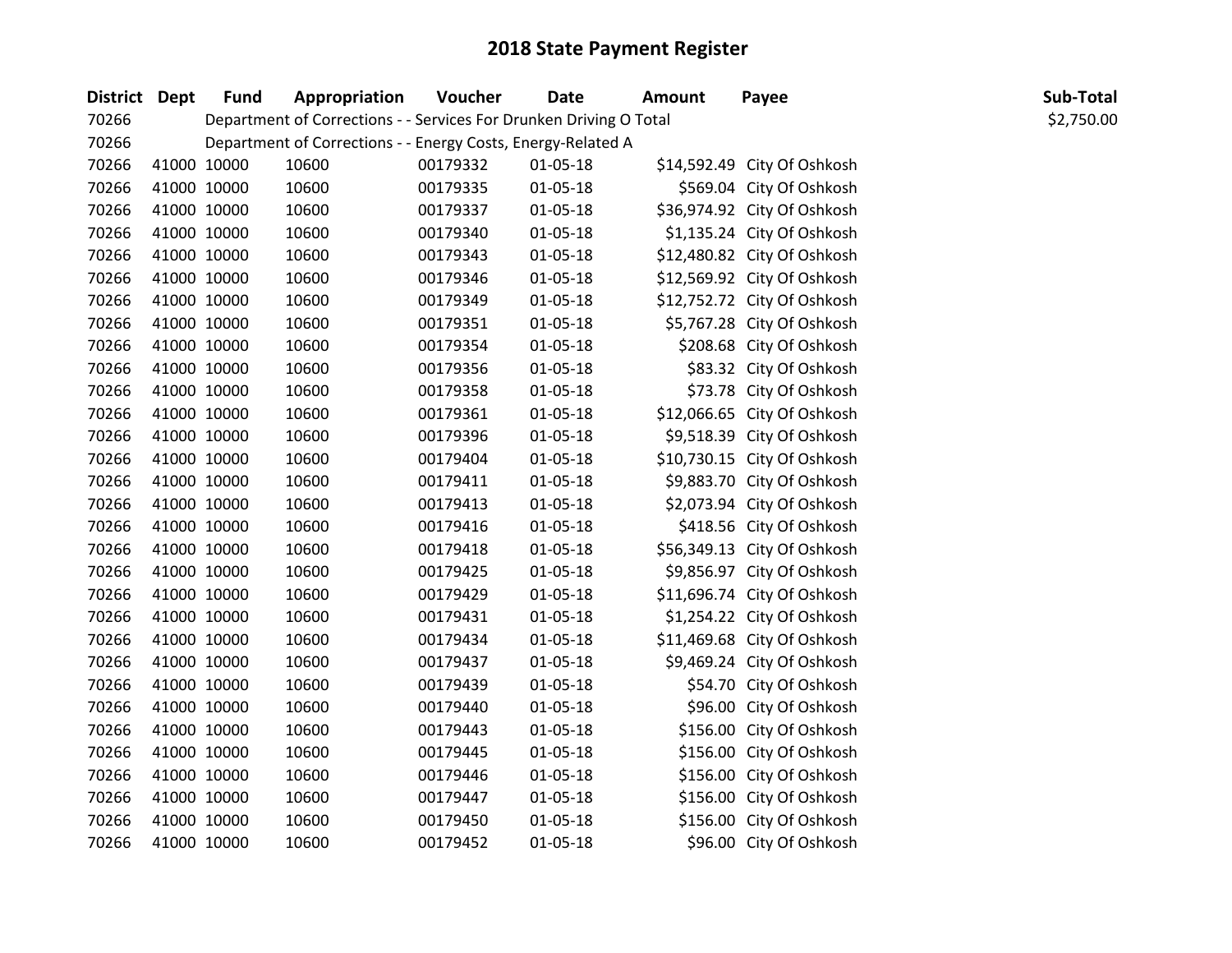| District Dept | <b>Fund</b> | Appropriation | Voucher  | <b>Date</b>    | <b>Amount</b> | Payee                       | Sub-Total |
|---------------|-------------|---------------|----------|----------------|---------------|-----------------------------|-----------|
| 70266         | 41000 10000 | 10600         | 00179453 | $01 - 05 - 18$ |               | \$96.00 City Of Oshkosh     |           |
| 70266         | 41000 10000 | 10600         | 00179456 | $01 - 05 - 18$ |               | \$156.00 City Of Oshkosh    |           |
| 70266         | 41000 10000 | 10600         | 00179458 | 01-05-18       |               | \$156.00 City Of Oshkosh    |           |
| 70266         | 41000 10000 | 10600         | 00179459 | 01-05-18       |               | \$156.00 City Of Oshkosh    |           |
| 70266         | 41000 10000 | 10600         | 00179461 | 01-05-18       |               | \$156.00 City Of Oshkosh    |           |
| 70266         | 41000 10000 | 10600         | 00179463 | $01 - 05 - 18$ |               | \$156.00 City Of Oshkosh    |           |
| 70266         | 41000 10000 | 10600         | 00179468 | 01-05-18       |               | \$156.00 City Of Oshkosh    |           |
| 70266         | 41000 10000 | 10600         | 00179470 | $01 - 05 - 18$ |               | \$156.00 City Of Oshkosh    |           |
| 70266         | 41000 10000 | 10600         | 00179473 | 01-05-18       |               | \$156.00 City Of Oshkosh    |           |
| 70266         | 41000 10000 | 10600         | 00179474 | $01 - 05 - 18$ |               | \$156.00 City Of Oshkosh    |           |
| 70266         | 41000 10000 | 10600         | 00179476 | 01-05-18       |               | \$156.00 City Of Oshkosh    |           |
| 70266         | 41000 10000 | 10600         | 00179480 | 01-05-18       |               | \$156.00 City Of Oshkosh    |           |
| 70266         | 41000 10000 | 10600         | 00179481 | 01-05-18       |               | \$156.00 City Of Oshkosh    |           |
| 70266         | 41000 10000 | 10600         | 00179483 | $01 - 05 - 18$ |               | \$156.00 City Of Oshkosh    |           |
| 70266         | 41000 10000 | 10600         | 00179487 | 01-05-18       |               | \$25,035.89 City Of Oshkosh |           |
| 70266         | 41000 10000 | 10600         | 00180483 | 01-08-18       |               | \$5,761.13 City Of Oshkosh  |           |
| 70266         | 41000 10000 | 10600         | 00181508 | $01 - 26 - 18$ |               | \$156.00 City Of Oshkosh    |           |
| 70266         | 41000 10000 | 10600         | 00181509 | $01 - 12 - 18$ |               | \$96.00 City Of Oshkosh     |           |
| 70266         | 41000 10000 | 10600         | 00184258 | $01 - 25 - 18$ |               | \$32,358.60 City Of Oshkosh |           |
| 70266         | 41000 10000 | 10600         | 00194499 | 03-12-18       |               | \$58,949.02 City Of Oshkosh |           |
| 70266         | 41000 10000 | 10600         | 00195809 | 03-19-18       |               | \$556.28 City Of Oshkosh    |           |
| 70266         | 41000 10000 | 10600         | 00200089 | $04 - 11 - 18$ |               | \$157.60 City Of Oshkosh    |           |
| 70266         | 41000 10000 | 10600         | 00200122 | 04-09-18       |               | \$13,557.82 City Of Oshkosh |           |
| 70266         | 41000 10000 | 10600         | 00200124 | 04-09-18       |               | \$538.82 City Of Oshkosh    |           |
| 70266         | 41000 10000 | 10600         | 00200127 | 04-09-18       |               | \$30,949.46 City Of Oshkosh |           |
| 70266         | 41000 10000 | 10600         | 00200129 | 04-09-18       |               | \$1,160.47 City Of Oshkosh  |           |
| 70266         | 41000 10000 | 10600         | 00200132 | 04-09-18       |               | \$12,190.70 City Of Oshkosh |           |
| 70266         | 41000 10000 | 10600         | 00200134 | 04-09-18       |               | \$12,190.70 City Of Oshkosh |           |
| 70266         | 41000 10000 | 10600         | 00200145 | 04-09-18       |               | \$12,546.91 City Of Oshkosh |           |
| 70266         | 41000 10000 | 10600         | 00200148 | 04-09-18       |               | \$5,294.82 City Of Oshkosh  |           |
| 70266         | 41000 10000 | 10600         | 00200150 | 04-09-18       |               | \$220.70 City Of Oshkosh    |           |
| 70266         | 41000 10000 | 10600         | 00200152 | 04-09-18       |               | \$75.49 City Of Oshkosh     |           |
| 70266         | 41000 10000 | 10600         | 00200155 | 04-09-18       |               | \$85.18 City Of Oshkosh     |           |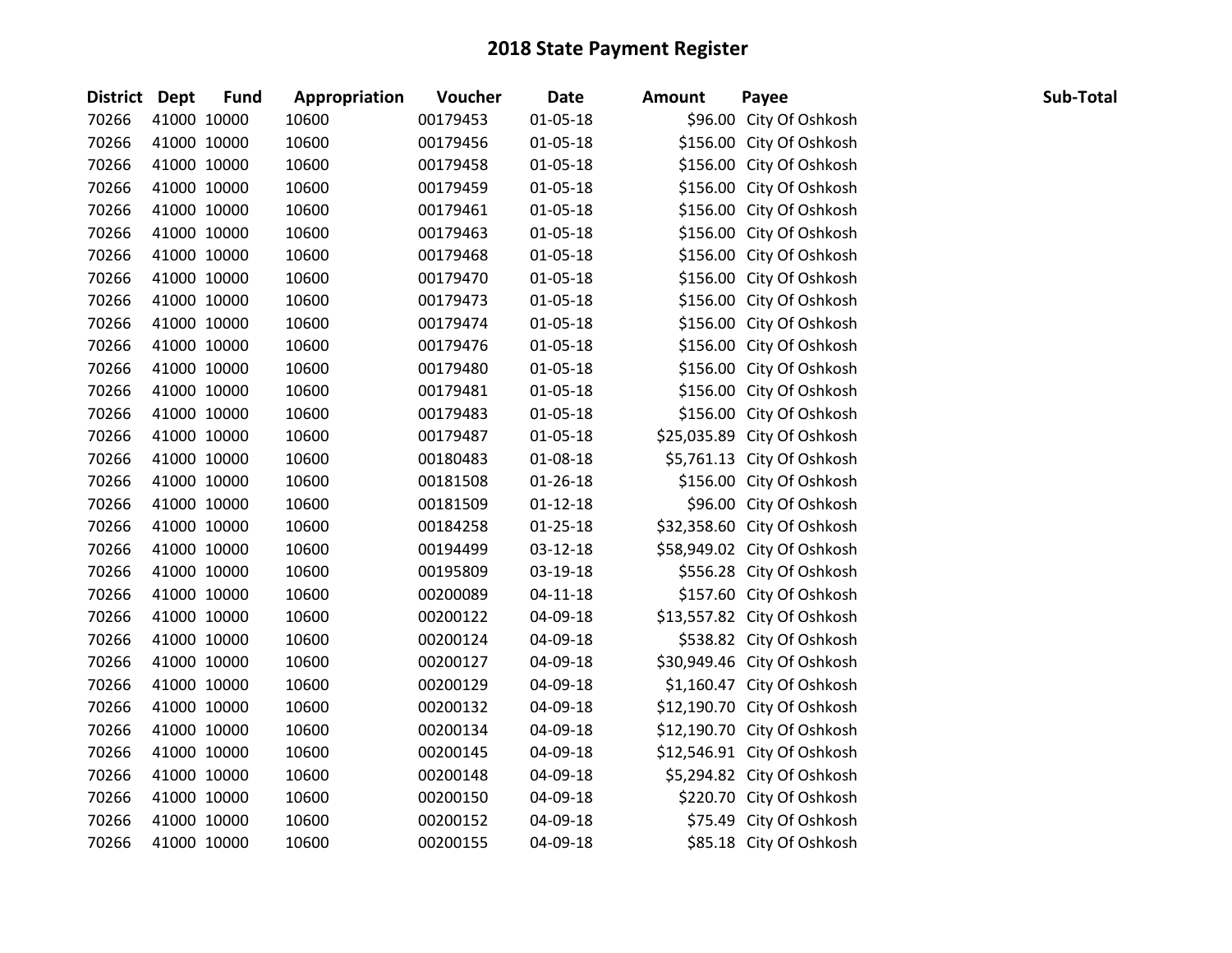| <b>District Dept</b> | <b>Fund</b> | Appropriation | Voucher  | <b>Date</b>    | <b>Amount</b> | Payee                       | Sub-Total |
|----------------------|-------------|---------------|----------|----------------|---------------|-----------------------------|-----------|
| 70266                | 41000 10000 | 10600         | 00200156 | 04-09-18       |               | \$9,459.57 City Of Oshkosh  |           |
| 70266                | 41000 10000 | 10600         | 00200158 | 04-09-18       |               | \$9,866.99 City Of Oshkosh  |           |
| 70266                | 41000 10000 | 10600         | 00200160 | 04-09-18       |               | \$11,487.62 City Of Oshkosh |           |
| 70266                | 41000 10000 | 10600         | 00200161 | $04 - 11 - 18$ |               | \$96.00 City Of Oshkosh     |           |
| 70266                | 41000 10000 | 10600         | 00200162 | 04-09-18       |               | \$10,401.16 City Of Oshkosh |           |
| 70266                | 41000 10000 | 10600         | 00200164 | 04-09-18       |               | \$1,815.04 City Of Oshkosh  |           |
| 70266                | 41000 10000 | 10600         | 00200165 | 04-09-18       |               | \$375.64 City Of Oshkosh    |           |
| 70266                | 41000 10000 | 10600         | 00200167 | 04-09-18       |               | \$10,120.49 City Of Oshkosh |           |
| 70266                | 41000 10000 | 10600         | 00200169 | 04-09-18       |               | \$12,715.82 City Of Oshkosh |           |
| 70266                | 41000 10000 | 10600         | 00200171 | 04-09-18       |               | \$1,103.45 City Of Oshkosh  |           |
| 70266                | 41000 10000 | 10600         | 00200175 | 04-09-18       |               | \$11,234.11 City Of Oshkosh |           |
| 70266                | 41000 10000 | 10600         | 00200180 | 04-09-18       |               | \$9,646.58 City Of Oshkosh  |           |
| 70266                | 41000 10000 | 10600         | 00200183 | 04-09-18       |               | \$56.13 City Of Oshkosh     |           |
| 70266                | 41000 10000 | 10600         | 00200187 | 04-09-18       |               | \$96.00 City Of Oshkosh     |           |
| 70266                | 41000 10000 | 10600         | 00200189 | 04-09-18       |               | \$156.00 City Of Oshkosh    |           |
| 70266                | 41000 10000 | 10600         | 00200194 | 04-09-18       |               | \$156.00 City Of Oshkosh    |           |
| 70266                | 41000 10000 | 10600         | 00200196 | 04-09-18       |               | \$156.00 City Of Oshkosh    |           |
| 70266                | 41000 10000 | 10600         | 00200198 | 04-09-18       |               | \$156.00 City Of Oshkosh    |           |
| 70266                | 41000 10000 | 10600         | 00200200 | 04-09-18       |               | \$156.00 City Of Oshkosh    |           |
| 70266                | 41000 10000 | 10600         | 00200202 | 04-09-18       |               | \$96.00 City Of Oshkosh     |           |
| 70266                | 41000 10000 | 10600         | 00200205 | 04-09-18       |               | \$96.00 City Of Oshkosh     |           |
| 70266                | 41000 10000 | 10600         | 00200208 | 04-09-18       |               | \$156.00 City Of Oshkosh    |           |
| 70266                | 41000 10000 | 10600         | 00200211 | 04-09-18       |               | \$156.00 City Of Oshkosh    |           |
| 70266                | 41000 10000 | 10600         | 00200214 | 04-09-18       |               | \$156.00 City Of Oshkosh    |           |
| 70266                | 41000 10000 | 10600         | 00200218 | 04-09-18       |               | \$156.00 City Of Oshkosh    |           |
| 70266                | 41000 10000 | 10600         | 00200220 | 04-09-18       |               | \$156.00 City Of Oshkosh    |           |
| 70266                | 41000 10000 | 10600         | 00200223 | 04-09-18       |               | \$156.00 City Of Oshkosh    |           |
| 70266                | 41000 10000 | 10600         | 00200225 | 04-09-18       |               | \$156.00 City Of Oshkosh    |           |
| 70266                | 41000 10000 | 10600         | 00200227 | 04-09-18       |               | \$156.00 City Of Oshkosh    |           |
| 70266                | 41000 10000 | 10600         | 00200230 | 04-09-18       |               | \$156.00 City Of Oshkosh    |           |
| 70266                | 41000 10000 | 10600         | 00200232 | 04-09-18       |               | \$156.00 City Of Oshkosh    |           |
| 70266                | 41000 10000 | 10600         | 00200235 | 04-09-18       |               | \$156.00 City Of Oshkosh    |           |
| 70266                | 41000 10000 | 10600         | 00200237 | 04-09-18       |               | \$156.00 City Of Oshkosh    |           |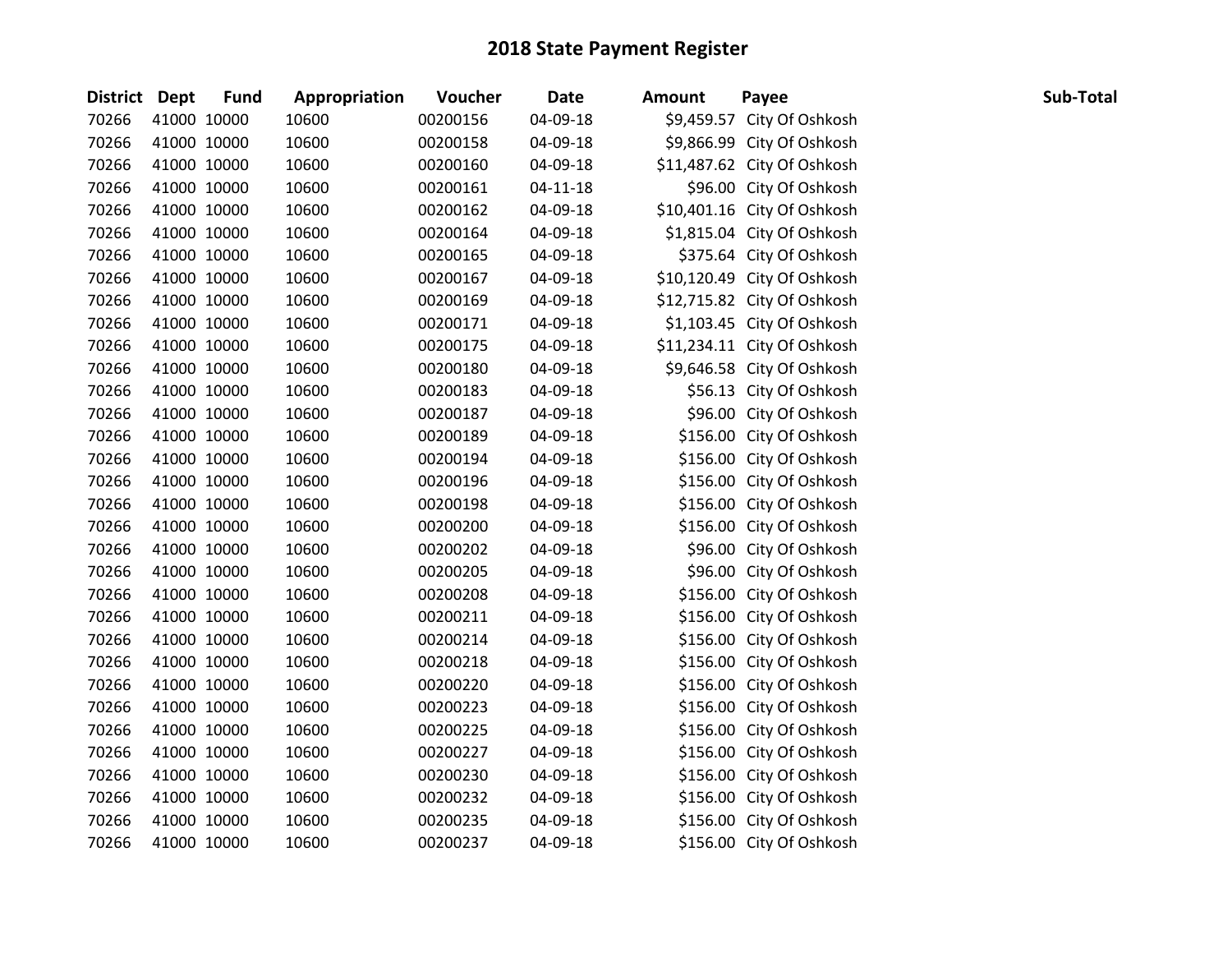| <b>District Dept</b> |             | <b>Fund</b> | Appropriation | Voucher  | <b>Date</b>    | <b>Amount</b> | Payee                       | Sub-Total |
|----------------------|-------------|-------------|---------------|----------|----------------|---------------|-----------------------------|-----------|
| 70266                |             | 41000 10000 | 10600         | 00200238 | 04-09-18       |               | \$156.00 City Of Oshkosh    |           |
| 70266                |             | 41000 10000 | 10600         | 00200239 | 04-09-18       |               | \$25,035.89 City Of Oshkosh |           |
| 70266                |             | 41000 10000 | 10600         | 00200240 | 04-09-18       |               | \$58,614.22 City Of Oshkosh |           |
| 70266                | 41000 10000 |             | 10600         | 00204439 | 04-25-18       |               | \$15,043.65 City Of Oshkosh |           |
| 70266                |             | 41000 10000 | 10600         | 00204440 | 04-25-18       |               | \$1,570.94 City Of Oshkosh  |           |
| 70266                |             | 41000 10000 | 10600         | 00213881 | 06-08-18       |               | \$61,887.57 City Of Oshkosh |           |
| 70266                |             | 41000 10000 | 10600         | 00214384 | $06 - 11 - 18$ |               | \$583.33 City Of Oshkosh    |           |
| 70266                |             | 41000 10000 | 10600         | 00220213 | $07-10-18$     |               | \$156.00 City Of Oshkosh    |           |
| 70266                |             | 41000 10000 | 10600         | 00220217 | $07-10-18$     |               | \$96.00 City Of Oshkosh     |           |
| 70266                |             | 41000 10000 | 10600         | 00220685 | $07-10-18$     |               | \$56,853.97 City Of Oshkosh |           |
| 70266                |             | 41000 10000 | 10600         | 00220688 | $07-10-18$     |               | \$12,670.46 City Of Oshkosh |           |
| 70266                |             | 41000 10000 | 10600         | 00220690 | $07-10-18$     |               | \$602.94 City Of Oshkosh    |           |
| 70266                |             | 41000 10000 | 10600         | 00220695 | $07-10-18$     |               | \$30,957.09 City Of Oshkosh |           |
| 70266                |             | 41000 10000 | 10600         | 00220696 | $07-10-18$     |               | \$1,193.66 City Of Oshkosh  |           |
| 70266                |             | 41000 10000 | 10600         | 00220697 | $07-10-18$     |               | \$12,670.46 City Of Oshkosh |           |
| 70266                |             | 41000 10000 | 10600         | 00220699 | $07-10-18$     |               | \$12,892.59 City Of Oshkosh |           |
| 70266                |             | 41000 10000 | 10600         | 00220700 | $07-10-18$     |               | \$5,667.93 City Of Oshkosh  |           |
| 70266                |             | 41000 10000 | 10600         | 00220701 | $07-10-18$     |               | \$203.25 City Of Oshkosh    |           |
| 70266                |             | 41000 10000 | 10600         | 00220703 | $07-10-18$     |               | \$116.24 City Of Oshkosh    |           |
| 70266                |             | 41000 10000 | 10600         | 00220705 | $07-10-18$     |               | \$77.00 City Of Oshkosh     |           |
| 70266                |             | 41000 10000 | 10600         | 00220706 | $07-10-18$     |               | \$9,422.55 City Of Oshkosh  |           |
| 70266                |             | 41000 10000 | 10600         | 00220709 | $07-10-18$     |               | \$10,138.59 City Of Oshkosh |           |
| 70266                | 41000 10000 |             | 10600         | 00220710 | $07 - 10 - 18$ |               | \$10,753.65 City Of Oshkosh |           |
| 70266                |             | 41000 10000 | 10600         | 00220712 | $07-10-18$     |               | \$10,055.97 City Of Oshkosh |           |
| 70266                |             | 41000 10000 | 10600         | 00220713 | $07-10-18$     |               | \$1,691.18 City Of Oshkosh  |           |
| 70266                |             | 41000 10000 | 10600         | 00220716 | $07 - 10 - 18$ |               | \$477.75 City Of Oshkosh    |           |
| 70266                |             | 41000 10000 | 10600         | 00220717 | $07-10-18$     |               | \$9,780.57 City Of Oshkosh  |           |
| 70266                |             | 41000 10000 | 10600         | 00220719 | $07 - 10 - 18$ |               | \$12,890.78 City Of Oshkosh |           |
| 70266                |             | 41000 10000 | 10600         | 00220721 | $07-10-18$     |               | \$1,097.36 City Of Oshkosh  |           |
| 70266                |             | 41000 10000 | 10600         | 00220723 | $07-10-18$     |               | \$11,194.29 City Of Oshkosh |           |
| 70266                |             | 41000 10000 | 10600         | 00220725 | $07-10-18$     |               | \$8,750.60 City Of Oshkosh  |           |
| 70266                |             | 41000 10000 | 10600         | 00220727 | $07 - 10 - 18$ |               | \$57.38 City Of Oshkosh     |           |
| 70266                |             | 41000 10000 | 10600         | 00220728 | $07 - 10 - 18$ |               | \$96.00 City Of Oshkosh     |           |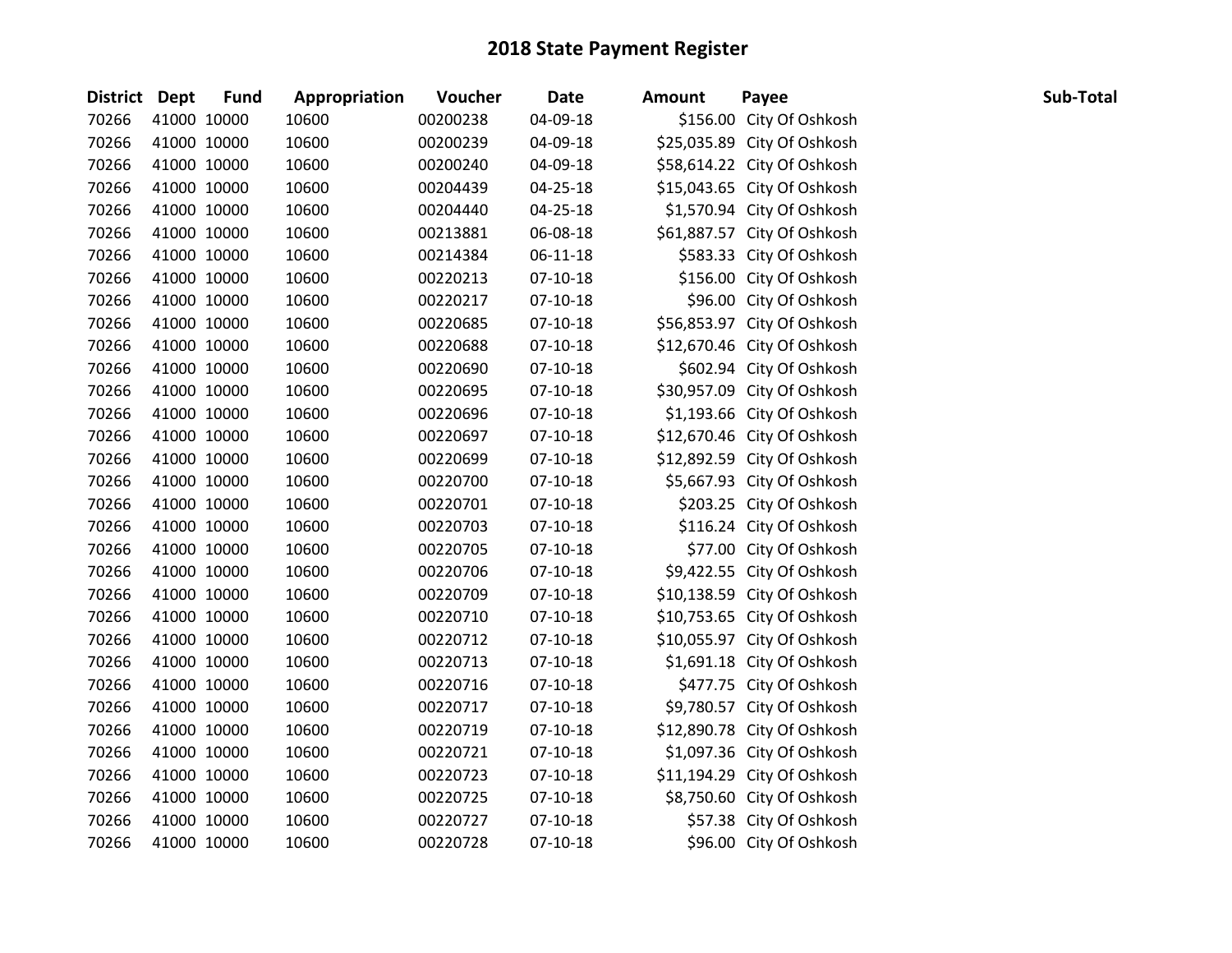| District Dept | <b>Fund</b> | Appropriation | Voucher  | <b>Date</b>    | Amount | Payee                       | Sub-Total |
|---------------|-------------|---------------|----------|----------------|--------|-----------------------------|-----------|
| 70266         | 41000 10000 | 10600         | 00220730 | $07-10-18$     |        | \$156.00 City Of Oshkosh    |           |
| 70266         | 41000 10000 | 10600         | 00220731 | $07-10-18$     |        | \$156.00 City Of Oshkosh    |           |
| 70266         | 41000 10000 | 10600         | 00221279 | $07-11-18$     |        | \$5,116.79 City Of Oshkosh  |           |
| 70266         | 41000 10000 | 10600         | 00222005 | 07-13-18       |        | \$156.00 City Of Oshkosh    |           |
| 70266         | 41000 10000 | 10600         | 00222006 | 07-13-18       |        | \$13,625.18 City Of Oshkosh |           |
| 70266         | 41000 10000 | 10600         | 00222064 | $07-16-18$     |        | \$156.00 City Of Oshkosh    |           |
| 70266         | 41000 10000 | 10600         | 00222065 | $07-16-18$     |        | \$156.00 City Of Oshkosh    |           |
| 70266         | 41000 10000 | 10600         | 00222066 | $07-16-18$     |        | \$156.00 City Of Oshkosh    |           |
| 70266         | 41000 10000 | 10600         | 00222068 | $07-16-18$     |        | \$156.00 City Of Oshkosh    |           |
| 70266         | 41000 10000 | 10600         | 00222069 | $07-16-18$     |        | \$156.00 City Of Oshkosh    |           |
| 70266         | 41000 10000 | 10600         | 00222070 | $07-16-18$     |        | \$156.00 City Of Oshkosh    |           |
| 70266         | 41000 10000 | 10600         | 00222071 | $07-16-18$     |        | \$156.00 City Of Oshkosh    |           |
| 70266         | 41000 10000 | 10600         | 00222072 | $07 - 16 - 18$ |        | \$156.00 City Of Oshkosh    |           |
| 70266         | 41000 10000 | 10600         | 00222073 | $07-16-18$     |        | \$156.00 City Of Oshkosh    |           |
| 70266         | 41000 10000 | 10600         | 00222075 | $07-16-18$     |        | \$156.00 City Of Oshkosh    |           |
| 70266         | 41000 10000 | 10600         | 00222078 | $07-16-18$     |        | \$156.00 City Of Oshkosh    |           |
| 70266         | 41000 10000 | 10600         | 00222080 | $07 - 16 - 18$ |        | \$96.00 City Of Oshkosh     |           |
| 70266         | 41000 10000 | 10600         | 00222081 | $07-16-18$     |        | \$96.00 City Of Oshkosh     |           |
| 70266         | 41000 10000 | 10600         | 00222083 | $07-16-18$     |        | \$156.00 City Of Oshkosh    |           |
| 70266         | 41000 10000 | 10600         | 00222086 | $07-16-18$     |        | \$156.00 City Of Oshkosh    |           |
| 70266         | 41000 10000 | 10600         | 00222089 | $07 - 16 - 18$ |        | \$156.00 City Of Oshkosh    |           |
| 70266         | 41000 10000 | 10600         | 00222091 | $07-16-18$     |        | \$26,905.67 City Of Oshkosh |           |
| 70266         | 41000 10000 | 10600         | 00222094 | $07 - 18 - 18$ |        | \$156.00 City Of Oshkosh    |           |
| 70266         | 41000 10000 | 10600         | 00224315 | 07-24-18       |        | \$370.87 City Of Oshkosh    |           |
| 70266         | 41000 10000 | 10600         | 00224317 | 07-24-18       |        | \$1,865.12 City Of Oshkosh  |           |
| 70266         | 41000 10000 | 10600         | 00234030 | 09-11-18       |        | \$597.99 City Of Oshkosh    |           |
| 70266         | 41000 10000 | 10600         | 00234516 | 09-12-18       |        | \$64,096.65 City Of Oshkosh |           |
| 70266         | 41000 10000 | 10600         | 00239763 | 10-26-18       |        | \$96.00 City Of Oshkosh     |           |
| 70266         | 41000 10000 | 10600         | 00239773 | 10-26-18       |        | \$156.00 City Of Oshkosh    |           |
| 70266         | 41000 10000 | 10600         | 00240269 | $10-12-18$     |        | \$62,996.29 City Of Oshkosh |           |
| 70266         | 41000 10000 | 10600         | 00240276 | $10-12-18$     |        | \$12,597.02 City Of Oshkosh |           |
| 70266         | 41000 10000 | 10600         | 00240280 | $10-12-18$     |        | \$1,017.03 City Of Oshkosh  |           |
| 70266         | 41000 10000 | 10600         | 00240282 | 10-12-18       |        | \$41,068.57 City Of Oshkosh |           |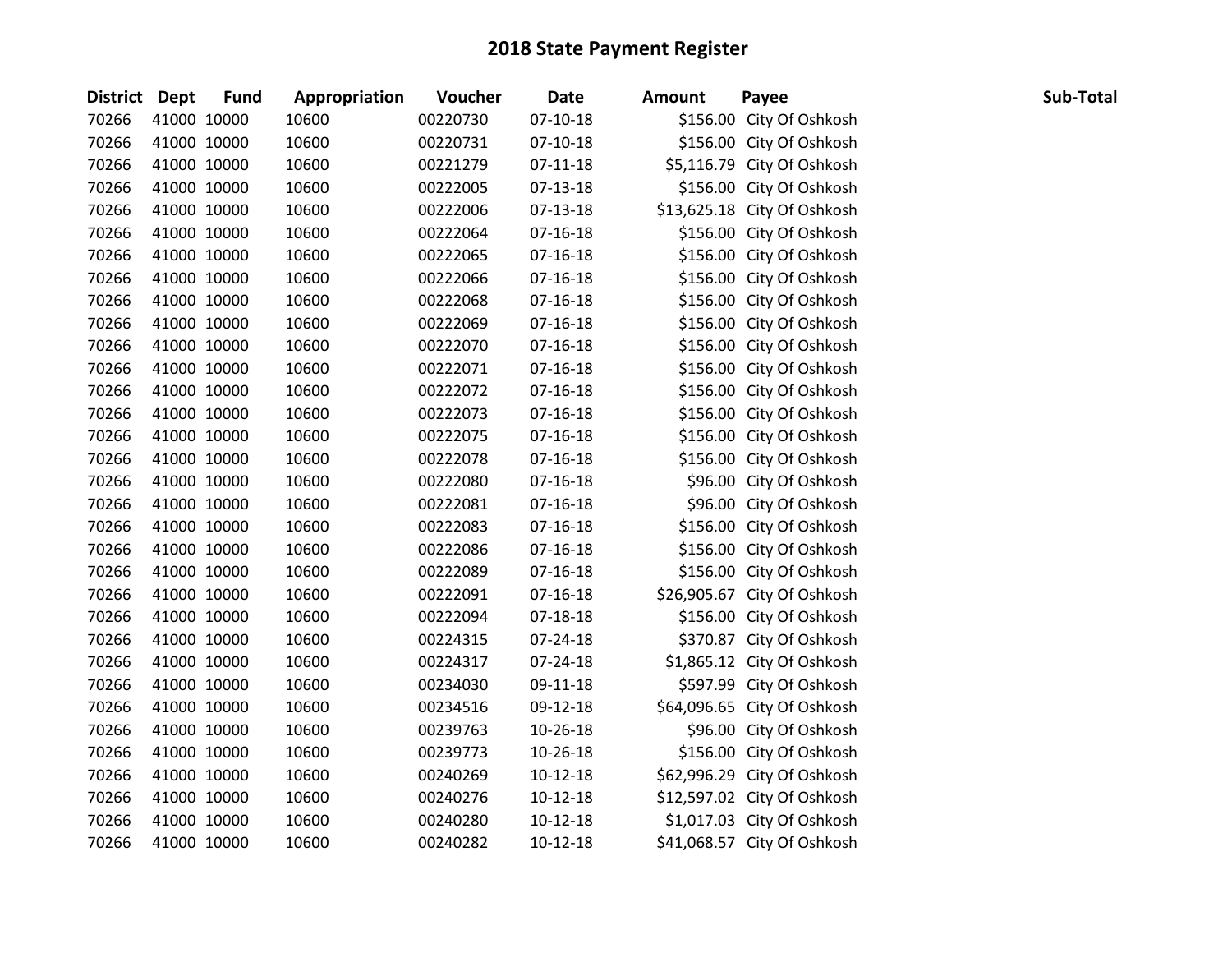| <b>District Dept</b> | <b>Fund</b> | Appropriation | Voucher  | <b>Date</b>    | <b>Amount</b> | Payee                       | Sub-Total |
|----------------------|-------------|---------------|----------|----------------|---------------|-----------------------------|-----------|
| 70266                | 41000 10000 | 10600         | 00240284 | $10-12-18$     |               | \$1,010.69 City Of Oshkosh  |           |
| 70266                | 41000 10000 | 10600         | 00240288 | $10-12-18$     |               | \$12,009.50 City Of Oshkosh |           |
| 70266                | 41000 10000 | 10600         | 00240290 | $10-12-18$     |               | \$12,936.68 City Of Oshkosh |           |
| 70266                | 41000 10000 | 10600         | 00240291 | $10-12-18$     |               | \$12,323.43 City Of Oshkosh |           |
| 70266                | 41000 10000 | 10600         | 00240293 | 10-12-18       |               | \$5,493.51 City Of Oshkosh  |           |
| 70266                | 41000 10000 | 10600         | 00240296 | $10-12-18$     |               | \$203.25 City Of Oshkosh    |           |
| 70266                | 41000 10000 | 10600         | 00240298 | $10-12-18$     |               | \$86.81 City Of Oshkosh     |           |
| 70266                | 41000 10000 | 10600         | 00240301 | $10-12-18$     |               | \$77.00 City Of Oshkosh     |           |
| 70266                | 41000 10000 | 10600         | 00240302 | $10 - 12 - 18$ |               | \$23,466.33 City Of Oshkosh |           |
| 70266                | 41000 10000 | 10600         | 00240304 | $10-12-18$     |               | \$9,624.51 City Of Oshkosh  |           |
| 70266                | 41000 10000 | 10600         | 00240306 | $10-12-18$     |               | \$10,625.13 City Of Oshkosh |           |
| 70266                | 41000 10000 | 10600         | 00240333 | $10-12-18$     |               | \$9,725.49 City Of Oshkosh  |           |
| 70266                | 41000 10000 | 10600         | 00240337 | $10-12-18$     |               | \$3,031.46 City Of Oshkosh  |           |
| 70266                | 41000 10000 | 10600         | 00240338 | $10-12-18$     |               | \$525.90 City Of Oshkosh    |           |
| 70266                | 41000 10000 | 10600         | 00240342 | $10-12-18$     |               | \$9,523.53 City Of Oshkosh  |           |
| 70266                | 41000 10000 | 10600         | 00240345 | $10-12-18$     |               | \$13,423.22 City Of Oshkosh |           |
| 70266                | 41000 10000 | 10600         | 00240346 | $10-12-18$     |               | \$1,323.98 City Of Oshkosh  |           |
| 70266                | 41000 10000 | 10600         | 00240350 | $10-12-18$     |               | \$11,102.49 City Of Oshkosh |           |
| 70266                | 41000 10000 | 10600         | 00240353 | $10-12-18$     |               | \$8,429.30 City Of Oshkosh  |           |
| 70266                | 41000 10000 | 10600         | 00240356 | $10-12-18$     |               | \$57.38 City Of Oshkosh     |           |
| 70266                | 41000 10000 | 10600         | 00240361 | $10-12-18$     |               | \$96.00 City Of Oshkosh     |           |
| 70266                | 41000 10000 | 10600         | 00240363 | $10-12-18$     |               | \$156.00 City Of Oshkosh    |           |
| 70266                | 41000 10000 | 10600         | 00240366 | $10-12-18$     |               | \$156.00 City Of Oshkosh    |           |
| 70266                | 41000 10000 | 10600         | 00240368 | $10 - 12 - 18$ |               | \$156.00 City Of Oshkosh    |           |
| 70266                | 41000 10000 | 10600         | 00240369 | $10-12-18$     |               | \$156.00 City Of Oshkosh    |           |
| 70266                | 41000 10000 | 10600         | 00240370 | $10-12-18$     |               | \$156.00 City Of Oshkosh    |           |
| 70266                | 41000 10000 | 10600         | 00240371 | $10-12-18$     |               | \$96.00 City Of Oshkosh     |           |
| 70266                | 41000 10000 | 10600         | 00240373 | $10-12-18$     |               | \$96.00 City Of Oshkosh     |           |
| 70266                | 41000 10000 | 10600         | 00240376 | $10-12-18$     |               | \$156.00 City Of Oshkosh    |           |
| 70266                | 41000 10000 | 10600         | 00240379 | $10-12-18$     |               | \$156.00 City Of Oshkosh    |           |
| 70266                | 41000 10000 | 10600         | 00240380 | $10-12-18$     |               | \$156.00 City Of Oshkosh    |           |
| 70266                | 41000 10000 | 10600         | 00240384 | $10-12-18$     |               | \$156.00 City Of Oshkosh    |           |
| 70266                | 41000 10000 | 10600         | 00240385 | $10-12-18$     |               | \$156.00 City Of Oshkosh    |           |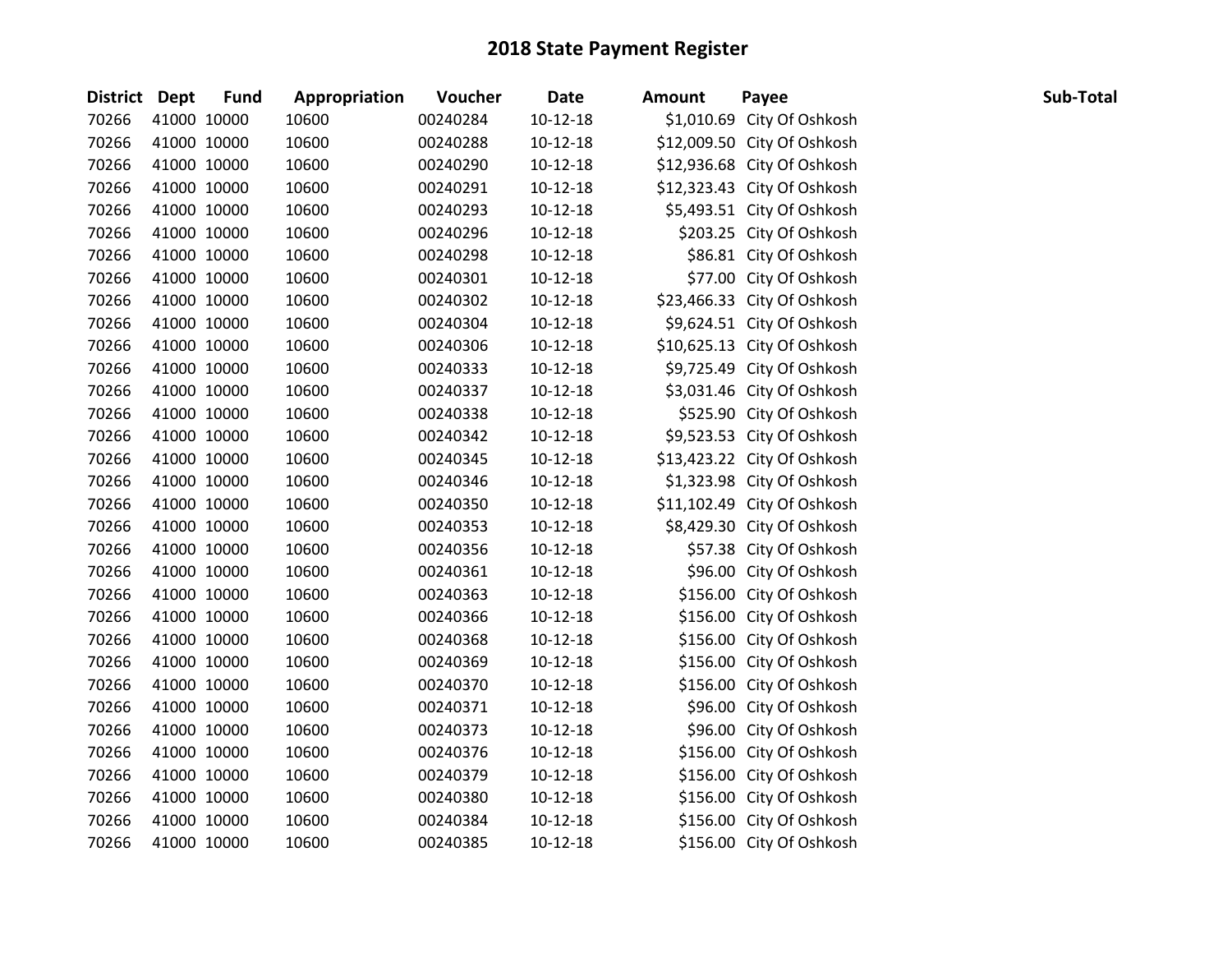| District Dept | <b>Fund</b> | Appropriation                                                                   | Voucher   | <b>Date</b>    | <b>Amount</b> | Payee                       | Sub-Total      |
|---------------|-------------|---------------------------------------------------------------------------------|-----------|----------------|---------------|-----------------------------|----------------|
| 70266         | 41000 10000 | 10600                                                                           | 00240388  | $10-12-18$     |               | \$156.00 City Of Oshkosh    |                |
| 70266         | 41000 10000 | 10600                                                                           | 00240389  | $10-12-18$     |               | \$156.00 City Of Oshkosh    |                |
| 70266         | 41000 10000 | 10600                                                                           | 00240393  | $10-12-18$     |               | \$156.00 City Of Oshkosh    |                |
| 70266         | 41000 10000 | 10600                                                                           | 00240397  | $10-12-18$     |               | \$156.00 City Of Oshkosh    |                |
| 70266         | 41000 10000 | 10600                                                                           | 00240398  | $10-12-18$     |               | \$156.00 City Of Oshkosh    |                |
| 70266         | 41000 10000 | 10600                                                                           | 00240400  | $10-12-18$     |               | \$156.00 City Of Oshkosh    |                |
| 70266         | 41000 10000 | 10600                                                                           | 00240401  | $10-12-18$     |               | \$156.00 City Of Oshkosh    |                |
| 70266         | 41000 10000 | 10600                                                                           | 00240404  | $10-12-18$     |               | \$156.00 City Of Oshkosh    |                |
| 70266         | 41000 10000 | 10600                                                                           | 00240405  | $10-12-18$     |               | \$26,946.55 City Of Oshkosh |                |
| 70266         | 41000 10000 | 10600                                                                           | 00245717  | 11-06-18       |               | \$1,370.66 City Of Oshkosh  |                |
| 70266         | 41000 10000 | 10600                                                                           | 00254772  | 12-17-18       |               | \$597.99 City Of Oshkosh    |                |
| 70266         | 41000 10000 | 10600                                                                           | 00254778  | 12-17-18       |               | \$62,526.06 City Of Oshkosh |                |
| 70266         |             | Department of Corrections - - Energy Costs, Energy-Related A Total              |           |                |               |                             | \$1,404,848.36 |
| 70266         |             | Department of Corrections - - Purchased Services For Offende                    |           |                |               |                             |                |
| 70266         | 41000 10000 | 11100                                                                           | 00194592  | 03-12-18       |               | \$400.00 City Of Oshkosh    |                |
| 70266         |             | Department of Corrections - - Purchased Services For Offende Total              |           |                |               |                             | \$400.00       |
| 70266         |             | Department of Health Services - - Emergency Medical Services, Ai                |           |                |               |                             |                |
| 70266         | 43500 10000 | 11900                                                                           | 00229265  | 08-31-18       |               | \$6,355.53 City Of Oshkosh  |                |
| 70266         |             | Department of Health Services - - Emergency Medical Services, Ai Total          |           |                |               |                             | \$6,355.53     |
| 70266         |             | Department of Health Services - - Prepaid Medical Transport Reimbursement       |           |                |               |                             |                |
| 70266         | 43500 10000 | 16300                                                                           | AMBULANCE | 11-08-18       |               | \$86,612.67 City Of Oshkosh |                |
| 70266         |             | Department of Health Services - - Prepaid Medical Transport Reimbursement Total |           |                |               |                             | \$86,612.67    |
| 70266         |             | Department of Health Services - - Wisconsin Resource Center -- M                |           |                |               |                             |                |
| 70266         | 43500 10000 | 20200                                                                           | 00209943  | 06-29-18       |               | \$14.95 City Of Oshkosh     |                |
| 70266         |             | Department of Health Services - - Wisconsin Resource Center -- M Total          |           |                |               |                             | \$14.95        |
| 70266         |             | Department of Health Services - - Energy Costs, Energy-Related A                |           |                |               |                             |                |
| 70266         | 43500 10000 | 20600                                                                           | 00195912  | 03-29-18       |               | \$9,982.89 City Of Oshkosh  |                |
| 70266         | 43500 10000 | 20600                                                                           | 00195915  | 03-29-18       |               | \$14,902.23 City Of Oshkosh |                |
| 70266         | 43500 10000 | 20600                                                                           | 00195919  | 03-29-18       |               | \$34,233.06 City Of Oshkosh |                |
| 70266         | 43500 10000 | 20600                                                                           | 00215467  | 06-27-18       |               | \$8,477.47 City Of Oshkosh  |                |
| 70266         | 43500 10000 | 20600                                                                           | 00215469  | 06-27-18       |               | \$13,431.03 City Of Oshkosh |                |
| 70266         | 43500 10000 | 20600                                                                           | 00215470  | $06 - 27 - 18$ |               | \$29,927.83 City Of Oshkosh |                |
| 70266         | 43500 10000 | 20600                                                                           | 00234593  | 09-28-18       |               | \$14,529.24 City Of Oshkosh |                |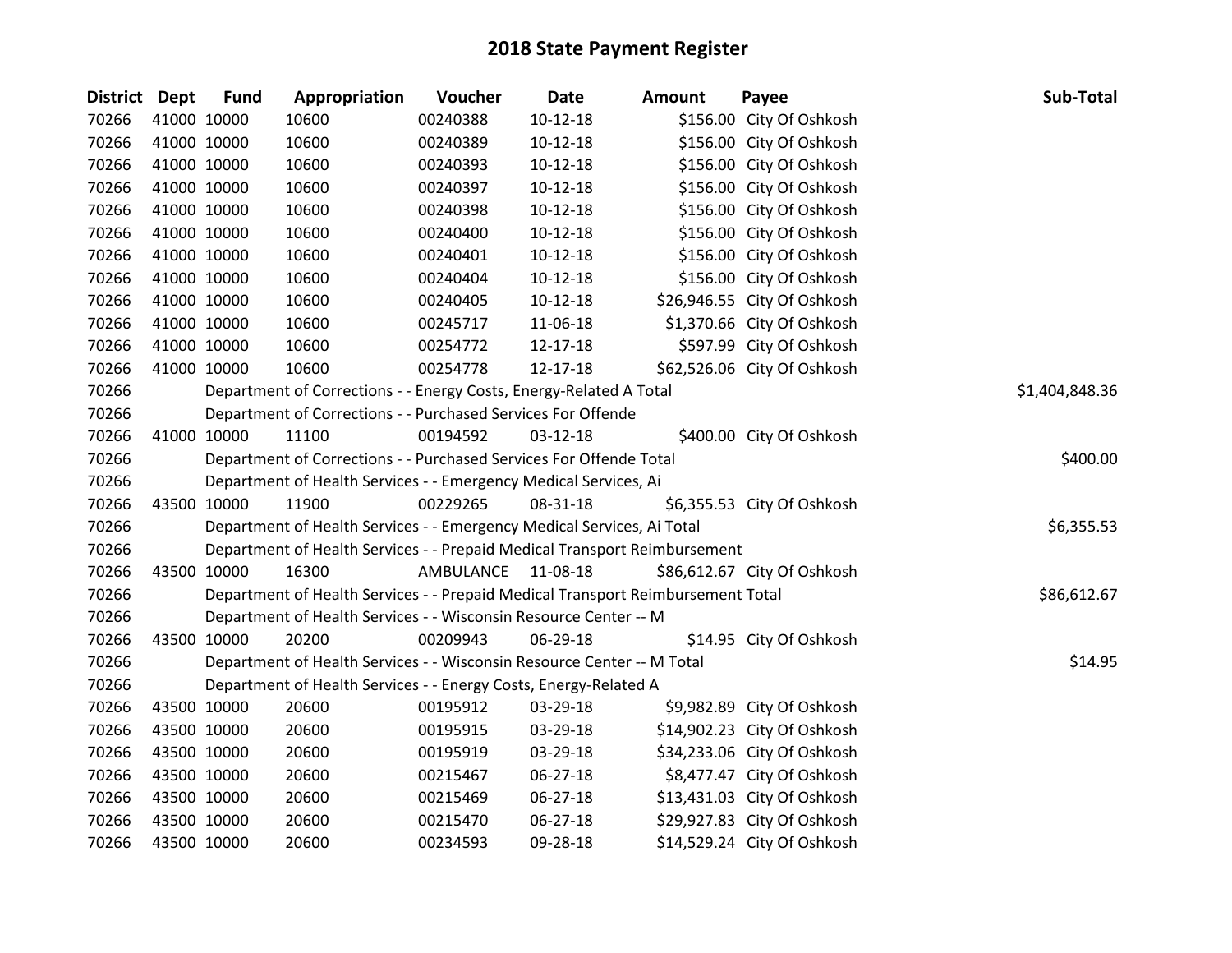| District Dept | <b>Fund</b> | Appropriation                                                          | Voucher  | Date           | <b>Amount</b> | Payee                       | Sub-Total    |
|---------------|-------------|------------------------------------------------------------------------|----------|----------------|---------------|-----------------------------|--------------|
| 70266         | 43500 10000 | 20600                                                                  | 00234595 | 09-28-18       |               | \$39,423.19 City Of Oshkosh |              |
| 70266         | 43500 10000 | 20600                                                                  | 00234599 | 09-28-18       |               | \$11,274.54 City Of Oshkosh |              |
| 70266         | 43500 10000 | 20600                                                                  | 00252956 | 12-26-18       |               | \$12,329.57 City Of Oshkosh |              |
| 70266         | 43500 10000 | 20600                                                                  | 00252957 | 12-26-18       |               | \$16,738.23 City Of Oshkosh |              |
| 70266         | 43500 10000 | 20600                                                                  | 00252959 | 12-26-18       |               | \$40,848.81 City Of Oshkosh |              |
| 70266         |             | Department of Health Services - - Energy Costs, Energy-Related A Total |          |                |               |                             | \$246,098.09 |
| 70266         |             | Department of Health Services - - Wisconsin Resource Center -- F       |          |                |               |                             |              |
| 70266         | 43500 10000 | 20900                                                                  | 00209943 | 06-29-18       |               | \$1.15 City Of Oshkosh      |              |
| 70266         |             | Department of Health Services - - Wisconsin Resource Center -- F Total |          |                |               |                             | \$1.15       |
| 70266         |             | Department of Health Services - - General Program Operations           |          |                |               |                             |              |
| 70266         | 43500 14200 | 20100                                                                  | 00179889 | $01 - 12 - 18$ |               | \$309.25 City Of Oshkosh    |              |
| 70266         | 43500 14200 | 20100                                                                  | 00192464 | 03-13-18       |               | \$314.79 City Of Oshkosh    |              |
| 70266         | 43500 14200 | 20100                                                                  | 00194908 | 03-26-18       |               | \$313.03 City Of Oshkosh    |              |
| 70266         | 43500 14200 | 20100                                                                  | 00209943 | 06-29-18       |               | \$41.40 City Of Oshkosh     |              |
| 70266         | 43500 14200 | 20100                                                                  | 00210491 | 06-07-18       |               | \$297.15 City Of Oshkosh    |              |
| 70266         | 43500 14200 | 20100                                                                  | 00210493 | 06-07-18       |               | \$382.15 City Of Oshkosh    |              |
| 70266         | 43500 14200 | 20100                                                                  | 00212653 | $06 - 15 - 18$ |               | \$322.35 City Of Oshkosh    |              |
| 70266         | 43500 14200 | 20100                                                                  | 00212654 | 06-15-18       |               | \$312.19 City Of Oshkosh    |              |
| 70266         | 43500 14200 | 20100                                                                  | 00212655 | 06-15-18       |               | \$322.35 City Of Oshkosh    |              |
| 70266         | 43500 14200 | 20100                                                                  | 00222872 | 08-01-18       |               | \$305.48 City Of Oshkosh    |              |
| 70266         | 43500 14200 | 20100                                                                  | 00242549 | $10 - 31 - 18$ |               | \$350.63 City Of Oshkosh    |              |
| 70266         | 43500 14200 | 20100                                                                  | 00244163 | 11-09-18       |               | \$319.83 City Of Oshkosh    |              |
| 70266         | 43500 14200 | 20100                                                                  | 00244165 | 11-09-18       |               | \$365.10 City Of Oshkosh    |              |
| 70266         | 43500 14200 | 20100                                                                  | 00247952 | 11-26-18       |               | \$290.62 City Of Oshkosh    |              |
| 70266         | 43500 14200 | 20100                                                                  | 00247953 | 11-26-18       |               | \$350.27 City Of Oshkosh    |              |
| 70266         | 43500 14200 | 20100                                                                  | 00249795 | 12-07-18       |               | \$288.61 City Of Oshkosh    |              |
| 70266         | 43500 14200 | 20100                                                                  | 00251170 | 12-13-18       |               | \$404.37 City Of Oshkosh    |              |
| 70266         |             | Department of Health Services - - General Program Operations Total     |          |                |               |                             | \$5,289.57   |
| 70266         |             | Department of Health Services - - Energy Costs, Energy-Related A       |          |                |               |                             |              |
| 70266         | 43500 14200 | 20600                                                                  | 00195906 | 03-29-18       |               | \$15.14 City Of Oshkosh     |              |
| 70266         | 43500 14200 | 20600                                                                  | 00195907 | 03-29-18       |               | \$13.34 City Of Oshkosh     |              |
| 70266         | 43500 14200 | 20600                                                                  | 00195908 | 03-29-18       |               | \$14.08 City Of Oshkosh     |              |
| 70266         | 43500 14200 | 20600                                                                  | 00195909 | 03-29-18       |               | \$34.35 City Of Oshkosh     |              |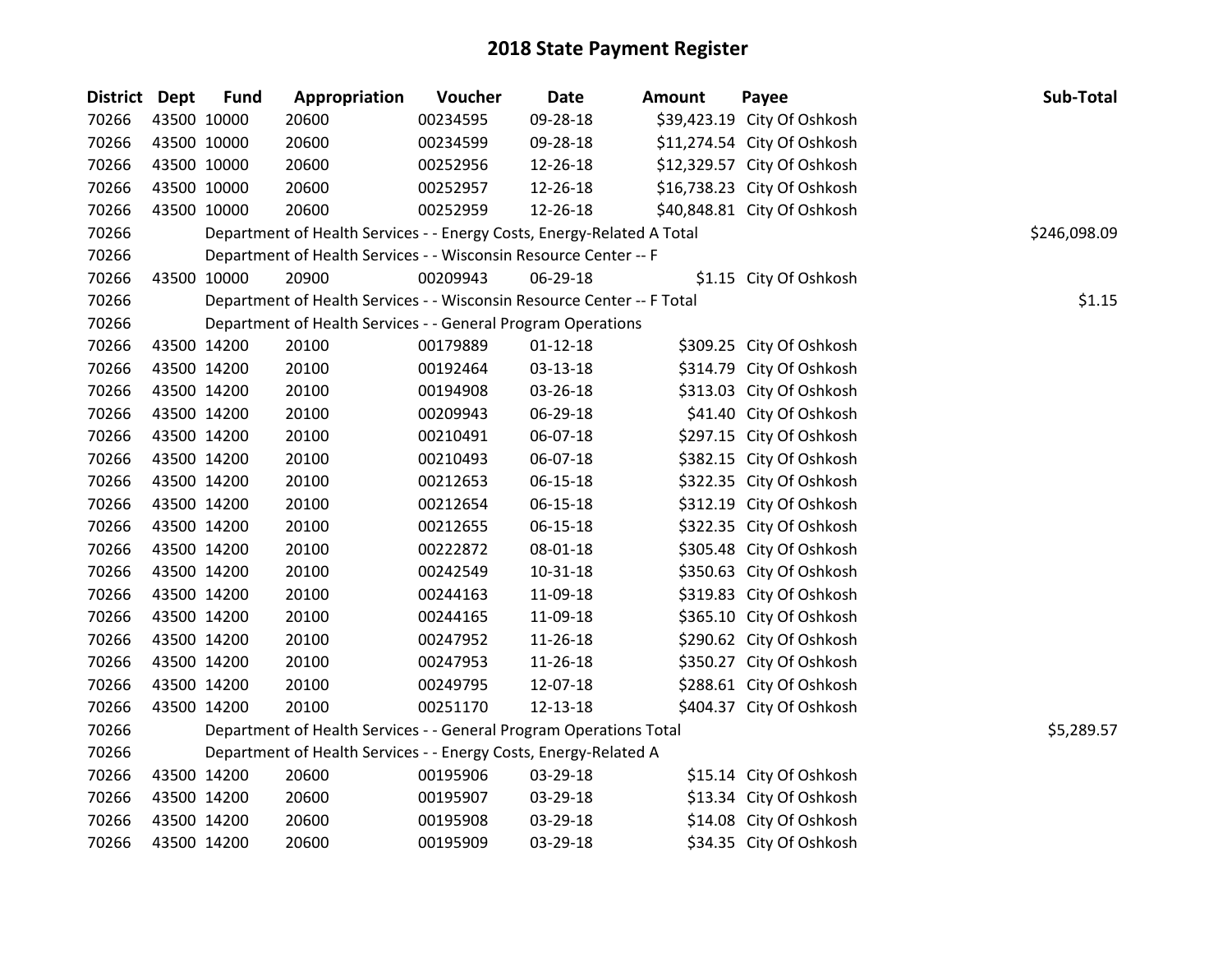| <b>District Dept</b> |             | <b>Fund</b> | Appropriation                                                          | Voucher  | <b>Date</b>    | <b>Amount</b> | Payee                       | Sub-Total    |
|----------------------|-------------|-------------|------------------------------------------------------------------------|----------|----------------|---------------|-----------------------------|--------------|
| 70266                | 43500 14200 |             | 20600                                                                  | 00195912 | 03-29-18       |               | \$4,885.28 City Of Oshkosh  |              |
| 70266                |             | 43500 14200 | 20600                                                                  | 00195915 | 03-29-18       |               | \$7,292.65 City Of Oshkosh  |              |
| 70266                |             | 43500 14200 | 20600                                                                  | 00195919 | 03-29-18       |               | \$16,752.49 City Of Oshkosh |              |
| 70266                | 43500 14200 |             | 20600                                                                  | 00215458 | 06-27-18       |               | \$1.67 City Of Oshkosh      |              |
| 70266                | 43500 14200 |             | 20600                                                                  | 00215461 | 06-27-18       |               | \$14.12 City Of Oshkosh     |              |
| 70266                | 43500 14200 |             | 20600                                                                  | 00215463 | $06 - 27 - 18$ |               | \$14.91 City Of Oshkosh     |              |
| 70266                |             | 43500 14200 | 20600                                                                  | 00215465 | 06-27-18       |               | \$16.02 City Of Oshkosh     |              |
| 70266                |             | 43500 14200 | 20600                                                                  | 00215467 | 06-27-18       |               | \$5,500.96 City Of Oshkosh  |              |
| 70266                |             | 43500 14200 | 20600                                                                  | 00215469 | $06 - 27 - 18$ |               | \$8,715.29 City Of Oshkosh  |              |
| 70266                |             | 43500 14200 | 20600                                                                  | 00215470 | 06-27-18       |               | \$19,419.93 City Of Oshkosh |              |
| 70266                |             | 43500 14200 | 20600                                                                  | 00234584 | 09-28-18       |               | \$13.10 City Of Oshkosh     |              |
| 70266                | 43500 14200 |             | 20600                                                                  | 00234585 | 09-28-18       |               | \$33.42 City Of Oshkosh     |              |
| 70266                |             | 43500 14200 | 20600                                                                  | 00234589 | 09-28-18       |               | \$14.87 City Of Oshkosh     |              |
| 70266                | 43500 14200 |             | 20600                                                                  | 00234591 | 09-28-18       |               | \$13.83 City Of Oshkosh     |              |
| 70266                | 43500 14200 |             | 20600                                                                  | 00234593 | 09-28-18       |               | \$7,799.66 City Of Oshkosh  |              |
| 70266                | 43500 14200 |             | 20600                                                                  | 00234595 | 09-28-18       |               | \$21,163.36 City Of Oshkosh |              |
| 70266                | 43500 14200 |             | 20600                                                                  | 00234599 | 09-28-18       |               | \$6,052.46 City Of Oshkosh  |              |
| 70266                |             | 43500 14200 | 20600                                                                  | 00252246 | 12-19-18       |               | \$13.10 City Of Oshkosh     |              |
| 70266                |             | 43500 14200 | 20600                                                                  | 00252247 | 12-19-18       |               | \$13.83 City Of Oshkosh     |              |
| 70266                |             | 43500 14200 | 20600                                                                  | 00252248 | 12-19-18       |               | \$14.87 City Of Oshkosh     |              |
| 70266                |             | 43500 14200 | 20600                                                                  | 00252956 | 12-26-18       |               | \$5,019.35 City Of Oshkosh  |              |
| 70266                | 43500 14200 |             | 20600                                                                  | 00252957 | 12-26-18       |               | \$6,828.38 City Of Oshkosh  |              |
| 70266                | 43500 14200 |             | 20600                                                                  | 00252959 | 12-26-18       |               | \$16,654.30 City Of Oshkosh |              |
| 70266                |             |             | Department of Health Services - - Energy Costs, Energy-Related A Total |          |                |               |                             | \$126,324.76 |
| 70266                |             |             | Department of Health Services - - Alternative Services Of Instit       |          |                |               |                             |              |
| 70266                |             | 43500 14200 | 22500                                                                  | 00195912 | 03-29-18       |               | \$16.26 City Of Oshkosh     |              |
| 70266                | 43500 14200 |             | 22500                                                                  | 00195915 | 03-29-18       |               | \$24.27 City Of Oshkosh     |              |
| 70266                |             | 43500 14200 | 22500                                                                  | 00195919 | 03-29-18       |               | \$55.74 City Of Oshkosh     |              |
| 70266                |             | 43500 14200 | 22500                                                                  | 00215467 | $06 - 27 - 18$ |               | \$6.63 City Of Oshkosh      |              |
| 70266                |             | 43500 14200 | 22500                                                                  | 00215469 | 06-27-18       |               | \$10.51 City Of Oshkosh     |              |
| 70266                |             | 43500 14200 | 22500                                                                  | 00215470 | 06-27-18       |               | \$23.41 City Of Oshkosh     |              |
| 70266                |             | 43500 14200 | 22500                                                                  | 00234593 | 09-28-18       |               | \$8.44 City Of Oshkosh      |              |
| 70266                | 43500 14200 |             | 22500                                                                  | 00234595 | 09-28-18       |               | \$22.90 City Of Oshkosh     |              |
|                      |             |             |                                                                        |          |                |               |                             |              |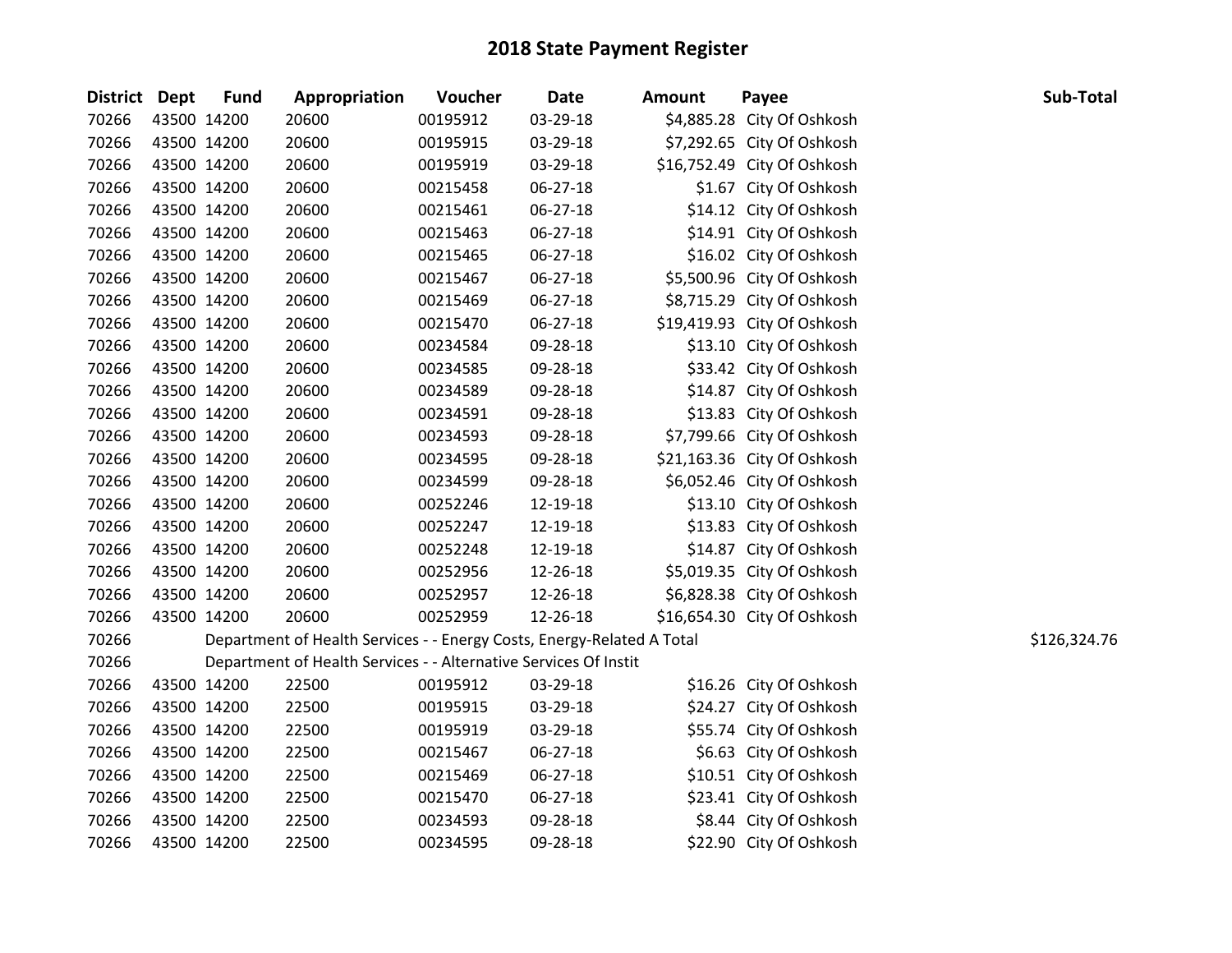| <b>District Dept</b> | <b>Fund</b> | Appropriation                                                          | Voucher  | <b>Date</b> | <b>Amount</b> | Payee                       | Sub-Total |
|----------------------|-------------|------------------------------------------------------------------------|----------|-------------|---------------|-----------------------------|-----------|
| 70266                | 43500 14200 | 22500                                                                  | 00234599 | 09-28-18    |               | \$6.55 City Of Oshkosh      |           |
| 70266                | 43500 14200 | 22500                                                                  | 00252956 | 12-26-18    |               | \$7.51 City Of Oshkosh      |           |
| 70266                | 43500 14200 | 22500                                                                  | 00252957 | 12-26-18    |               | \$10.20 City Of Oshkosh     |           |
| 70266                | 43500 14200 | 22500                                                                  | 00252959 | 12-26-18    |               | \$24.89 City Of Oshkosh     |           |
| 70266                |             | Department of Health Services - - Alternative Services Of Instit Total |          |             |               |                             | \$217.31  |
| 70266                |             | Department of Health Services - - Utilities, Fuel, Heating And C       |          |             |               |                             |           |
| 70266                | 43500 14200 | 22600                                                                  | 00195906 | 03-29-18    |               | \$20.90 City Of Oshkosh     |           |
| 70266                | 43500 14200 | 22600                                                                  | 00195907 | 03-29-18    |               | \$18.42 City Of Oshkosh     |           |
| 70266                | 43500 14200 | 22600                                                                  | 00195908 | 03-29-18    |               | \$19.44 City Of Oshkosh     |           |
| 70266                | 43500 14200 | 22600                                                                  | 00195909 | 03-29-18    |               | \$47.43 City Of Oshkosh     |           |
| 70266                | 43500 14200 | 22600                                                                  | 00195912 | 03-29-18    |               | \$6,746.35 City Of Oshkosh  |           |
| 70266                | 43500 14200 | 22600                                                                  | 00195915 | 03-29-18    |               | \$10,070.80 City Of Oshkosh |           |
| 70266                | 43500 14200 | 22600                                                                  | 00195919 | 03-29-18    |               | \$23,134.40 City Of Oshkosh |           |
| 70266                | 43500 14200 | 22600                                                                  | 00215458 | 06-27-18    |               | \$2.30 City Of Oshkosh      |           |
| 70266                | 43500 14200 | 22600                                                                  | 00215461 | 06-27-18    |               | \$19.50 City Of Oshkosh     |           |
| 70266                | 43500 14200 | 22600                                                                  | 00215463 | 06-27-18    |               | \$20.58 City Of Oshkosh     |           |
| 70266                | 43500 14200 | 22600                                                                  | 00215465 | 06-27-18    |               | \$22.13 City Of Oshkosh     |           |
| 70266                | 43500 14200 | 22600                                                                  | 00215467 | 06-27-18    |               | \$7,596.56 City Of Oshkosh  |           |
| 70266                | 43500 14200 | 22600                                                                  | 00215469 | 06-27-18    |               | \$12,035.40 City Of Oshkosh |           |
| 70266                | 43500 14200 | 22600                                                                  | 00215470 | 06-27-18    |               | \$26,818.00 City Of Oshkosh |           |
| 70266                | 43500 14200 | 22600                                                                  | 00234584 | 09-28-18    |               | \$21.38 City Of Oshkosh     |           |
| 70266                | 43500 14200 | 22600                                                                  | 00234585 | 09-28-18    |               | \$54.53 City Of Oshkosh     |           |
| 70266                | 43500 14200 | 22600                                                                  | 00234589 | 09-28-18    |               | \$24.25 City Of Oshkosh     |           |
| 70266                | 43500 14200 | 22600                                                                  | 00234591 | 09-28-18    |               | \$22.56 City Of Oshkosh     |           |
| 70266                | 43500 14200 | 22600                                                                  | 00234593 | 09-28-18    |               | \$12,725.76 City Of Oshkosh |           |
| 70266                | 43500 14200 | 22600                                                                  | 00234595 | 09-28-18    |               | \$34,529.69 City Of Oshkosh |           |
| 70266                | 43500 14200 | 22600                                                                  | 00234599 | 09-28-18    |               | \$9,875.06 City Of Oshkosh  |           |
| 70266                | 43500 14200 | 22600                                                                  | 00252246 | 12-19-18    |               | \$21.38 City Of Oshkosh     |           |
| 70266                | 43500 14200 | 22600                                                                  | 00252247 | 12-19-18    |               | \$22.57 City Of Oshkosh     |           |
| 70266                | 43500 14200 | 22600                                                                  | 00252248 | 12-19-18    |               | \$24.26 City Of Oshkosh     |           |
| 70266                | 43500 14200 | 22600                                                                  | 00252956 | 12-26-18    |               | \$8,189.47 City Of Oshkosh  |           |
| 70266                | 43500 14200 | 22600                                                                  | 00252957 | 12-26-18    |               | \$11,141.03 City Of Oshkosh |           |
| 70266                | 43500 14200 | 22600                                                                  | 00252959 | 12-26-18    |               | \$27,172.80 City Of Oshkosh |           |
|                      |             |                                                                        |          |             |               |                             |           |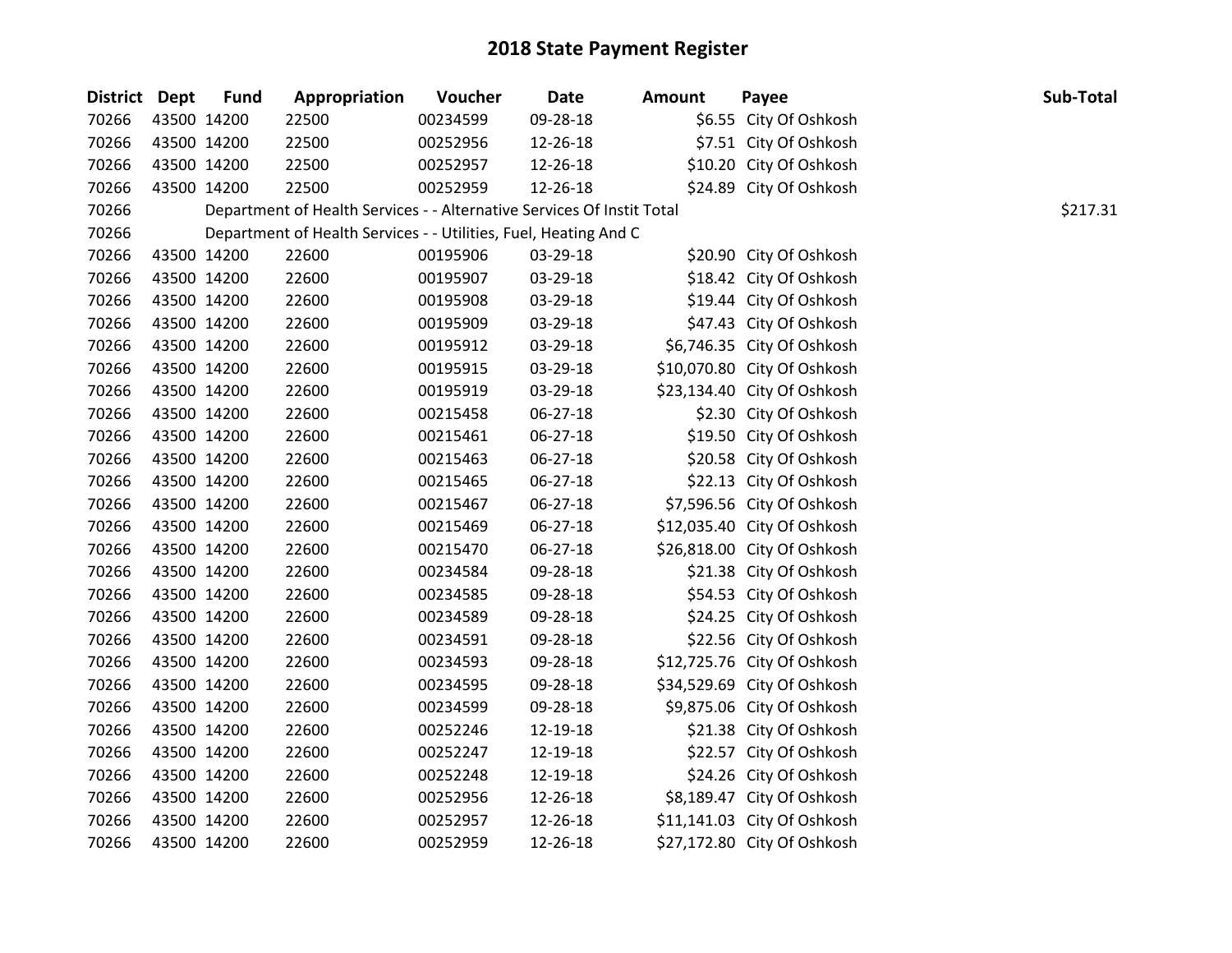| District Dept | <b>Fund</b> | Appropriation                                                          | Voucher  | <b>Date</b>    | Amount | Payee                      | Sub-Total    |
|---------------|-------------|------------------------------------------------------------------------|----------|----------------|--------|----------------------------|--------------|
| 70266         |             | Department of Health Services - - Utilities, Fuel, Heating And C Total |          |                |        |                            | \$190,396.95 |
| 70266         |             | Department of Health Services - - Institute Operations                 |          |                |        |                            |              |
| 70266         | 43500 14200 | 22900                                                                  | 00179889 | $01 - 12 - 18$ |        | \$427.05 City Of Oshkosh   |              |
| 70266         | 43500 14200 | 22900                                                                  | 00192464 | 03-13-18       |        | \$434.71 City Of Oshkosh   |              |
| 70266         | 43500 14200 | 22900                                                                  | 00194908 | 03-26-18       |        | \$432.27 City Of Oshkosh   |              |
| 70266         | 43500 14200 | 22900                                                                  | 00209943 | 06-29-18       |        | \$57.50 City Of Oshkosh    |              |
| 70266         | 43500 14200 | 22900                                                                  | 00210491 | 06-07-18       |        | \$410.35 City Of Oshkosh   |              |
| 70266         | 43500 14200 | 22900                                                                  | 00210493 | 06-07-18       |        | \$527.72 City Of Oshkosh   |              |
| 70266         | 43500 14200 | 22900                                                                  | 00212653 | $06 - 15 - 18$ |        | \$445.15 City Of Oshkosh   |              |
| 70266         | 43500 14200 | 22900                                                                  | 00212654 | 06-15-18       |        | \$431.11 City Of Oshkosh   |              |
| 70266         | 43500 14200 | 22900                                                                  | 00212655 | 06-15-18       |        | \$445.15 City Of Oshkosh   |              |
| 70266         | 43500 14200 | 22900                                                                  | 00222872 | 08-01-18       |        | \$421.85 City Of Oshkosh   |              |
| 70266         | 43500 14200 | 22900                                                                  | 00244163 | 11-09-18       |        | \$441.67 City Of Oshkosh   |              |
| 70266         | 43500 14200 | 22900                                                                  | 00244165 | 11-09-18       |        | \$504.20 City Of Oshkosh   |              |
| 70266         | 43500 14200 | 22900                                                                  | 00247952 | 11-26-18       |        | \$474.18 City Of Oshkosh   |              |
| 70266         | 43500 14200 | 22900                                                                  | 00247953 | 11-26-18       |        | \$571.49 City Of Oshkosh   |              |
| 70266         | 43500 14200 | 22900                                                                  | 00249795 | 12-07-18       |        | \$470.89 City Of Oshkosh   |              |
| 70266         | 43500 14200 | 22900                                                                  | 00251170 | 12-13-18       |        | \$659.75 City Of Oshkosh   |              |
| 70266         |             | Department of Health Services - - Institute Operations Total           |          |                |        |                            | \$7,155.04   |
| 70266         |             | Department of Health Services - - Power Plant Operations               |          |                |        |                            |              |
| 70266         | 43500 14200 | 23800                                                                  | 00195912 | 03-29-18       |        | \$3,831.26 City Of Oshkosh |              |
| 70266         | 43500 14200 | 23800                                                                  | 00195919 | 03-29-18       |        | \$4,997.76 City Of Oshkosh |              |
| 70266         | 43500 14200 | 23800                                                                  | 00215467 | 06-27-18       |        | \$3,294.42 City Of Oshkosh |              |
| 70266         | 43500 14200 | 23800                                                                  | 00215470 | 06-27-18       |        | \$4,417.18 City Of Oshkosh |              |
| 70266         | 43500 14200 | 23800                                                                  | 00234595 | 09-28-18       |        | \$4,071.18 City Of Oshkosh |              |
| 70266         | 43500 14200 | 23800                                                                  | 00234599 | 09-28-18       |        | \$3,148.21 City Of Oshkosh |              |
| 70266         | 43500 14200 | 23800                                                                  | 00252956 | 12-26-18       |        | \$3,060.02 City Of Oshkosh |              |
| 70266         | 43500 14200 | 23800                                                                  | 00252959 | 12-26-18       |        | \$3,934.58 City Of Oshkosh |              |
| 70266         |             | Department of Health Services - - Power Plant Operations Total         |          |                |        |                            | \$30,754.61  |
| 70266         |             | Department of Health Services - - Interagency And Intra-Agency P       |          |                |        |                            |              |
| 70266         | 43500 14200 | 26700                                                                  | 00195912 | 03-29-18       |        | \$2.01 City Of Oshkosh     |              |
| 70266         | 43500 14200 | 26700                                                                  | 00195915 | 03-29-18       |        | \$3.00 City Of Oshkosh     |              |
| 70266         | 43500 14200 | 26700                                                                  | 00195919 | 03-29-18       |        | \$6.88 City Of Oshkosh     |              |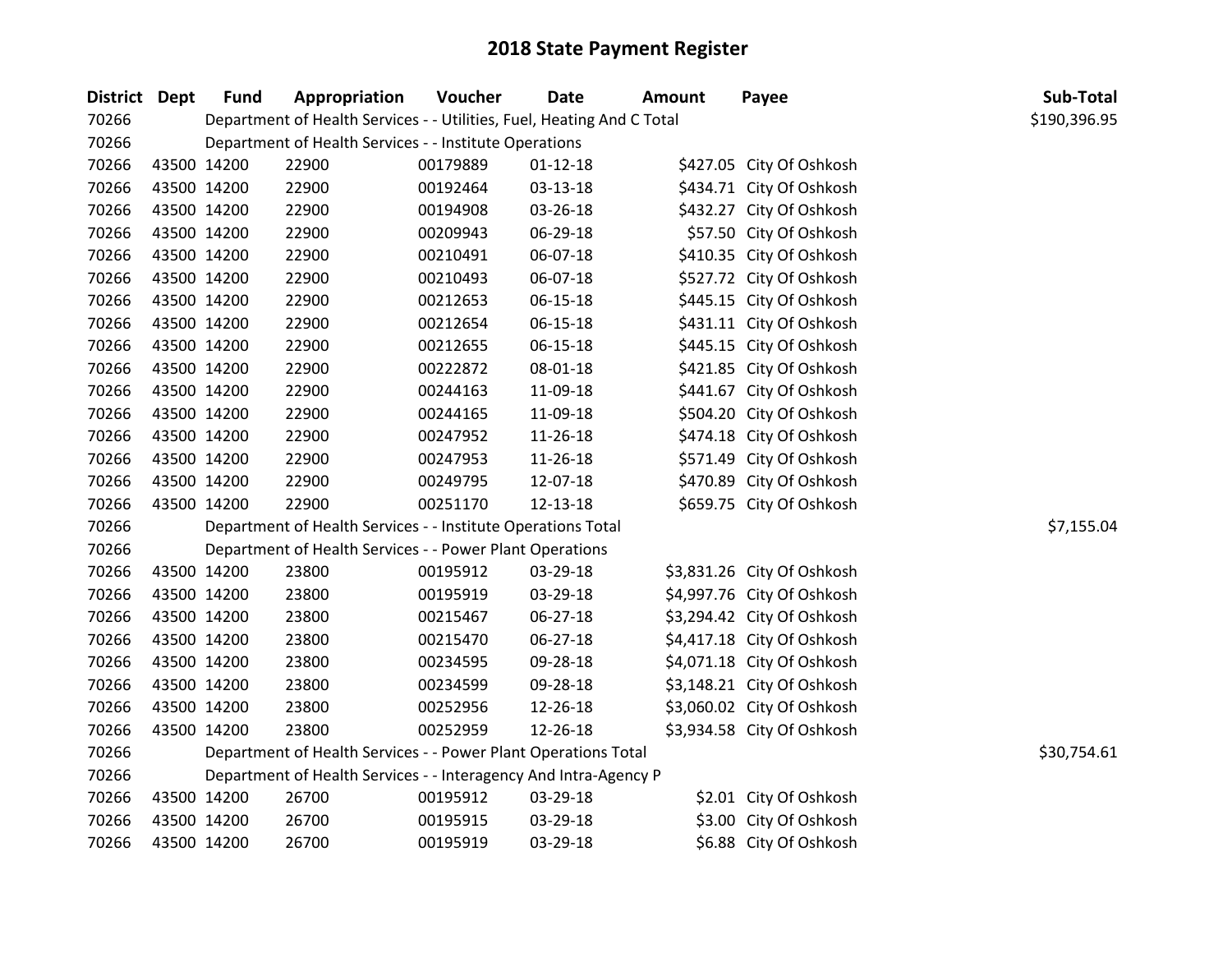| District Dept | <b>Fund</b> | Appropriation                                                          | Voucher  | <b>Date</b>    | <b>Amount</b> | Payee                    | Sub-Total  |
|---------------|-------------|------------------------------------------------------------------------|----------|----------------|---------------|--------------------------|------------|
| 70266         | 43500 14200 | 26700                                                                  | 00252956 | 12-26-18       |               | \$0.02 City Of Oshkosh   |            |
| 70266         | 43500 14200 | 26700                                                                  | 00252957 | 12-26-18       |               | \$0.02 City Of Oshkosh   |            |
| 70266         | 43500 14200 | 26700                                                                  | 00252959 | 12-26-18       |               | \$0.05 City Of Oshkosh   |            |
| 70266         |             | Department of Health Services - - Interagency And Intra-Agency P Total |          |                |               |                          | \$11.98    |
| 70266         |             | Dept of Workforce Development - - Title Ib Aids State Gpr              |          |                |               |                          |            |
| 70266         | 44500 10000 | 50900                                                                  | 00142032 | $01 - 03 - 18$ |               | \$55.37 City Of Oshkosh  |            |
| 70266         | 44500 10000 | 50900                                                                  | 00148304 | $02 - 14 - 18$ |               | \$43.66 City Of Oshkosh  |            |
| 70266         | 44500 10000 | 50900                                                                  | 00151431 | 03-05-18       |               | \$61.76 City Of Oshkosh  |            |
| 70266         | 44500 10000 | 50900                                                                  | 00156710 | 04-02-18       |               | \$56.44 City Of Oshkosh  |            |
| 70266         | 44500 10000 | 50900                                                                  | 00160890 | 05-04-18       |               | \$45.78 City Of Oshkosh  |            |
| 70266         | 44500 10000 | 50900                                                                  | 00164922 | 05-25-18       |               | \$74.54 City Of Oshkosh  |            |
| 70266         | 44500 10000 | 50900                                                                  | 00172749 | 07-06-18       |               | \$30.88 City Of Oshkosh  |            |
| 70266         | 44500 10000 | 50900                                                                  | 00179069 | 08-08-18       |               | \$120.34 City Of Oshkosh |            |
| 70266         | 44500 10000 | 50900                                                                  | 00180526 | 08-27-18       |               | \$51.12 City Of Oshkosh  |            |
| 70266         | 44500 10000 | 50900                                                                  | 00188771 | 10-04-18       |               | \$38.34 City Of Oshkosh  |            |
| 70266         | 44500 10000 | 50900                                                                  | 00192413 | $10 - 31 - 18$ |               | \$63.90 City Of Oshkosh  |            |
| 70266         | 44500 10000 | 50900                                                                  | 00198950 | 12-10-18       |               | \$89.46 City Of Oshkosh  |            |
| 70266         |             | Dept of Workforce Development - - Title Ib Aids State Gpr Total        |          |                |               |                          | \$731.59   |
| 70266         |             | Dept of Workforce Development - - Title Ib Aids Federal Prf            |          |                |               |                          |            |
| 70266         | 44500 10000 | 54400                                                                  | 00142032 | $01-03-18$     |               | \$204.63 City Of Oshkosh |            |
| 70266         | 44500 10000 | 54400                                                                  | 00148304 | $02 - 14 - 18$ |               | \$161.34 City Of Oshkosh |            |
| 70266         | 44500 10000 | 54400                                                                  | 00151431 | 03-05-18       |               | \$228.24 City Of Oshkosh |            |
| 70266         | 44500 10000 | 54400                                                                  | 00156710 | 04-02-18       |               | \$208.56 City Of Oshkosh |            |
| 70266         | 44500 10000 | 54400                                                                  | 00160890 | 05-04-18       |               | \$169.22 City Of Oshkosh |            |
| 70266         | 44500 10000 | 54400                                                                  | 00164922 | 05-25-18       |               | \$275.46 City Of Oshkosh |            |
| 70266         | 44500 10000 | 54400                                                                  | 00172749 | 07-06-18       |               | \$114.12 City Of Oshkosh |            |
| 70266         | 44500 10000 | 54400                                                                  | 00179069 | 08-08-18       |               | \$444.66 City Of Oshkosh |            |
| 70266         | 44500 10000 | 54400                                                                  | 00180526 | 08-27-18       |               | \$188.88 City Of Oshkosh |            |
| 70266         | 44500 10000 | 54400                                                                  | 00188771 | 10-04-18       |               | \$141.66 City Of Oshkosh |            |
| 70266         | 44500 10000 | 54400                                                                  | 00192413 | $10 - 31 - 18$ |               | \$236.10 City Of Oshkosh |            |
| 70266         | 44500 10000 | 54400                                                                  | 00198950 | 12-10-18       |               | \$330.54 City Of Oshkosh |            |
| 70266         |             | Dept of Workforce Development - - Title Ib Aids Federal Prf Total      |          |                |               |                          | \$2,703.41 |
| 70266         |             | Dept of Workforce Development - - Non I-B Project Aids Fed             |          |                |               |                          |            |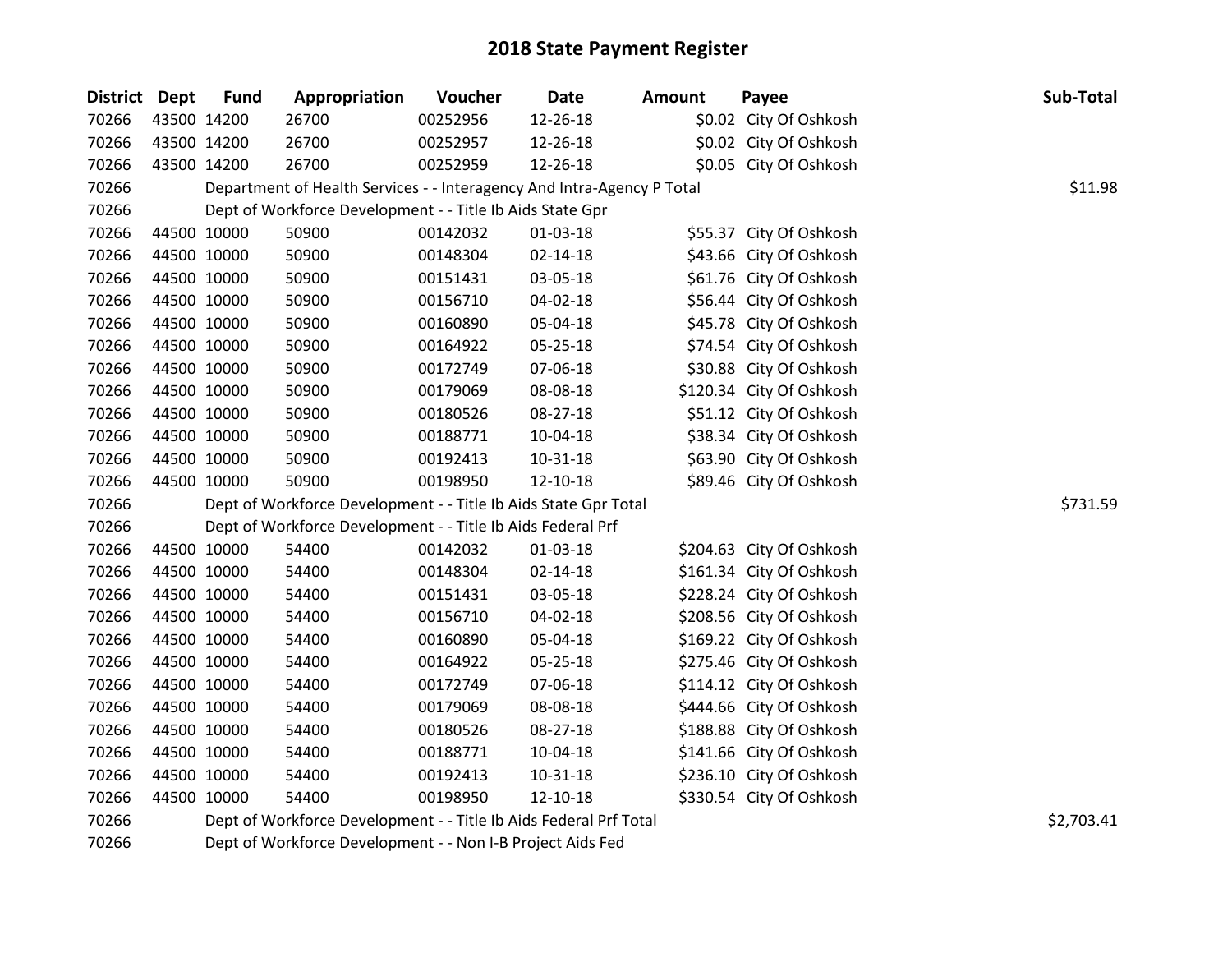| District Dept | <b>Fund</b> | Appropriation                                                           | Voucher  | <b>Date</b>    | <b>Amount</b> | Payee                       | Sub-Total   |
|---------------|-------------|-------------------------------------------------------------------------|----------|----------------|---------------|-----------------------------|-------------|
| 70266         | 44500 10000 | 54500                                                                   | 00142032 | $01 - 03 - 18$ |               | \$45.00 City Of Oshkosh     |             |
| 70266         |             | Dept of Workforce Development - - Non I-B Project Aids Fed Total        |          |                |               |                             | \$45.00     |
| 70266         |             | Department of Justice - - Law Enforcement Train, Local                  |          |                |               |                             |             |
| 70266         | 45500 10000 | 23100                                                                   | 00053098 | $10-11-18$     |               | \$14,560.00 City Of Oshkosh |             |
| 70266         |             | Department of Justice - - Law Enforcement Train, Local Total            |          |                |               |                             | \$14,560.00 |
| 70266         |             | Department of Military Affairs - - Energy Costs, Energy-Related A       |          |                |               |                             |             |
| 70266         | 46500 10000 | 10600                                                                   | 00039190 | $02 - 15 - 18$ |               | \$3,568.66 City Of Oshkosh  |             |
| 70266         | 46500 10000 | 10600                                                                   | 00042703 | 05-07-18       |               | \$3,560.37 City Of Oshkosh  |             |
| 70266         | 46500 10000 | 10600                                                                   | 00047511 | 08-08-18       |               | \$3,833.76 City Of Oshkosh  |             |
| 70266         | 46500 10000 | 10600                                                                   | 00052002 | 11-15-18       |               | \$3,845.08 City Of Oshkosh  |             |
| 70266         |             | Department of Military Affairs - - Energy Costs, Energy-Related A Total |          |                |               |                             | \$14,807.87 |
| 70266         |             | Department of Military Affairs - - Federal Aid-Service Contracts        |          |                |               |                             |             |
| 70266         | 46500 10000 | 14100                                                                   | 00036970 | $01 - 10 - 18$ |               | \$96.00 City Of Oshkosh     |             |
| 70266         | 46500 10000 | 14100                                                                   | 00039191 | $02 - 15 - 18$ |               | \$489.16 City Of Oshkosh    |             |
| 70266         | 46500 10000 | 14100                                                                   | 00041848 | $04-17-18$     |               | \$96.00 City Of Oshkosh     |             |
| 70266         | 46500 10000 | 14100                                                                   | 00042704 | 05-07-18       |               | \$489.41 City Of Oshkosh    |             |
| 70266         | 46500 10000 | 14100                                                                   | 00046283 | $07 - 12 - 18$ |               | \$96.00 City Of Oshkosh     |             |
| 70266         | 46500 10000 | 14100                                                                   | 00047512 | 08-08-18       |               | \$509.03 City Of Oshkosh    |             |
| 70266         | 46500 10000 | 14100                                                                   | 00050303 | $10 - 11 - 18$ |               | \$96.00 City Of Oshkosh     |             |
| 70266         | 46500 10000 | 14100                                                                   | 00052003 | $11 - 15 - 18$ |               | \$462.65 City Of Oshkosh    |             |
| 70266         |             | Department of Military Affairs - - Federal Aid-Service Contracts Total  |          |                |               |                             | \$2,334.25  |
| 70266         |             | Department of Military Affairs - - Regional Emergency Response Tm       |          |                |               |                             |             |
| 70266         | 46500 10000 | 30600                                                                   | 00038645 | 02-05-18       |               | \$11,268.85 City Of Oshkosh |             |
| 70266         | 46500 10000 | 30600                                                                   | 00041652 | $04-17-18$     |               | \$11,268.85 City Of Oshkosh |             |
| 70266         | 46500 10000 | 30600                                                                   | 00046038 | 07-09-18       |               | \$11,268.85 City Of Oshkosh |             |
| 70266         | 46500 10000 | 30600                                                                   | 00051711 | 11-15-18       |               | \$11,268.85 City Of Oshkosh |             |
| 70266         |             | Department of Military Affairs - - Regional Emergency Response Tm Total |          |                |               |                             | \$45,075.40 |
| 70266         |             | Department of Military Affairs - - Program Services                     |          |                |               |                             |             |
| 70266         | 46500 10000 | 33100                                                                   | 00043337 | 05-24-18       |               | \$4,768.40 City Of Oshkosh  |             |
| 70266         | 46500 10000 | 33100                                                                   | 00053387 | 12-20-18       |               | \$2,572.34 City Of Oshkosh  |             |
| 70266         |             | Department of Military Affairs - - Program Services Total               |          |                |               |                             | \$7,340.74  |
| 70266         |             | Department of Military Affairs - - Federal Aid, Homeland Security       |          |                |               |                             |             |
| 70266         | 46500 10000 | 35000                                                                   | 00037308 | $01 - 18 - 18$ |               | \$742.50 City Of Oshkosh    |             |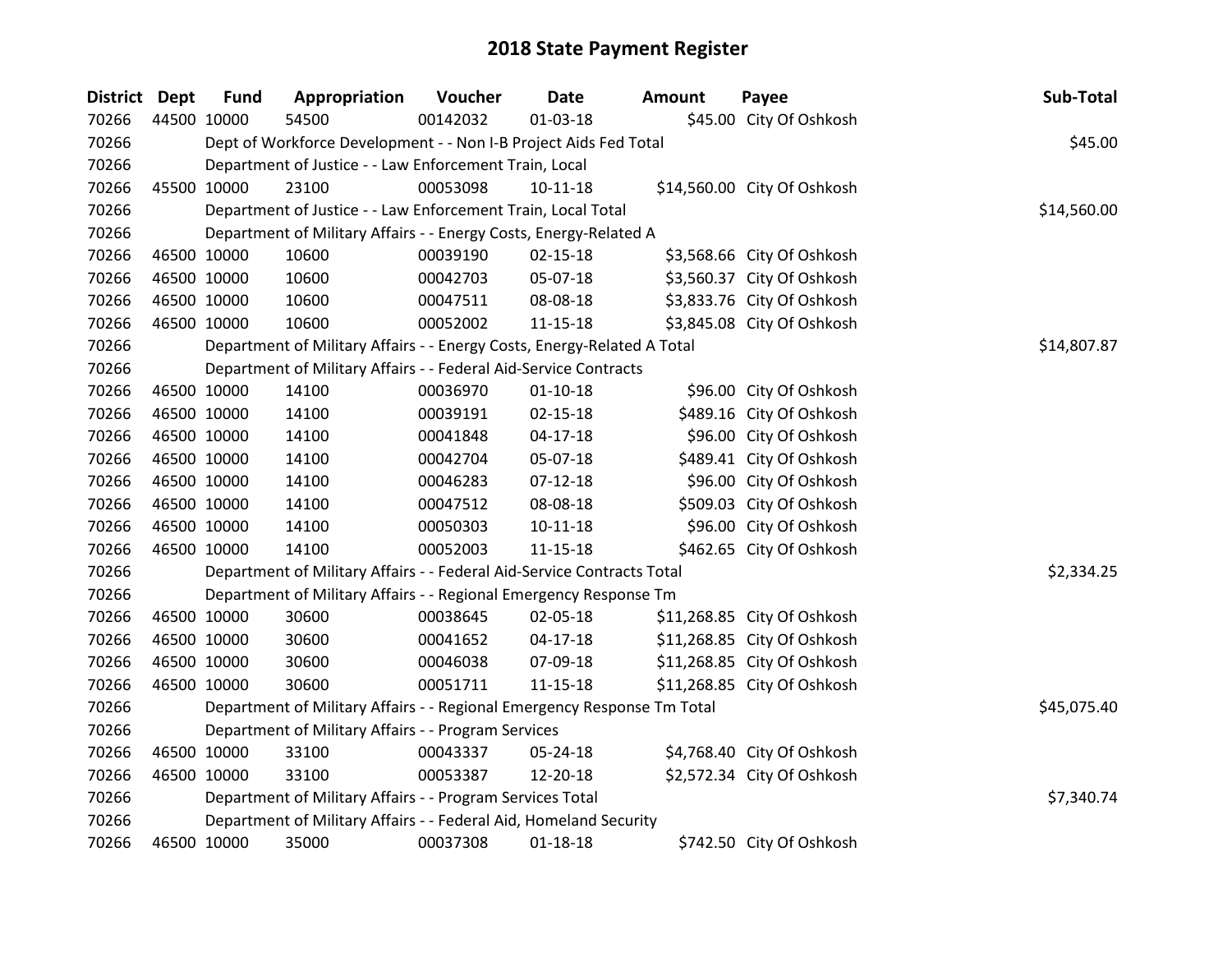## **2018 State Payment Register**

| District Dept |             | <b>Fund</b>                                                             | Appropriation  | Voucher  | <b>Date</b>    | <b>Amount</b> | Payee                          | Sub-Total |
|---------------|-------------|-------------------------------------------------------------------------|----------------|----------|----------------|---------------|--------------------------------|-----------|
| 70266         |             | 46500 10000                                                             | 35000          | 00039120 | 02-13-18       |               | \$6,120.00 City Of Oshkosh     |           |
| 70266         |             | 46500 10000                                                             | 35000          | 00039787 | 02-28-18       |               | \$360.00 City Of Oshkosh       |           |
| 70266         | 46500 10000 |                                                                         | 35000          | 00039815 | 02-28-18       |               | \$3,780.00 City Of Oshkosh     |           |
| 70266         | 46500 10000 |                                                                         | 35000          | 00042848 | 05-15-18       |               | \$1,372.50 City Of Oshkosh     |           |
| 70266         |             | 46500 10000                                                             | 35000          | 00042850 | $05 - 15 - 18$ |               | \$1,777.50 City Of Oshkosh     |           |
| 70266         |             | 46500 10000                                                             | 35000          | 00043689 | 05-30-18       |               | \$3,510.00 City Of Oshkosh     |           |
| 70266         |             | 46500 10000                                                             | 35000          | 00043696 | 05-31-18       |               | \$2,160.00 City Of Oshkosh     |           |
| 70266         |             | 46500 10000                                                             | 35000          | 00043809 | 05-31-18       |               | \$1,575.00 City Of Oshkosh     |           |
| 70266         |             | 46500 10000                                                             | 35000          | 00044282 | 06-07-18       |               | \$1,305.00 City Of Oshkosh     |           |
| 70266         |             | 46500 10000                                                             | 35000          | 00046245 | $07 - 12 - 18$ |               | \$4,320.00 City Of Oshkosh     |           |
| 70266         |             | 46500 10000                                                             | 35000          | 00046741 | 07-19-18       |               | \$3,915.00 City Of Oshkosh     |           |
| 70266         |             | 46500 10000                                                             | 35000          | 00047046 | $07 - 25 - 18$ |               | \$382.50 City Of Oshkosh       |           |
| 70266         | 46500 10000 |                                                                         | 35000          | 00051072 | 10-30-18       |               | \$2,587.50 City Of Oshkosh     |           |
| 70266         |             | 46500 10000                                                             | 35000          | 00053331 | 12-20-18       |               | \$2,115.00 City Of Oshkosh     |           |
| 70266         |             | 46500 10000                                                             | 35000          | 00053345 | 12-20-18       |               | \$697.50 City Of Oshkosh       |           |
| 70266         |             | 46500 10000                                                             | 35000          | 00053356 | 12-20-18       |               | \$1,147.50 City Of Oshkosh     |           |
| 70266         |             | Department of Military Affairs - - Federal Aid, Homeland Security Total | \$37,867.50    |          |                |               |                                |           |
| 70266         |             | Department of Administration - - Risk Mgmt - Worker'S Comp              |                |          |                |               |                                |           |
| 70266         |             | 50500 16500                                                             | 23200          | 00075055 | 03-14-18       |               | \$750.50 City Of Oshkosh       |           |
| 70266         |             | 50500 16500                                                             | 23200          | 00082598 | 06-14-18       |               | \$974.02 City Of Oshkosh       |           |
| 70266         |             | Department of Administration - - Risk Mgmt - Worker'S Comp Total        | \$1,724.52     |          |                |               |                                |           |
| 70266         |             | Public Defender Board - - Transcript, Discovery And Int                 |                |          |                |               |                                |           |
| 70266         |             | 55000 10000                                                             | 10600          | 00123505 | 01-09-18       |               | \$5.00 City Of Oshkosh         |           |
| 70266         |             | Public Defender Board - - Transcript, Discovery And Int Total           | \$5.00         |          |                |               |                                |           |
| 70266         |             | Department of Revenue - - Payments For Municipal Svcs                   |                |          |                |               |                                |           |
| 70266         |             | 56600 10000                                                             | 50100          | 00026983 | $01 - 31 - 18$ |               | \$1,125,712.37 City Of Oshkosh |           |
| 70266         |             | Department of Revenue - - Payments For Municipal Svcs Total             | \$1,125,712.37 |          |                |               |                                |           |
| 70266         |             | Shared Revenue and Tax Relief - - Expenditure Restraint Program         |                |          |                |               |                                |           |
| 70266         | 83500 10000 |                                                                         | 10100          | 00034486 | 07-23-18       |               | \$1,345,856.20 City Of Oshkosh |           |
| 70266         |             | Shared Revenue and Tax Relief - - Expenditure Restraint Program Total   | \$1,345,856.20 |          |                |               |                                |           |
| 70266         |             | Shared Revenue and Tax Relief - - County And Municipal Aid              |                |          |                |               |                                |           |
| 70266         |             | 83500 10000                                                             | 10500          | 00034486 | 07-23-18       |               | \$1,441,477.99 City Of Oshkosh |           |
| 70266         | 83500 10000 |                                                                         | 10500          | 00037374 | 11-19-18       |               | \$8,081,762.58 City Of Oshkosh |           |